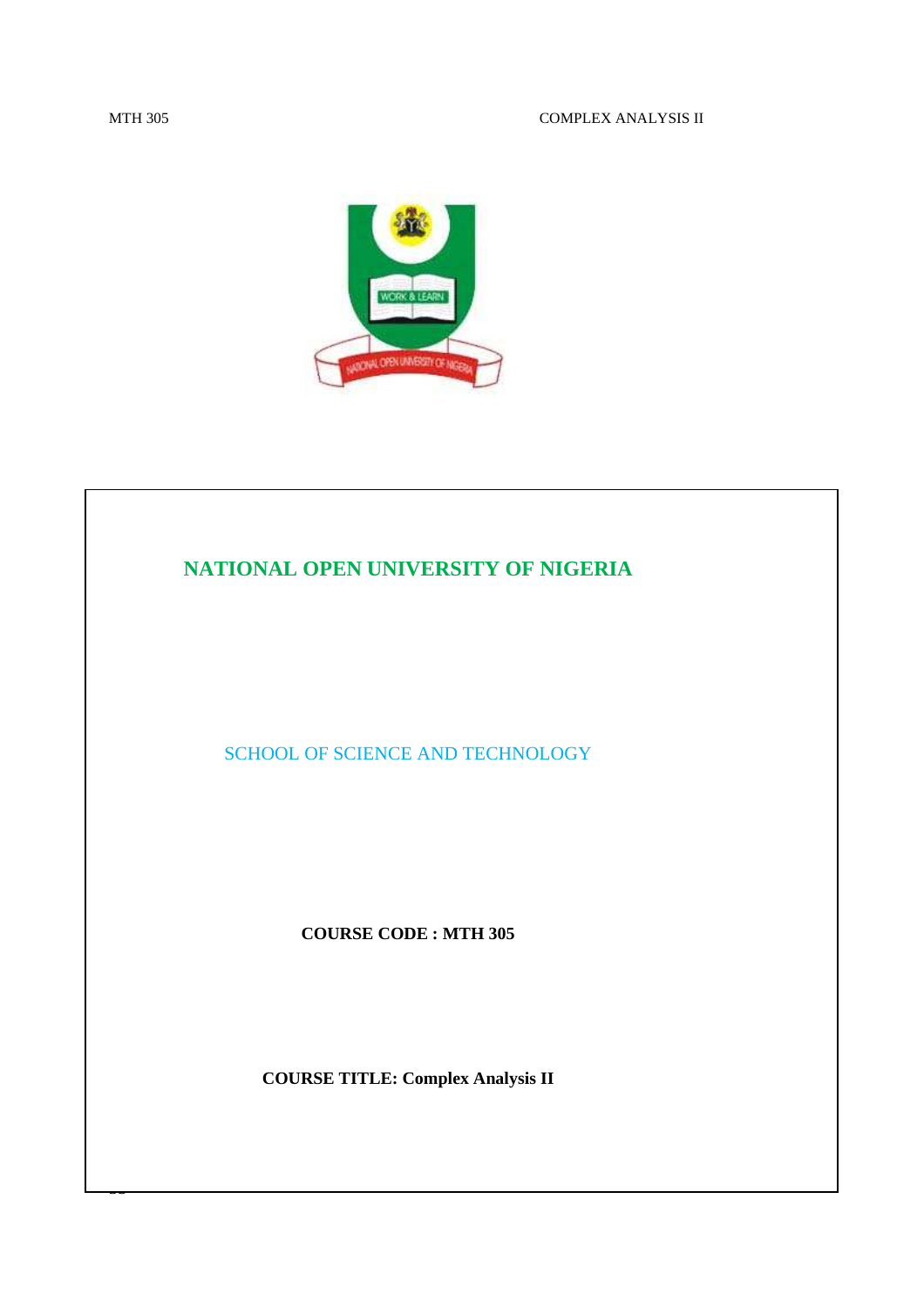|               | Course Code                                                         | <b>MTH 305</b> |  |
|---------------|---------------------------------------------------------------------|----------------|--|
| Course Title  | Complex Analysis II                                                 |                |  |
|               |                                                                     |                |  |
|               |                                                                     |                |  |
| Course Writer | Dr. O.J. Adeniran<br>Dept. of Mathematics University of Agriculture |                |  |
|               | Abeokuta, Ogun State                                                |                |  |
| Course Editor | Dr. B. Abiola                                                       |                |  |
|               | School of Science and Tech.                                         |                |  |
|               | National Open University of Nigeria                                 |                |  |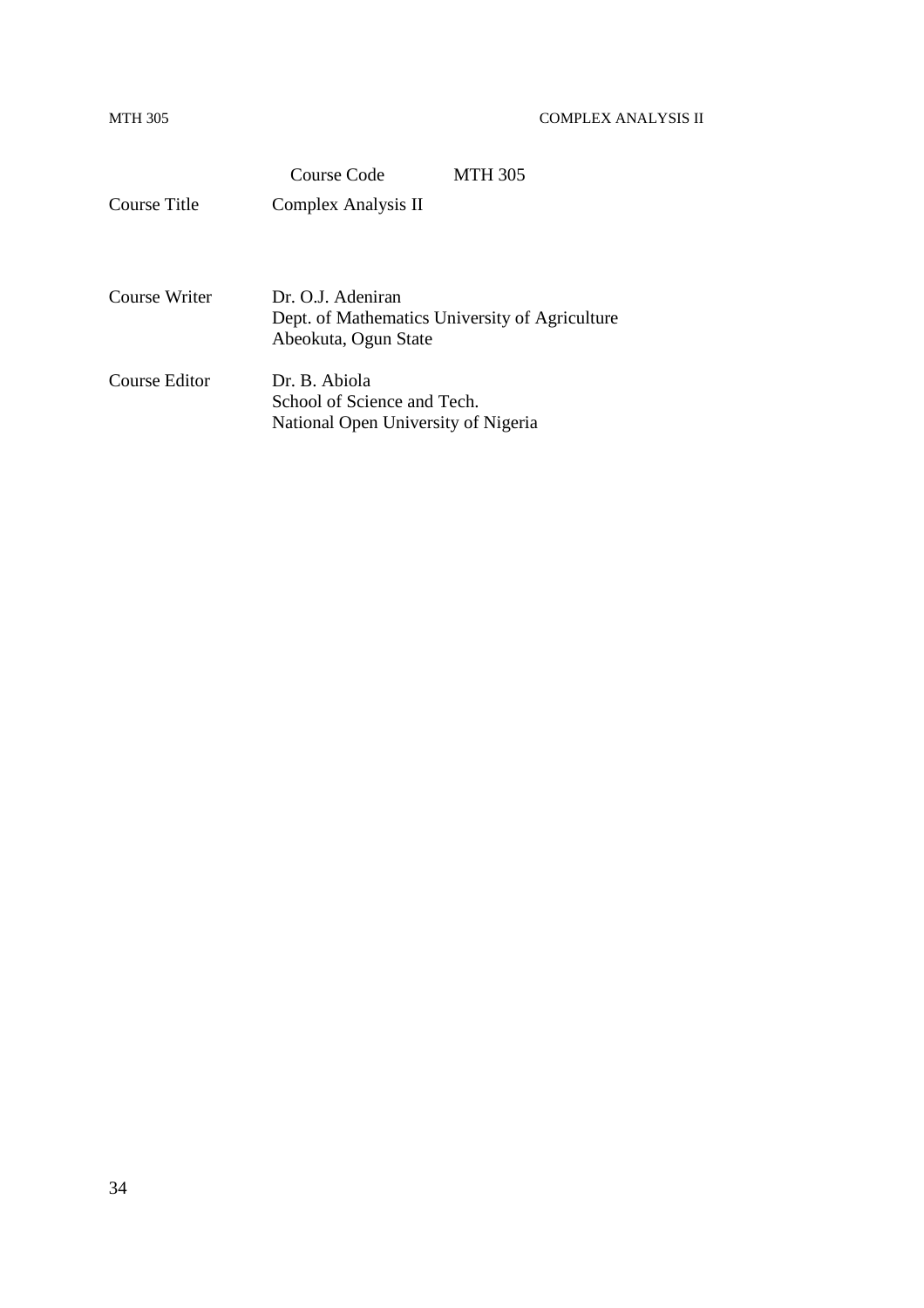#### MTH 305 COMPLEX ANALYSIS II

# **MODULE 1**

- Unit 1 Function of Complex Variables
- Unit 2 Limits and Continuity of Function of Complex Variables
- Unit 3 Convergence of Sequence and Series of Complex Variables
- Unit 4 Some Important Theorems

# **UNIT 1 FUNCTION OF COMPLEX VARIABLES**

# **CONTENT**

- 1.0 Introduction
- 2.0 Objectives
- 3.0 Main Content
	- 3.1 Variables and functions
	- 3.2 Transformation
	- 3.3 The Elementary Functions
- 4.0 Conclusion
- 5.0 Summary
- 6.0 Tutor-Marked Assignment
- 7.0 References/Further Readings

# **1.0 INTRODUCTION**

The set of real number is not adequate to handle some of the numbers we come across in mathematics. We need another set – the complex numbers.

In this course we will do analysis on complex variables and establish those results which are analogue to the real number systems.

# **2.0 OBJECTIVES**

At the end of this unit, you will learn about:

- variables and functions of complex number
- functions and transformation or complex variables.

# **3.0 MAIN CONTENT**

A symbol, such as *z* , which can stand for any complex number is called a complex variable. If to each value a complex variable  $\zeta$  can assume there correspondence one or more values of a complex variable w, we say that W is a function of *z* and write  $w = f(z)$  or  $w = g(z)$  etc. The variable *z* is sometimes called an independent variable while *w* is called a dependent variable. The value of a function at  $z = a$  is often written as  $f(a)$ .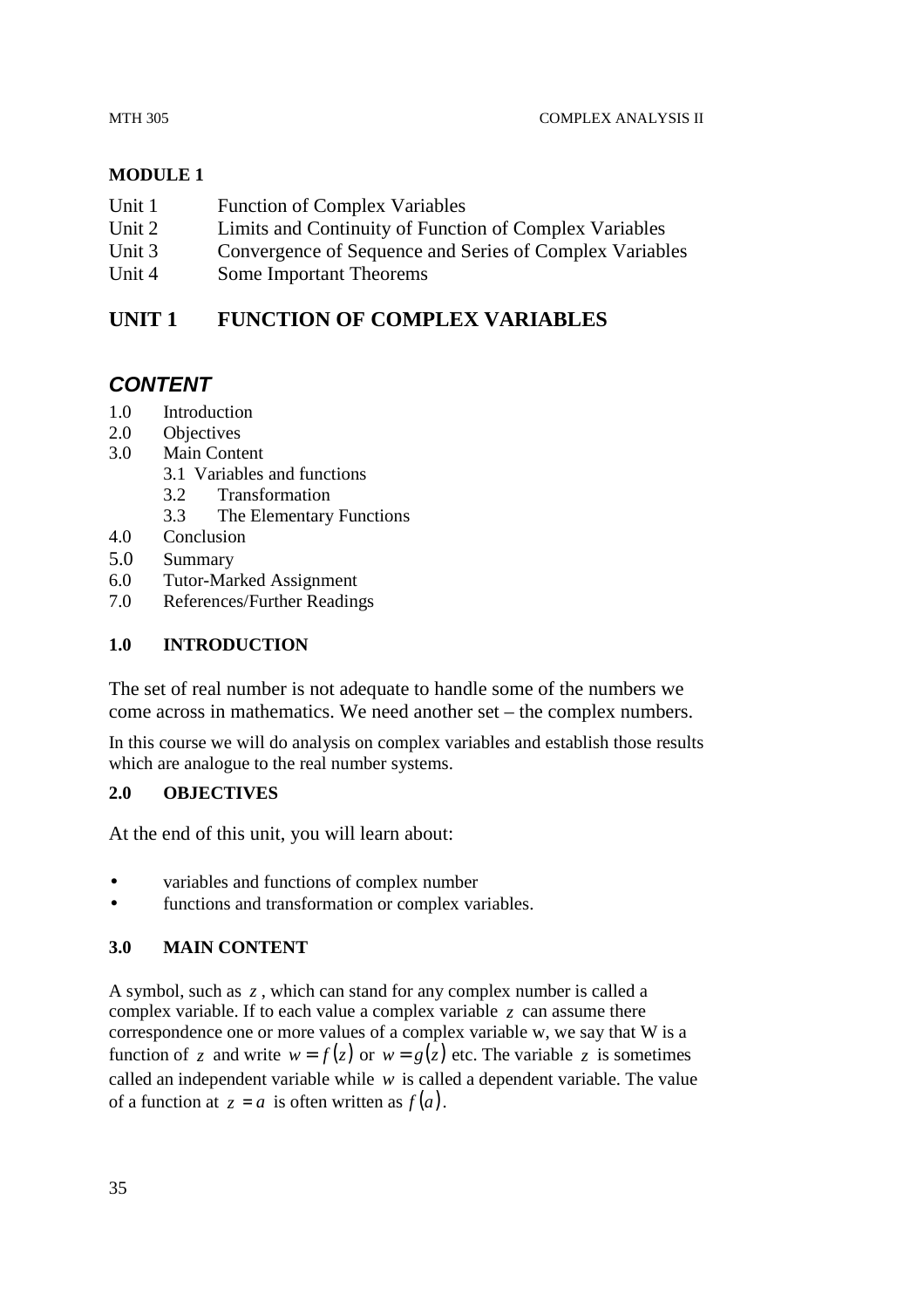e.g.  $f(z) = z^z$ , for  $z = 3i$ ,  $f(z) = f(3i) = -9$ . If one value of w corresponds to each value of z, we sat that w is a single-valued function of z or that  $f(z)$  each value of z, we say w is a multiplevalued or many-valued function of z.

**Example:** if  $w = z^3$ , then to each value of z there is only one value of w.  $w = f(z) = z^3$  is a single-valued function of z.

# **Example**

**If**  $w = z^{1/2}$ 

3.2 Transformations

If  $w = u + iv$  (where u and v are real) is a single-valued function of  $z = u = iy$  (where x and y are real), we can write  $u + iv = f(x + iy)$ . By equating real and imaginary parts this is equivalent to

$$
u = u(x, y), v = v(x, y).
$$
.................(1)

Hence, given a point  $(x, y)$  in the z –plane, there corresponds a point  $(u, v)$  in the w plane. The set of equations (1) [or the equivalent,  $w = f(z)$  is called a transformation.

# **Example 1**

**If**  $w = z^2$ , then  $f(z^2) = (x + iy)^2 = x^2 - y^2 + 2xy$ 

*Hence,*  $u(x, y) = x^2 - y^2$ and  $v(x, y) = 2xy$ 

# **Example 2**

Let  $w = f(z)$ *z*  $w = f(z) = \frac{1}{z}$  for *z* (.)

$$
f(z) = \frac{1}{z} = \frac{1}{x + iy} = \frac{x - iy}{(x + iy)(x - iy)} = \frac{x - iy}{x^2 + y^3}
$$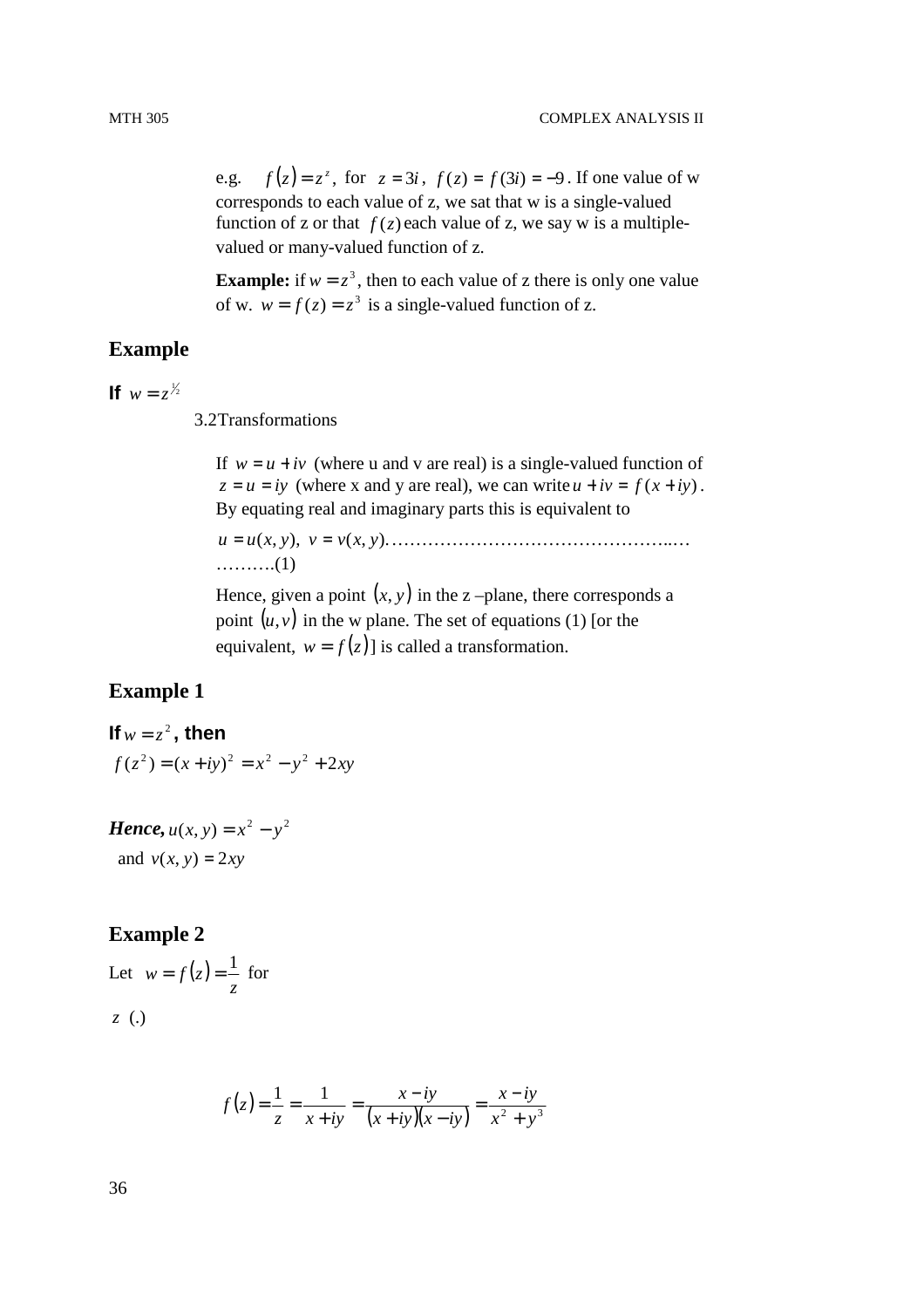Hence,

$$
u(x, y) = \frac{x}{x^2 + y^2}
$$
 and  $v(x, y) = \frac{-y}{x^2 + y^2}$ 

3.3 The Elementary Functions

**1. Polynomial Functions**: Polynomial functions  $P(z)$  are defined as  $P(z) = a_0 z^{\eta} + a_1 z^{\eta-1} + \dots + a_{\eta-1} z + a_{\eta}$ 1 1  $(z) = a_0 z^n + a_1 z^{n-1} + \dots + a_{n-1} z + a_n$  where  $a_0 \neq 0$ ,  $a_1$ ,........,  $a_n$  are complex constants and  $\eta$  is a positive integer called the degree of the polynomial  $P(z)$ .

2. **Rational Algebraic Function** are defined by  $F(z) = \frac{P(z)}{\vartheta(z)}$  $(z) = \frac{P(z)}{q(z)}$  where

 $P(z)$  and  $\vartheta(z)$  are polynomials.

3. Exponential Functions are defined by

 $w = f(z) = e^{x+iy} = e^x$  (Cos y - i Sin y)

where e is the natural base of logarithms.  $(e=2.71828)$ . complex exponential functions have properties similar to those of real exponential functions.

For example  $\ell^{z_1} \bullet \ell^{z_2} = \ell^{z_1+z_2}, \ell^{z_1}/\ell^{z_2} = \ell^{z_1-z_2} \ell^{z_1} \bullet \ell^{z_2} = \ell^{x_1} (\text{Cos } y_1 + \text{i})$  $\sin y_1$ ) •  $\ell^{x_2}$  (Cos y<sub>2</sub>+i Sin y<sub>2</sub>)

$$
= \ell^{x_1} + \ell^{x_2} (\text{Cos } y_1 + i \text{Sin } y_1) (\text{Cis } y_2 + i \text{Sin } y_2)
$$
  
\n
$$
= e^{x_1} - e^{x_2} (\text{Cos } yi + 1 \text{ Sin } yi) (\text{Cos } y_2 + 1 \text{ Sin } y_2)
$$
  
\n
$$
= e^{x_1} + n_2 [\text{Cos } y_1 \text{ Cos } y_2 + i \text{ Cos } y_i \text{ Sin } y_2 + 1 \text{Sin } y_1 \text{ Cos } y_2 - \text{Sin } y_1 \text{ Sin } y_2]
$$
  
\n
$$
= e^{x_1 + x_2} [(\text{Cos } y_1 \text{ Cos } y_2 - \text{Sin } y_1 \text{ Sin } y_2) + i (\text{Cos } y_1 \text{ Sin } y_2 + \text{Sin } y_1 \text{ Cos } y_2)]
$$
  
\n
$$
= e^{x_1 + x_2} \text{Cos } (y_1 + y_2) + i \text{Sin } (y_1 + y_2)
$$
  
\n
$$
= e^{z_1 + z_2}
$$

*Note that when*  $w = e^z$ , the number w can be written as  $w = \rho e^{i\phi}$  where  $\rho = e^x$  and  $\phi = y$ 

If we think of  $w = e^z$  as a transformation from z to the w plane, we thus find that any non zero point  $w = \rho e^{i\phi}$  is the z- Log  $\rho + i\phi$ 

Therefore the range of the exponential function  $w = e^z$  id the entire nonzero point  $w = pe^{i\phi}$  is actually the image of an infinite number of points in the z plane under the transformation  $w = e^z$ . For in general,  $\phi$  may have any one of the values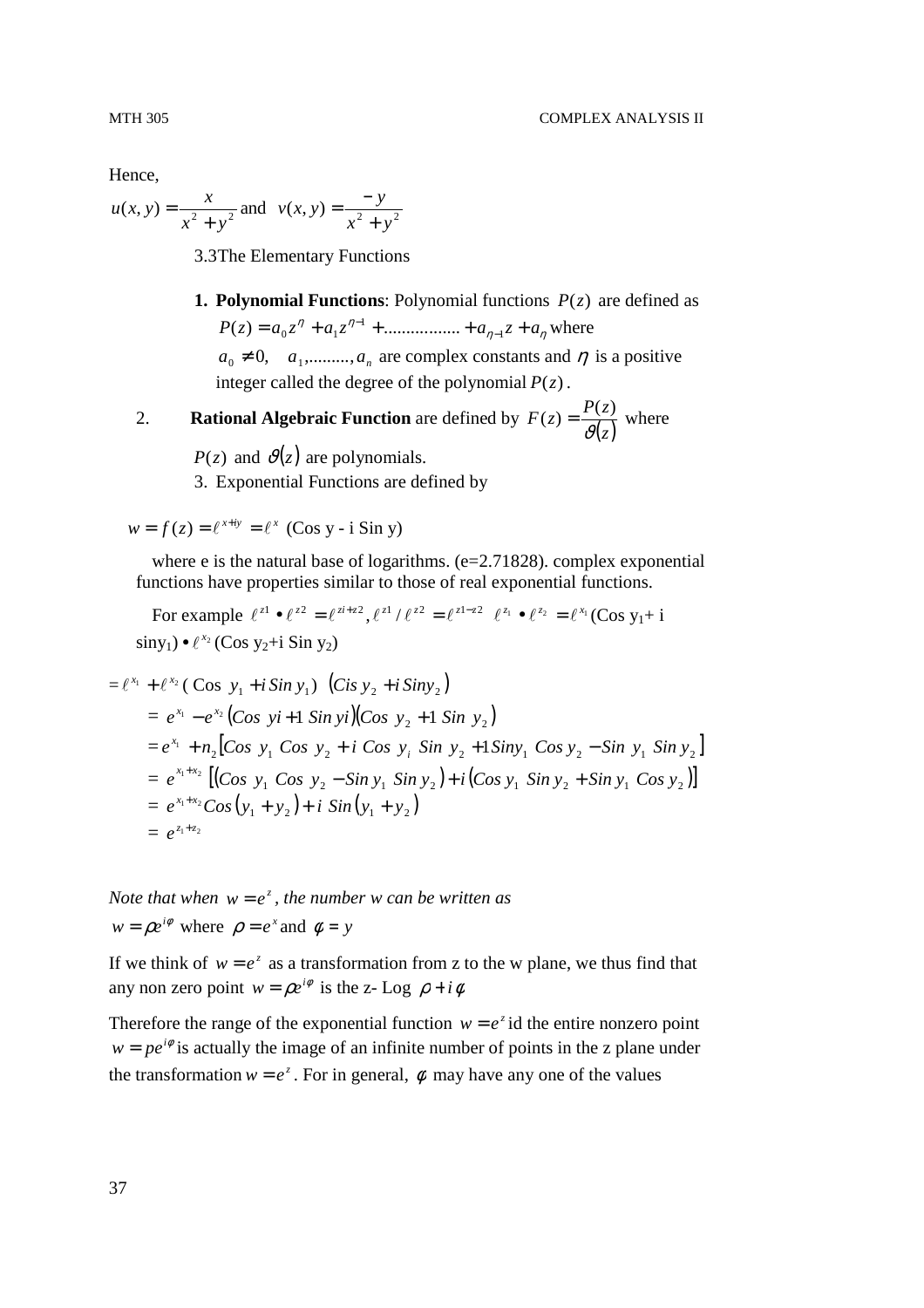$= \Phi + 2n \cdot (n = 0, \pm 1, \pm 2...)$  $\phi = \Phi + 2n - (n = 0, \pm 1, \pm 2...)$  where  $\Phi$  denotes the principal value of arg *w*. It then follows that w is the image of all the points.

 $z = \log \rho + i\Phi + i\pi \quad (1 \ n = 0, \pm 1, \pm 2, \ldots)$ 

*Example: find all values of z such that*  $e^z = -1$ 

Solution  $e^z = e^x e^{iy}$ , and  $-1 = 1e^{i\pi}$  so that

 $e^x e^{iy} = 1e^{i\pi}$ 

By equality of two complex numbers in exponential form, this means that

 $e^{x} - 1$  and  $y = \pi + 2n\pi$  where n is an integral.  $n = log 1 = 0$ , then  $z = (2n+1)\pi$  (*n* = 0, ± 1, ± 2.....)

Example: Find the values of z for which  $e^{4z} = 1$ Solution:

$$
e^{4z} = i
$$
  

$$
e^{4x} \cdot e^{4yi} = e \cdot 1 \cdot i
$$

*So that, by equality, w have*   $e^{yx} = e^0 \Rightarrow 4x = 0 \Rightarrow n = 0$  and  $4y = 2n\overline{\pi} + \frac{\pi}{2}$ 

2

$$
y = \frac{1^{n\pi} 0}{2} + \frac{1\pi 0}{8} \text{ for } (\eta = 0, \pm 1, \pm 2,...)
$$
  
The solution is then  $\frac{1}{2} n\pi i c \pm \frac{1}{8} \pi c$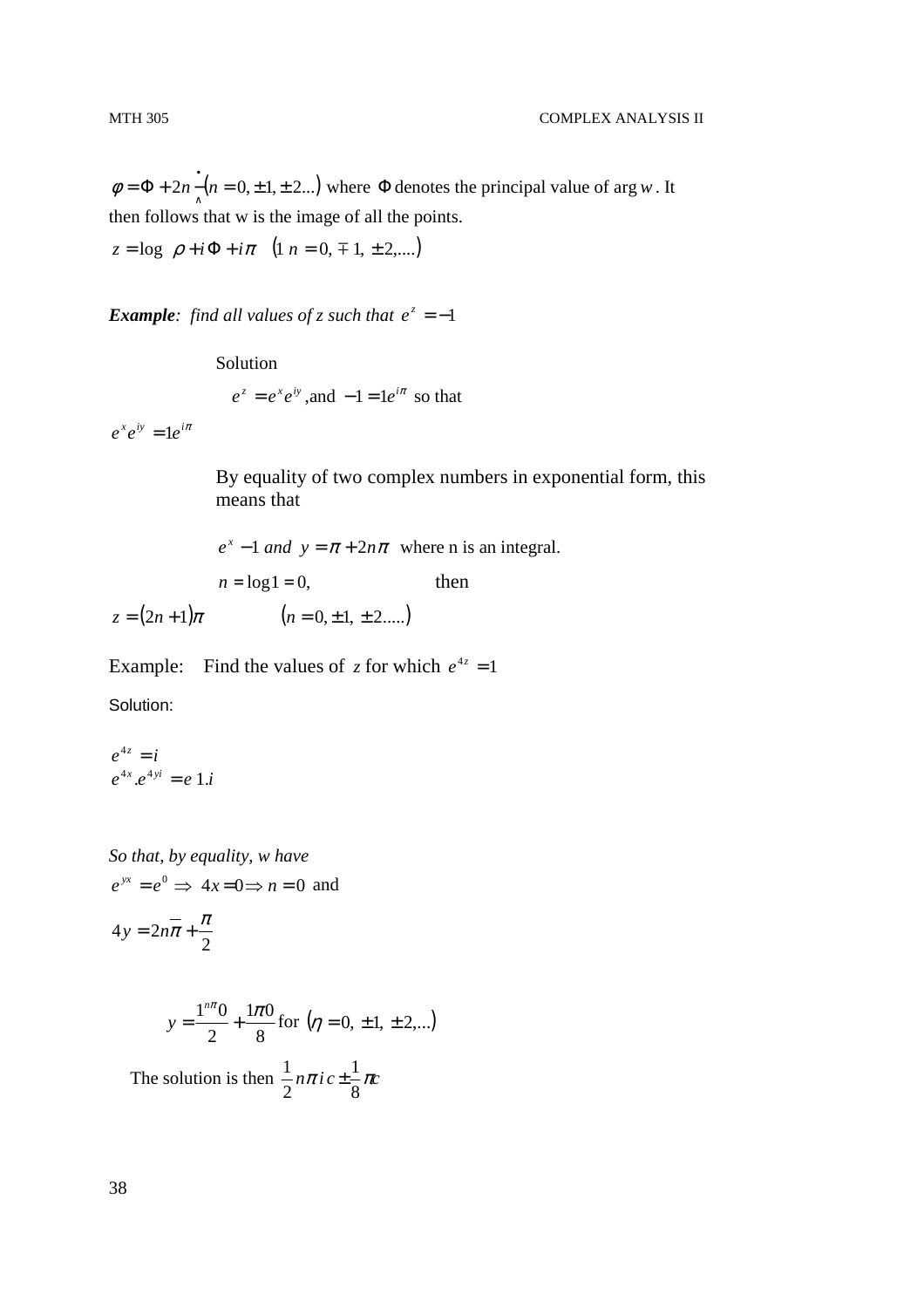#### **SELF ASSESSMENT EXERCISE**

1 . Show that (i)  $|e^z| = e^x$  (ii)  $e^{z+2k\pi i}$ 2. Find the value of z for which  $e^{3z} = 1$ 

4. **Trigonometric Function**: are defined in terms of exponential functions as follows:

2 , 2  $\frac{iz - e^{-iz}}{2i},$   $Cos z = \frac{e^{iz} + e^{-iz}}{2i}$ *i*  $\sin z = \frac{e^{iz} - e}{iz}$  $= \frac{e^{iz} - e^{-iz}}{2i},$   $Cos z = \frac{e^{iz} + e^{-iz}}{2i}$ 

$$
\begin{aligned} \n\text{Sec } z &= \frac{1}{\text{Cos } z} = \frac{2}{e^{iz} + e^{-iz}}, \qquad \text{CSC } Z &= \frac{1}{\text{Sin } z} = \frac{2i}{e^{iz} - e^{-iz}}\\ \n\tan z &= \frac{\text{Sin } z}{\text{Cos } z} = \frac{e^{iz} - e^{-iz}}{i(e^{iz} + e^{-iz})}, \qquad \text{Cot } z = \frac{\text{Cos } z}{\text{Sin } z} \\ \n&= \frac{i(e^{iz} + e^{-iz})}{e^{iz} - e^{-iz}} \n\end{aligned}
$$

Many properties satisfied by real trigonometric functions are also satisfied by complex trigonometric function.

e.g.

$$
\sin^2 z + \cos^2 z = 1, \quad 1 + 1 \tan^2 z = \sec^2 z, \quad 1 + wt^2 z = \csc^2 z.
$$
\n
$$
\sin(-z) = -\sin z \quad \cos(-z) = \cos z \quad \tan(-z) = -\tan z
$$
\n
$$
\sin(z_1 \pm z_2) = \sin z_1 \cos z_2 \pm \cos z_1 \sin z_2
$$
\n
$$
\cos(z_1 \pm z_2) = \cos z_1 \cos z_2 \pm \sin z_1 \sin z_2
$$
\n
$$
\tan(z_1 \pm z_2) = \frac{\tan z_1 \pm \tan z_2}{1 - \tan z_1 \tan z_2}.
$$

Exercise

Prove that  $Sin^2 z_0 + Cos^2 z_0 = 1$ 0  $Sin^{2}z_{0} + Cos^{2}z_{0} =$ 

Proof

By definition, 
$$
\sin z \frac{e^{iz} - e^{-iz}}{2i}
$$
,  $\cos z = \frac{e^{iz} + e^{-iz}}{2}$   
Then  $\sin^2 z + \cos^2 z = \left(\frac{e^{iz} - e^{-iz}}{2i}\right)^2 + \left(\frac{e^{iz} + e^{-iz}}{2}\right)^2$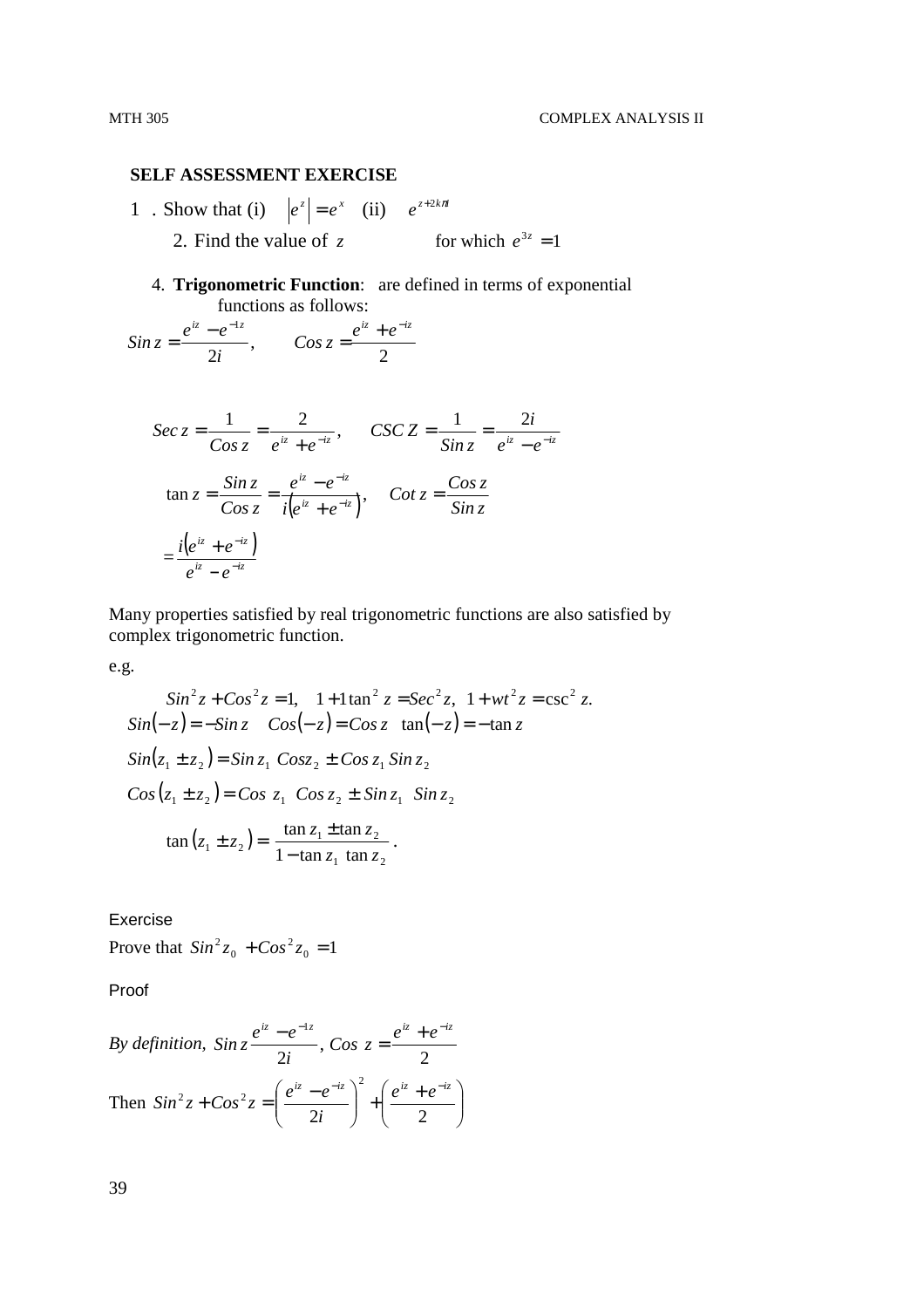$$
= \left(\frac{e^{2iz} - 2 + e^{-2iz}}{4}\right) + \left(\frac{e^{2iz} + 2 + e^{-2iz}}{4}\right)
$$

 $= 1.$ 

**6. Hyperbolic Function**: Are defined as follows:

$$
\sin hz = \frac{e^z - e^{-z}}{2}, \quad \text{Cos}hz = \frac{e^z + e^{-z}}{2}, \quad \tanh z = \frac{e^z - e^{-z}}{e^z + e^{-z}}
$$
\n
$$
\text{Sech}z = \frac{1}{\text{Cos}hz}, \quad \text{Cos}eckz = \frac{1}{\text{Sin}hz}, \quad \text{Coth} = \frac{\text{Cos}hz}{\text{Sin}hz}
$$

*The following properties hold:* 

 $Cosh^2 z - Sinh^2 z = 1$ ,  $1 - \tanh^2 z = \sec h^2 z$ ,  $Coth^2 z - 1 = \csc h^2 z$  $Sin h(-z) = -Sin hz$ ,  $Cosh(-z) = Cosh z$ ,  $tanh(-z) = -tanh(z)$  $Sinh(z_1 \pm z_2) = Sinhz_1 \text{ } Coshz_2 \pm Coshz_1 \text{ } Sinhz_2$  $Cosh(z_1 \pm z_2) = Cosh z_1 \text{ } Cosh z_2 \pm Sinh z_1 \text{ } Sinh z_2$  $(z_1 \pm z_2)$  $_1$  alleg  $\mathcal{L}_2$  $\frac{1}{1} \pm z_2$  =  $\frac{\tanh z_1 \pm \tanh z_2}{1 \pm \tanh z_1 \tanh z_2}$  $\tanh(z_1 \pm z_2) = \frac{\tanh z_1 \pm \tanh z_2}{\sqrt{z_1^2 + \frac{1}{z_2^2}} \pm \tanh z_1}$  $z_1$  tanh  $z$  $z_1 \pm z_2$ ) =  $\frac{\tanh z_1 \pm \tanh z_2}{\tanh z_1}$ ±  $\pm z_2$ ) =  $\frac{\tanh z_1 \pm \tanh z_2}{\tanh z_1 \pm \tanh z_2}$ .

These properties can easily be proved from the definitions. For example, to show that:

 $\cos h^2 z - \sin h^2 z = 1$ , we observed that,

$$
Cosh2 z - Sinh2 z = \left(\frac{ez + e-z}{2}\right)2 - \left(\frac{ez - e-z}{2}\right)2
$$
  
=  $\frac{1}{4} (e2z + 2e2 e-z + e-2z) - \frac{1}{4} (e2z - 2ez e-z + e2)2$   
=  $\frac{1}{4} (e2z + 2 + e-2z - e2z + 2 - e-2z)$   
=  $\frac{4}{4} = 1.$ 

*Exercise:* 

*The proofs of others are left as exercise* 

*Trigonometric and hyperbolic functions are related* 

*For instance:* 

*Siniz* = *i Sinhz*, *Cosi z* = *Cosh z*, tan *i z* = *i* tanh *z*. *Sinhiz* = *i Sin z*, *Cos hiz* = *Cos z*, tan *hi z* = *i* tan *z*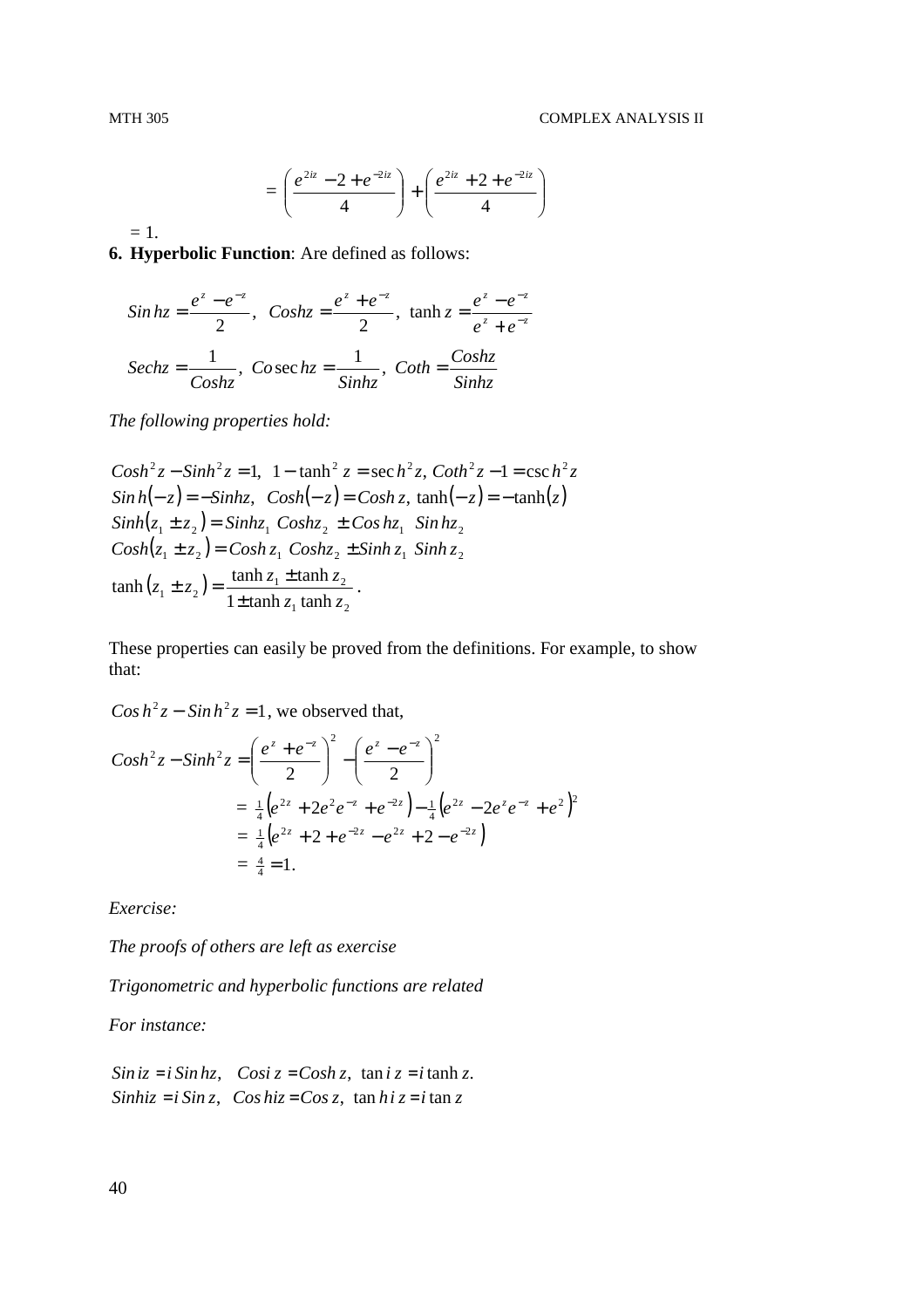SELF ASSESSMENT EXERCISE

- 1. If*Cos z* = 2 , Find (a) *Cos* 2 *z* (b) *Cos* 3 *z*
- 2. Find  $U(x, y)$  and  $V(x, y)$  such that (a)  $Sinh 2z = \mu + iv$ (b)  $z \textit{Cosh} z = \mu + i\nu$
- 3. Evaluate the following

(a) 
$$
\sinh(\frac{\pi}{8})i
$$
  
\n(b)  $\cosh \frac{2n+1}{2}\pi$   
\n(3)  $\tan \cosh \frac{\pi i}{2}$ 

- 4. Show that  $|Tanh \frac{\pi (1+i)}{1}| = 1$ 4  $\left| \frac{\pi(1+i)}{i} \right| =$
- 5. If  $\tan z = u + iv$  show that  $Cos 2u + Cos h 2y$  $v = \frac{\sinh 2y}{\cosh 2y}$  $Cos 2u + Cos h 2y$ *Sin u*  $2u + Cos h2$  $v = \frac{\sinh 2}{\cosh 2}$  $2u + Cos h2$ 2 + = +  $\mu =$

#### 6. Logarithmic Functions

The natural logarithm function is the reverse of the exponential function and can be defined as:

$$
w = \ln z = \ln r + 1(\phi + 2k\pi), \ k = 0, \pm 1, \pm 2.
$$

*Where*  $z = re^{iQ} = re^{i(Q+2k\pi)}$ 

1 ≠ *z* is a multiple valued function with the principled value. In  $i + i\phi$  where  $0 \le \phi \le 2\pi$  or its equivalent.

For  $z = a^w$  where *a* is real,  $w = \log z$  *where*  $a > 0$ , and  $a \neq 0,1$ , in this case,  $z = e^{wha}$  and so *In a*  $w = \frac{\ln z}{1}$ .

Exercises

*Evaluate*   $(1)$ In  $(-40)$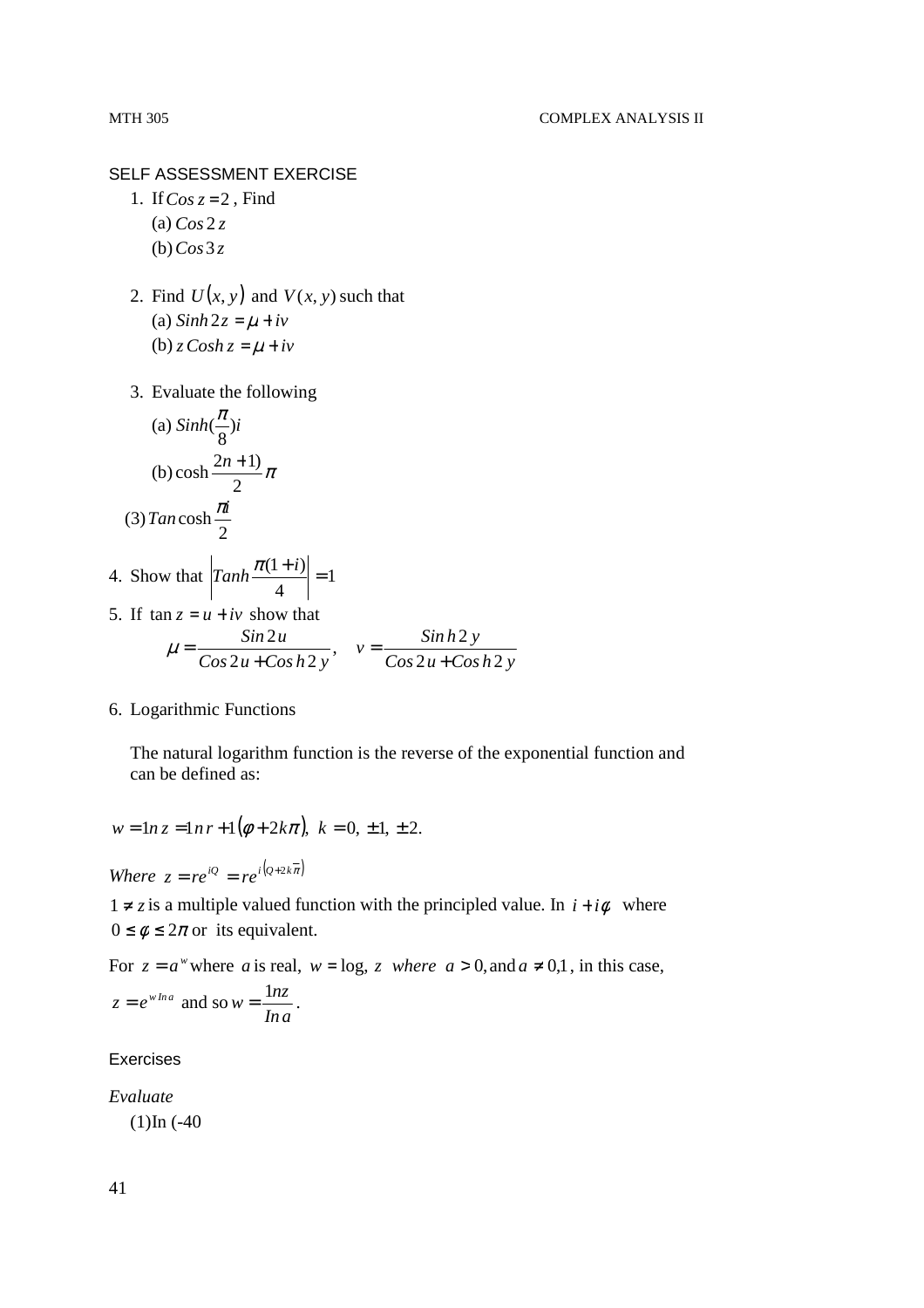$(2)$  In  $(\sqrt{3-i})$ 

# **Solution**

(i) In (-4)  
\n
$$
z = -4 + 0i
$$
,  $r = |z| = \sqrt{-4^7 + 0^2} = \pm 4$ .  
\n $\arg z = \tan^{-1} \frac{0}{4} = \tan^{-1} 0 = 0 = \pi = \pi + 2k$   
\nIn (-4) = In  $[4e^{i(\pi + 2k\pi)}] =$  In  $4 + (\pi + 2k\pi)i$  for  $k = 0, \pm 1, \pm 2$ ......  
\n(ii) In  $(\sqrt{3} - i)$   
\n $z = \sqrt{3} + -u$ ,  $r = |z| = \sqrt{\sqrt{3^2 + (-1)^2}} = 2$ .  
\n $\arg z = \tan^{-1} \frac{-1}{\sqrt{3}} = -\frac{26}{180} \pi = \frac{334\pi}{180} + 2\pi k \neq \frac{11\pi}{6} + 2k\pi$   
\nIn  $(\sqrt{3} - i) =$  In  $(2e^{\frac{11}{6}} + 2k\pi) =$  In  $2 + (\frac{11\pi}{6} + 2k\pi)i$ 

# SELF ASSESSMENT EXERCISE

1. Evaluate

(a) In 
$$
\left(-\frac{1}{2} - \frac{\sqrt{3}}{2}i\right)
$$
  
\n(b) In  $\left(\frac{1}{2} - \frac{\sqrt{3}}{2}i\right)$   
\n(c) In  $\left(\sqrt{3} - 2i\right)$ 

# 7. Inverse Trigonometric Functions

To define the inverse sin function  $Sin^{-1}z$ , we write  $w = Sin^{-1}z$ when  $z = \sin w$  . That is

$$
w = Sin^{-1}z
$$
, when  $z = \frac{e^{iw} - e^{-iw}}{21}$ 

Which is equivalent to:

$$
(e^{iw})^2 - 2iz(e^{iw}) - 1 = 0.
$$

*This is quadratic in*  $w^{iw}$ *. Solving for*  $e^{iw}$  *one have* 

$$
e^{iw} = 1z + (1 - z^2)^{1/2}
$$

Taking logarithms of both sides and recalling that  $w = \sin^{-1}/\sqrt{2}$ , we have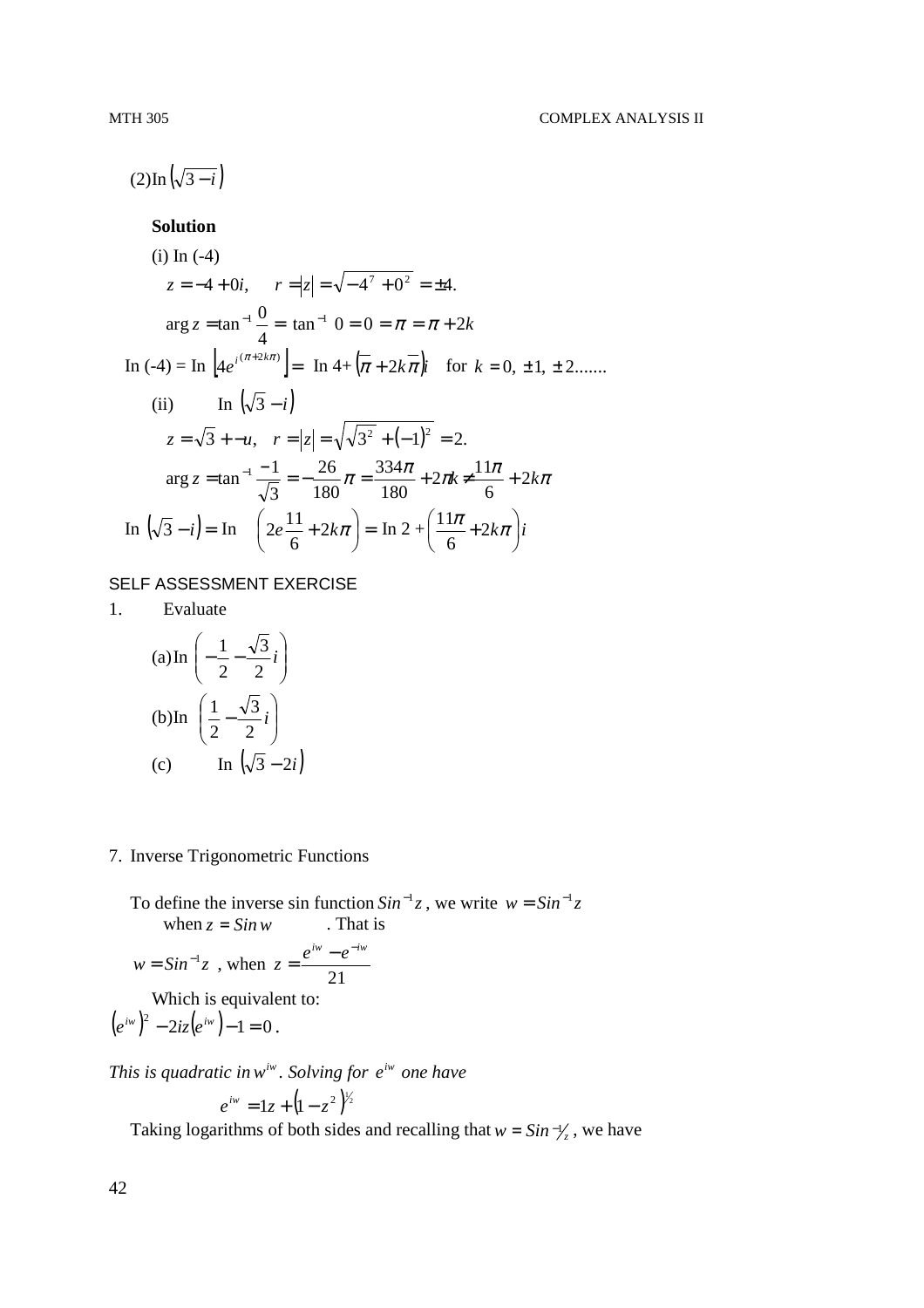$$
Sin^{-1}z = -i \ In \left| iz - \sqrt{1 - z^2} \right|
$$

Which is a multiple-valued function with infinitely many values at each *z*

## *Similarly,*

.

$$
Cos^{-1}z = -i \space In \left| z + i\sqrt{1 - z^2} \right|
$$

$$
\tan^{-1} z = \frac{i}{2} \space In \left\{ \frac{1 + z}{1 - z} \right\}
$$

*Which are also multiple valued functions?* 

## Exercise

Find the values of  $Sin^{-1}2$ 

**Solution** 

$$
Sin^{-1}2 = -i \space In \left[2i + \sqrt{1 - 2^2}\right]
$$
  
=  $-i \space In \left(2i + \sqrt{3}i\right) = -2 \space In \left(2 + \sqrt{3}\right)i$   
=  $-i \space In \left(2 + j3\right)e^{\left[\frac{\sqrt{3}}{2} + 2k\overline{\lambda}\right)i}$   
=  $-i \space In \left(2 + j3\right) + \left(\frac{\pi}{2} + 2k\pi\right)i$   
 $-i \space In \left(2 + j3\right) + \frac{\pi}{2} + 2k\pi$ 

SELF ASSESSMENT EXERCISE

1. Evaluate

 $(a) Cos^{-1} 2$ (b)  $Cos^{-1}2$ 

# 8. Inverse Hyperbolic Functions

If  $z = \sinh w$  then  $w = \sinh^{-1} z$  is called the inverse hyperbolic sine of Z. Other inverse hyperbolic functions are similarly defined.

 $\int \sin h^{-1}z = \ln \{z + \sqrt{z^2 + 1}\}$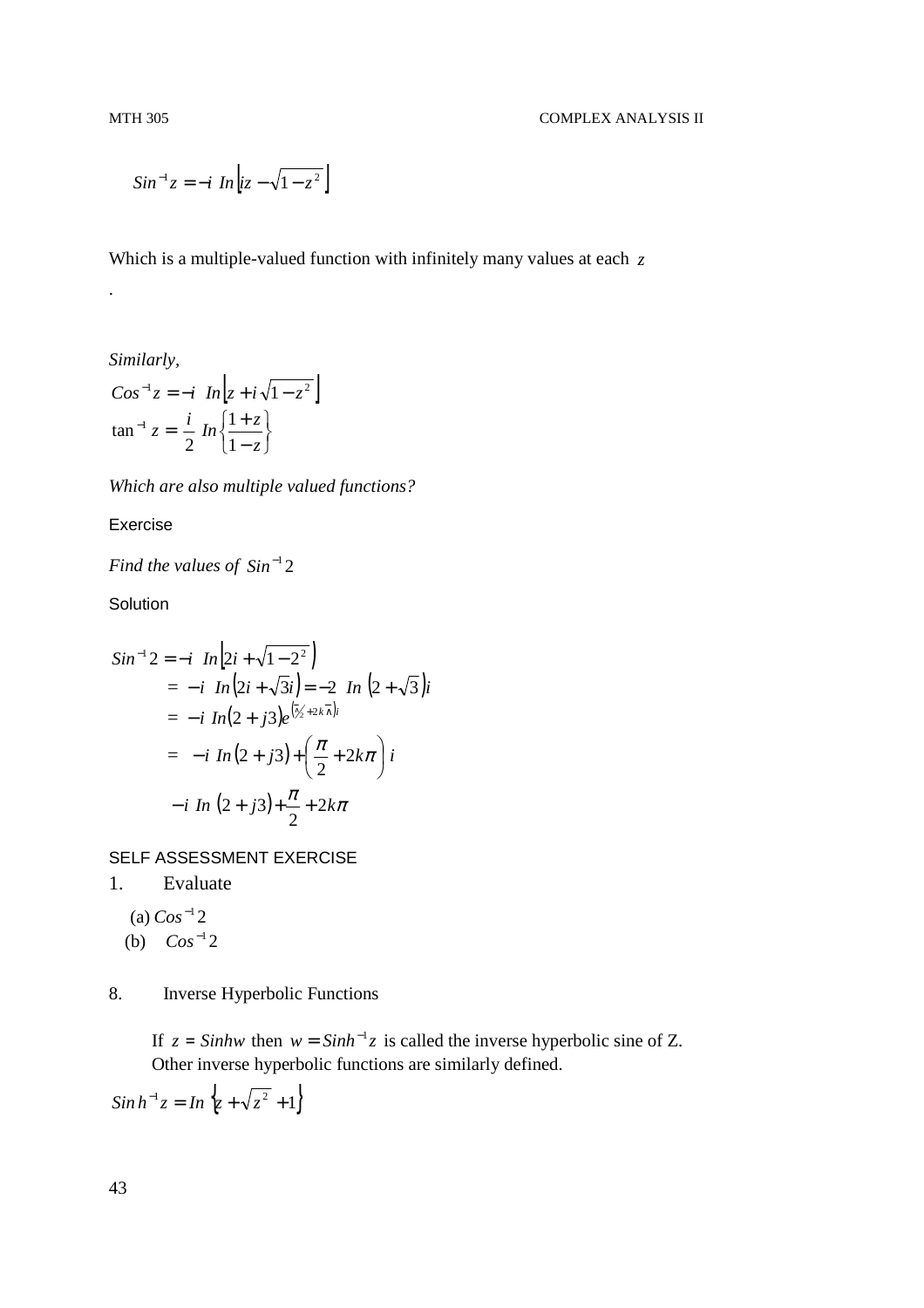$$
Cos h^{-1}z = In \left\{ z + \sqrt{z^2 - 1} \right\}
$$

$$
\tan h^{-1}z = \frac{1}{2} In \left( \frac{1+z}{1-z} \right)
$$

In each case, the constant  $2k\overline{\pi}i$ ,  $k = 0, \pm 1, \pm 2, \ldots$  has been omitted. They are all multiple valued functions.

$$
Cos h^{-1} i = In \{i + \sqrt{-1} - 1 = In \{i = \sqrt{2}i\}
$$
  
= In  $(1 + j2)i = In (1 + \sqrt{2})exp\{\frac{\pi}{2} + 2n\pi\}i$   
= In  $(1 = \sqrt{2}) + i\frac{\pi}{2} + 2n\pi$ 

SELF ASSESSMENT EXERCISE

1. Find all the values of

 $\int$ (a) *Sinh*<sup>-1</sup> *i* (b)  $\sin h^{-1} \left[ \ln \left( -1 \right) \right]$ 

#### **4.0 CONCLUSION**

In this unit we considered in general, functions of complex variables and considered various functions in these categories. Practice all exercises in this unit to gain mastery of the topic.

## **5.0 SUMMARY**

*What we have learnt in this unit can be summarized as follows:* 

(a) Definition of Complex Variables

(b) Some Elementary functions of Complex Variables

© Transformation of Complex variables.

# **6.0 TUTOR-MARKED ASSIGNMENT**

1. Show that 
$$
Cos^{-1}z = -i \ln \left| z + i \sqrt{1 - z^2} \right|
$$

2. Show that: In 
$$
(2-1) = \frac{1}{2}
$$
 In  $\{(u-1)^2 + y^2\} + i \tan^{-1} \frac{y}{x-1}$ 

 $\mathbb{R}^2$ 

3. Evaluate the following

(a) 
$$
Sinh(\frac{\pi}{8})i
$$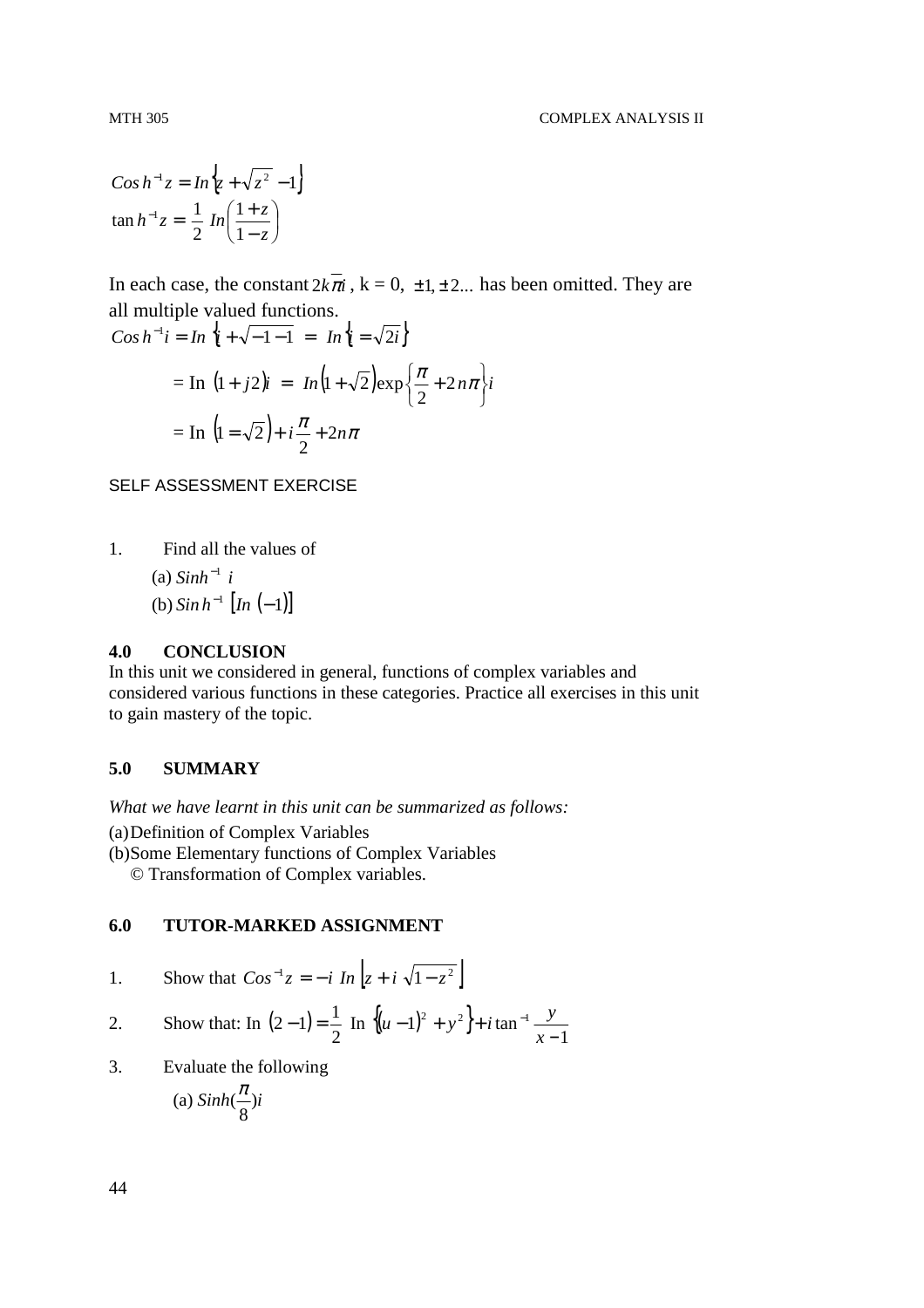(b) cosh 
$$
\frac{2n+1}{2}\pi
$$
  
\n(3)  $Tan \cosh \frac{\pi i}{2}$   
\n4. Show that  $\left| \t{Tanh \frac{\pi (1+i)}{4}} \right| = 1$   
\n5. If  $\tan z = u + iv$  show that  
\n
$$
\mu = \frac{\sin 2u}{\cos 2u + \cos h 2y}, \quad v = \frac{\sinh 2y}{\cos 2u + \cosh 2y}
$$

# **7.0 REFERENCES/FURTHER READINGS**

Francis B. Hildebrand (1976) Advanced *Calculus For Application* 2nd Edition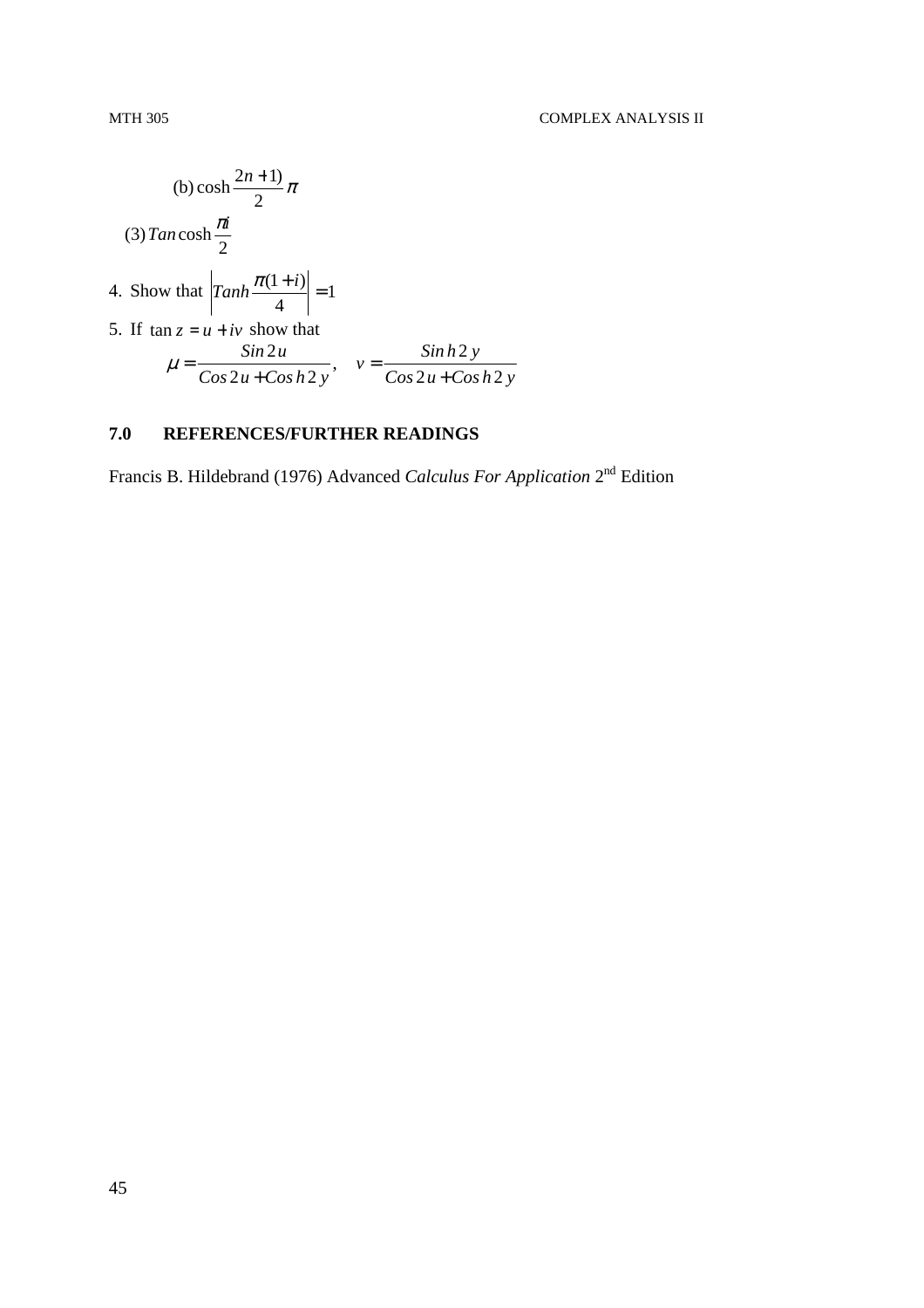# **UNIT 2 LIMITS AND CONTINUITY OF FUNCTION OF COMPLEX VARIABLES**

#### **CONTENTS**

- 1.0 Introduction
	- 2.0 Objectives
- 3.0 Main Content
	- 3.1 Limits
	- 3.2 Theorems on Limits
	- 3.3 Continuity
- 4.0 Conclusion
- 5.0 Summary
- 6.0 Tutor-Marked Assignment
- 7.0 References/Further Readings

#### 1.0 INTRODUCTION

In this unit, we will learnt about limits, and continuity in complex variables,

We shall establish some relevant theorems on limits and continuity.

# 2.0 OBJECTIVES

At the end of this unit, you should be able to:

- limit and continuity of functions of complex variables
- theorems related to limits and continuity of complex variables
- Answer all related questions on limits and continuity.

#### 3.0 MAIN CONTENT

3.1 Limits

Definition: Let a function *f* be defined at all point *Z* in some neighborhood  $Z_0$ , except possibly for the point  $Z_0$  itself. A complex number *L* is said to be the limit of  $f(z)$  as *Z* approaches  $Z_0$  if for each positive number  $\varepsilon$  there is a positive number  $\delta$  such that

$$
|f(z) - L| < \varepsilon
$$
\nwhenever  $0 < |Z - Z_0| < \delta$ 

We write

 $f(z) = L$  $z \rightarrow z$ =  $\rightarrow$ lim

Example: Show that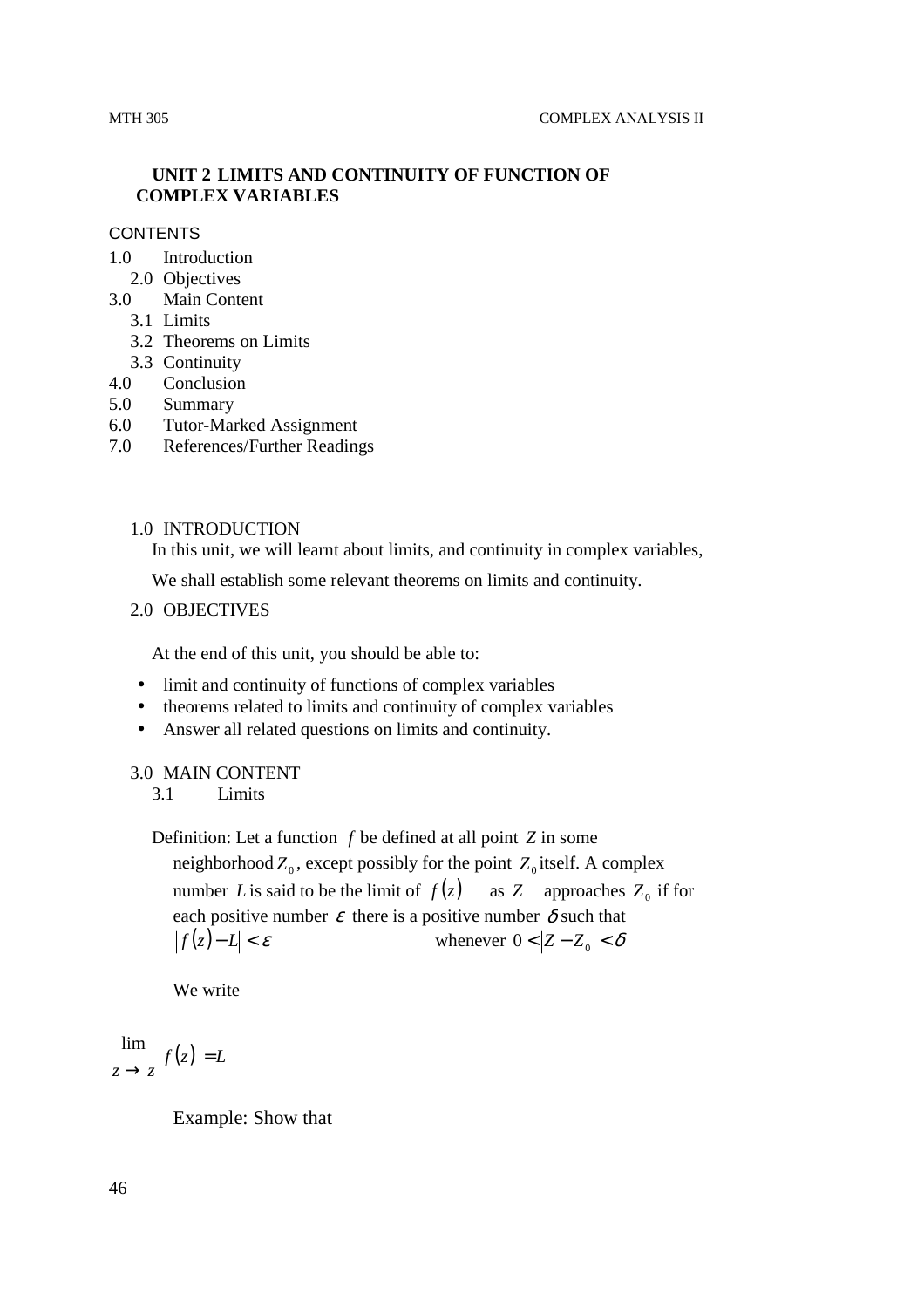$$
\lim_{z \to 2i} (2x + iy^2) = Atl \qquad z = x + iy
$$

## **Solution**

For each positive number  $\varepsilon$ . We must find a positive number  $\varepsilon$  such that  $2x + iy^2 - 4i \le \epsilon$  whenever  $0 \le |z - 2i| \le \delta$ 

*To do this, we must write* 

$$
|2x + iy^{2} - 4i| \le 2|x| + |y^{2} - 4| = 2|x| + |y - 2| |y + 2|
$$

and thus note that the first of inequalities will be satisfied if

$$
2|x| < \frac{\varepsilon}{2} \text{ and } |y - 2| |y + 2| < \frac{\varepsilon}{2}
$$

The first of these inequalities is, of course, satisfied if  $|x| < \frac{\epsilon}{2}$ . To establish conditions on *y* such that the second holds, we restrict *y* so that  $|y-2| < \varepsilon$ and then observe that

$$
|y+2| = |(y-2)+4| \le |y-2| + 4 < 5
$$

*Hence if*  $|y-2| < \min \{ \xi'_{10}, 1 \}$ , *if follows that*  $|y-2| |y+2| < \left( \frac{c}{10} \right) 5 = \frac{\epsilon}{2}$ 2  $|y+2| < \left|\frac{\mathcal{E}}{10}\right| 5 = \frac{\mathcal{E}}{2}$ J  $\left(\frac{\mathcal{E}}{1.2}\right)$ l  $y - 2| |y + 2| < |$ 

An appropriate value of  $\delta$ 

is now easily seen from the conditions that  $|x|$  be less than  $\frac{\varepsilon}{4}$ and that  $|y-2|$ 

be less then min  $\{\epsilon'_{10},1\}$  $\delta = \min \{ \epsilon_{10}^{\prime}, 1 \}$ 

Note that the limit of a function  $f(z)$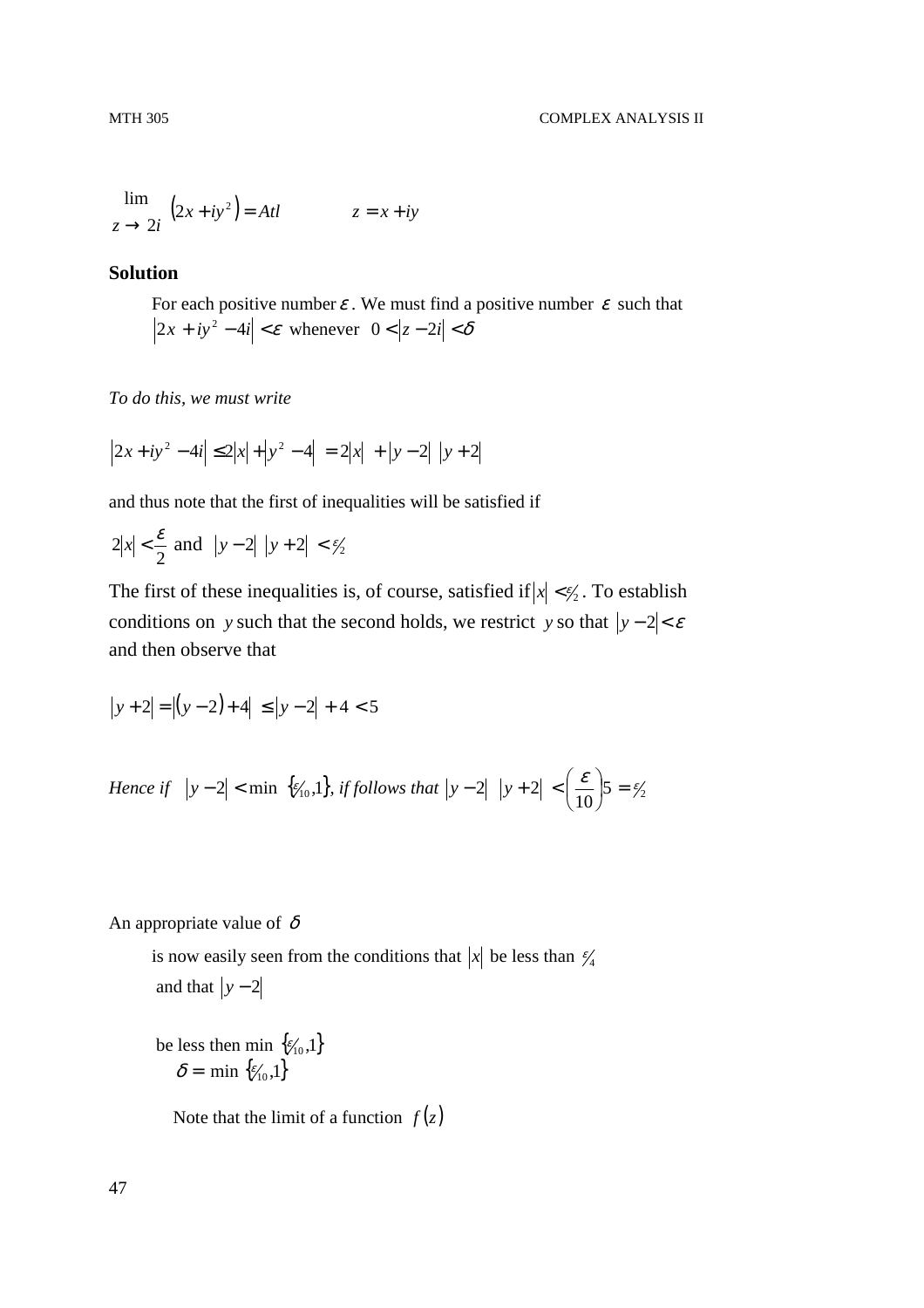at a point  $z_0$ 

if it exists is unique. For suppose that

$$
\lim_{z \to z_0} f(z) = L_0 \text{ and } \lim_{z \to z_0} f(z) = L_1
$$

Then for an arbitrary positive number  $\delta_0$ 

and  $\delta_1$ © such that

$$
|f(z) - L_0| < \varepsilon \qquad \text{whenever } 0 < |z - L_0| \quad \delta_0
$$
\n
$$
\text{and } |f(z) - L_1| < \varepsilon \qquad \text{whenever } 0 < |z - L_1| < \delta_1
$$

So if  $0 < |z - z_0| < \delta$  where  $\delta$  denotes the smaller of the two numbers  $\delta_0$  and  $\delta_1$ , then

$$
\left| \left( f(z) - L_o \right) - \left( f(z) - L_1 \right) \right| \leq \left| f(z) - L_o \right| + \left| f(z) - L_1 \right| < 2\varepsilon
$$

*That is* 

$$
|L_1 - Lo| < 2\ \varepsilon
$$

*But* 

 $L_1 - L_0$  is a constant, and  $\varepsilon$  can be chosen arbitrarily small. Hence,  $L_1 - L_0 = 0$  or  $L_i = L_0$ 

*Definition: The statement* 

$$
\lim_{z \to \infty} f(z) = L_0
$$

*Means that for each positive number* ε *there is a positive number* δ *such that* 

 $|f(z)-L_0| < \varepsilon$  whenever  $|z| < \frac{1}{\delta}$  $|z| < \frac{1}{\sigma}$ 

That is, the point  $L = f(z)$  lies in the  $\varepsilon$  nbd  $|l - L_0| < \varepsilon$  of  $L_0$  whenever the point *z* lies in the *nbd*  $|z| > \frac{1}{\delta}$  of the point at infinity.

*Example: Observe that*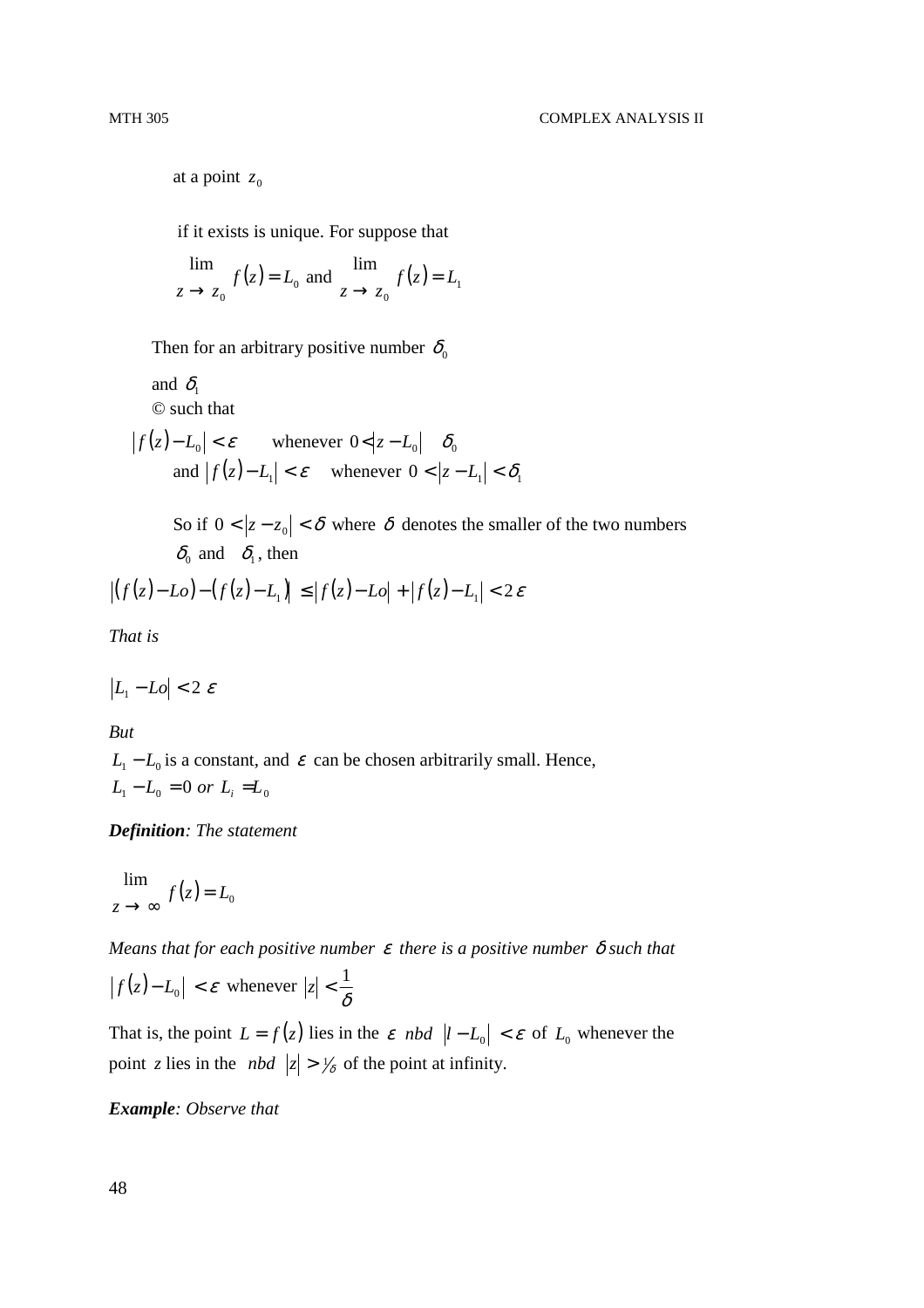$$
\lim_{z \to \infty} \frac{1}{z^2} = 0
$$

*Since* 

$$
\left|\frac{1}{z^2} - 0\right| < \varepsilon \text{ whenever } |z| < \frac{1}{\sqrt{\varepsilon}}
$$

*Hence*  $\delta = \sqrt{\varepsilon}$ 

When  $L_0$  *is the point at infinity and*  $z_0$  *lies in the finite plane, we write* 

$$
\lim_{z \to z_0} f(z) = \infty
$$

If for each  $\varepsilon$  there is a corresponding  $\delta$  such that  $|f(z)| > \frac{1}{\varepsilon}$  $f(z) > \frac{1}{z}$  whenever

 $0 < |z - z_0| < \delta$ 

*Example: As expected* 

$$
\lim_{z \to 0} \frac{1}{z^2} = \infty
$$
\n
$$
\text{for } \left| \frac{1}{z^2} \right| > \frac{1}{\varepsilon} \text{ whenever } 0 < |z - \varepsilon| < \sqrt{\varepsilon}
$$

3.2 Theorems on Limits

Theorem 1: Suppose that

( ) ( ) <sup>0</sup> <sup>0</sup> <sup>0</sup> *zf* = *U* , *yx* + *V* , *yx* , *z* = *x* + *iy* and <sup>0</sup> <sup>0</sup> <sup>0</sup> *L* = *u* + *iv* Then ( )*zf Lo z z* = → <sup>0</sup> lim …………………………………………………..(1 )

If and only if

$$
\lim_{(x, y) \to (x_0, y_0)} u(x, y) = u_0 \text{ and}
$$
  
\n
$$
\lim_{(x, y) \to (x_0, y_0)} v(x, y) = v_0 \dots (2)
$$

Proof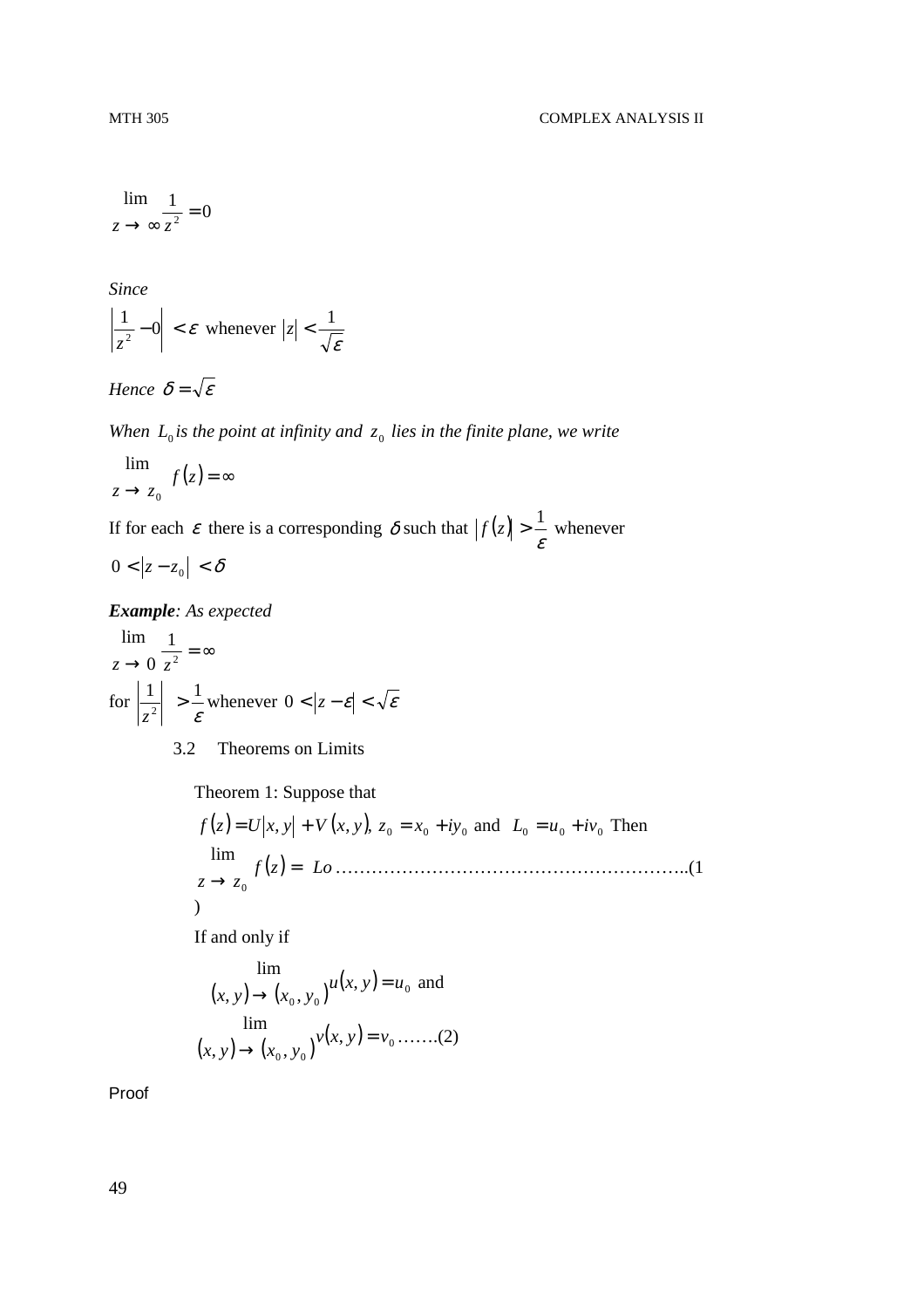Assume (1) is true, by the definition of limit, there is for each positive number  $\varepsilon$ , a positive number  $\delta$  such that  $|(u - u_0) + i(v - v_0)| < \varepsilon$  whenever 0 <  $|(n - n_0) + i(y - y_0)| < \delta$ 

Since 
$$
|u - u_0| \le |(u - u_0) + i(v - v_0)|
$$
 and  
\n $(u - u_0) + i(v - v_0)$   
\n $|v - v_0| \le |(v - v_0) + i(v - v_0)|$ 

,

It follows that

 $|u - u_0| < \varepsilon$  and  $|v - v_0| < \delta$ whenever  $\begin{bmatrix} 1 & 0 \\ 0 & 1 \end{bmatrix}$ 

$$
0 < |(n+iy)-(n=iy_0)| < \delta
$$

which is statement (1), hence the proof

*Theorem 2: Suppose that* 

 $(z) = L_0$  $\mathbf{0}$ lim  $f(z) = L$  $z \rightarrow z$ =  $\lim_{z \to z_0} f(z) = L_0$  and  $\lim_{z \to z_0} f(z) = L_0$  $\mathbf{0}$ lim  $f(z) = L$  $z \rightarrow z$ =  $\rightarrow$ then

$$
\lim_{z \to z_0} [f(z) + f(z)] = l_0 + L_0
$$
\n
$$
\lim_{z \to z_0} [f(z)f(z)] = l_0 L_0
$$
\n
$$
\text{if } L_0 \pm 0,
$$

 $(z)$  $\frac{(z)}{(z)} = \frac{t_0}{L_0}$  $\mathbf{0}$ lim *L l zf zf*  $z \rightarrow z$ =  $\rightarrow$ 

*Proof: (Left as exercise)* 

#### SELF ASSESSMENT EXERCISE

1. Evaluate the following using theorems on limits

(a) 
$$
\lim_{z \to z + i} (z^2 + 10z - 15)
$$
  
(b) 
$$
\lim_{z \to z + i} \frac{(4z + 3)(z - 1)}{z^2 - 2z + 4}
$$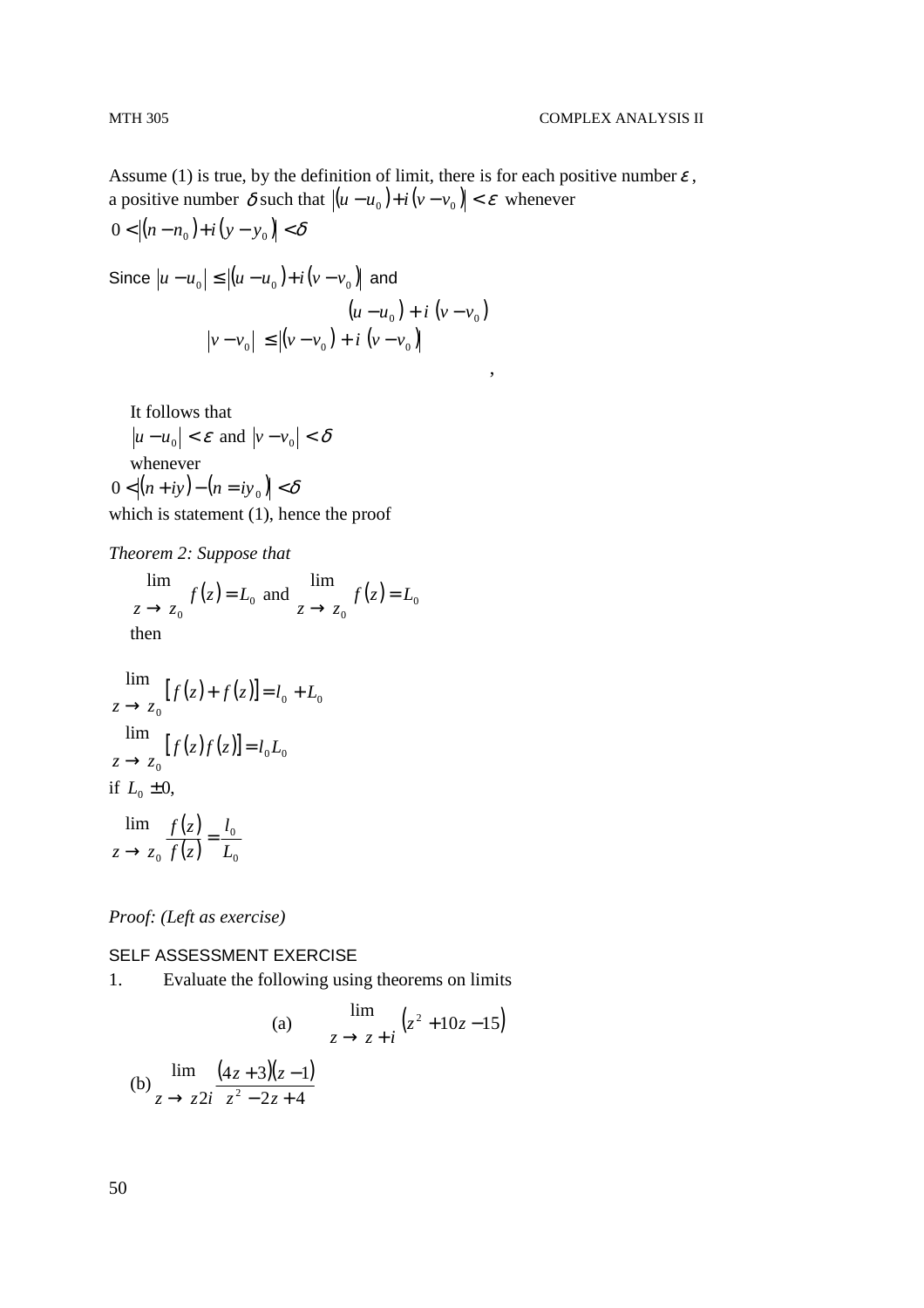(c) 
$$
\lim_{z \to 2e} \frac{z^3 + 8}{z^4 + 4z^2 + 16}
$$
  
(d) 
$$
\lim_{z \to z^2} (iz^4 + z^2 - 10i)
$$
  
(e) 
$$
\lim_{z \to e^{\frac{z^2}{4}}} \frac{z^2}{z^4 + z + 1}
$$

*Show that* 

$$
\lim_{z \to 2e^{\frac{z^3}{3}} \cdot z^4 + 4z^2 + 16} = \frac{3}{8} - \frac{\sqrt{3}}{8}i
$$

# 3.3 Continuity

**Definition:** A function  $f$  is continuous at a point  $z_0$  if all the following conditions are satisfied.

(1) 
$$
\lim_{z \to z_0} f(z) \text{ exists}
$$

$$
(2) \t f(z_0) \t exists
$$

$$
(3)\lim_{z\to z_0}f(z)=f(z_0)
$$

Note that statement (3) contains (1) and (2) and it say that for each positive number  $\varepsilon$  there exist a positive number  $\delta$  such that

$$
|f(z) - f(z_0)| < \varepsilon \text{ whenever } |z - z_0| < \delta
$$

a function of complex variable is said to be contours in a region *R* if it is continuous at each point

*Example: The function* 

$$
f(z) = xy^2 + i(2x - y)
$$

is its everywhere in the complex plane because the component functions are polynomials on *x* and *y* and are therefore continuous at each point  $(n, y)$ 

*Example: If*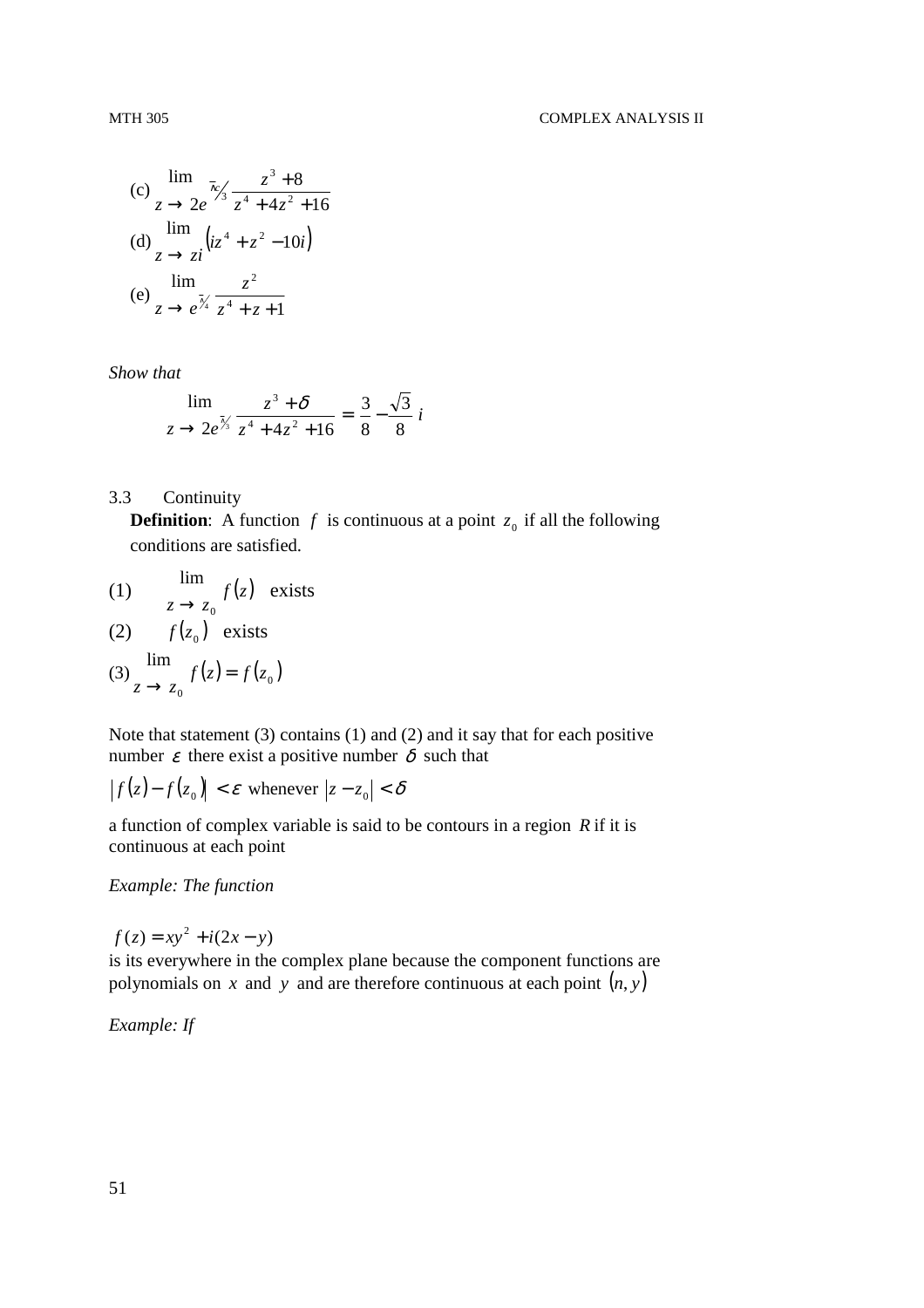$$
f(z) = \begin{cases} z^2 & z \neq l \\ u & z - 1 \end{cases}
$$
  

$$
\lim_{z \to i} f(z) = -1
$$
 But  $f(i) = 0$ . Hence,  $\lim_{z \to i} f(z) \neq f(i)$ 

*Therefore the function is not continuous at*  $z = 1$ 

*Example: The function*   $f(z) = e^{xy} + i \sin(n^2 - 2ny^3)$ is continuous for all *z* because of the continuity of the polynomials on *n*

and *y* as well as the continuity of the exponential and sine functions.

#### *Theorem on Continuity*

1. if  $f(z)$  and  $g(z)$  are its at  $z - z_0$ . So also are the functions  $f(z) * g(z)$ ,  $f(z) - g(z)$ ,  $f(z) g(z)$ ,  $f(z)/g(z)$ , the last only  $g(z_0) \pm 0$ .

2. A function of a continuous function is its  $w = g[f(z)]$  is its  $f(z)$  is its

3. If  $f(z)$  is continuous in a region, then the real and imaginary parts of  $f(z)$  and also it's in the region.

4. If a function  $f(z)$  is its in a closed region, it is bounded in the region, i.e. there exists a constant M such that  $|f(z)| < M$  for all points z in the region.

# **SELF ASSESSMENT EXERCISE**

1. Let 
$$
f(z) = \frac{z^2 + 4}{z - 2i}
$$
 if  $z \pm 2i$  while  $f(2i) = 3 + 4i$ 

(a) Prove that  $\int f(z)$  $z \rightarrow i$ lim exists and determine its value

- (b) Is  $f(z)$  its at  $z = 2i$  ? Explain?
	- (c) Is  $f(z)$  its at point  $z \neq 2i$  ?. Explain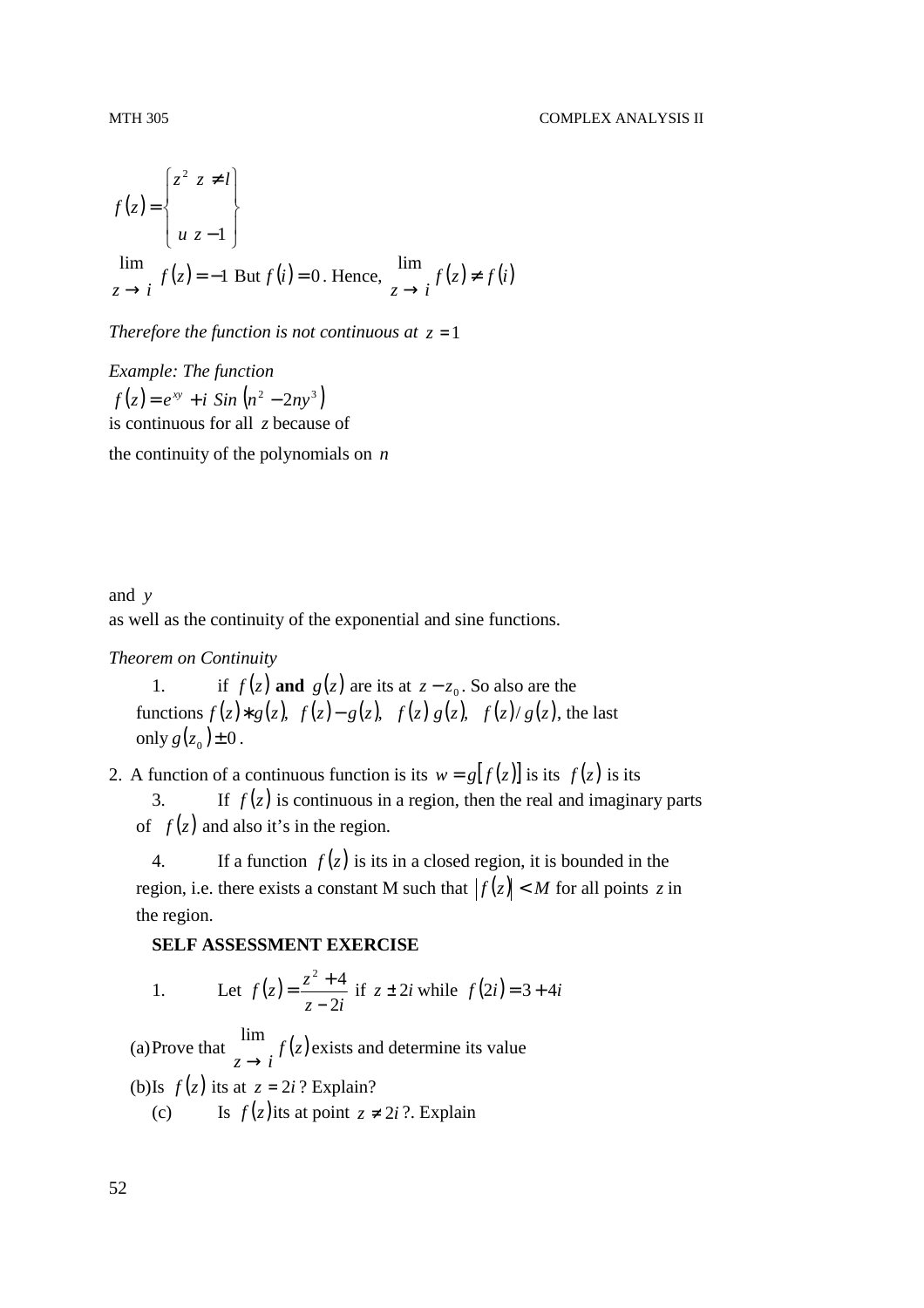- 
- 2. Find all possible points of discontinuity of the following function

(a) 
$$
f(z) = \frac{2z-3}{z^2 + 2z + 2}
$$
  
\n(b)  $f(z) = \frac{3z^2 + 4}{z^2 - 16}$   
\n(c)  $f(z) = \text{Cot } z$ 

#### **Answer**

(a) 
$$
-1 \pm i
$$
  
\n(b)  $\pm 2, \pm 2i$   
\n(c)  $k\pi, k \neq v, \pm, \pm 2$ .

3. For what values of *z* are each of the following function continuous

(a) 
$$
f(z) = \frac{z}{z^2 + 1}
$$
  
(b)  $f(z) = \frac{1}{\sin z}$ 

#### 4.0 CONCLUSION

In this unit we have studied limits of functions, continuity of functions of complex variables in a manner similar to that of real variables. You are required to master them properly so that you can be able to apply them when necessary.

#### 5.0 SUMMARY

Recall the following points;

- Continuity in Complex variables can be treated analogously as in the real variables
- If  $f(z)$  is a continuous complex variable so also its real and imaginary parts.
- A complex function  $f(z)$  is bounded if there exist a constant M>0 such that  $|f(z)| < M$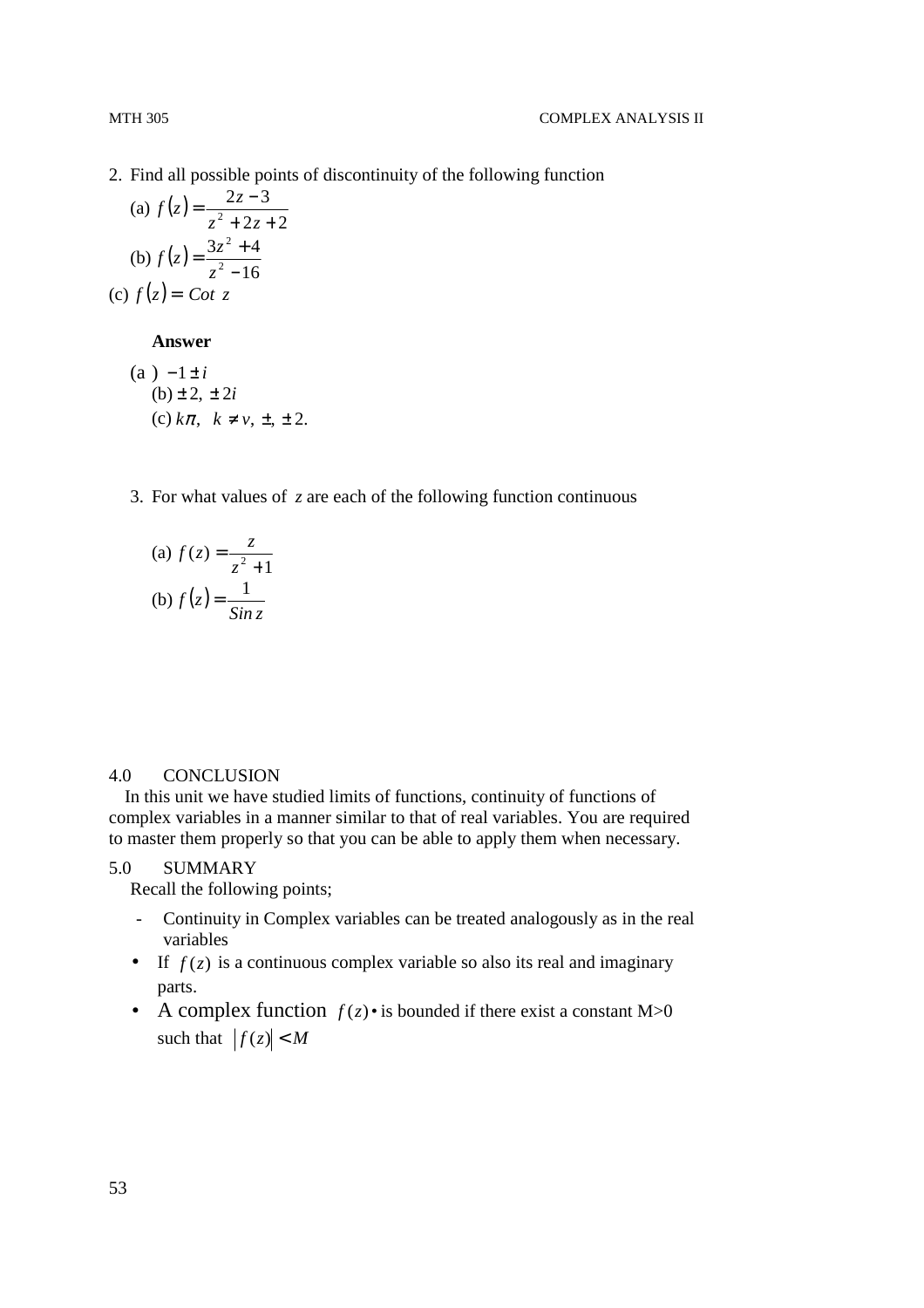# 6.0 TUTOR-MARKED ASSIGNMENT

1. Prove that  
\n
$$
\lim_{z \to i} \frac{3z^4 - 2z^3 + 8z^2 - 2z + 5}{z - 1} = 4 + 4i
$$
\nIs the function its at  $z - i$ ?

- 2. Factorized  $(i)$   $z^3 + 8$ (ii)  $z^4 + 4z^2 + 16$ 
	- (b) (i) Show that

$$
\lim_{z \to 2e^{\frac{7}{\sqrt{3}}}} \frac{z^3 + 8}{z^4 + 4z^2 + 16} = \frac{3}{8} - \frac{\sqrt{3}}{8} i
$$

(ii) Discuss the continuity of  $(z)$  $4z^2 + 16$ 8  $4 \cdot 4 = 2$ 3  $+4z^{2}$  +  $=\frac{z^3+1}{1+z^2}$  $z^4 + 4z$  $f(z) = \frac{z^3 + 8}{(z^3 + 4z^2 + 16z^2)}$  at  $z = 2e^{-\frac{z^3}{2}}$ 

## 7.0 REFERENCES/FURTHER READINGS

Francis B. Hildebrand (1976) Advanced *Calculus For Application* 2nd Edition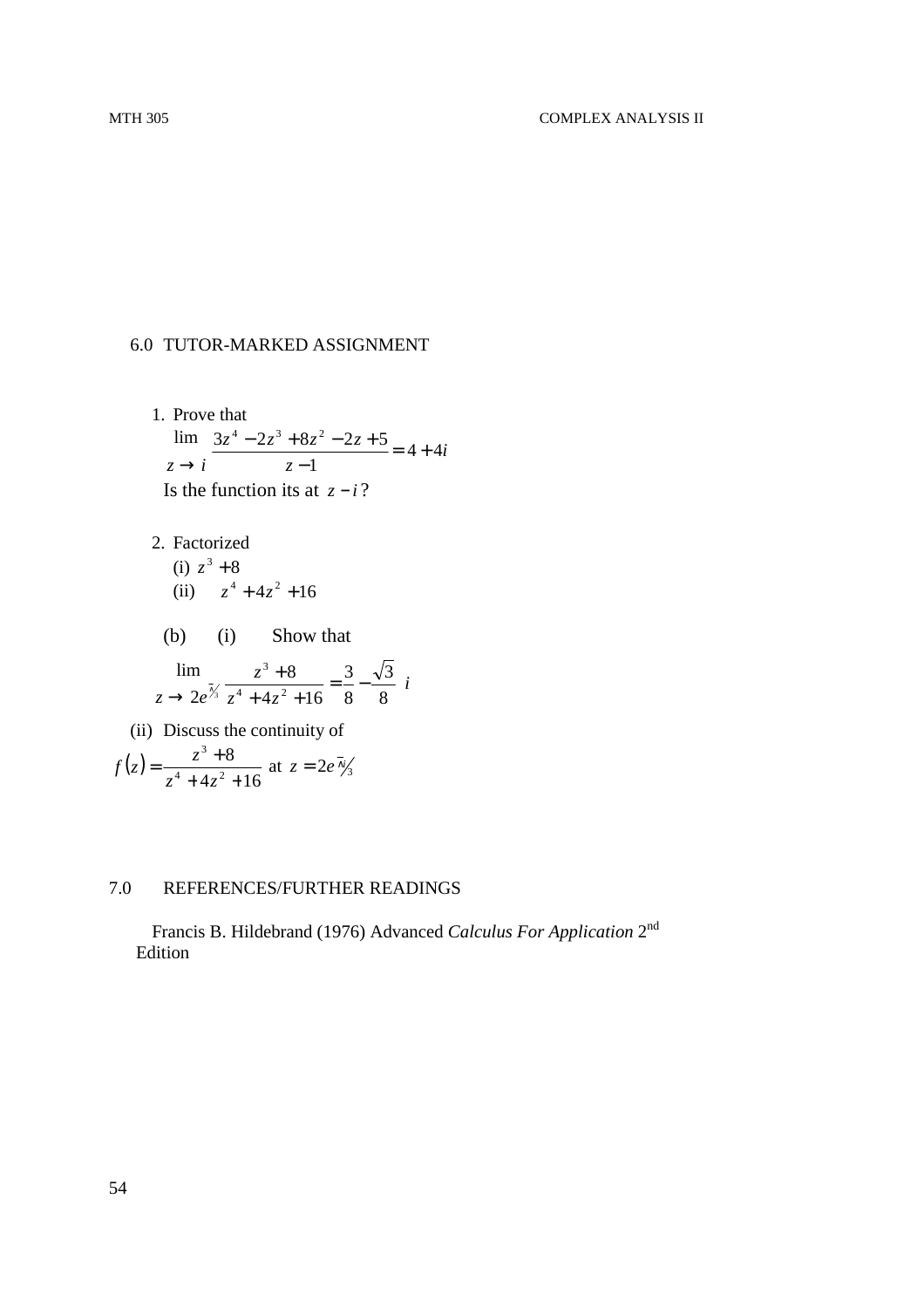# **UNIT 3 CONVERGENCE OF SEQUENCE AND SERIES OF COMPLEX VARIABLES**

# **CONTENTS**

- 1.0 Introduction
- 2.0 Objectives
- 3.0 Main Content
	- 3.1 Definition
	- 3.2 Taylor Series
	- 3.3 Laurent Series
- 4.0 Conclusion
- 5.0 Summary
- 6.0 Tutor-Marked Assignment
- 7.0 References/Further Readings
	- 1.0 INTRODUCTION

In this unit, you will learn about sequences and series of complex variables. You will also learn about the convergence of these series and sequences.

All related theorems in real variables will be established for complex variables. We shall consider Taylor and Laurent series.

2.0 OBJECTIVES

At the end of this unit, you should be able to:

- to define convergence of sequences and series on complex variables
- solve related problems on series and sequence.

# 3.0 MAIN CONTENT

3.1 Definition

- An infinite sequence of complex numbers,  $z_1, z_2, \ldots, z_n, \ldots$  has a limit *z* if for each positive number  $\varepsilon$  there exists a positive integral
	- number such that

 $|z_n - z| < \varepsilon$  whenever  $n > n_0$  .

If the limit exists, it is unique.

When the limit  $z$  exists, the sequence is said to converge to *z*; and we write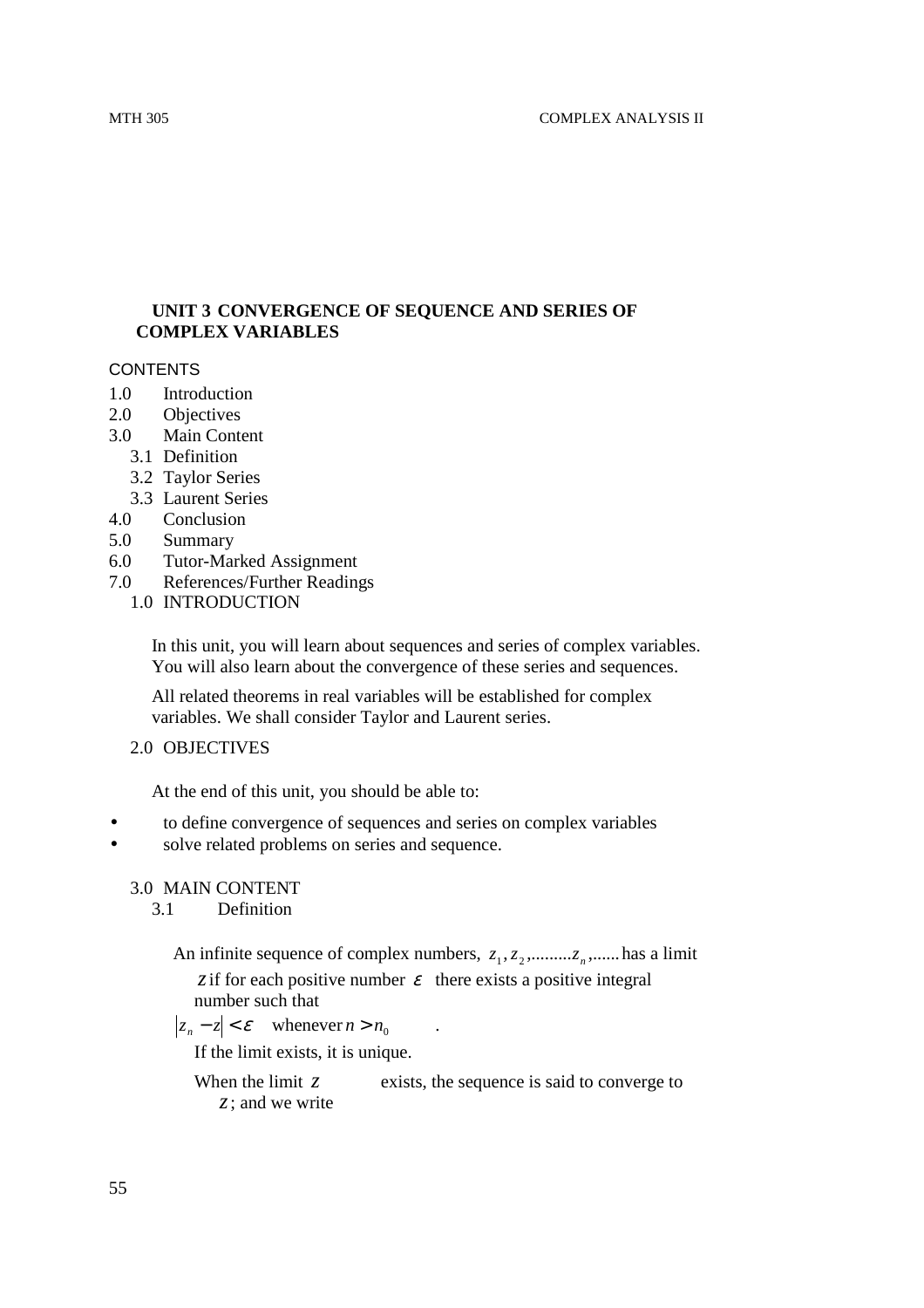$z_n = z$  $\lim_{n \to \infty} z_n =$ lim If the sequence has no limit, it diverges. Theorem: Suppose that  $Z_n = x_n + iy_n$   $(n = 1, 2, \dots, n)$  and  $z = x + iy$ . Then  $z_n = z$  $\lim_{n \to \infty} z_n =$ lim …………………………………………………….( i) If and only if  $x_n = x$  $\lim_{n \to \infty} x_n =$ lim and  $y_n = y$  $y_n = n$ lim …………………………………..(ii)

#### **Proof:**

Assume (i) is true, for each positive number  $\varepsilon$  there exists a positive integer number such that

$$
|(x_n - x) + i(y_n - y)| < \varepsilon
$$
 Whenever  $n > n_0$   
But

 $|x_n - x| \le |(x_n - x) + i(y_n - y)|$ 

*And* 

$$
\left|y_{n}-y\right| \leq \left|\left(x_{n}-x\right)+i\left(y_{n}-y\right)\right|
$$

#### *Consequently,*

 $|x_n - x| < \varepsilon$  and  $|y_n - y| < \varepsilon$  whenever  $n > n_0$  and (3) are satisfied.

Conversely, form (3), for each positive number  $\varepsilon \, \mathcal{O}$ , there is positive numbers  $n_1$  $n_1$  and  $n_2$  such that 2  $|x_n - x| < \frac{\varepsilon}{2}$  whenever  $n > n_1$ 

And

$$
|y_n - y| < \frac{\varepsilon}{2} \text{ whenever } n > n_2
$$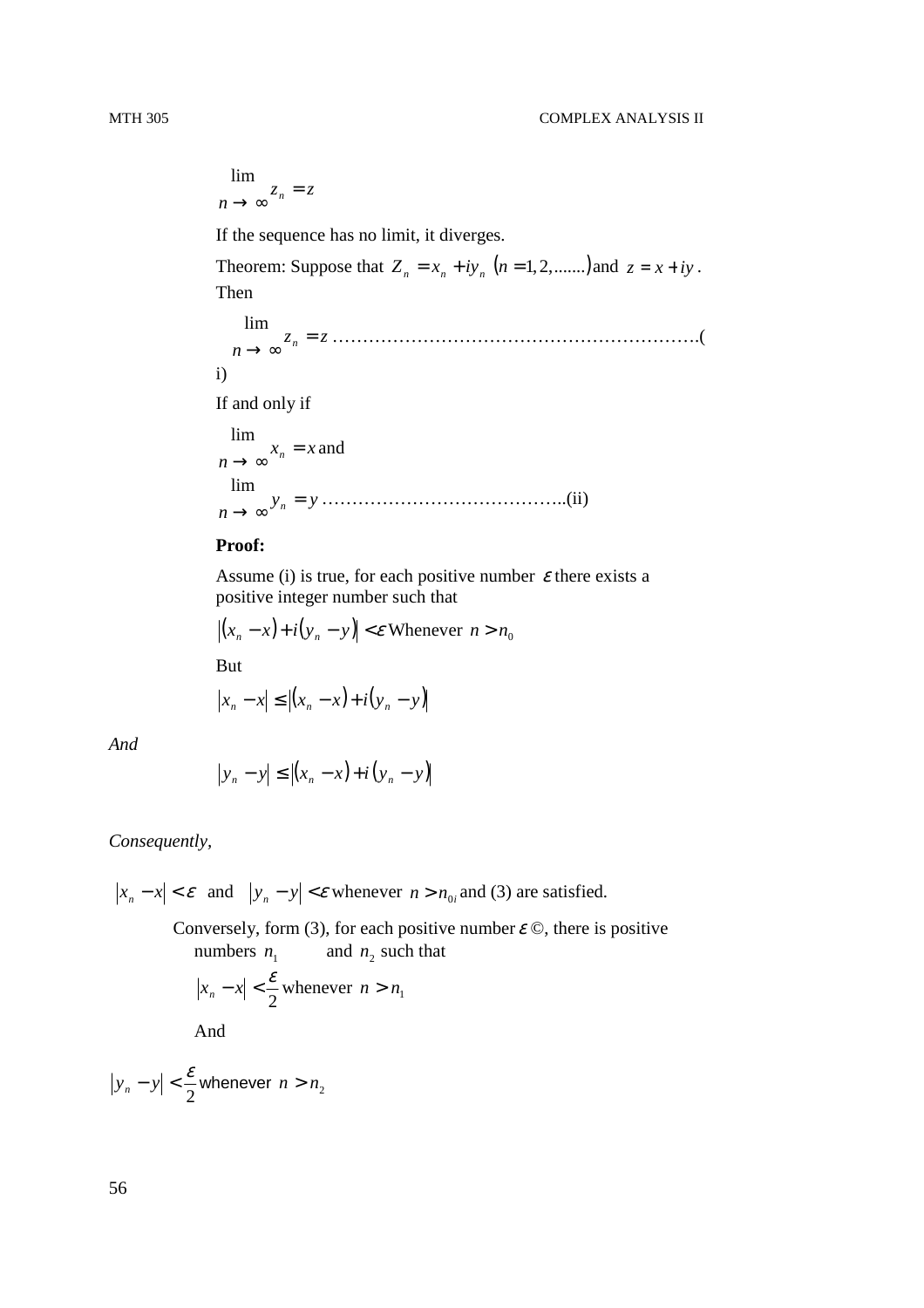Hence if number is the larger of the two integers  $n_1$  $n_1$  and  $n_2$ ,

Then

$$
|x_n - x| < \frac{\varepsilon}{2} \text{ and } |y_n - y| < \frac{\varepsilon}{2} \text{ whenever } n > n_0
$$

*But* 

$$
|(x_n - x) + i(y_n - y)| \le |x_n - x| + |y_n - y|,
$$

*And so* 

$$
|z_n - z| < \varepsilon \qquad \qquad \text{whenever } n > n_0
$$

Which is condition (2)

Definition: An infinite series of complex numbers

$$
\sum_{n=1}^{\infty} z_n = z_1 + z_2 + \dots + z_n + \dots
$$
 Converges to a sum S, called the sum of the series if the sequence

the series, if the sequence

$$
S_N = \sum_{n=1}^{N} z_n = z_1 + z_2 + \dots + z_n \quad (N = 1, 2, \dots)
$$
 of partial sums

converges to S, we then write  $\sum z_n = S$ *n*  $\sum_{n=1}^{\infty} z_n =$ =1

Note that since a sequence can have at most one limit, a series can have at must one sum, when a series does not converge, we say that it diverge,

Theorem: Suppose that  $z_n = x_n + iy_n$  (*n* = 1, 2, *n n*) and *S* = *X* + *iY*. then

$$
\sum_{n=1}^{\infty} z_n = S
$$

*If and only if* 

$$
\sum_{n=1}^{\infty} Xn = X \quad and \quad \sum_{n=1}^{\infty} Yn = Y
$$

**Definition:** An infinite sequence of single valued functions of complex variable

 $U_1(z), U_2(z), U_3(z), \ldots$   $U_n(z), \ldots$ 

Denoted by  $\{U_n(z)\}\,$ , has a limit  $U(z)$  as  $n \to \infty$ , if given any positive number  $\varepsilon$  we can find a number N (depending in general on both  $\varepsilon$  and *Z* ) such that  $|U_n(z) - U(z)| < \varepsilon$  for all  $n > N$ .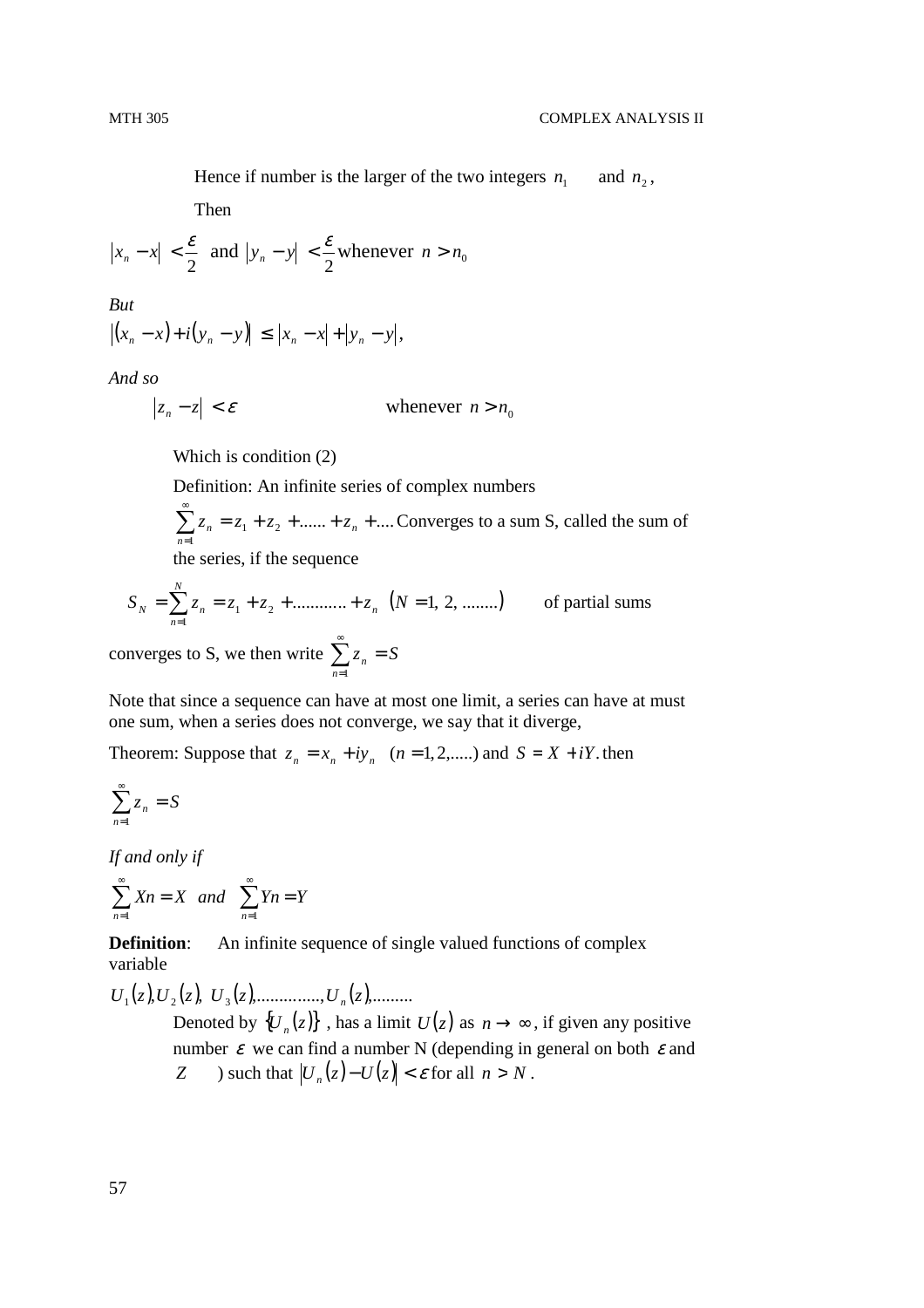We write  $U_n(z) = U(z)$  $U_n(z) =$ lim . In such case, we say that the sequence converges or is convergent to  $U(z)$ .

If a sequence converges for all values of  $Z$  (points) in a region  $R$ , we call R the region of convergence of the sequence. A sequence which is not convergent at some value (point) Z is called divergent at Z.

**Definition**: The sum of { $U_n(z)$ }, denoted by  $\{S_n(z)\}$  is symbolized by

 $(z)+U_2(z)+\quad \neq \sum_{n=0}^{\infty}U_n(z)$ =  $+ U_2(z) + \quad \neq$ 1  $1\left( \sqrt{ } \right)$   $\cdot$   $\circ$  2 *n*  $U_1(z) + U_2(z) + \neq \sum U_n(z)$  is called an infinite series

If  $\int$   $\int$   $S_n(z) = S(z)$ *n* =  $\rightarrow \infty$ lim , the series is said to be convergent and S(z) is its

sum, otherwise the series is said to be divergent. If a series converges for all values of  $Z$  (points) in a region R, we call R the region of convergence of the series.

Definition (absolute convergence): A series  $\sum U_n(z)$ *n*  $\sum^{\infty}$ U<sub>n</sub> =1 is called absolutely convergent of the series of absolute values.

i.e. 
$$
\sum_{n=1}^{\infty} |U_n(z)|
$$
, converges\n\nIf  $\sum_{n=1}^{\infty} U_n(z)$  converges but  $\sum_{n=1}^{\infty} |U_n(z)|$  does not converge, we call  $\sum_{n=1}^{\infty} U_n(z)$  conditionally convergent.

Definition: In the definition, if a number N depends only in  $\varepsilon$  and not in Z, the sequence  $U_N(z)$  is said to be uniformly convergent.

3.2 Taylor Series

Theorem (Taylor's Theorem): Let *f* be analytic everywhere inside a circle C with center at  $Z_0$  and radius R. Then at each point Z inside C.

$$
f(z) = f(z_0) + \frac{f'(z_0)}{1}(z - z_0) + \frac{f''(z_0)}{2!}(z - z_0)^2 + \dots + \frac{f^{(n)}(z_0)}{n!}(z - z_0)^n + \dots
$$

*That is, the power series have converge to*  $f(z)$  *when*  $|z - z_0| < R$ *.*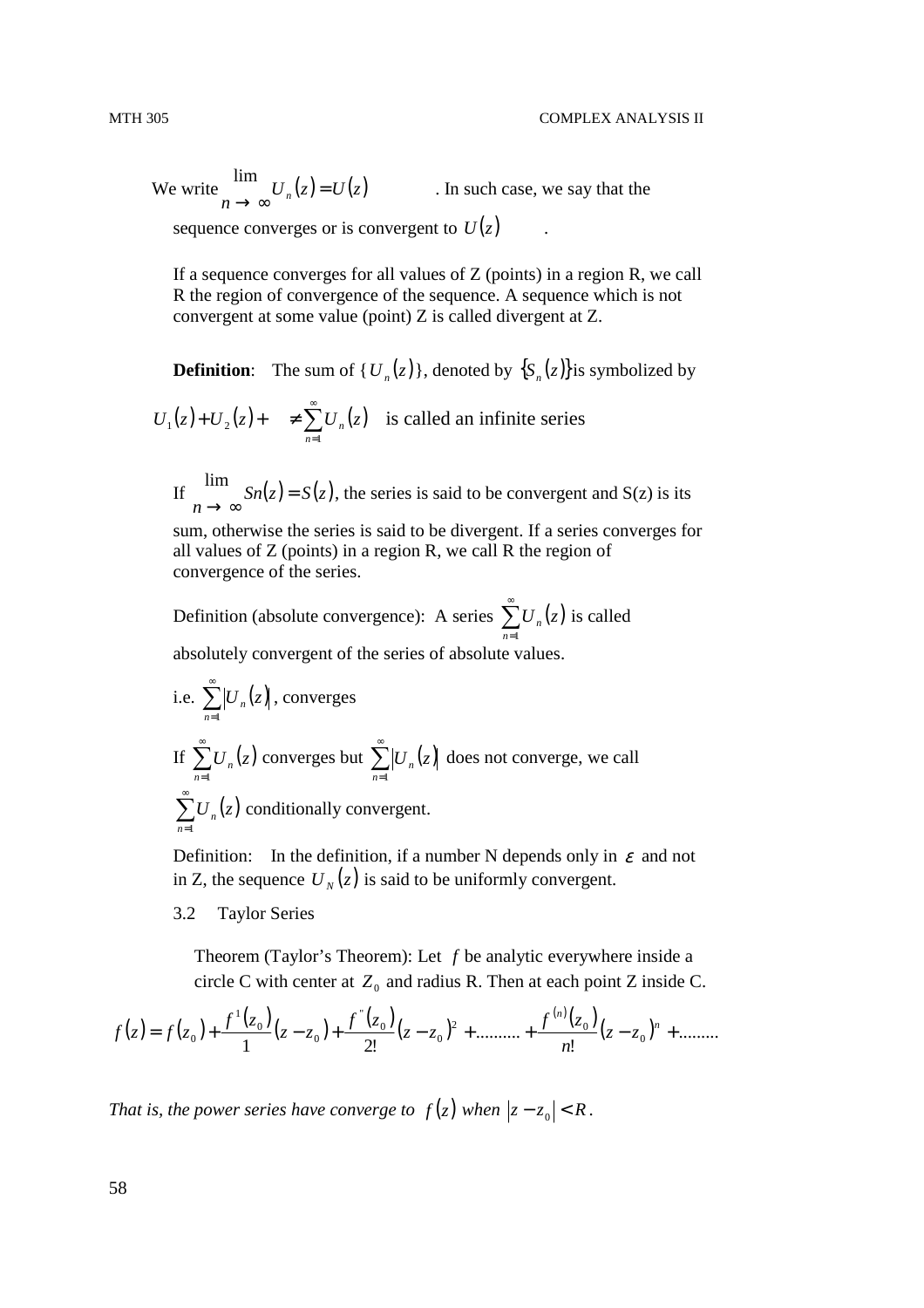Proof

Let  $Z_0$  be any point inside C. Construct a circle C, with centre at  $z_0$  and enclosing Z. Then by Cauchy's integral formula

$$
f(z) = \frac{1}{\ell n i} \oint_{a} \frac{f(w)}{w - z} dw
$$

*For any point w on C<sup>1</sup>*



*We have* 

$$
\frac{1}{w-z} = \frac{1}{(w-z_0)-(z-z_0)} = \frac{1}{(w-z_0)} \left\{ \frac{1}{1-\frac{(z-z_0)}{w-z_0}} \right\}
$$

$$
= \frac{1}{w-z_0} \left\{ 1 + \left( \frac{z-z_0}{w-z_0} \right) + \left( \frac{z-z_0}{w-z_0} \right)^2 + \dots + \left( \frac{(z-z_0)}{w-z_0} \right)^{n-1} + \left( \frac{z-z_0}{w-z_0} \right)^n \right\}
$$

$$
Or \frac{1}{w-z} = \frac{1}{w-z_0} + \frac{z-z_0}{(w-z_0)} + \frac{(z-z)^2}{(w-z_0)^3} + \dots + \frac{(z-z_0)^{n-1}}{(w-z_0)^2} + \left( \frac{z-z_0}{w-z_0} \right) \frac{1}{w=z}
$$

Proof

*We first prove the theorem when*  $z_0 = 0$  *and then extends to any*  $z_0$ .

Let *z* be any fixed point inside the circle C, centred now at the origin. Then let  $|z| = r$  and note that  $r < R$  where R is the radius of C. Let S denote points lying on a positively oriented circle C<sub>1</sub>about the origin with radius  $R_1$  where  $r < R_1 < R$ ; then  $|S| = R_1$ . Since Z is interior to C<sub>1</sub>, and f is analytic within and on the circle, the Cauchy integral formula gives

( ) ( ) ∫ − = 1 1 *<sup>c</sup> s z dssf i zf* l<sup>π</sup> ……………………………………………………(2)

*Now, we can write* 

$$
\frac{1}{s-z} = \frac{1}{s} \left[ \frac{1}{1 - (\frac{z}{s})} \right]
$$
 and using the first that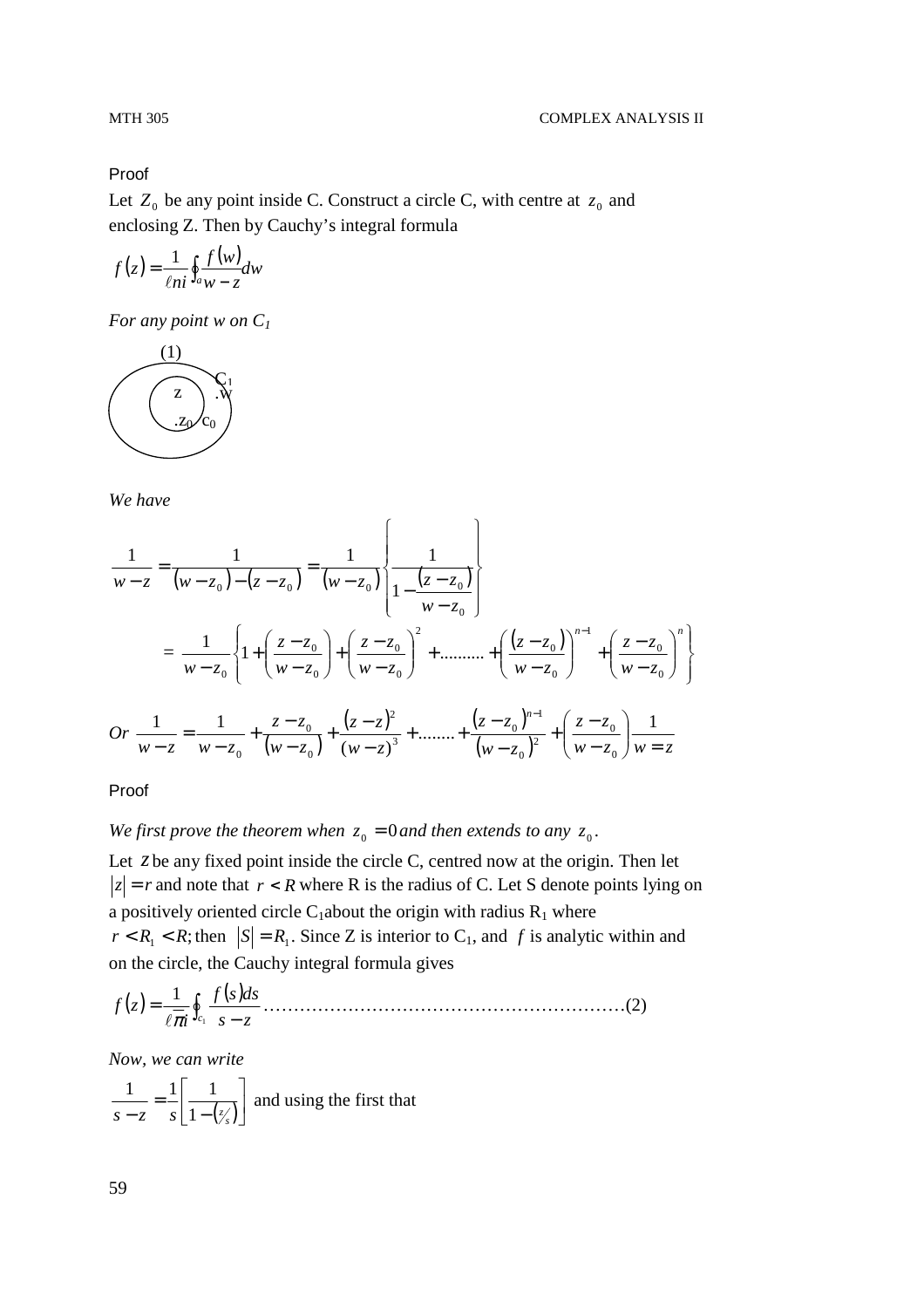$(n = 1, 2, \dots)$ 1  $1 + c + c^2 + \dots$ 1  $\frac{1}{2}$  = 1 + c + c<sup>2</sup> + ..... + c<sup>n-1</sup> +  $\frac{c^n}{2}$  (n = −  $= 1 + c + c<sup>2</sup> + \dots + c<sup>n-1</sup> +$ −  $a^{-1} + \frac{c}{1} - (n)$ *c*  $c + c^2 + \dots + c^{n-1} + \frac{c}{c}$ *c*  $a^{n-1}$  +  $\frac{c^n}{c^n}$  (*n* = 1, 2,.........) where C is any complex number other than unity. Hence

$$
\frac{1}{s-z} = \frac{1}{s} \left[ 1 + \frac{z}{s} + (\frac{z}{s})^2 + \dots + (\frac{z}{s})^{n-1} + \frac{(\frac{z}{s})^n}{1 - (\frac{z}{s})} \right]
$$

and consequently

*N* −1 *N* 1 1 1 1 *Z* 1 *Z Z* 2 = + + + + + *Z* ,........ ( ) *<sup>N</sup>* 2 3 *N s z S* − − *S S S s Sz* ………………………(2)

Multiply this equation through by  $\frac{f(s)}{g-i}$ 2∧ and integrate wrt S, we have

$$
\frac{1}{2\pi i}\int_{c} \frac{f(s)ds}{s-z} = \frac{1}{\ell \pi i}\int_{c_1} \frac{f(s)}{s}ds + \frac{z}{\ell \pi i}\int_{c_1} \frac{f(s)ds}{s^2} + \frac{z^2}{\ell \pi i}\int_{c_1} \frac{f(s)}{s^3}ds + \frac{z^{n-1}}{\ell \pi i}\int_{c_1} \frac{f(s)}{s^n}ds
$$

*In view of expression (2) and applying the this that* 

$$
\frac{1}{\ell \pi i} \int_{C_1} \frac{f(s)ds}{S^{n+1}} = \frac{1}{\ell \pi i} \int_{C_1} \frac{f(s)ds}{(S-i)^{N+1}} = \frac{f^{(n)}(0)}{n!}
$$

*We can write the result as* 

$$
f(z) = f(0) + \frac{f'(0)}{1!}z + \frac{f'(0)}{\partial!}z^2 + \dots + \frac{f^{(n-1)}(0)}{(n-1)!}Z^{N-1} + f(z)
$$

*Where* 

( ) ( ) ( ) ∫ − = 1 *c N n s sz dssf i z zf* l<sup>π</sup> ………………………………………………..(4)

60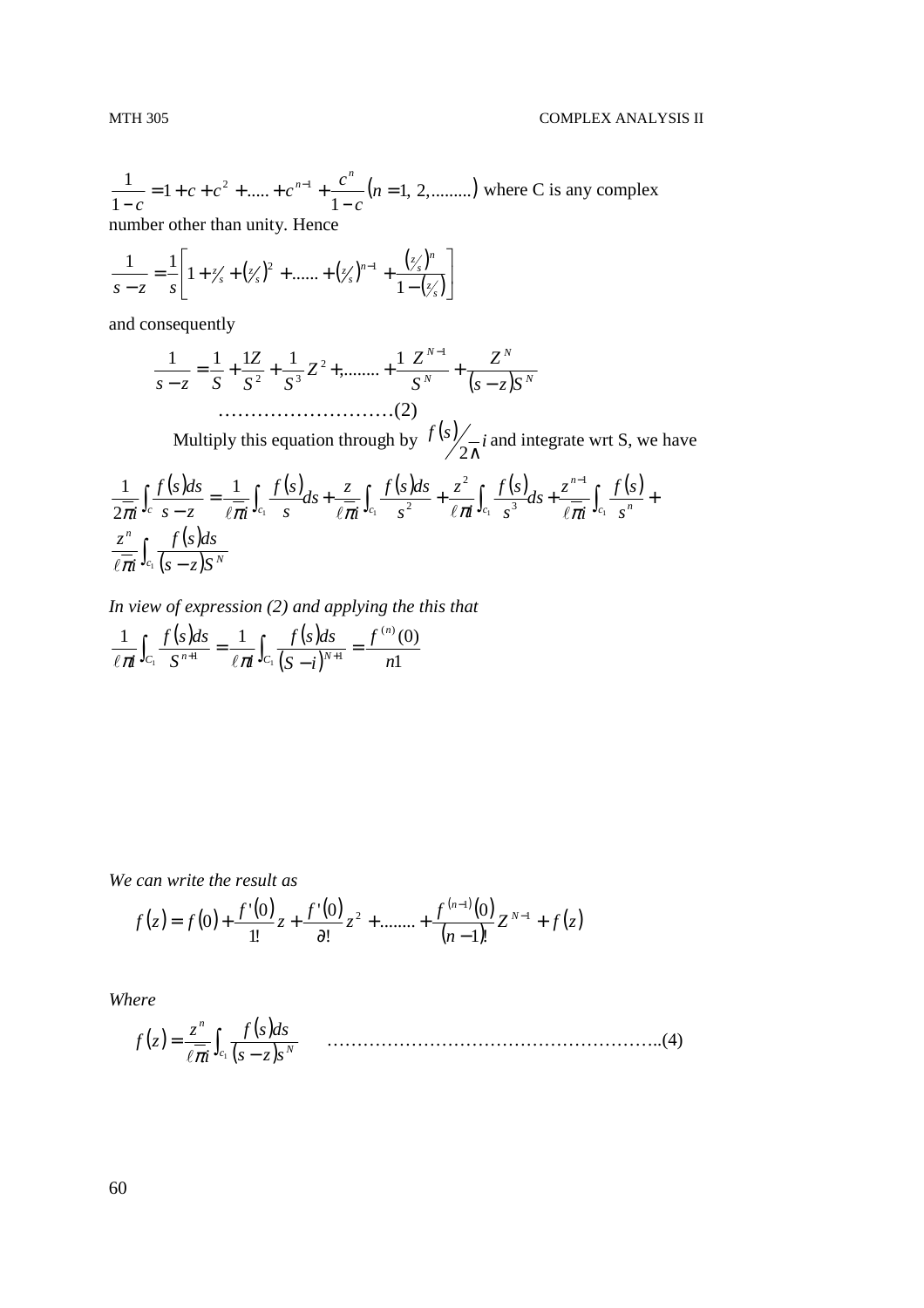- Recalling that  $|z| = r$  and  $|\delta| = R_1$ , where  $r < R_1$ , we note that  $|s - z| \ge |s| - |z| = R_1 - r$
- It follows from (4) that when  $M_1$  denotes the maximum of  $|f(s)|$  on  $C_1$ ,

• 
$$
|\rho_n(z)| \le \frac{r^n}{\ell \pi} \left( \left( \frac{M_1}{(R_1 - r)R_1^N} \ell \overline{\pi} R_1 \frac{M_1 R_1}{R_1 - r} \left( \frac{r}{R_1} \right)^N \right) \right)
$$
  
\n5)  
\nBut  $\left( \frac{r}{R_1} \right) < 1$ , and therefore  
\n
$$
\lim_{x \to \infty} \rho_N(z) = 0
$$

# So that

*n*

*.* 

$$
f(z) = f(0) + \frac{f'(0)}{1!}z + \frac{f'(0)}{\ell!}z^2 + \dots + \frac{f^{(n)}(0)}{n!}z^n + \dots
$$
  
... (6)

*In the open disk*  $|z| < R$ 

## *This is a special case, of (1) and it is called the maclurin series.*

Suppose now that *f* is as in the statement of the theorem, since  $f(z)$  is analytic when  $|z - z_0| < R$ , the composite function  $f(z + z_0)$  is analytic when  $|(z + z_0) - z_0| < R$ . But the last inequality is simply  $|z| < R$ ; and if we write  $g(z) = f(z + z_0)$ , the analyticity of g inside the circle  $|z| = R$  implies the existence of a Mcdanrim series representation.

$$
g(z) = \sum_{n=0}^{\infty} \frac{g^{(n)}(0)}{n!} z^n
$$

 $(|z| < R)$ 

*That is* 

$$
f(z+z_0) = \sum_{n=0}^{\infty} \frac{f^{(n)}z_0}{n!} z^n
$$

61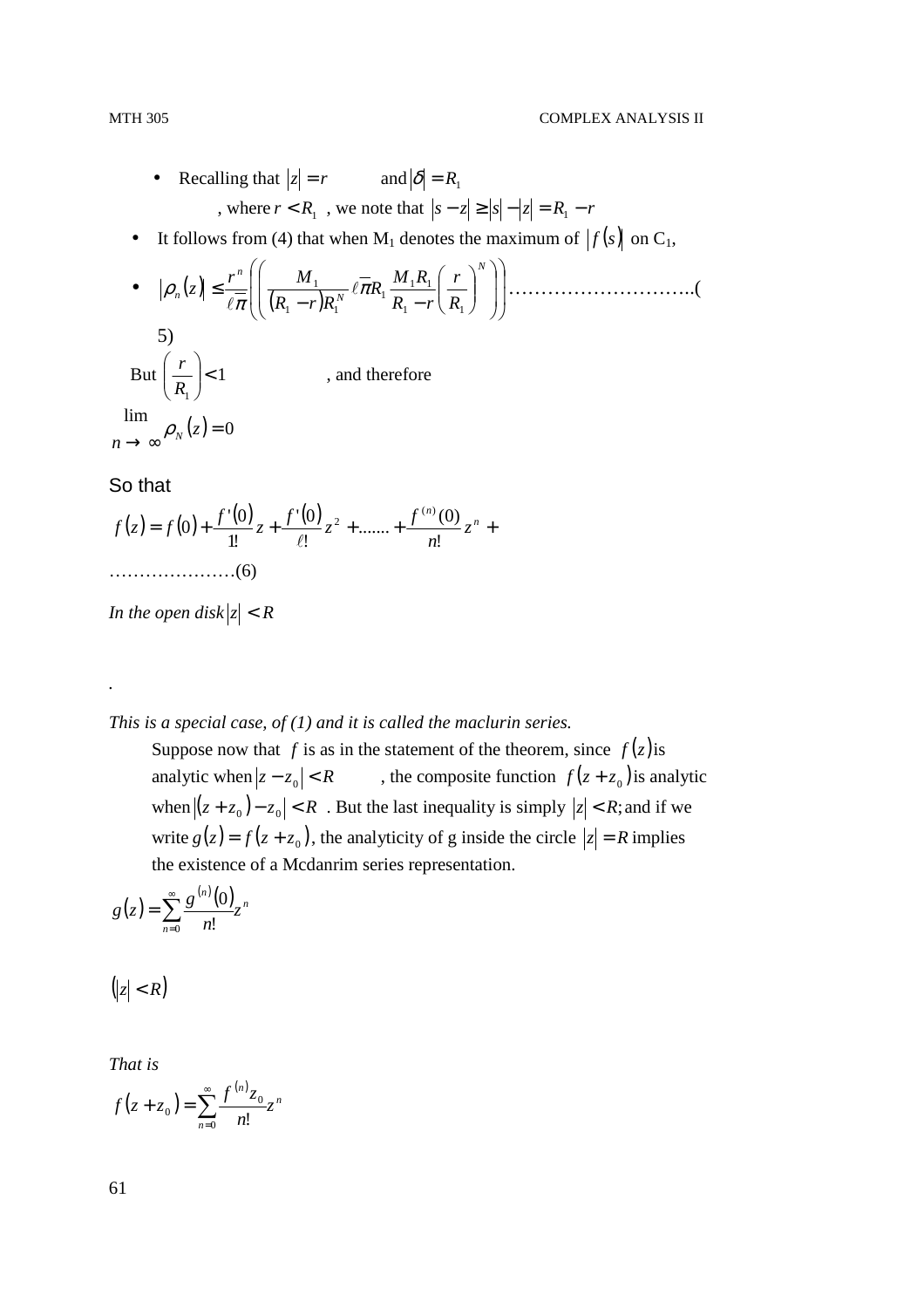*Using z by*  $z - z_0$ 

in this equation, we arrive at the desired Taylor series representation for  $f(z)$ 

about the point  $z_0$ .

$$
f(z) = \sum_{n=0}^{\infty} \frac{f^{(n)}(z_0)}{n!} (z - z_0)^n
$$
  

$$
(|z - z_0| < R)
$$

Example: If  $f(z) = \sin z$ , then  $f^{(2n)}(0) = 0$   $(n = 0, 1, 2, \dots, n)$ 

and 
$$
f^{(2n+1)}(0) = (-1)^n
$$
  $(n = 0, 1, 2, .........)$ 

 *hence* 

*.* 

$$
Sin\ z = \sum_{n=0}^{\infty} (-1)^n \frac{z^{2n+1}}{(2n+1)}, \quad (|z| < \infty)
$$

The condition  $|z| < \infty$  follows from the fact that the function is entire.

Differentiating each side of the above equation with respect to and interchanging the symbols for differentiation and summation on the right-hand side, we have the expression

$$
Cos z = \sum_{n=0}^{\infty} (-1)^n \frac{z^{2n}}{\left(2\overline{\pi}\right)}
$$

Because  $Sin h z = -i sin(iz)$ , replacing *z* by *iz* in each side of  $(\infty)$  and multiply through the result by –c, we have

$$
\sinh z = \sum_{n=0}^{\infty} \frac{z^{2n+1}}{(2n+1)!}
$$

*Differentiating each side of this equation gives* 

$$
Cos h z = \sum_{n=0}^{\infty} \frac{Z^{2n}}{(2n)!}
$$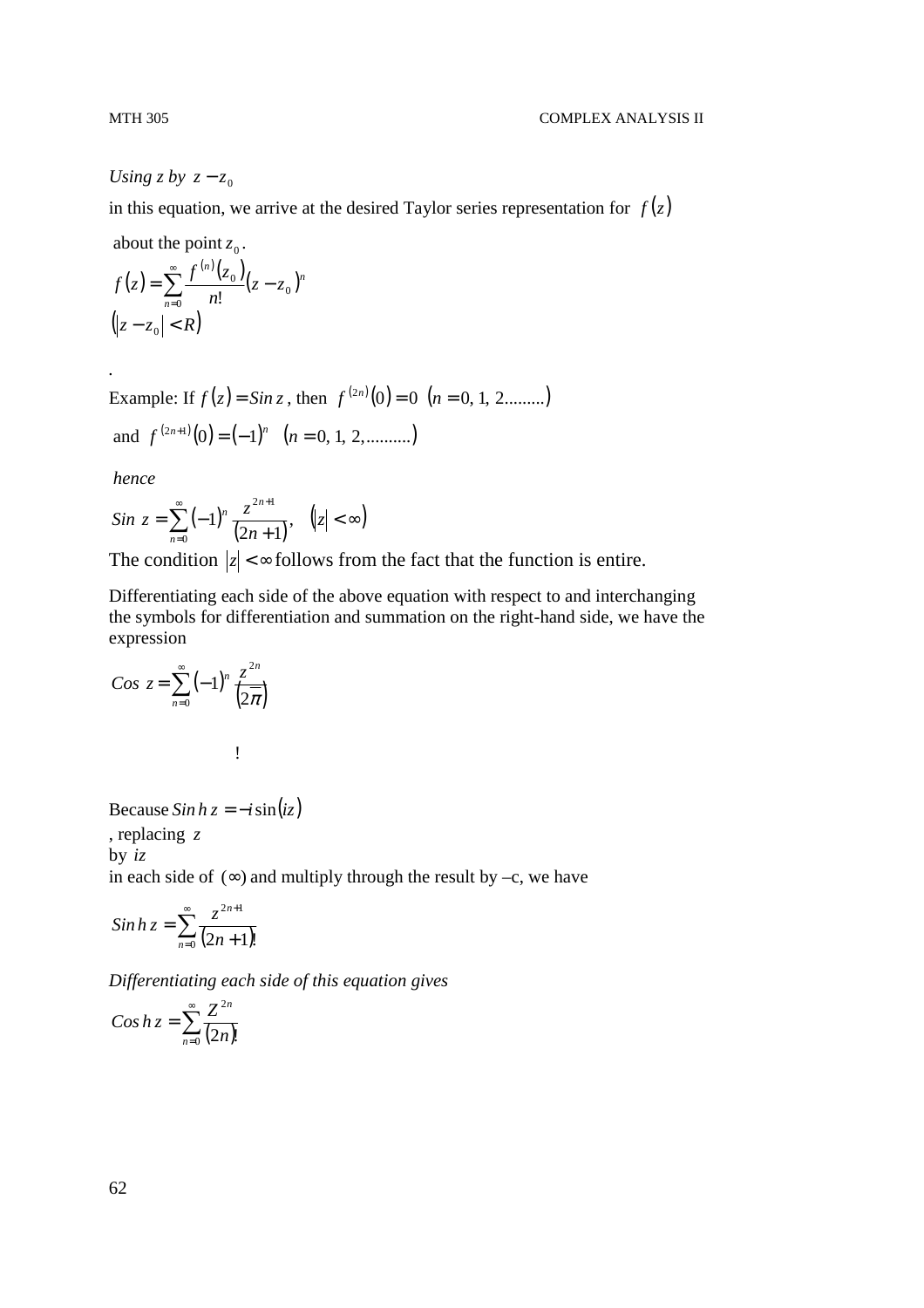#### 3.3 Laurent Series

Theorem: Let  $C_0$  and  $C_1$  denote two positively oriented circles centred at a point  $Z_0$ , where  $C_0$  is smaller than  $C_1$ . if a function f is analytic on  $C_0$  and C, and throughout the annular domain between them, then at each point Z is the domain  $f(z)$ 

is represented by the equation.

$$
f(z) = \sum_{n=0}^{\infty} C_{in} (z - z_0)^n + \sum_{n=1}^{\infty}
$$

*Where* 

$$
a_n = \frac{1}{\ell \pi i} \int_{C_1} \frac{f(z)dz}{(z - z_0)^{n+1}} \ (n = 0, 1, 2, \dots \dots)
$$

*And* 

$$
b_n \frac{1}{\ell \pi i} \int_{C_0} \frac{f(z)dz}{(z - z_0)^{n+1}} \quad (n = 1, 2, \dots, \dots)
$$

#### *The series here is called a Laurent series*

We let  $R_0$  and  $R_1$  denote the radius of  $C_0$  and  $C_1$  respectively. Thus  $R_0$ and  $R_1$  and if  $f$  is analytic at every point inside and on  $C_1$  except at the point  $Z_0$  itself, the radius  $R_0$  may be taken arbitrarily small, expansion (1) then valid when  $0 < |z - z_0| < R_1$  If *f* 

Is analytic at all points inside and on  $C_1$ , we need only write the integral in expansion (3) as  $f(z)(z-z_0)^{n-1}$  $\boldsymbol{0}$  $f(z)(z-z_0)^{n-1}$  to see that it is analytic inside and on  $C_0$ . For *n* −1 ≥ 0when *n* is a positive integer. So all the coefficient bn are zero, and because

$$
\frac{1}{\ell \pi i} \int_{C_1} \frac{f(z)dz}{(z-z_0)^{n+1}} = \frac{f^{(n)}(z)}{n!} \quad (n = 0, 1, 2, \dots)
$$

Expansion (1) includes to a Taylor series about  $Z_0$ 

#### 4.0 CONCLUSION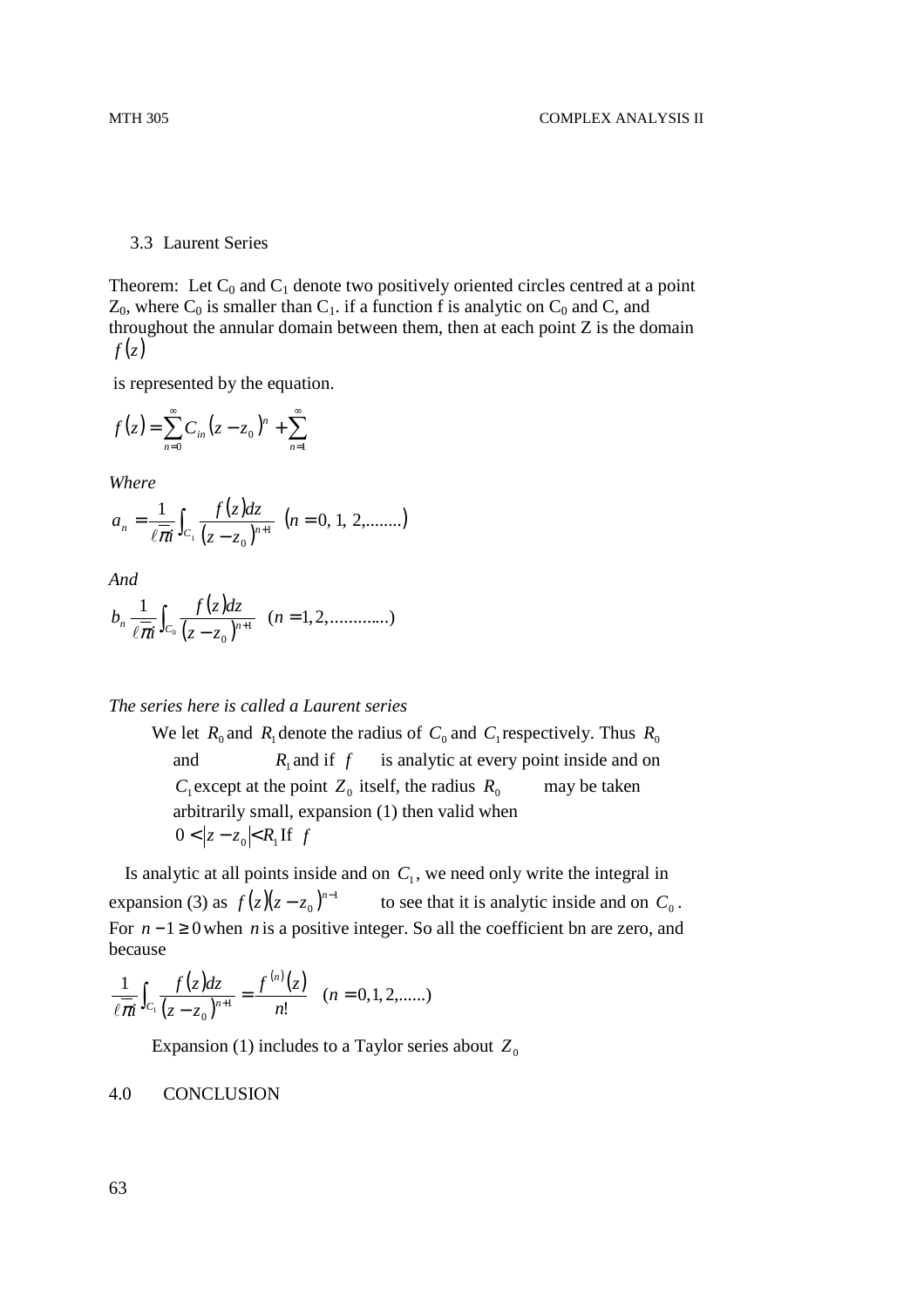In this unit we have established condition for convergence of series in complex variables. You are required to study this unit properly to be able to understand subsequent units.

#### 5.0 SUMMARY

The following definition is hereby recalled, to stress the importance of convergence of series in complex variables

(1) An infinite sequence of complex numbers,  $z_1, z_2, \dots, z_n, \dots$  has a limit *z* if

for each positive number  $\varepsilon$  there exists a positive integral number such that

 $|z_n - z| < \varepsilon$ whenever  $n > n_0$ .

If the limit exists, it is unique.

When the limit  $\zeta$  exists, the sequence is said to converge to  $\zeta$ ; and we write

lim

 $z_n = z$  $\lim_{n \to \infty} z_n =$ 

*If the sequence has no limit, it diverges.* 

- 2. We have also stated theorems that can help us in proofing convergence of series.
- 3. The Taylor and Laurent series have been applied in treating convergence of series.

# 6.0 TUTOR-MARKED ASSIGNMENT

1. Expand the following complex variable using Taylor series about z= 2 π

(a) *Tanz* (b) *Cosz*

2 State the Laurent series for the above.

# 7.0 REFERENCES/FURTHER READINGS

 Francis B. Hildebrand (1976) Advanced *Calculus For Application* 2nd Edition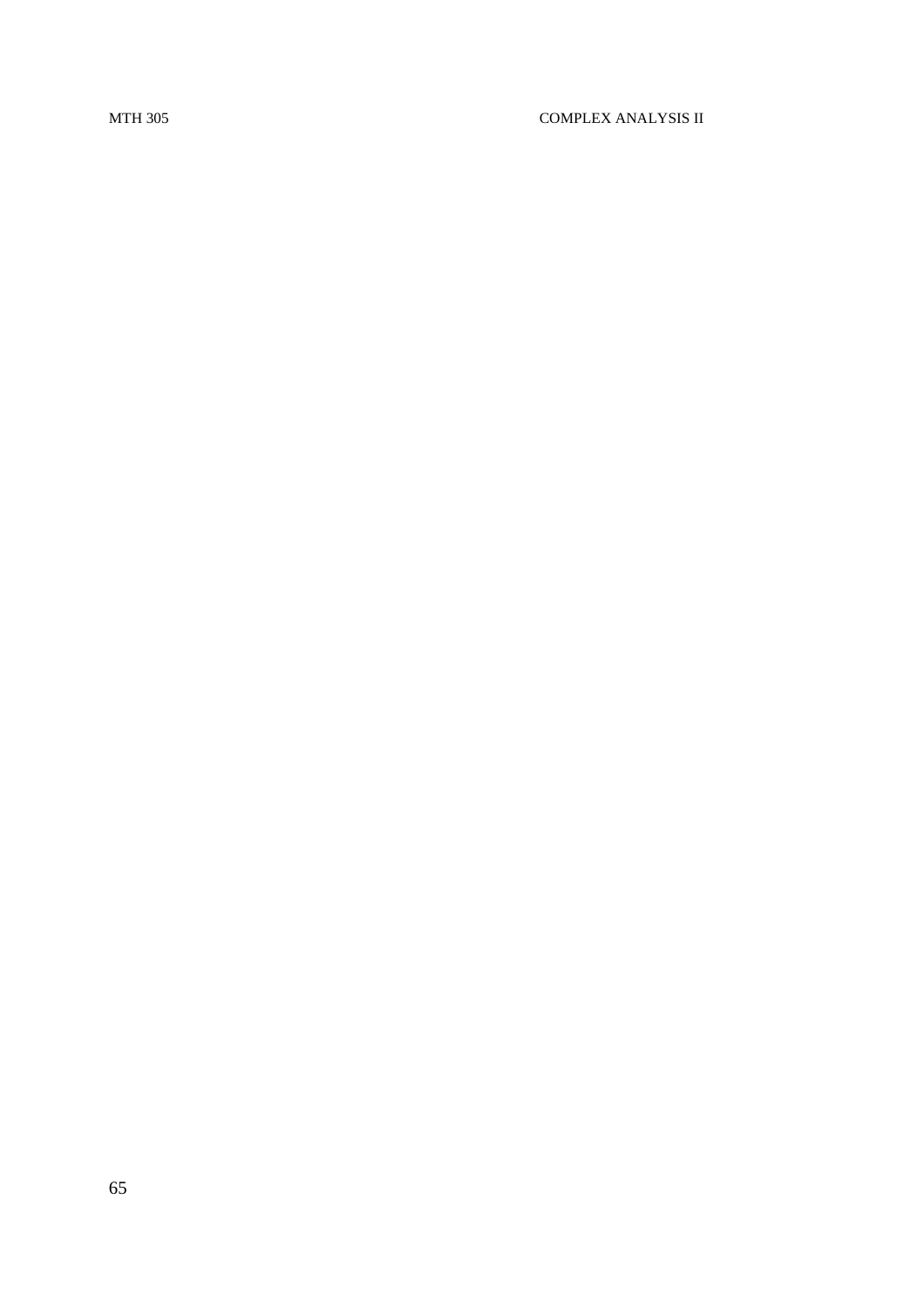# **UNIT 4 SOME IMPORTANT THEOREMS**

# **CONTENTS**

- 1.0 Introduction
- 2.0 Objectives
- 3.0 Main Content

3.1Special Tests for Convergence

- 3.2 Theorem on Power Series
- 3.3 Laurent Theorem
	- 3.4 Classification of Singularities
- 4.0 Conclusion
- 5.0 Summary
- 6.0 Tutor-Marked Assignment
- 7.0 References/Further Readings

# **1.0 INTRODUCTION**

In this unit, we shall consider some related theorems on complex variables.

*We shall consider theorems on test of convergence of complex variables* 

*We shall also learn about singularities and classifications or singularities.* 

# **OBJECTIVES**

*At the end of this unit, you should be able to:* 

- state the important theorems on convergences of sequences and series of complex variables
- be able to classify singularities on complex variables
- work problems on complex variables.

# 3.0 MAIN CONTENT

**Theorem 1:** The limit of a sequence, if it exists, is unique.

**Theorem 2:** Let  $\{a_n\}$ be a real sequence with the property that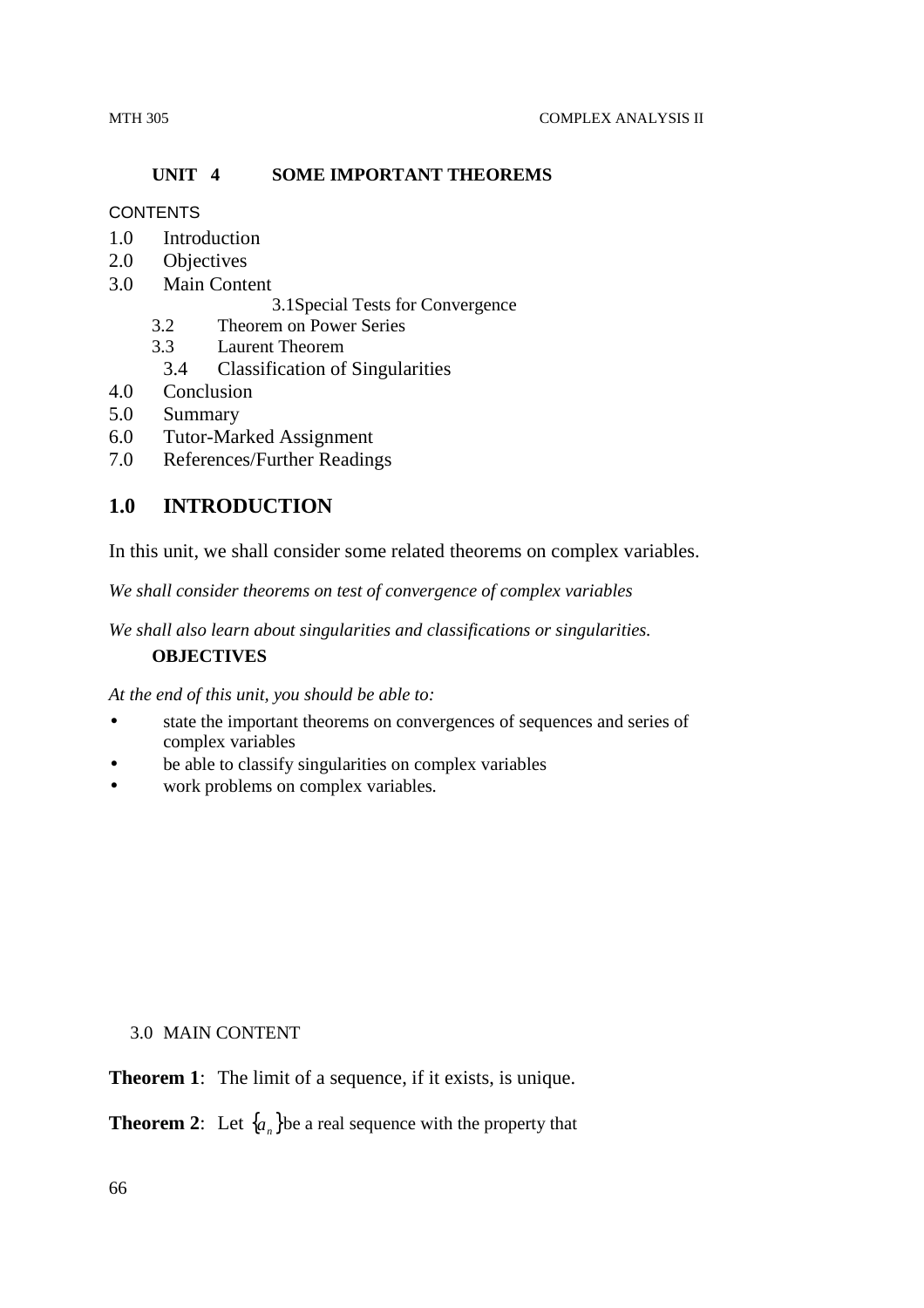(i)  $a_{ni} \ge a_n$  or  $a_{ni} \le a_n$ (ii)  $|a_n| < M(a_{nt1})$ 

*Then*  $\{a_n\}$ *converges.* 

*That is, every bounded monotonic (increasing or decreasing) sequence has a limit.* 

**Theorem 3:** A necessary and sufficient conditions that  ${U_n}$  converges is that given  $\varepsilon > 0$ , we can find a number N such that  $|U_n - U_q| < \varepsilon$  for all  $\rho > N$ ,  $q > N$ . This is called Cauchy's convergence criterion.

3.1 Special Tests for Convergence

**Theorem 1:** (comparison tests)

(a) If  $\sum_{n} |V_n|$  converges and  $|U_n| \leq |V_n|$ , then  $\sum_{n} U_n$  converges absolutely (b) If  $\sum_{n} |V_n|$  diverges and  $|U_n| \ge |V_n|$ , then  $\sum_{n} |U_n|$  diverges but  $\sum_{n} U_n$  may or may not converge.

**Theorem 2**: (Ratio Test)

(a) If  $\lim_{x \to 0} \left| \frac{U_{nt}}{U_{nt}} \right| = L$ , *U U*  $n \rightarrow \infty$   $\big| U_n$  $\left| \frac{nt1}{t} \right| =$  $\lim_{n \to \infty} \left| \frac{U_{nt}}{U_n} \right| = L$ , then  $\sum U_n$  converges (absolutely)

(b) If  $L < 1$  and diverges if  $L > 1$ . If  $L - 1$ , the test fails.

**Theorem 3**: (nth Root Test)

(a) If  $\int_{1}^{1} \frac{n}{\sqrt{2}} |U_n| = L$  $\lim_{n\to\infty}\sqrt[n]{|U_n|}$  $\lim_{n \to \infty} \sqrt[n]{|U_n|} = L$ , then  $\sum U_n$  converges (absolutely) (b) if  $L < 1$  and diverges if  $L > 1$ . If  $L = 1$ , the test fails

**Theorem 4**: (Integral Test)

(a) If  $f(x) \ge 0$  for  $x \ge a$ , then  $\sum f(x)$  converges or diverges if  $\lim_{m \to \infty}$ lim  $\int_a^M f(x)dx$  converge diverges.

**Theorem 5**: (Raabe's Test)

(a) If 
$$
\lim_{n \to \infty} n \left( 1 - \left| \frac{U_{nt1}}{U_n} \right| \right) = L
$$
, then  $\sum U_n$  converges (absolutely)  
(b) If L > 1 and diverges or converges conditionally if L < 1.  
(c) If L = 1, the test fails.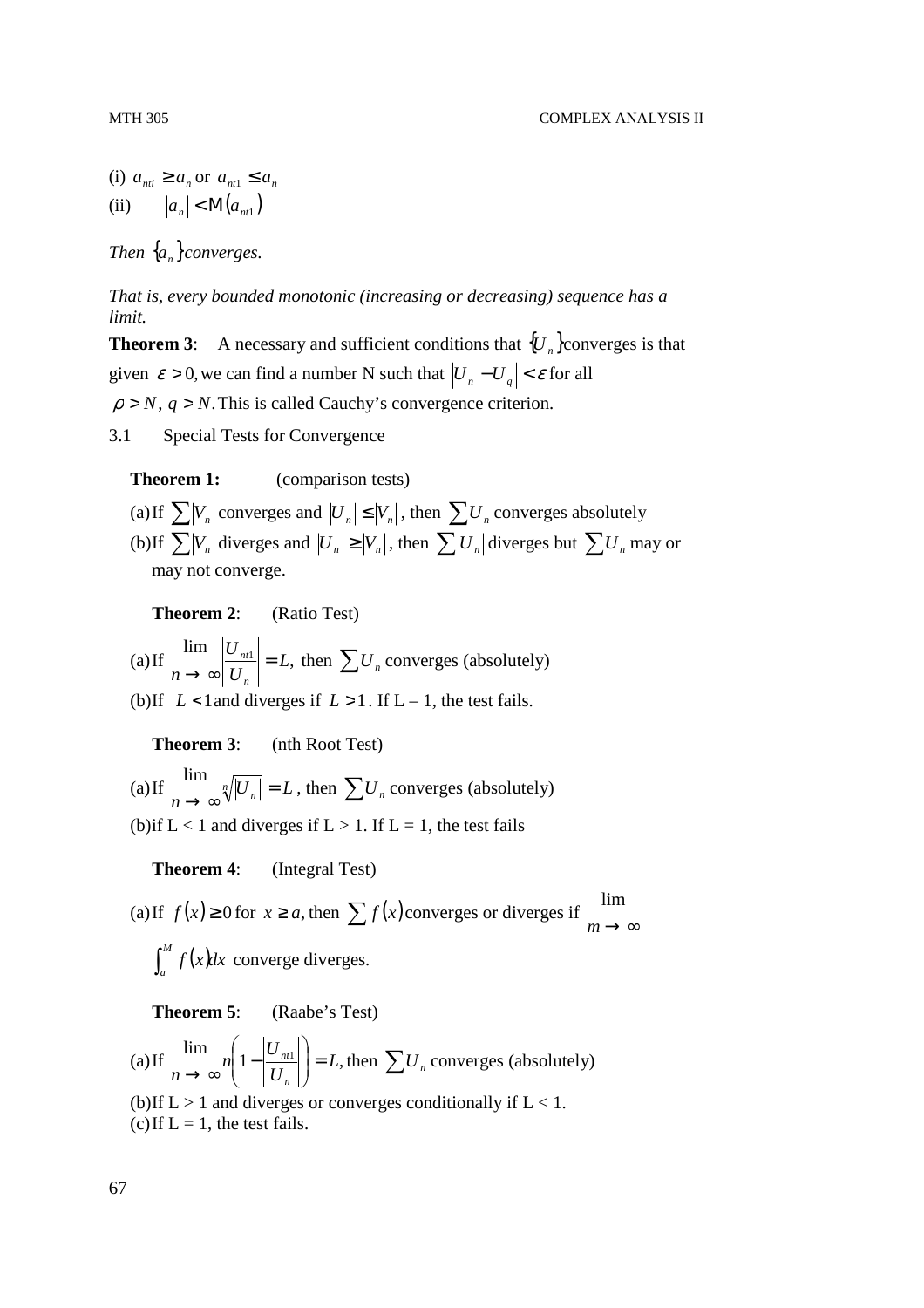**Theorem 6:** (Gauss' Test)

(a) If 
$$
\left| \frac{U_{nt1}}{U_n} \right| = 1 - \frac{L}{n} + \frac{C_n}{n^2}
$$
 where  $|C_n| < M$  for all  $n > N$ , then  $\sum U_n$  converges  
(absolutely) if  $L > 1$  and diverges or converges conditionally if  $L \le 1$ .

#### 3.2 Theorems on Power Series

Note that a series of the form

$$
a_0 + a_1(z - z_0) + a_2(z - z_0) + \dots + \sum_{n=0}^{\infty} a_n(z - z_0)^n
$$
 is called a power series  
in  $z - z_0$ 

**Theorem 1**: A power series converges uniformly and absolutely in any region which lies entirely inside its circle of convergence.

#### **Theorem 2**: (Abel's Theorem)

Let  $\sum a_n z^n$  $a_n z^n$  have radius of convergence  $\Re$  and suppose that  $z_0$  is a point on the circle of convergence such that  $\sum a_n z_0^n$  $a_n z_0^n$  converges.

Then  $\sum a_n z^n = \sum a_n z_0^n$ *n*  $a_n z^n = \sum a_n z^n$  $z - z_0 \sum_{n} a_n z_n - \sum_{n} a_n z_0$ 0  $\lim_{z \to z_0} \sum a_n z^n = \sum a_n z_0^n$  where  $z \to z_0$  from within the circle of convergence.

**Theorem 3:** If  $\sum a_n z^n$  $a_n z^n$  converges to zero for all Z such that  $|z| < R$  where  $R > 0$ , then  $a_n = 0$ . Equivalently. If  $\sum a_n z^n = \sum b_n z^n$  $\sum a_n z^n = \sum b_n z^n$  for all Z such that  $|z| < R$ , then  $a_n = b_n$ .

#### 3.3 Laurent Series

If a function  $f$  fails to be analytic at a point  $z_0$ , we cannot apply Taylor's theorem at that point. If is often possible, however, to find a series representation for  $f(z)$  involving both positive and negative powers of  $z - z_0$ .

Theorem (Laurent Theorem): and  $C_1$  denote two positively oriented circles centred at a point  $z_0$ , where  $C_0$  is smaller than  $C_1$ . If a function *f* is analytic at  $C_0$  and  $C_1$ , and throughout the annular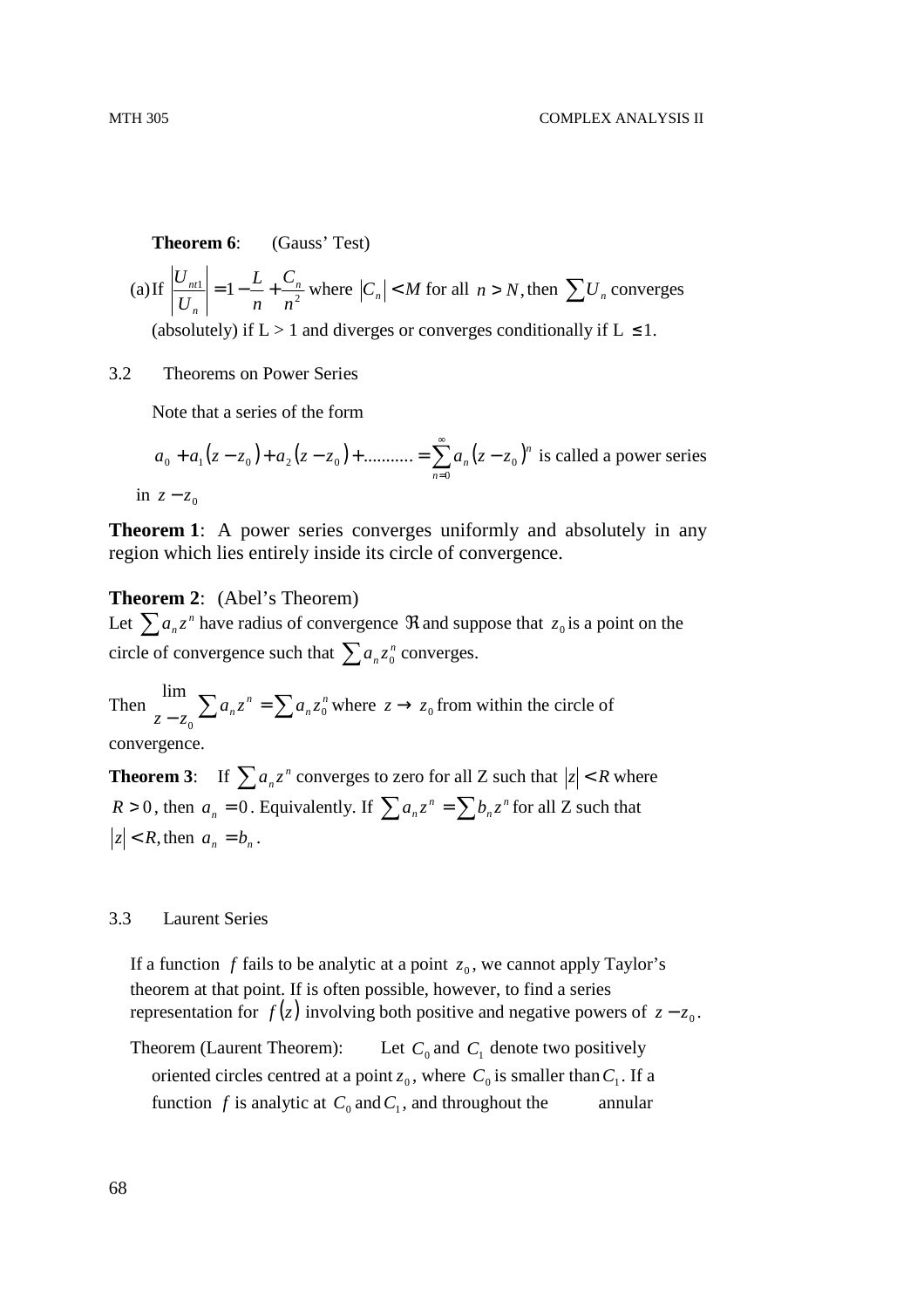domain between them, then at each point *z* in that domain  $f(z)$  is represented by the expansion.

( ) ( ) ( ) <sup>∑</sup> <sup>∑</sup> ∞ = ∞ <sup>=</sup> − = − + 1 0 0 0 *n n n n n n z z b zf a z z* ……………………………………….(1)

*Where* 

$$
a_n = \frac{1}{2\pi i} \int_{C_1} \frac{f(z)dz}{(z - z_0)^{n}} \quad (n - 0, 1, 2, \dots, \dots, \dots, \dots, \dots, \dots, \dots, \dots, \dots, \dots, (2)
$$

*And* 

$$
b_n = \frac{1}{2\pi i} \int_{C_0} \frac{f(z)dz}{(z - z_0)^{-n+1}} \quad (n = 1, 2, \dots, n)
$$
 (3)

*The series here is called a Laurent series.*  Since the

two integrands  $\frac{f(z)}{g(z)}$  $(z - z_0)^{nt1}$  $(z-z_0)^{nt}$ *zf* − and  $\frac{f(z)}{y(z)}$  $(z - z_0)^{-nt1}$  $(z - z_0)^{-nt}$ *zf*  $-z_0$ <sup>-</sup> in expressions (2) and (3) are analytic throughout the annular domain  $R_0 |z - z_0| < R_1$ , and in its boundary,

any simple closed contour C around the

domain in the

positive direction can be used as a path of integration instead of the circular paths  $C_0$  and  $C_1$ . Thus the Laurent series (1) can be written as

$$
f(z) = \sum_{n=-0}^{\infty} C_n (z - z_0)^n \left( R_0 < |z - z_0| < R_1 \right)
$$

*Where* 

$$
C_n = \frac{1}{2\overline{\lambda}i} \int_C \frac{f(z)dz}{(z - z_0)^{n+1}}
$$
  
(*n* = 0, ±1, ±2,............)

*Particular cases, of course, some of the coefficient may be zero.*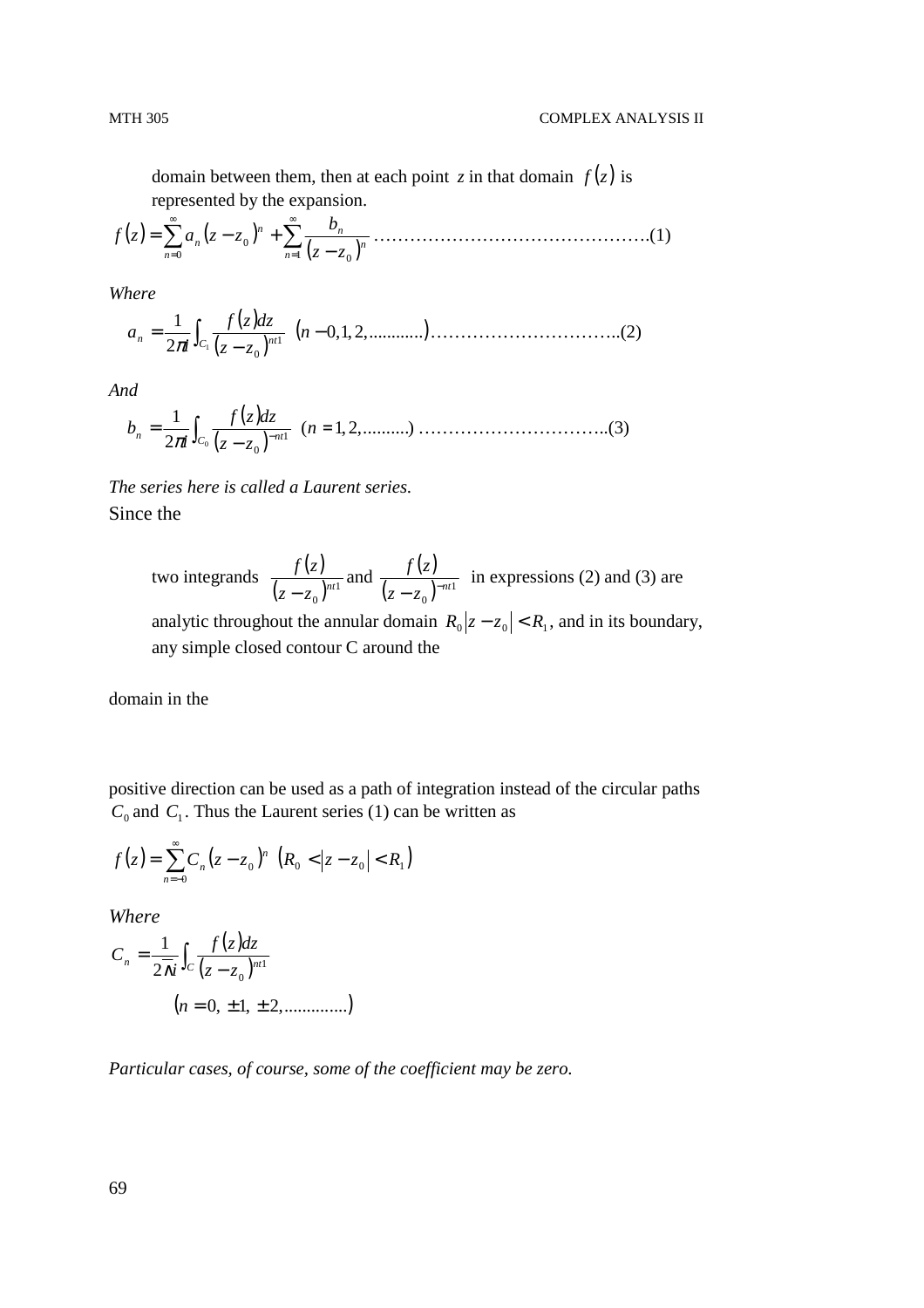

*Example: The expansion* 

$$
\frac{e^z}{z^z} = \frac{1}{z^2} + \frac{1}{z} + \frac{1}{2!} + \frac{z}{3!} + \frac{z^2}{4!} + \dots \infty \qquad 0 < |z| < \infty
$$

*Follows from the Maclurin series representation* 

$$
e^{z} = \sum_{n=0}^{\infty} \frac{z^{n}}{n!} = 1 + \frac{z}{1!} + \frac{z^{2}}{2!} + \frac{z^{3}}{3!} + \frac{z^{4}}{4!} + \dots
$$

$$
\left(z \mid < \infty\right)
$$

#### 3.4 Classification of Singularities 1. Poles: If  $f(z)$  has the form

$$
f(z) = a_0 + a_1(z - z_0) + a_2(z - z_0)^2 + \dots + \frac{a-1}{z - z_0} + \frac{a-2}{(z - z_0)^{2z}}
$$
 In which the

principal part has only a finite number of terms given by

 $(z - z_0)^2$ <sup>1</sup> ( $z - z_0$ <sup>n</sup>)<sup>n</sup> *n*  $z - z$ *a*  $z - z$ *a*  $z - z$ *a* 0 2 0 2 0  $\frac{1}{(1+i)^2} + \frac{u_{-2}}{(1+i)^2} + \dots$ −  $+$  ......... + − + −  $\frac{u_{-1}}{2} + \frac{u_{-2}}{(2u_{-1})^2} + \dots + \frac{u_{-n}}{(2u_{-n})^n}$  Where  $a_{-n} \neq 0$ , then  $z = z_0$  is called a

pole of order n.

If  $n = 1$ , it is called a simple pole.

If 
$$
f(z)
$$
 has a pole at  $z = z_0$ , then  $\lim_{z \to z_0} f(z) = \infty$ .

2. **Removable Singularities**: If a single valued function  $f(z)$  is not defined at  $z = z_0$  but  $\frac{m\pi}{z}$   $f(z)$  $z \rightarrow z_0$ lim  $\lim_{z \to z_0} f(z)$  exist, then  $z = z_0$  is a removable singularities. In such case, we define  $f(z)$ at  $z = z_0$  as equal to  $f(z)$  $z \rightarrow z_0$ lim  $\rightarrow$ .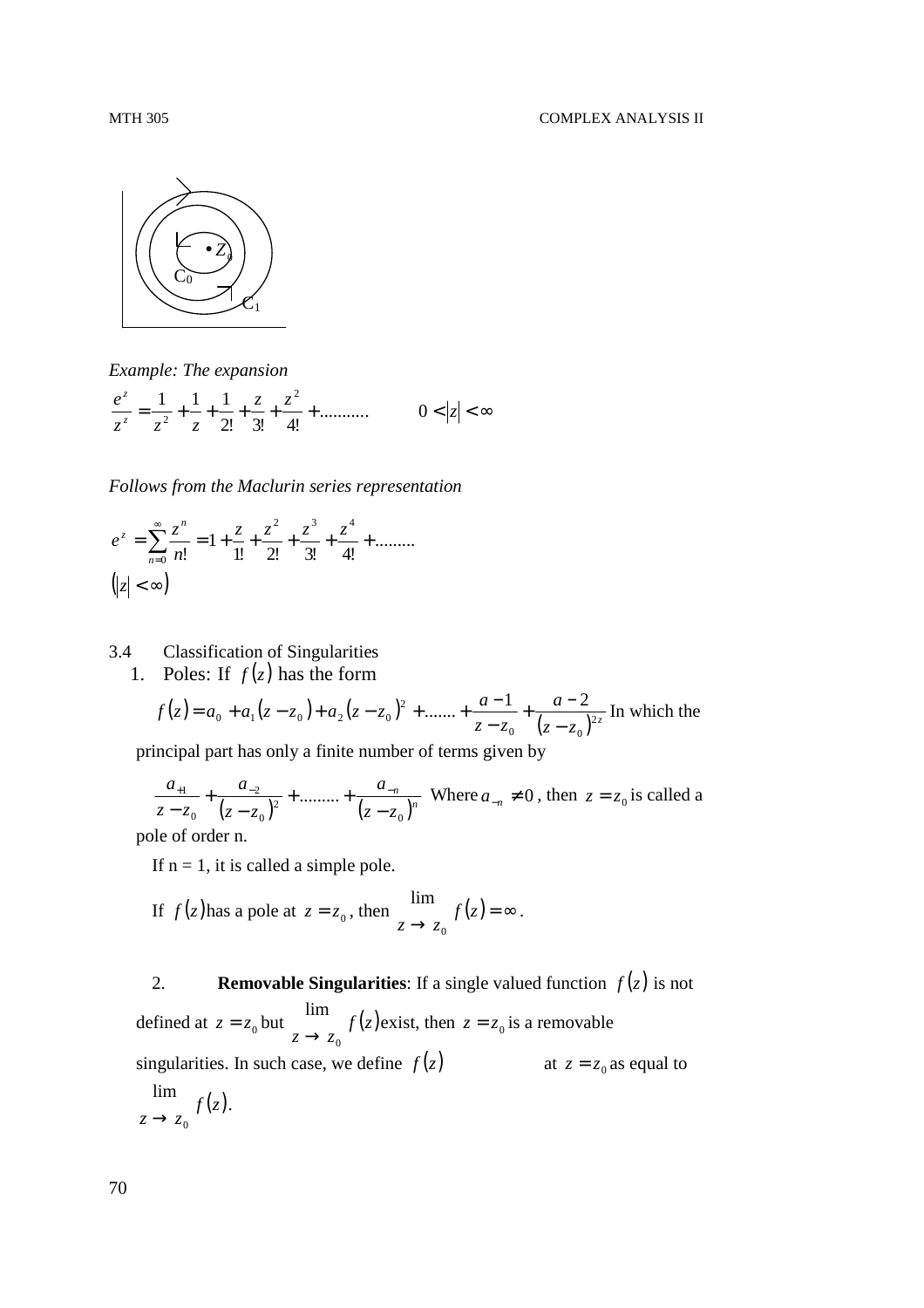Example: If  $f(z)$ *z*  $f(z) = \frac{\sin z}{z}$ , then  $z = 0$  is a removable singularities since  $f(0)$  is not defined but  $\frac{1}{2}$  = 1 0 lim =  $\rightarrow 0$  z *Sin z z* Note that  $\frac{3m}{2} = -\left\{z - \frac{z}{2!} - \frac{z}{2!} + \frac{z}{2!} \right\} = 1 - \frac{z}{2!} + \frac{z}{2!} - \frac{z}{2!} + \frac{z}{2!}$  $\left\{ \right.$  $\mathcal{L}$ ∤  $\int$  $=\frac{1}{2}\left\{z-\frac{2}{\alpha z}-\frac{2}{\alpha z}+\right\}$  $3!$   $5!$   $7!$ 1  $3!$   $5!$   $7!$  $\frac{1}{2} \left\{ z - \frac{z^2}{2!} - \frac{z^5}{3!} + \frac{z^7}{7!} \right\} = 1 - \frac{z^2}{3!} + \frac{z^4}{7!} - \frac{z^6}{7!}$ *z z Sin z*

3. **Essential Singularities**: If  $f(z)$  is single valued, then any singularity which is not a pole or removable singularity is called an essential singularity. If  $z = a$  *u* an essential singularity of  $f(z)$ , the principal part of the Laurent expansion has infinitely many terms

J

Example: Since 
$$
e^{\frac{1}{z}} = 1 + \frac{1}{z} + \frac{1}{2!z^2} + \frac{1}{3!}z^3
$$

 $\mathfrak{c}$ 

 $z = 0$  is an essential singularity.

4. **Branch Points**: A point  $z = z_0$  is called a branch point of the multiple-valued function  $f(z)$  if the branches of  $f(z)$  are interchanged when Z describes a closed path about  $z_0$ . Since each of the branches of a multiple-valued function is analytic, all the theorems for analytic functions, in particular Taylor's theorem apply.

Example: The branch of  $f(z) = z^{1/2}$  which has the value 1 for  $z = 1$ , has a Taylor series of the form

 $a_0 + a_1(2-1) + a_2(z-1)^2 + \dots$  With radius of convergence  $R = 1$  [the distance from  $Z=1$  to the nearest singularity, namely the branch point  $z=0$ .

5. Singularities at Infinity: By letting  $z = \frac{1}{w}$  in  $f(z)$  we obtain the function  $f(\frac{1}{w}) = f(w)$ . Then the nature of the singularity at  $z = \infty$  [the point at infinity] is defined to be the same as that of  $f(w)$  at  $w = 0$ .

Example: If  $f(z) = z^3$  has a pole of order 3 at  $z = \infty$ , since  $f(w) = f(\frac{1}{w}) = \frac{1}{w^3}$  has a pole of order 3 at  $w = 0$ .

Similarly,  $f(z) = e^z$  has an essential singularity at  $z = \infty$ , since  $f(w) = f(y_w) = e^{y_w}$  has an essential singularity at  $w = 0$ .

#### 4.0 CONCLUSION

This unit is a very important unit which must be studied properly and understood before proceeding to other units.

#### 5.0 SUMMARY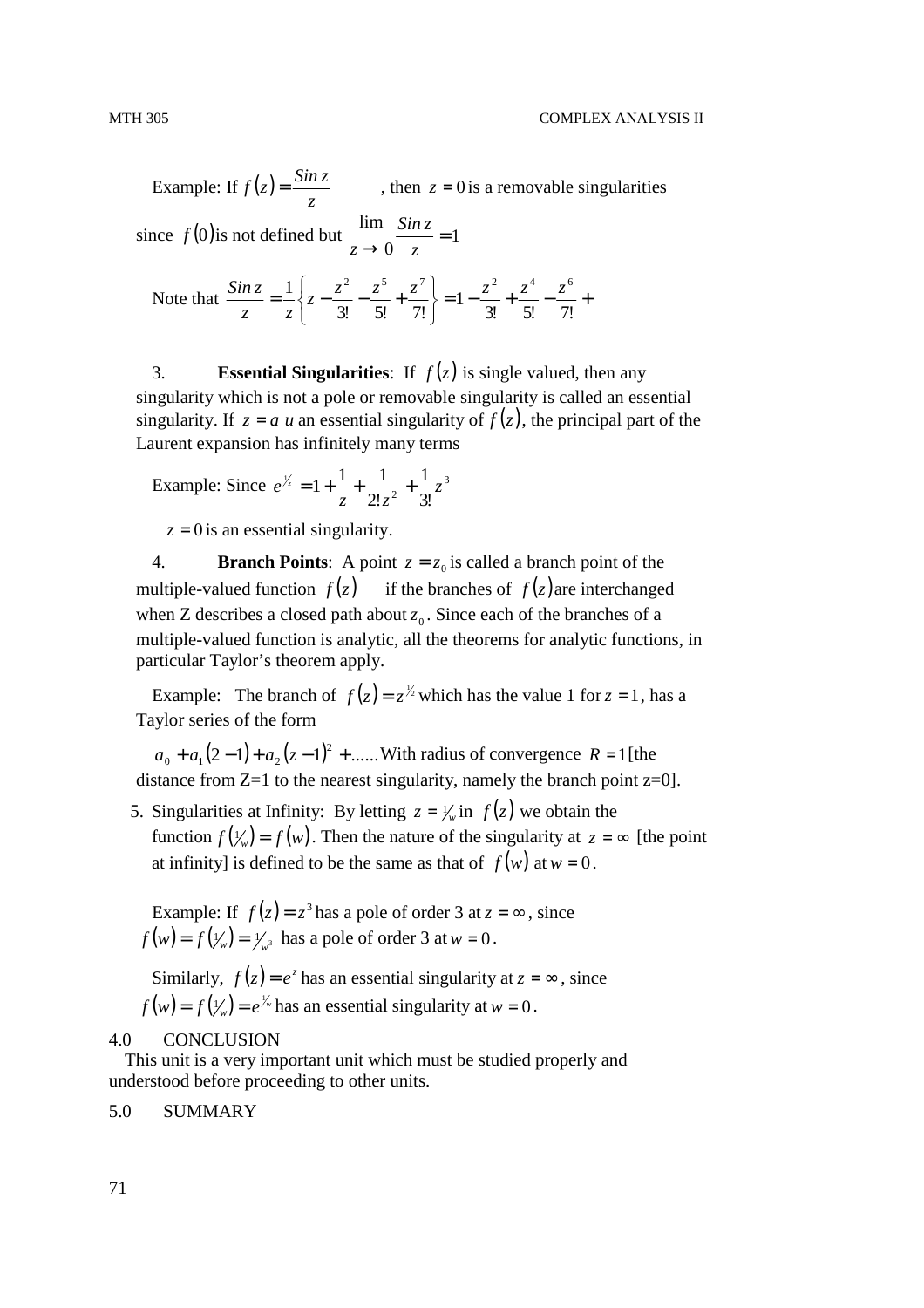Recall that in this unit we discussed very important theorems in the solution of complex variables. We also discussed singularities, Laurent series and application, we discussed branch. These are to aid in tackling any exercises on complex variables.

## 6.0 TUTOR-MARKED ASSIGNMENT

- 1. State all the Convergent Tests listed in this unit
- 2. If *z*  $f(z) = \frac{Sinz}{2}$  determine the removable singularity and carry out the
	- expansion.
- 3. Define the essential singularity and determine the essential singularity for  $f(z) = e^{z}$ 1  $(z) = e^{z}$

#### 7.0 REFERENCES/FURTHER READINGS

Francis B. Hildebrand (1976) Advanced *Calculus For Application* 2nd Edition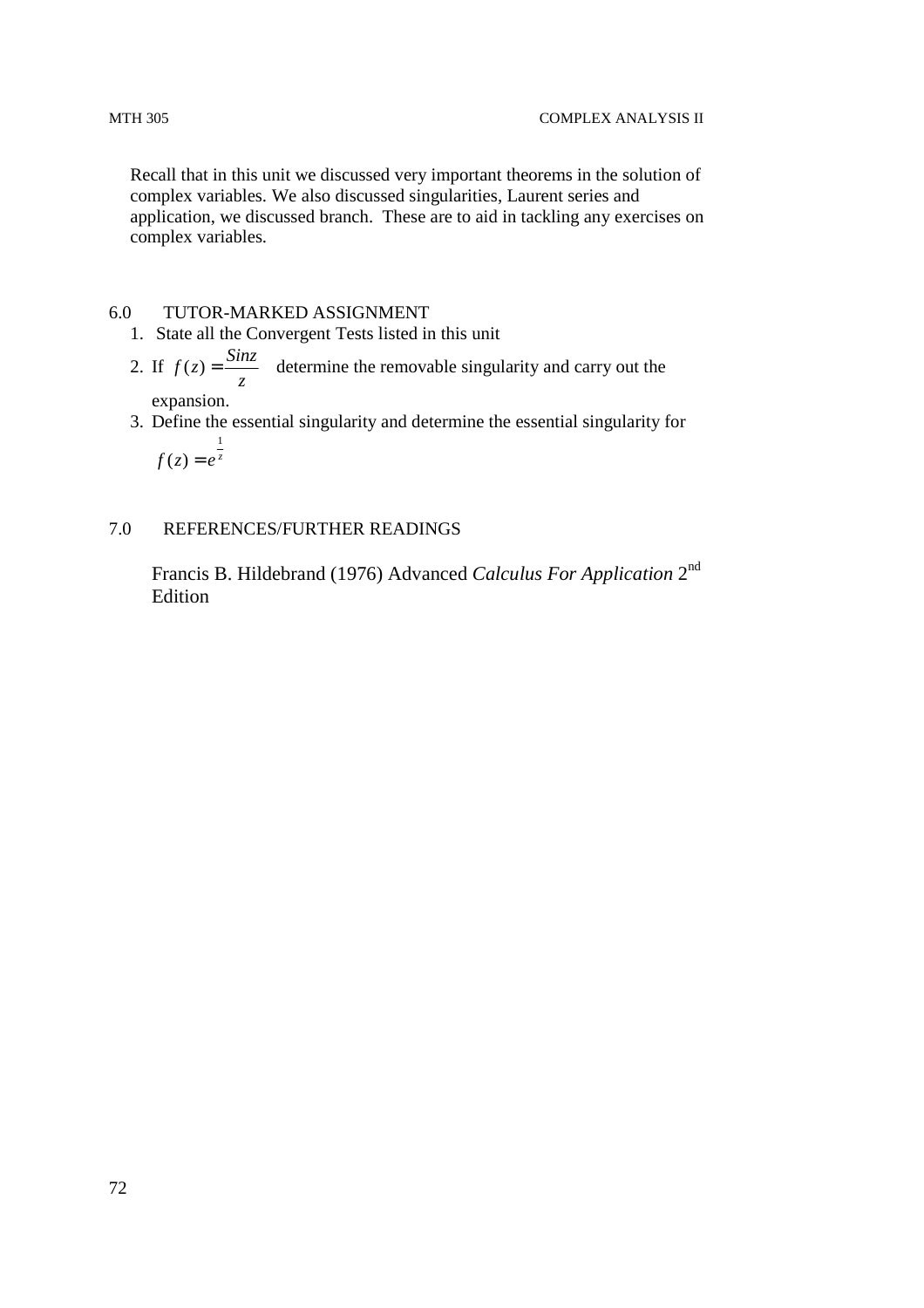# **MODULE 2**

- Unit 1 Some Examples on Taylor and Laurent Series
- Unit 2 Analytic Functions
- Unit 3 Principles of Analytic Continuation
- Unit 4 Complex Integration

# **UNIT 1 SOME EXAMPLES ON TAYLOR AND LAURENT SERIES**

## **CONTENTS**

- 8.0 Introduction
- 9.0 Objectives
- 10.0 Main Content
- 3.1 Some examples on Taylor and Laurent Series
- 4.0 Conclusion
- 5.0 Summary
- 6.0 Tutor-Marked Assignment
- 7.0 References/Further Readings

# **1.0 INTRODUCTION**

This unit considers examples on Taylor and Laurent series of complex variables.

The aim is to expose the students to more workable examples on complex variables.

## **2.0 OBJECTIVES**

The students will be able to:

• Solve problems successfully on complex variables using Taylor's Series and Laurent Series.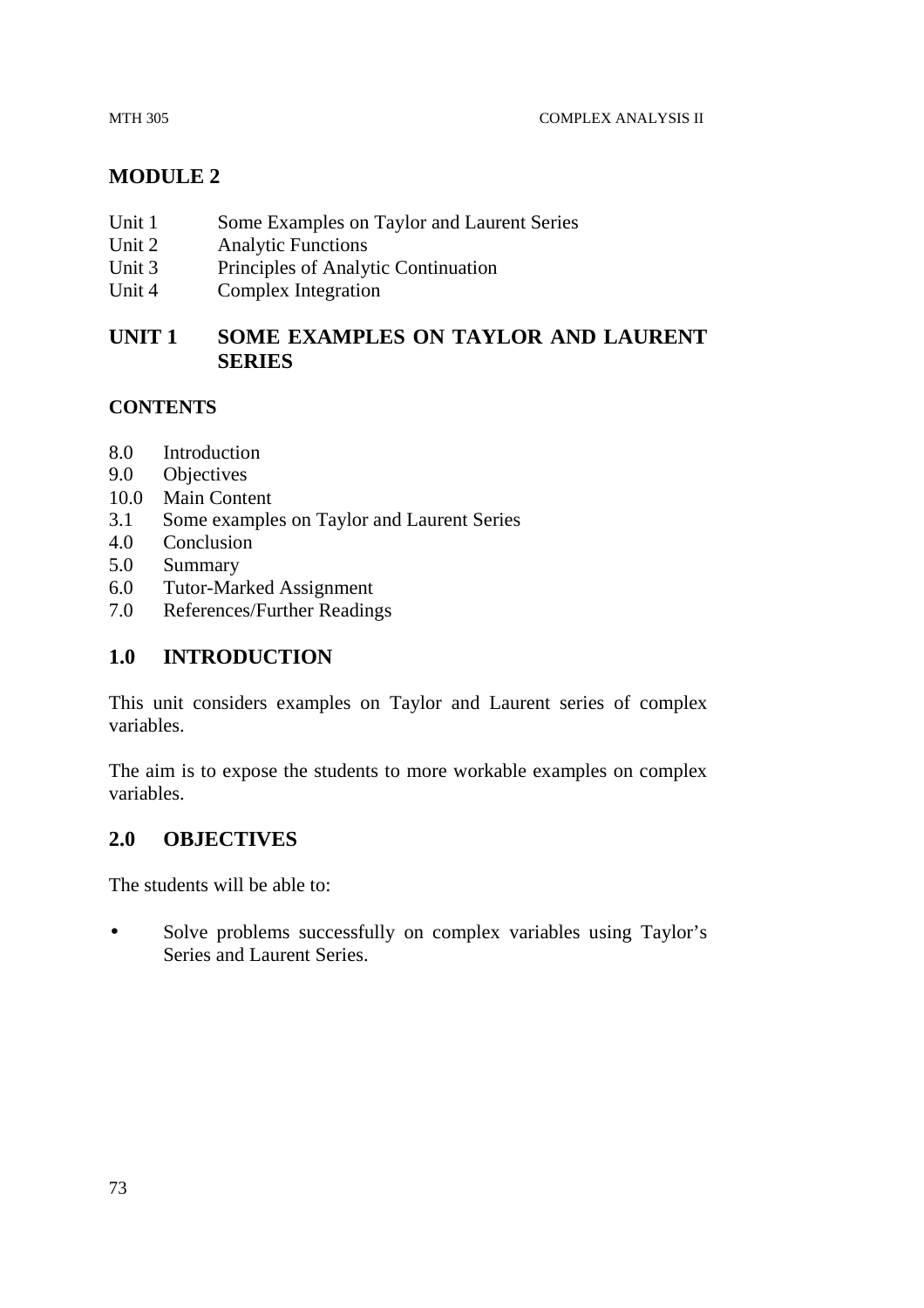## **3.0 MAIN CONTENT**

# **3.1 Examples on Taylor and Laurent Series**

**Example:** Expand  $f(z) = Cos z$  in Taylor series about 4  $z = \frac{\pi}{4}$  and determine its region of convergence

#### **Solution:**

By Taylor series.

$$
f(z) = f(z_0) + f'(z_0)(z - z_0) + f''(z_0) \frac{(z - z_0)^2}{2!} + \dots \infty
$$
  
\n
$$
f(z) = \cos z, \quad f'(z) = -\sin z, \quad f''(z) = -\cos z, \quad f'''(a) = \sin z
$$
  
\n
$$
f\left(\frac{\pi}{4}\right) = \sqrt{2}/\sqrt{3}, \quad f''\left(\frac{\pi}{4}\right) = -\sqrt{2}/\sqrt{3}, \quad f''\left(\frac{\pi}{4}\right) = -\sqrt{2}/\sqrt{3}, \quad f'''\left(\frac{\pi}{4}\right) = \sqrt{2}/\sqrt{3}, \dots \infty
$$
  
\n
$$
f(z) = \sqrt{2}/\sqrt{2}, \quad z = \frac{\pi}{4} - \frac{\sqrt{2}/(z - \frac{\pi}{4})^2}{2} + \frac{\sqrt{2}/(z - \frac{\pi}{4})^3}{3!} + \frac{\sqrt{2}/(z - \frac{\pi}{4})^4}{4!} - \dots
$$
  
\n
$$
f(z) = \sqrt{2}/\sqrt{2}, \quad z = \sqrt{2}/\sqrt{2}
$$
  
\n
$$
f(z) = \sqrt{2}/\sqrt{2}
$$
  
\n
$$
\left[1 - \left(z - \frac{\pi}{4}\right)^2 - \frac{(z - \frac{\pi}{4})^2}{2} + \frac{(z - \frac{\pi}{4})^3}{3!} + \frac{(z - \frac{\pi}{4})^4}{4!} - \dots\right] - \left(z - \frac{\pi}{4}\right)^3 - \frac{(z - \frac{\pi}{4})^3}{3!} + \frac{(z - \frac{\pi}{4})^5}{5!} - \frac{(z - \frac{\pi}{4})^5}{5!} - \frac{(z - \frac{\pi}{4})^5}{5!} - \frac{(z - \frac{\pi}{4})^5}{2!} - \frac{(z - \frac{\pi}{4})^2}{2!} - \dots\right]
$$
  
\n
$$
f(z) = \frac{\sqrt{2}}{2} \left[ \sum_{n=1}^{\infty} \frac{(-1)^{n-1} (z - \frac{\pi}{4})^{2n-2}}{(2n-2)!} - \sum_{n=1}^{\infty} \frac{(-1)^{n-1} (z - \frac{\pi}{4})^{2n-1}}{(2n-1)!} \right]
$$

For the region of convergence, using ratio test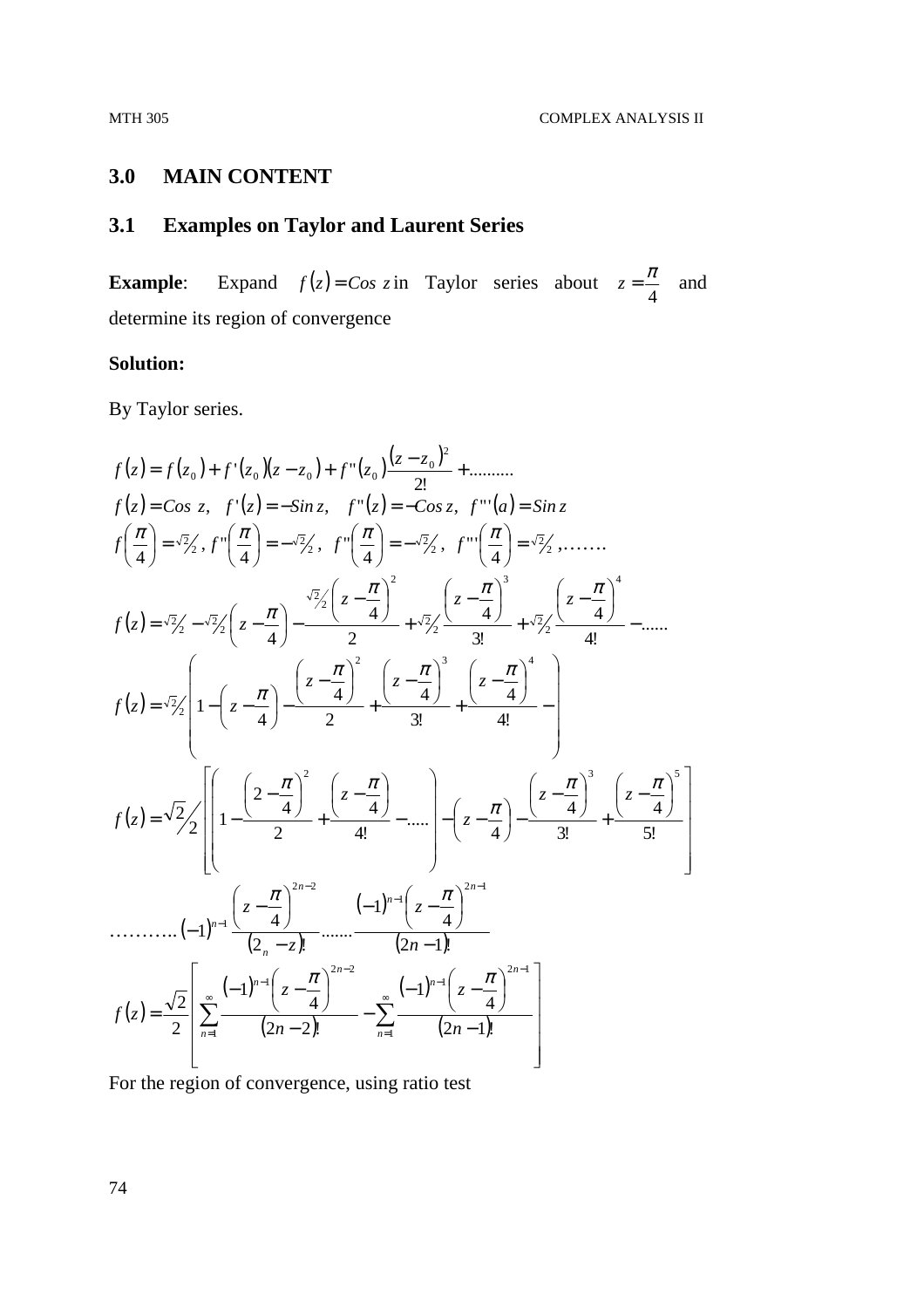Let 
$$
U_n = \frac{(-1)^{n-1} \left(z - \frac{\pi}{4}\right)^{2n-1}}{(2n-2)!}
$$
,  $U_n + 1 = \frac{(-1)^2 \left(z - \frac{\pi}{4}\right)^{2n}}{2n!}$   
\nAlso  
\n
$$
\frac{(-1)^{n-1} \left(z - \frac{\pi}{4}\right)^{2n-1}}{(2n-1)!} = V_n, V_{n+1} = \frac{(-1)^n \left(z - \frac{\pi}{4}\right)^{2n+1}}{(2n+1)!}
$$
\n
$$
\lim_{n \to \infty} \left| \frac{U_{n+1}}{U_n} \right| = \lim_{n \to \infty} \left| \frac{(-1)^n \left(z - \frac{\pi}{4}\right)}{2n} + \frac{(2n-2)!}{(-1)^{n-1} \left(z - \frac{\pi}{4}\right)^{2n-2}} \right|
$$
\n
$$
= \lim_{n \to \infty} \left| \frac{(z - \frac{\pi}{4})^{2n}}{2n(2n-1) \left(z - \frac{\pi}{4}\right)^{2n-2}} \right|
$$
\n
$$
= \lim_{n \to \infty} \left| \frac{1}{2n(2n-1) \left(z - \frac{\pi}{4}\right)^{2n-2}} \right|
$$
\n
$$
= \lim_{n \to \infty} \left| \frac{|z - \frac{\pi}{4}|^2}{2n(2n-1) \left|z - \frac{\pi}{4}\right|^2} \right|
$$
\n
$$
= \lim_{n \to \infty} \frac{|z - \frac{\pi}{4}|^2}{- (2n(2n-1))} = 0
$$

Similarly 
$$
\lim_{n \to \infty} \left| \frac{V_{n+1}}{V_n} \right| = \lim_{n \to \infty} \left| \frac{(-1)^n \left( z - \frac{\pi}{4} \right)^{2n+1}}{(2n+1)!} + \frac{(2n-1)!}{(-1)^{n-1} \left( z - \frac{\pi}{4} \right)^{2n-1}} \right|
$$
  

$$
= \lim_{n \to \infty} -\frac{\left| z - \frac{\pi}{4} \right|^2}{2n(2n+1)} = 0
$$

This shows that the singularity of *Cos z* nearest to 4  $\frac{\pi}{4}$  is at infinity. Hence the series converges for all values of *z* i.e.  $|z| < \infty$ Example: Expand  $f(z)$ 3 1 − = *z*  $f(z) = \frac{1}{z}$  is a Laurent series valid for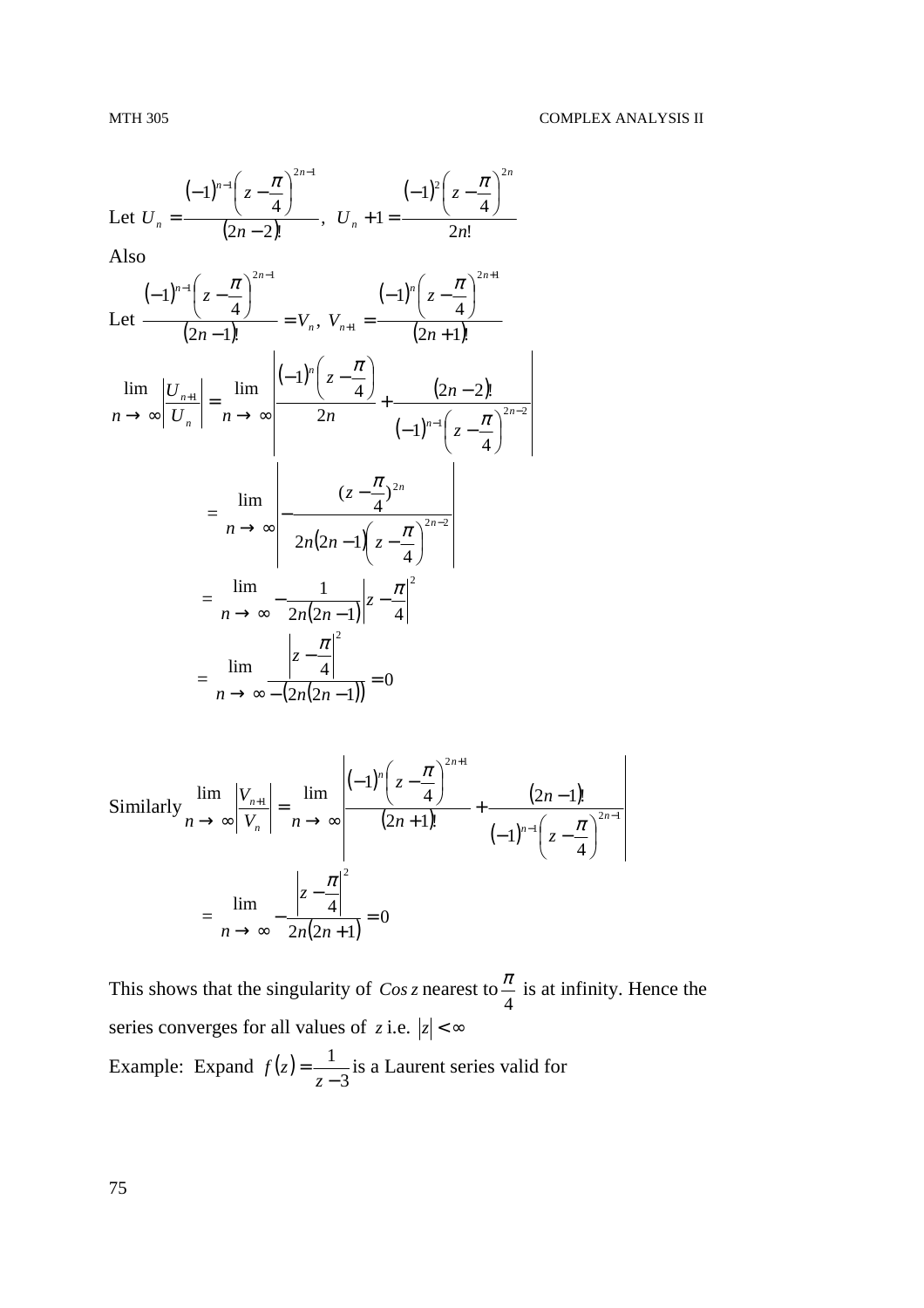(a)  $|a| < 3$ (b)  $|z| > 3$ 

#### **Solution:**

For 
$$
|z| < 3
$$
  
\n
$$
\frac{1}{(z-3)} = \frac{1}{-3+z} = \frac{1}{-3(1-\frac{z}{3})} = \frac{1}{-3}(1-\frac{z}{3})^{-1}
$$
\n
$$
= -\frac{1}{3}\left[1+\frac{z}{3}+\frac{z^2}{9}+\frac{z^3}{27}......\right] = -\frac{1}{3} - \frac{z}{9} - \frac{z^2}{27} - \frac{z^3}{81}
$$

For  $|z| > 3$ 

$$
\frac{1}{z-3} = \frac{1}{z\left(1-\frac{3}{z}\right)} = \frac{1}{z}\left(1-\frac{3}{z}\right)^{-1} = \frac{1}{z}\left[1+\frac{3}{z}+\frac{9}{z^{2}}+\frac{27}{z^{3}}+\dots\right]
$$

$$
= \frac{1}{z}+\frac{3}{z^{2}}+\frac{9}{z^{3}}+\frac{27}{z^{4}}+\dots\ldots
$$

Example: Expand  $f(z) = \frac{z}{(z-1)(z-2)}$  $z - 1$  $(z$  $f(z) = \frac{z}{(z-2)(z-2)}$  in Laurent series valid for  $|z| <$ 

# **Solution**

$$
\frac{z}{(z-1)(z-2)} = \frac{1}{z-1} + \frac{2}{2-z}
$$

For 
$$
|z| < 1
$$
,  $\frac{1}{z-1} = \frac{1}{1(1-z)} = -[1 + z + z^2 + z^3 + z^4 + ....]$   
= -1 - z - z<sup>2</sup> - z<sup>3</sup> - z<sup>4</sup> -

and

$$
\frac{2}{2-z} = \frac{2}{2(1-\frac{z}{2})} = 1(1-\frac{z}{2})^{-1}
$$

$$
= 1+\frac{z}{2}+\frac{z^2}{4}+z\frac{z}{8}+\frac{z^4}{16}+\dots
$$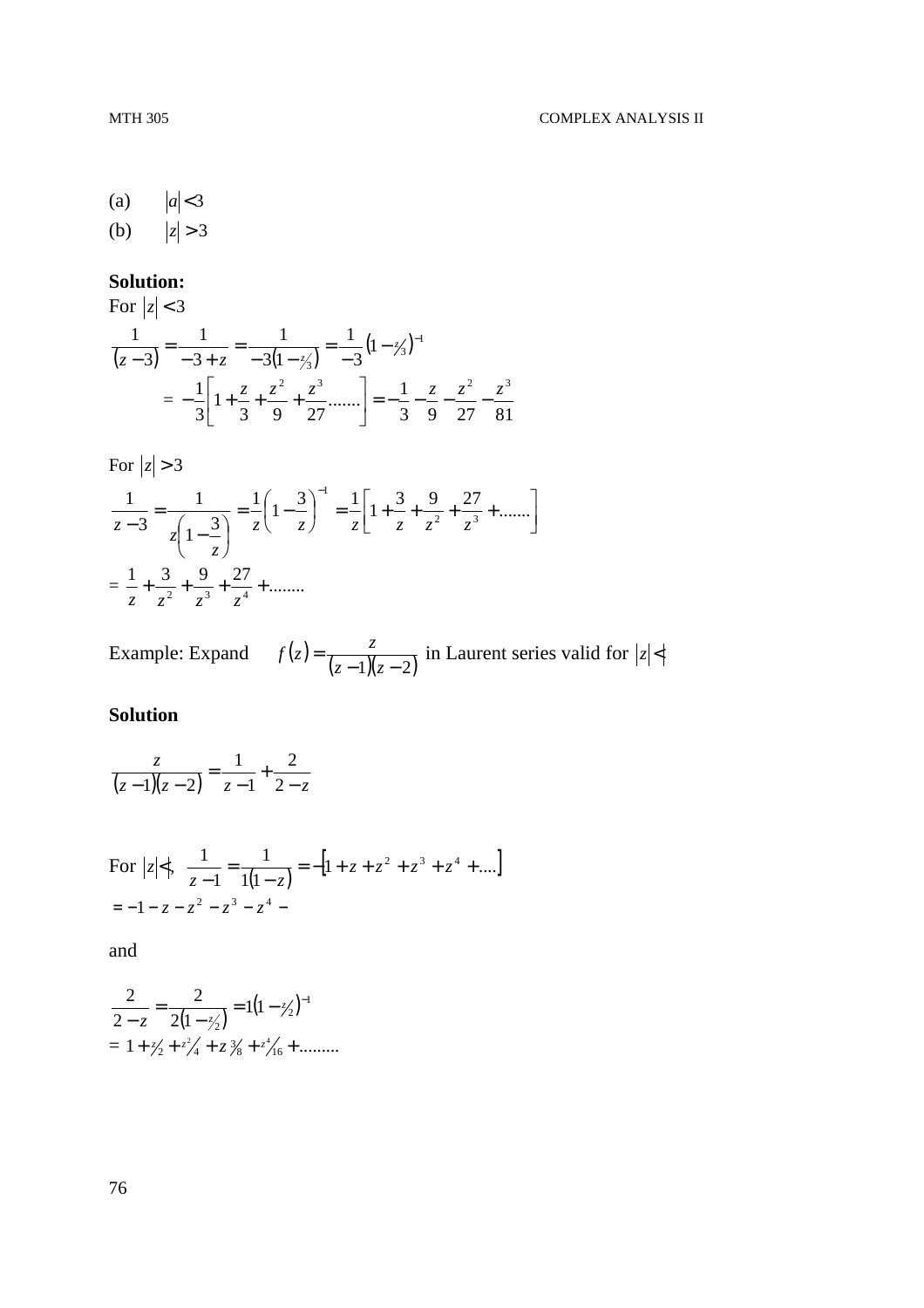Adding, we have

$$
\frac{z}{(z-1)(2-z)} = -\frac{1}{2}z - \frac{3}{4}z^2 - \frac{7}{8}z^3 - \frac{15}{16}z^4 - \dots
$$

Example: Find the Laurent series for the function  $f(z) = (z - 3)$ 2 3) Sin $\frac{1}{2}$ +  $=(z$ *z*  $f(z) = (z - 3)$  *Sin* about  $z = -2$ . Also state that type of singularity and the region of convergence for the series.

#### **Solution:**

$$
(z-3) \sin \frac{1}{z+2}
$$
;  $z = -2$ . Let  $z + 2 = u$  or  $z = u - 2$ .  
Then

$$
(z-3)\sin\frac{1}{z+2} = (u-5)\sin\frac{1}{u} = (u-5)\left\{\frac{1}{u} - \frac{1}{3!u^3} + \frac{1}{5!u^5} + \dots\right\}
$$
  
=  $1 - \frac{5}{u} - \frac{1}{3!u^2} + \frac{5}{3!u^3} + \frac{1}{5!u^4}$   
=  $1 - \frac{5}{z+2} - \frac{1}{6(z+12)^2} + \frac{5}{6(z+12)^3} + \frac{1}{120(z+2)^4} + \dots$ 

*z* = −2 is an essential singularity. The series converges for all values of *z* + −2 .

#### **4.0 CONCLUSION**

 In this unit we discussed Laurent series and Taylor series. We applied them to solve some problems .You are to learn this unit very well . You may wish to attempt the Tutor- Marked Assignment.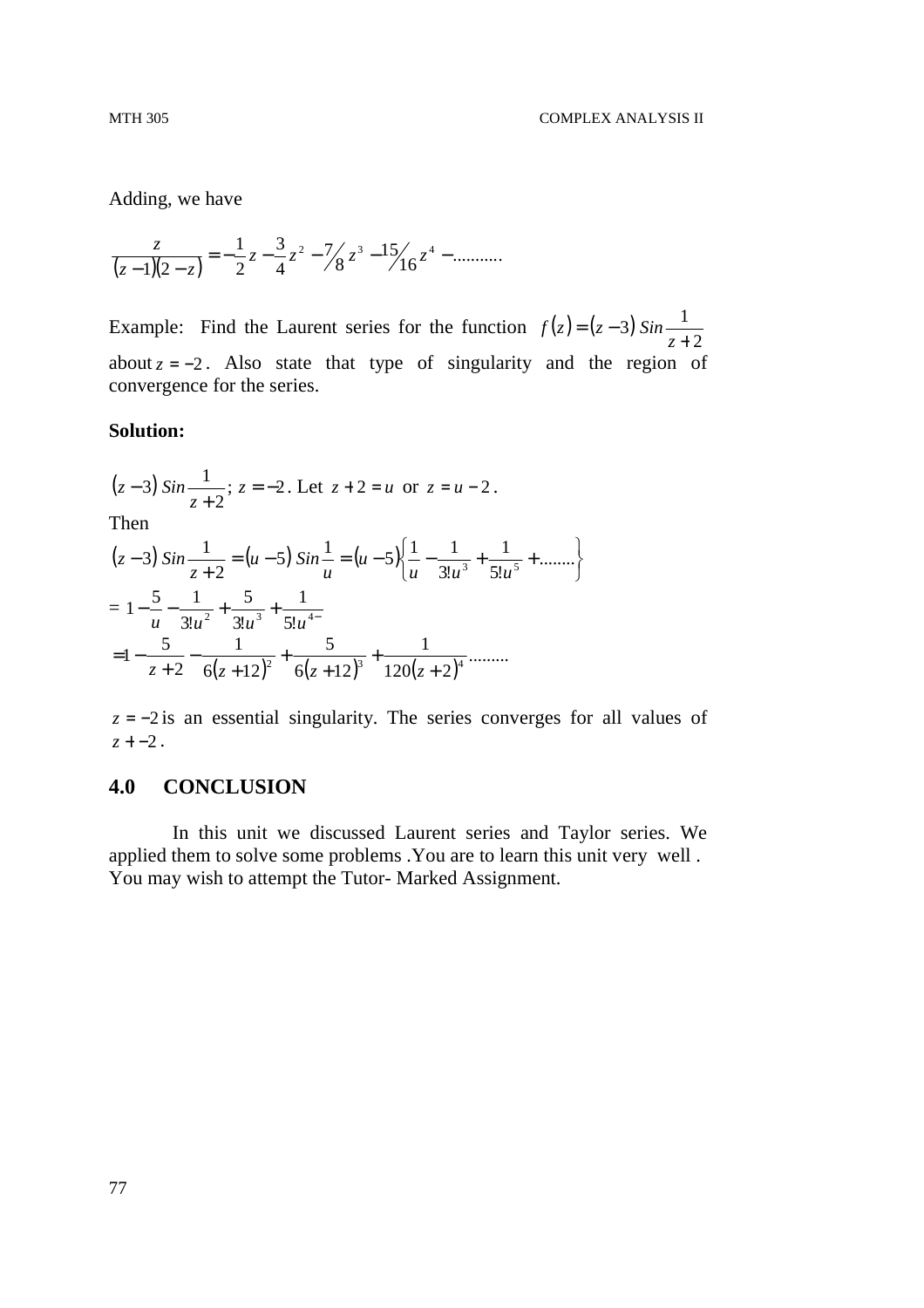# **5.0 SUMMARY**

Recall in this unit that while Taylor series can be useful to analyze functions , Laurent Series gives clearer and simple ways of handling functions of complex variables. These were clearly demonstrated in the examples we considered in this unit. Answer the Tutor Marked Assignment at the end of this unit, for more understanding of the concept.

## **6.0 TUTOR-MARKED ASSIGNMENT**

1. Expand the function in each of the following series:

- (a) a Taylor series of powers of  $z$  for  $|z| < 1$
- (b) a Laurent series of powers of  $z$  for  $|z| > 1$
- (c) a Taylor series of power of  $z+1$  for  $|z| < 1$

## **7.0 REFERENCES/FURTHER READINGS**

**Francis B Hildebrand (1976):** Advanced Calculus for Application **2 nd Edition.**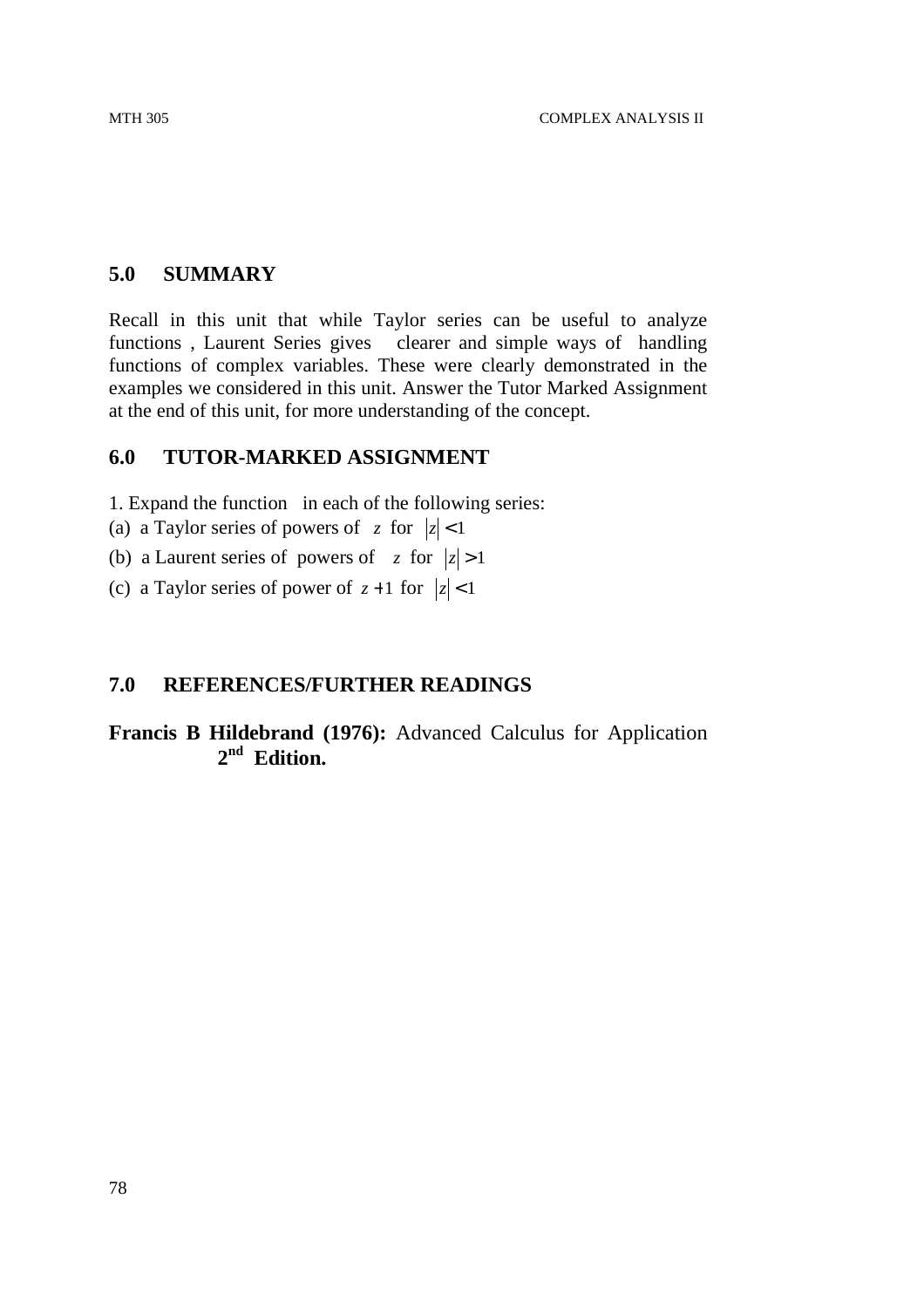# **UNIT 2 ANALYTIC FUNCTIONS**

#### **CONTENTS**

- 1.0 Introduction
- 2.0 Objectives
- 3.0 Main Content
	- 3.1 Derivatives
	- 3.2 Differentiation Formula
	- 3.3 Cauchy-Riemann Equations
	- 3.4 Sufficient Conditions
	- 3.5 Polar Form
	- 3.6 Summarizing Analytic Function
	- 3.7 Harmonic Function
	- 3.8 Solved Problems
- 4.0 Conclusion
- 5.0 Summary
- 6.0 Tutor-Marked Assignment
- 7.0 References/Further Readings

## **1.0 INTRODUCTION**

In this unit we shall study analytic functions of complex variables. We shall establish the condition for functions to be analytic.

All related theorems on analytic function will be considered.

## **2.0 OBJECTIVES**

At the end of this unit, you should be to have learnt about:

- derivatives of complex variables
- Cauchy Riemann equations
- polar form of complex variables
- harmonic functions.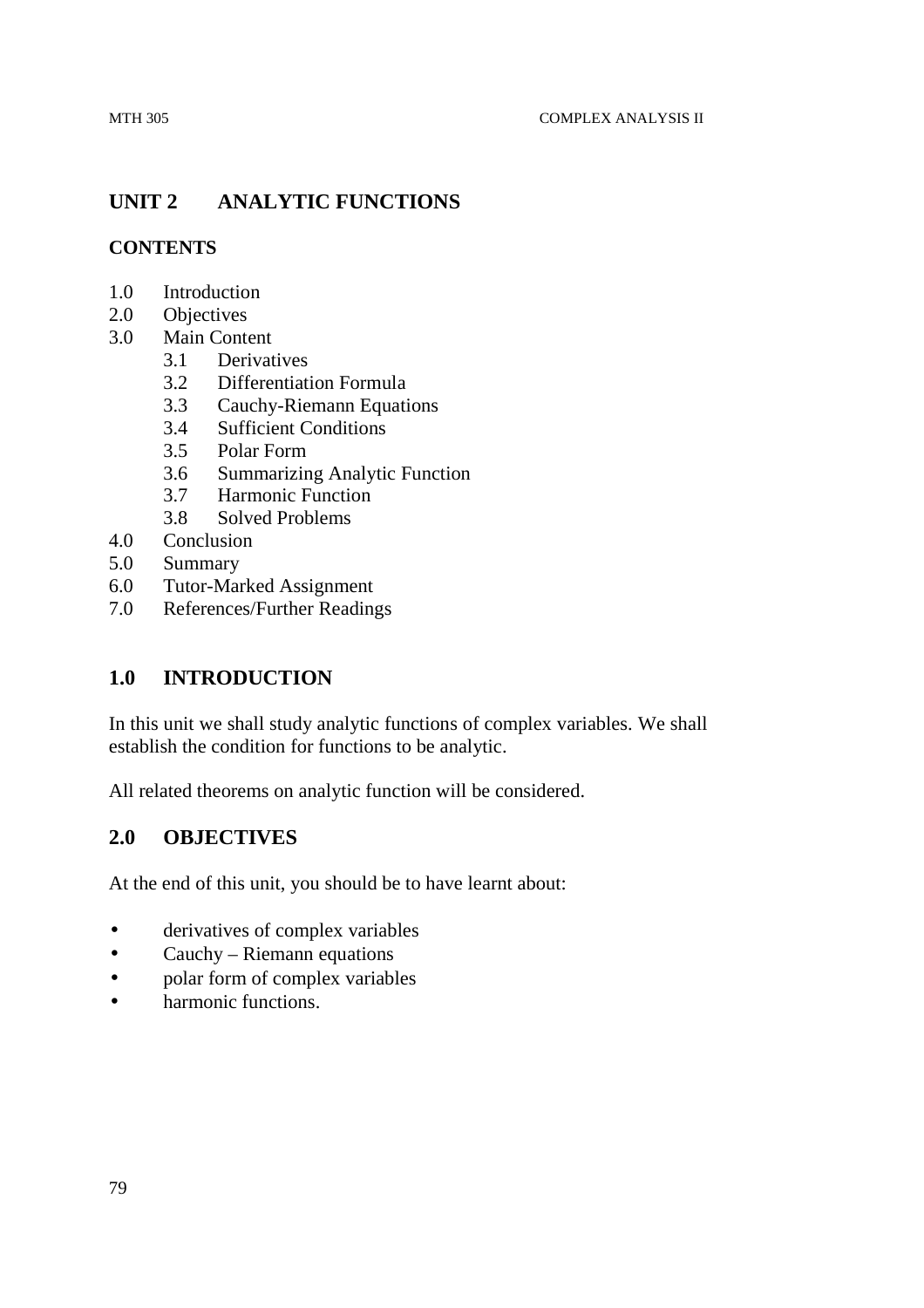#### **3.0 MAIN CONTENT**

#### **3.1 Derivatives**

**Definition**: Let *F* be a .....whose domain of definition contains a nbd of a point  $Z_0$ . The derivative of f at  $Z_0$ , written as  $f'(Z_0)$ , is defined as

$$
f^{1}(z_{0}) = \frac{\lim_{z \to z_{0}} f(z) - f(z_{0})}{z - z_{0}}
$$
...(3.1.1)

Provided this limit exists. The function  $f$  is said to be differentiable at  $z_0$ when its derivative at  $z_0$  exists.

Note that (3.1.1) is equivalent to  
\n
$$
f^{1}(z_{0}) = \frac{\lim_{\Delta z \to 0} f(z_{0} + \Delta z) - f(z_{0})}{\Delta z}
$$
\n
$$
\dots (3.1.2)
$$
\nWhere  $\Delta z = z - z_{0}$ 

Which is also the same as *z w*  $dz \Delta z$ *dw* ∆ ∆  $\Delta z \rightarrow$ = 0 lim Where  $f'(z) = \frac{dw}{dz}$ ,  $\Delta w = f(z_0 + \Delta z) - f(z_0)$  $f'(z) = \frac{dw}{dz}$ ,  $\Delta w = f(z_0 + \Delta z) - f(z_0)$  write  $z - z_0$ 

## **Example**: Suppose that

 $f(z) = z^2$ At any point z  $\frac{(z + \Delta z)^2 - z^2}{2} = \lim_{\Delta z \to 0} (2z + \Delta z) = 2z$ *z z*  $(z + \Delta z)^2 - z$ *z z w z*  $2z + \Delta z$ ) = 2 0 lim 0 lim 0  $\lim_{\Delta w}$   $\lim_{z \to \Delta z}$   $(z + \Delta z)^2 - z^2$  $+\Delta z$ ) =  $\Delta z \rightarrow$ = ∆  $+\Delta z)^2$  –  $\Delta z \rightarrow$ = ∆ ∆  $\Delta z \rightarrow$ 

Hence, 
$$
\frac{dw}{dz} = 2z
$$
 or  $f'(z) = 2z$ 

Example: For the function  $f(z) = |z|^2$ 

$$
\frac{\Delta w}{\Delta z} = \frac{|z + \Delta z|^2 - |z|^2}{\Delta z} = \frac{(z + \Delta z)(\overline{z} + \Delta \overline{z}) - z\overline{z}}{\Delta z}
$$

$$
= -\Delta \overline{z} + z\frac{\Delta \overline{z}}{\Delta z}
$$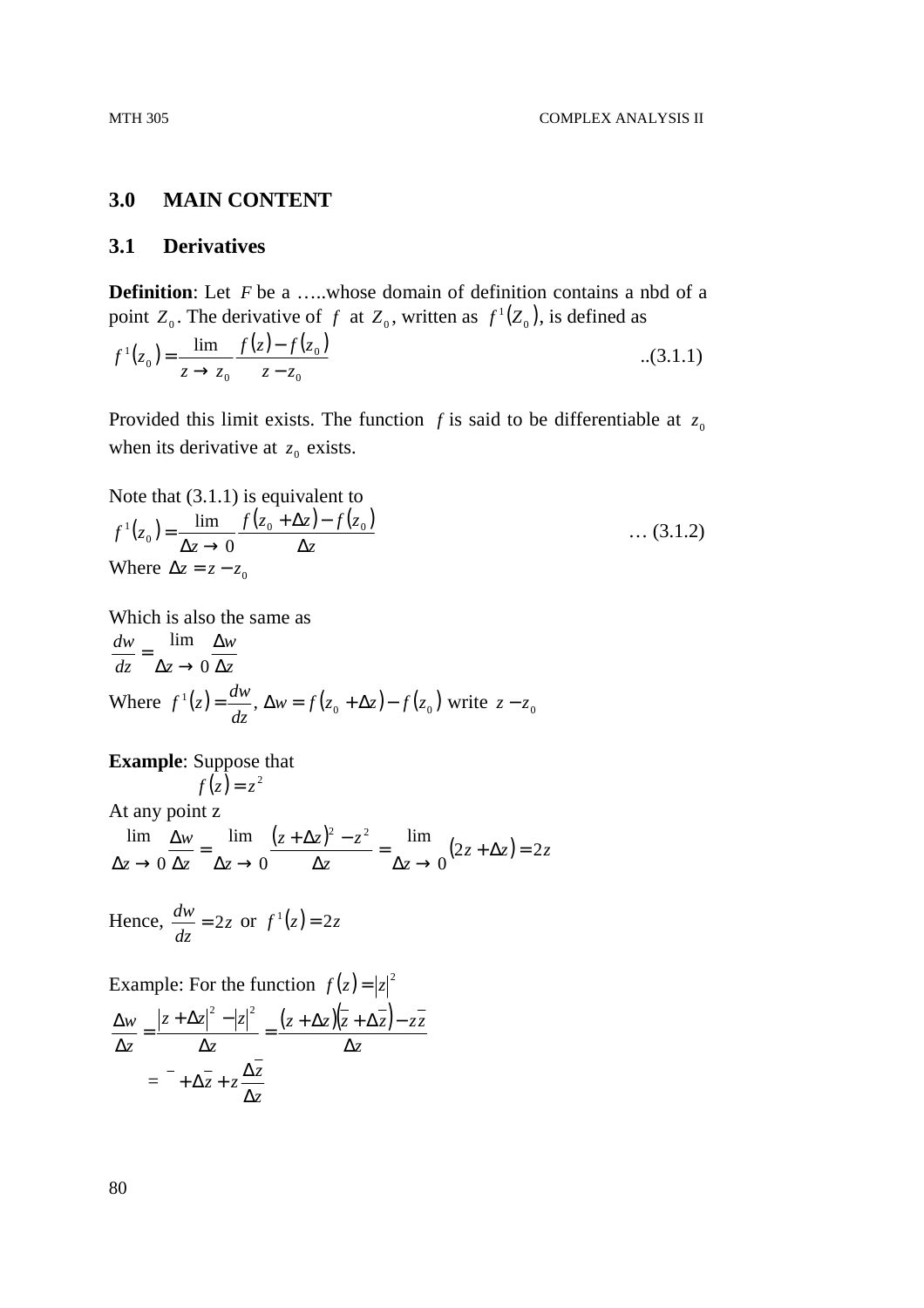When  $z = 0$ , this reduces to  $\frac{\Delta W}{\Delta t} = \Delta z$ *z*  $\frac{w}{\alpha} = \Delta$ ∆  $\frac{\Delta w}{\Delta z} = \Delta z$ . Hence 0 lim  $\Delta z \rightarrow$ =  $dz = \Delta z$  $\frac{dw}{dt} = \lim_{x \to 0}$  = 0. at the origin  $\frac{dw}{dz} = 0$ 

If the limit of  $\Delta w_{\Delta z}$  exists when  $z \neq 0$ , this limit may be found by letting the variable  $\Delta z = \Delta x + 1 \Delta y$  approach 0 in any manner. In particular, when  $\Delta z$  approaches 0through the real values  $\Delta z = \Delta z + i0$ , we may write  $\Delta \overline{Z} = \Delta Z$ . Hence if the limit of  $\Delta w_{\Delta z}$  exists, its value must be  $z + z$ .

However, when ∆*Z* approaches 0 through the pure imaginary

Value, so that  $\Delta \overline{Z} = -\Delta Z$ , the limit if found to be  $\overline{Z} - Z$ . Since a limit is unique,

it follows that *Z* + *Z* = *Z* − *Z*, or *Z* = 0, if  $\frac{dw}{dx}$  exists. But *Z* ≠ 0, and we may conclude from this contradiction that *dw*/ *dz* exists only at the origin.

From example above, it follows that:

- (1) A function can be differentiable at a certain point but nowhere else in any nbd of that point.
- (2) Since the real and imaging parts of  $f(z) = |z|^2$  are  $\mu(n, y) = n^2 + y^2$ and  $v(n, v) = 0$ . Respectively, it also shows that the real and imaginary components of a function of a complex variable can have continuous partial derivatives of all orders at a point and yet the function many not even be differentiable there.
- (3) The function  $f(z) = |z|^2$  is its at each point in the plane since its components functions are continuous at each point. So the continuity of a function at a point does not imply the existence of a derivative there.

It is, however, true that the existence of the derivative of a function at a point implies the continuity of the function at that point.

## **3.2 Differentiation Formulae**

**Definition**: Let *F* be a …..whose domain of definition contains a nbd of a point  $Z_0$ . The derivative of f at  $Z_0$ , written as  $f'(Z_0)$ , is defined as

( ) ( ) ( ) 0 0 0 0 1 lim *z z zf zf z z f z* − − → = ………………………………………..(3.1.1)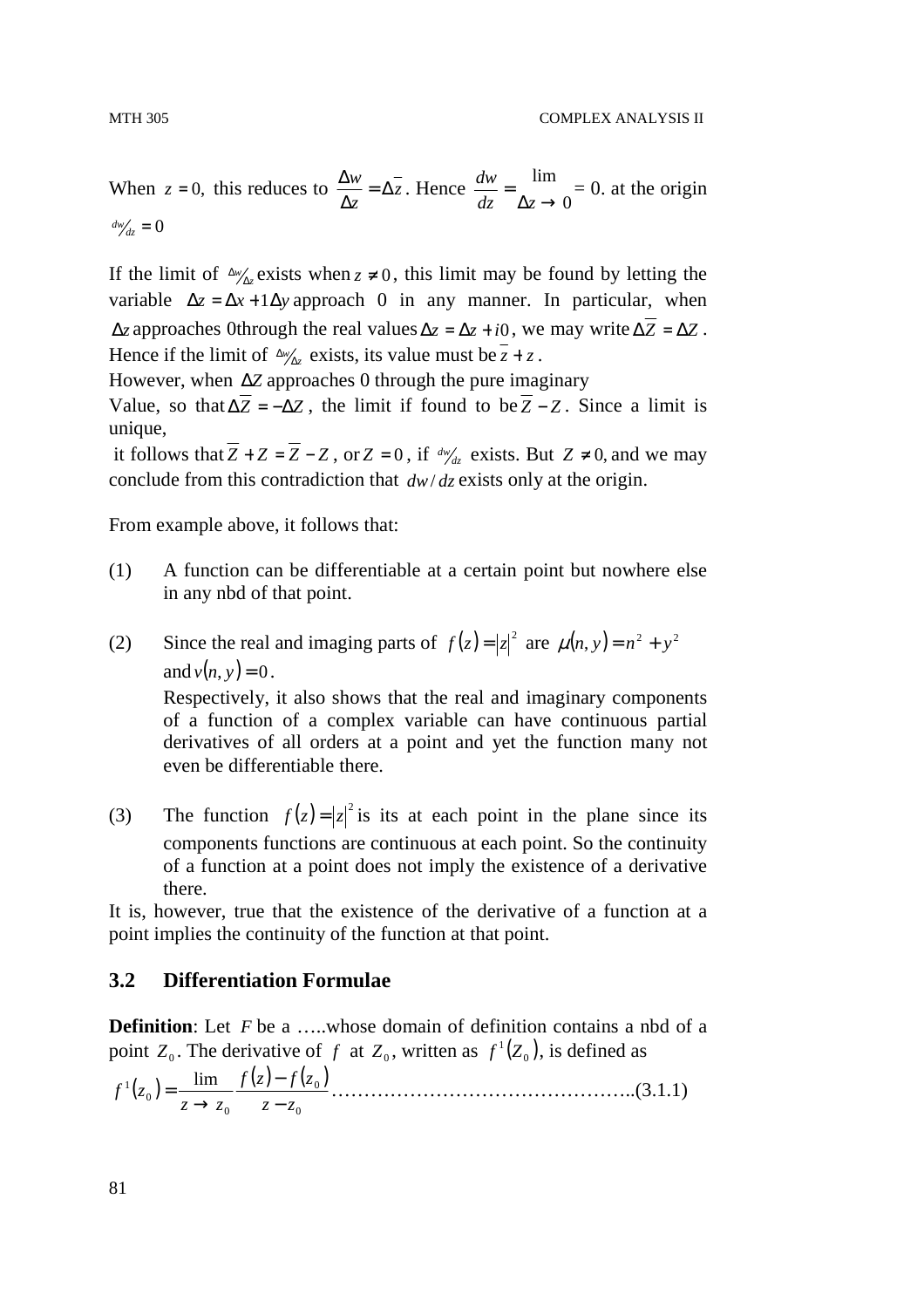Provided this limit exists. The function  $f$  is said to be differentiable at  $z_0$ when its derivative at  $z_0$  exists.

Note that (3.1.1) is equivalent to  $(z_0) = \frac{\lim_{x \to 0} f(z_0 + \Delta z) - f(z_0)}{\Delta z}$ *z*  $f(z_0 + \Delta z) - f(z)$ *z*  $f^1(z)$ ∆  $+\Delta z$ )—  $\Delta z \rightarrow$  $\sigma_0$ ) =  $\frac{\text{min}}{1-\frac{1}{2}} \frac{f(x_0 + \Delta x) - f(x_0)}{1-\Delta x}$ 1 0 lim ……………………………………(3.1.2) Where  $\Delta z = z - z_0$ Which is also the same as *z w*  $dz \Delta z$ *dw* ∆ ∆  $\Delta z \rightarrow$ = 0 lim Where  $f'(z) = \frac{dw}{dz}$ ,  $\Delta w = f(z_0 + \Delta z) - f(z_0)$  $f'(z) = \frac{dw}{dz}$ ,  $\Delta w = f(z_0 + \Delta z) - f(z_0)$  write  $z - z_0$ 

**Example**: Suppose that  $f(z) = z^2$ 

At any point z,

 $\frac{(z + \Delta z)^2 - z^2}{2} = \lim_{\Delta z \to 0} (2z + \Delta z) = 2z$ *z z*  $(z + \Delta z)^2 - z$ *z z w z*  $2z + \Delta z$ ) = 2 0 lim 0 lim 0  $\lim_{\Delta w}$   $\lim_{z \to \Delta z} (z + \Delta z)^2 - z^2$  $+\Delta z$ ) =  $\Delta z \rightarrow$ = ∆  $+\Delta z)^2$  –  $\Delta z \rightarrow$ = ∆ ∆  $\Delta z \rightarrow$ 

Hence,  $\frac{aw}{z} = 2z$ *dz*  $\frac{dw}{dx} = 2z \text{ or } f'(z) = 2z$ 

Example: For the function 
$$
f(z) = |z|^2
$$
  
\n
$$
\frac{\Delta w}{\Delta z} = \frac{|z + \Delta z|^2 - |z|^2}{\Delta z} = \frac{(z + \Delta 2)(\overline{z} + \Delta \overline{z}) - Z \overline{z}}{\Delta z}
$$
\n
$$
= \overline{Z} + \Delta \overline{Z} + Z \frac{\Delta \overline{Z}}{\Delta z}
$$

When z=0, this reduces to  $\frac{\Delta W}{\Delta t} = \Delta Z$ *z*  $\frac{w}{\alpha} = \Delta$ ∆  $\frac{\Delta w}{\Delta t} = \Delta \overline{Z}$ . Hence 0 lim  $\Delta z \rightarrow$ = *dz z*  $\frac{dw}{dx} = \lim_{x \to 0}$  = 0. at the origin  $\frac{dw}{dz} = 0$ 

If the limit of  $\Delta w_{\Delta z}$  exists when  $z \neq 0$ , this limit may be found by letting the variable  $\Delta z = \Delta x + 1 \Delta y$  approach 0 in any manner. In particular, when  $\Delta Z$  approaches 0 through the real values  $\Delta Z = \Delta n + i0$ , we may write  $\Delta Z = \Delta Z$ . Hence if the limit of  $\Delta w_{\Delta z}$  exists, its value must be  $Z + Z$ .

However, when ∆*Z* approaches 0 through the pure imaginary value  $\Delta Z = 0 + i \Delta y$ , so that  $\Delta \overline{Z} = -\Delta Z$ , the limit if found to be  $\overline{Z} - Z$ . Since a limit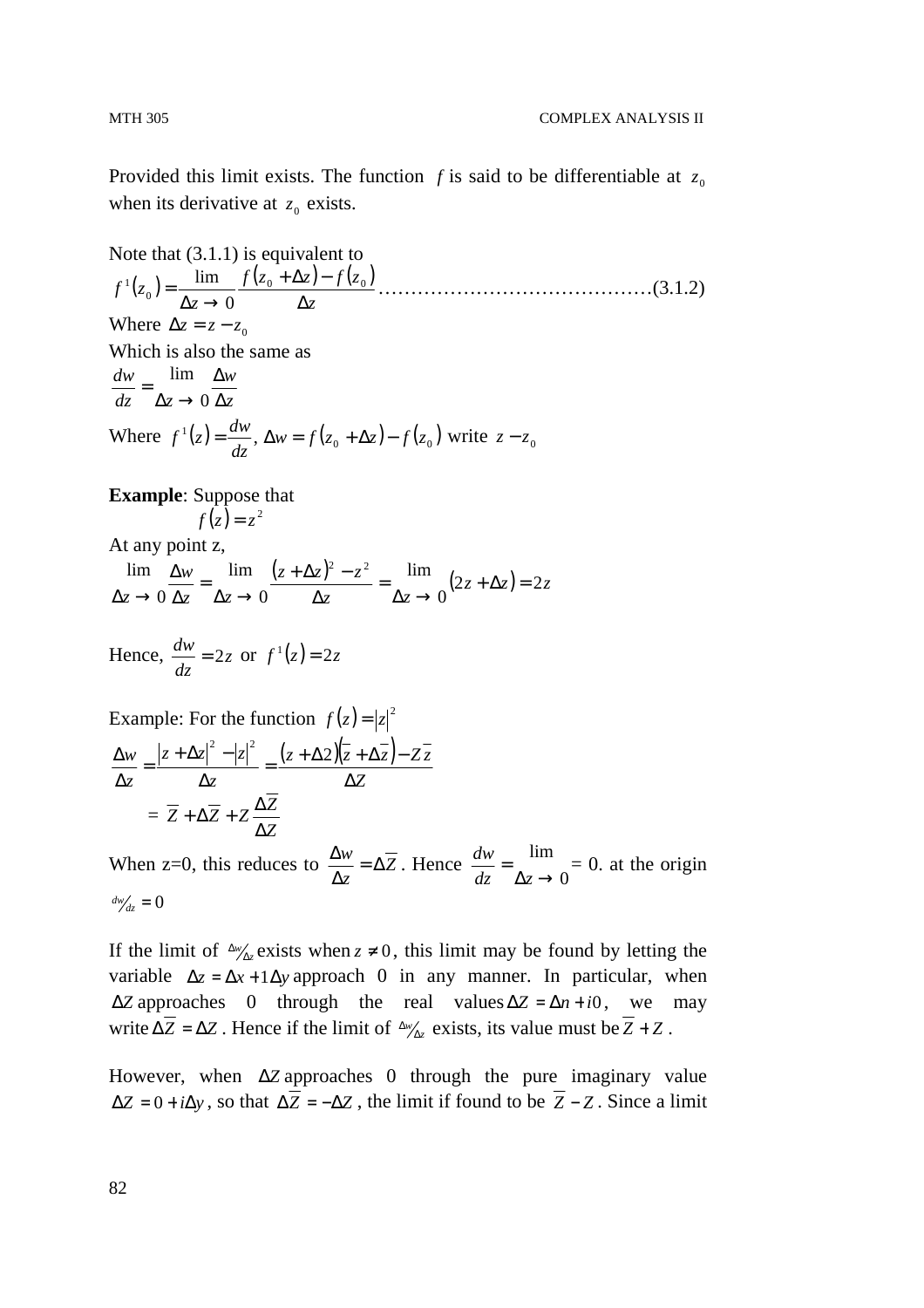is unique, it follows that  $Z + Z = Z - Z$ , or  $Z = 0$ , if  $\frac{dw}{dz}$  exists. But  $Z \neq 0$  and we may conclude from this contradiction that  $dw/dz$  exists only at the origin.

From example above, it follows that:

- (1) A function can be differentiable at a certain point but nowhere else in any nbd of that point.
- (2) Since the real and imaging parts of  $f(z) = |z|^2$  are  $u(x, y) = x^2 + y^2$ and  $v(x, y) = 0$ . Respectively, it also shows that the real and imaginary components of a function of a complex variable can have continuous partial derivatives of all orders at a point and yet the function many not even be differentiable there.
- (3) The function  $f(z) = |z|^2$  is its at each point in the plane since its components functions are continuous at each point. So the continuity of a function at a point does not imply the existence of a derivative there.

It is, however, true that the existence of the derivative of a function at a point implies the continuity of the function at that point.

## **3.3 Cauchy-Riemann Equations**

Suppose that

 $f(z) = u(x, y) + iv(x, y)$  and that  $f'(z_0)$  exists at a point  $z_0 = x_0 + iy_0$ . Then the first order partial derivatives of u and v wrt n and y must exist at  $(u_0, y_0)$ , and they must satisfy.

 $U_x(x_0, y_0) = V_y(x_0, y_0)$  and  $U_y(x_0, y_0) = -V_x(x_0, y_0)$  at that point. ... (1) Also  $f'(z_0)$  is given in terms of the partial derivatives by either  $f'_{1}(z_{0}) = U_{x}(x_{0}, y_{0}) + iv(x_{0}y_{0})$ or  $f'(z_0) = Vy(x_0, y_0) - Uy(x_0, y_0)$ 

Equation (1)… is referred to as Cauchy Riemann equation.

Example: the derivative of the function  $f(z) = z^2$  exists everywhere.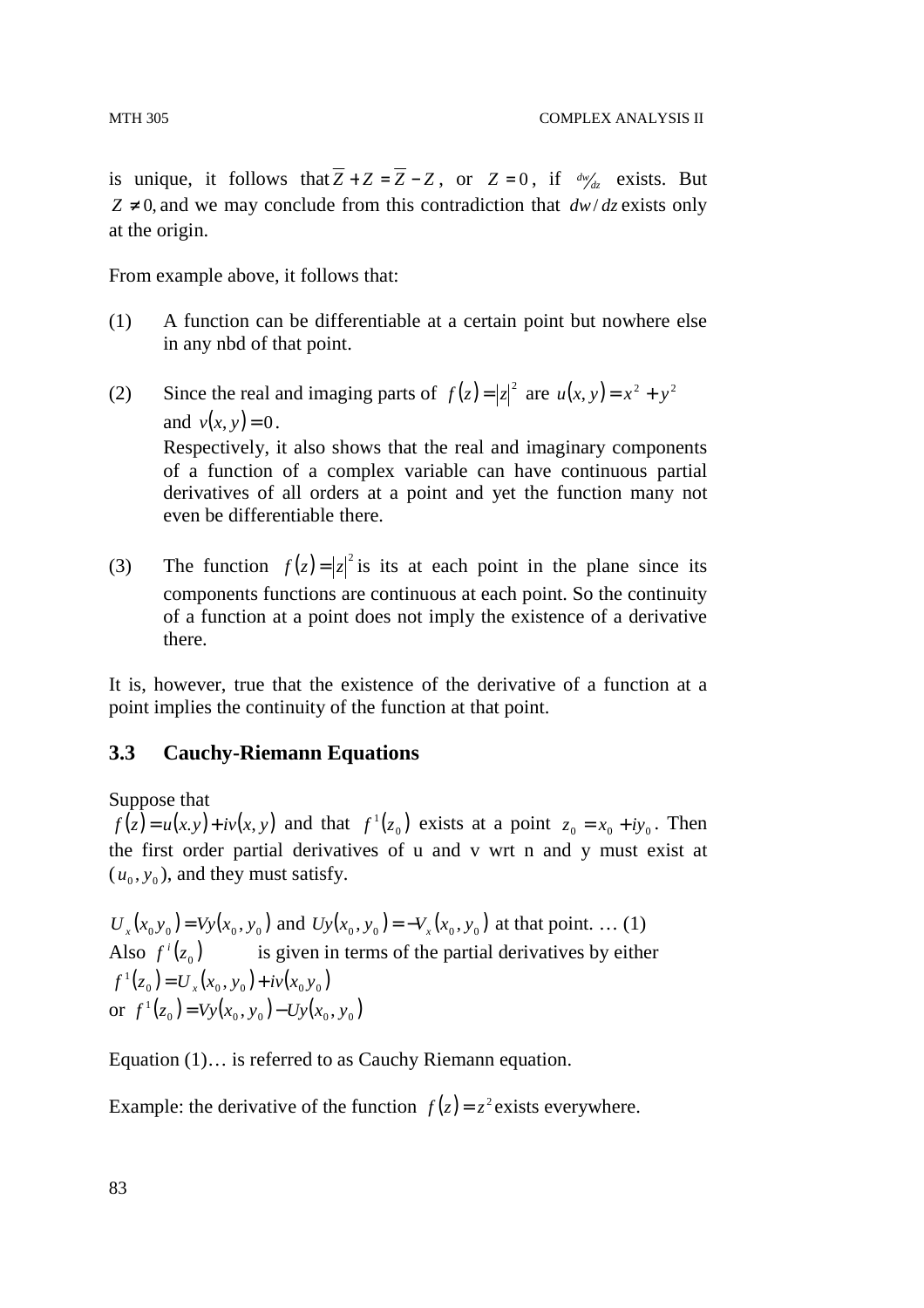To verify that the Cauchy-Riemann equations are satisfied everywhere, we note that

 $f(z) = z^2 = x^2 - y^2 + i2xy$  so that  $U(x, y) = x^2 - y^2$  and  $V_x(ixy) = 2x$  $U_x(x, y) = 2x$ ,  $V_x(xiy) = 2y$  $Uy(x, y) = 2y$   $Vy(x, y) = 2x$ So that  $U_n(n, y) = Vy(n, y) = 2x$  $Uy(x, y) = -V_n(x, y) = -2y$ Also  $f'{}(z) = U(x_0, y_0) + iV(x, y) = 2x + i2y = 2z$ 

#### **3.4 Sufficient Conditions**

Satisfaction of the Cauchy – Riemann equations at a point  $z_0 = (x_0, y_0)$  is not sufficient to ensure the existence of the derivative of a function  $f(z)$  at that point. The following theorem gives sufficient conditions.

Theorem: (Sufficiency Theorem) :

Let the function  $f(z) = u(x, y) + iv(x, y)$  be defined throughout some  $\varepsilon$ -nbd of a point  $z_0 = x_0 - iy_0$  suppose that the first-order partial derivatives of the functions U and V with respect to n and y exist everywhere in that nbd they are continuous at  $(x_0, y_0)$ . Then if these partial derivatives satisfy the Cauchy-Riemann equations.

 $U_x = V_y$ , and,  $U_y = -Vx$ At( $x_0, y_0$ ), the derivative  $f'(z_0)$  exists.

#### **Proof: We shall leave the proof as exercise.**

Example: suppose that  $f(z) = e^x$  9Cos y + i Sin y)

Where y is to be taken in radius when Cos y and Sin y are evaluated then

 $U(x, y) = e^x \text{Cosy}$  and  $V(x, y) = e^x \text{Siny}$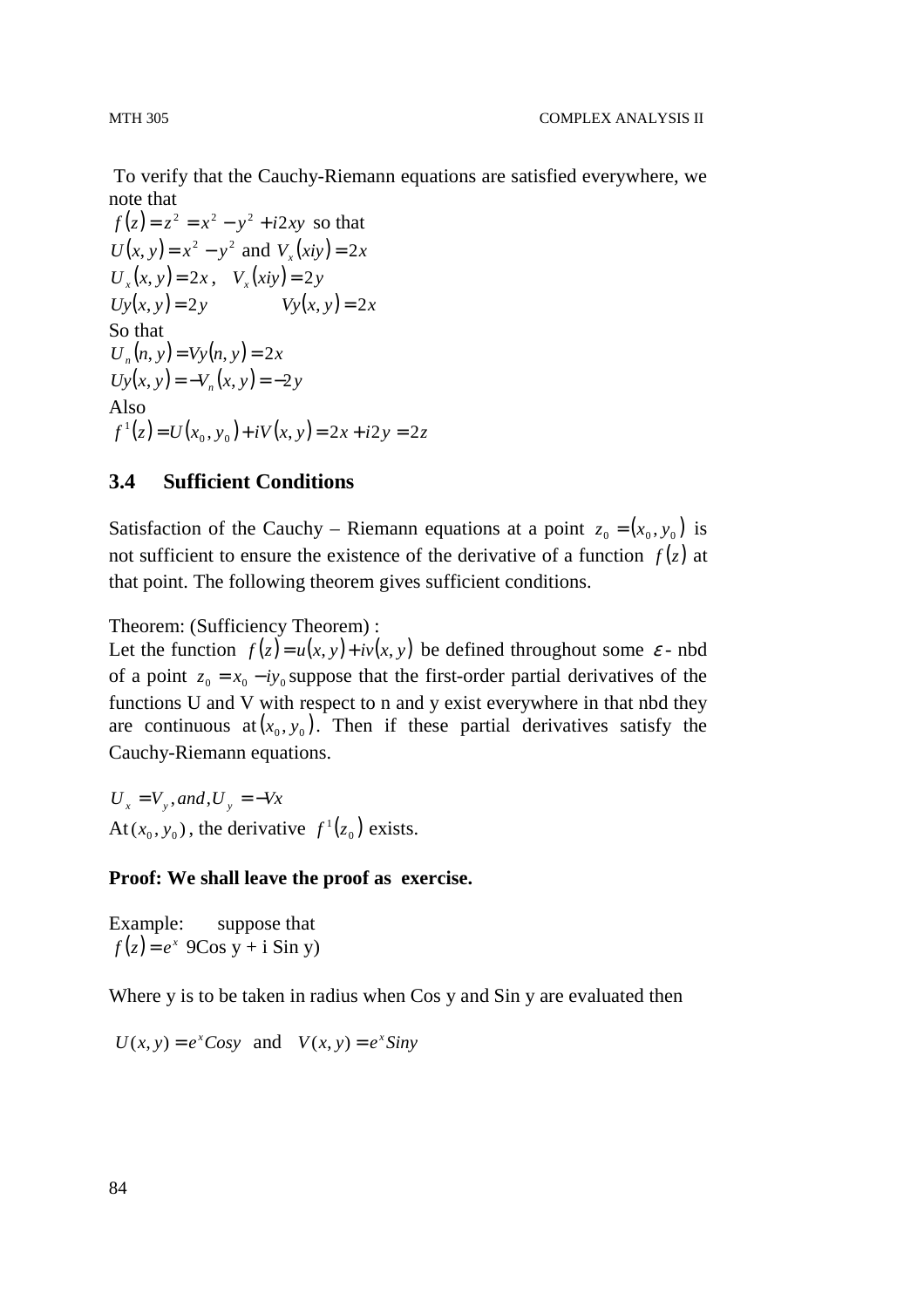Since  $U_x = V_y$  and  $U_y = -V_x$  everywhere and since those derivatives are everywhere continuous, the conditions in the theorem are satisfied at all points in the complex plane. Thus,  $f'(z)$  exists everywhere and

$$
f'(z) = U_x(x, y) = iV_x(x, y) = e^x(\cos x + i \sin y)
$$

Note that  $f'(z) = f(z)$ 

#### Example: for the function

 $f(z) = |z|^2 = U(x, y) = x^2 + y^2$  and  $V(x, y) = 0$  So that  $U_x(x, y) = 2x$  and  $V_y(x, y) = 0$  while  $U_y(x, y) = xy$  and  $V_x(x, y) = 0$ . Since  $U_x(x, y) \neq V_y(x, y)$ unless  $x = y = 0$  Cauchy-Riemann equations are not satisfied unless  $x = y = 0$  the derivative  $f'(z)$  cannot exist if  $z \neq 0$  and besides, the existence of  $f'(0)$  is not guaranteed unless conditions of theorem  $(3-4-1)$  are satisfied.

If follows from the theorem (3.4.1) that the further  $f(z) = |z|^2 = (x^2 + y^2) + 10$  has derivative at  $z = 0$ ; in fact,  $f'(0) = 0 + 0 = 0$ .

#### **3.5 Polar Form**

Cauchy-Riemann equations can be written in polar form. For  $z = n + iy$  *or*  $z = r(\cos \theta + i \sin \theta)$ , we have  $n = r \cos \theta$ ,  $y = r \sin \theta$ ,  $r = \sqrt{n^2 + y^2}$ .  $\theta = \tan^{-1} \frac{y}{n}$ Then,

$$
Ur = Ur \frac{\partial r}{\partial r} + U\theta \frac{\partial \theta}{\partial x} = Ur \left( \frac{x}{\sqrt{x^2 + y^2}} \right) + U\theta \left( \frac{-y}{x^2 + y^2} \right)
$$

So that

θ *U*θ *Cos* θ *r Uy Ur Sin* <sup>1</sup> = + ……………………………………………..(2) θ θ θ θ θ *V Sin r Vr Cos rx r V x r Vx Vr* <sup>1</sup> + = − ∂ ∂ = So that θ *V*θ *Sin*θ *r Vn Vr Cos* <sup>1</sup> = = ………………………………………………(3) θ θ θ θ θ *V Cos r Vr Sin y V y r <sup>y</sup> Vr* <sup>1</sup> = ∂ ∂ + ∂ ∂ =

So that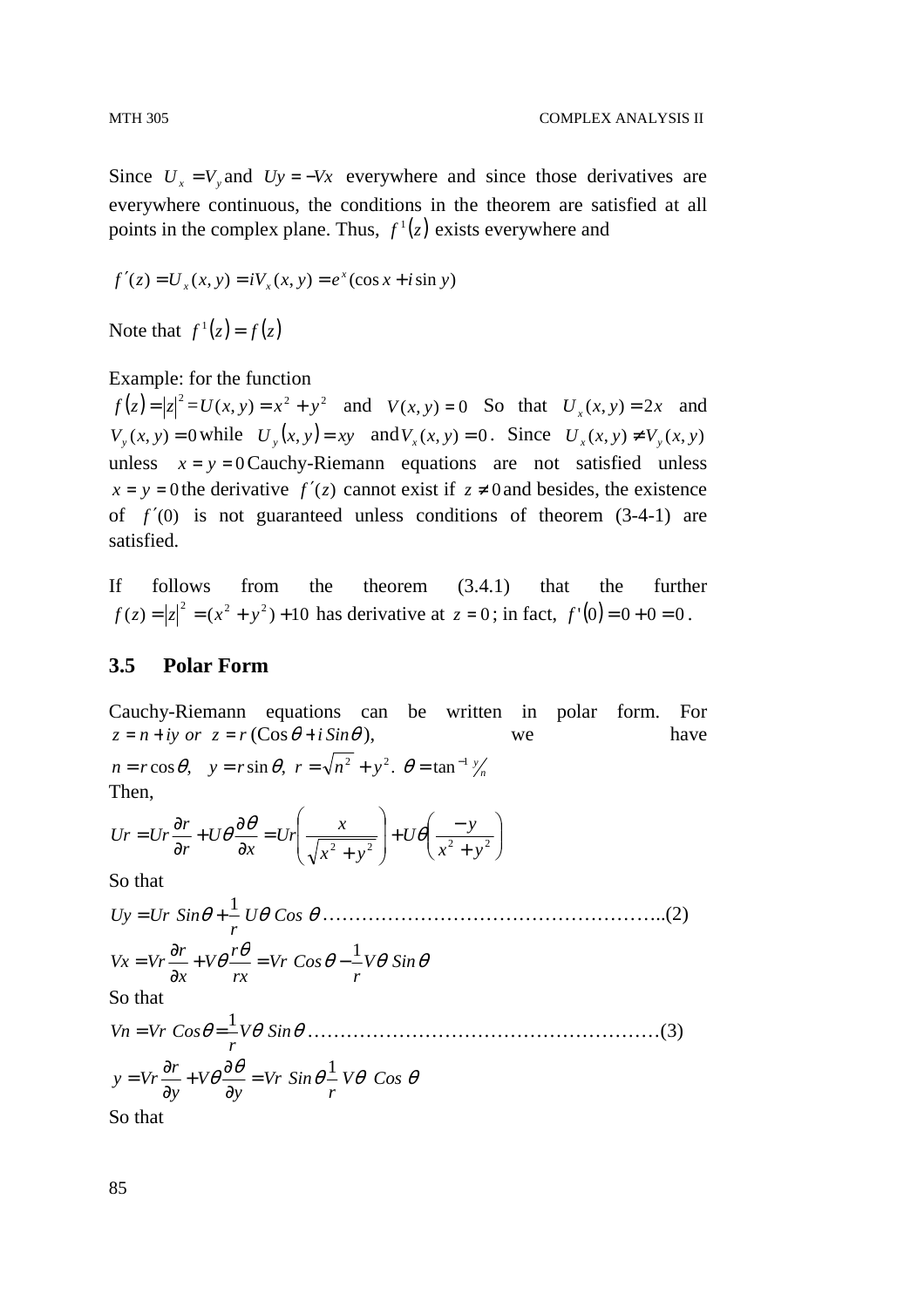$$
MTH\,305
$$

θ *V*θ *Cos*θ *r Vy Vr Sin* <sup>1</sup> = + ……………………………………………..(4)

From the Cauchy-Riemann equation,  $Un = Vy$ , equating (1) and (4), we have

$$
\left(Ur - \frac{1}{r}V_{\theta}\right) \cos\theta - \left(Vr + \frac{1}{r}U_{\theta}\right) \sin\theta = 0 \dots \dots \dots \dots \dots \dots \dots \dots \dots \dots \dots \dots \tag{5}
$$

From the Cauchy-Riemann equation,  $Uy = -Vn$ , equating (2) and (3), we have

$$
\left(Ur - \frac{1}{r}V_{\theta}\right)\sin\theta + \left(Vr + \frac{1}{r}U_{\theta}\right)\cos = 0 \dots \dots \dots \dots \dots \dots \dots \dots \dots \dots \dots \dots \dots \tag{6}
$$

Multiplying (5) by cos  $\theta$ , (6) by Sin  $\theta$  and adding given

 $(Ur = -\frac{1}{\nu_{\theta}})$ *r Ur* −= …………………………………………………………..(7)

Also, multiplying (5) by  $-\sin\theta$ , (6) by  $\cos\theta$  and adding given *U*θ *r Vr* <sup>1</sup> −= ……………………………………………………………..(8)

Equations (7) and (8) are the Cauchy-Riemann equations in polar form.

Theorem: Let the function  $f(z) = U(r, \theta) + i v(r, \theta)$ 

Be defined throughout some  $\varepsilon$  neighborhood of a no zero point  $f(z) = r_0 (Cos \theta_0 + i Sin \theta_0).$ 

Suppose that the first order partial derivatives of the functions U and V wrt r and  $\theta$  exist everywhere on that neighborhood and that they are continuous at( $r_0, \theta_0$ ). Then if those partial derivatives satisfy polar forms (7) and (8) of the Cauchy-Riemann equations at  $(r_0, \theta_0)$ , the derivatives  $f'(z_0)$  exists.

The derivative  $f'(z_0)$  is given as

$$
f^{1}(z_{0}) = e^{-1\theta} [Ur(r_{0}, \theta_{0}) + i Vr(z_{0}, \theta_{0})]
$$

Example: Consider the function

 $(z) = \frac{1}{r} = \frac{1}{re^{\theta}}$  $f(z) = \frac{1}{z} = \frac{1}{z}$ ,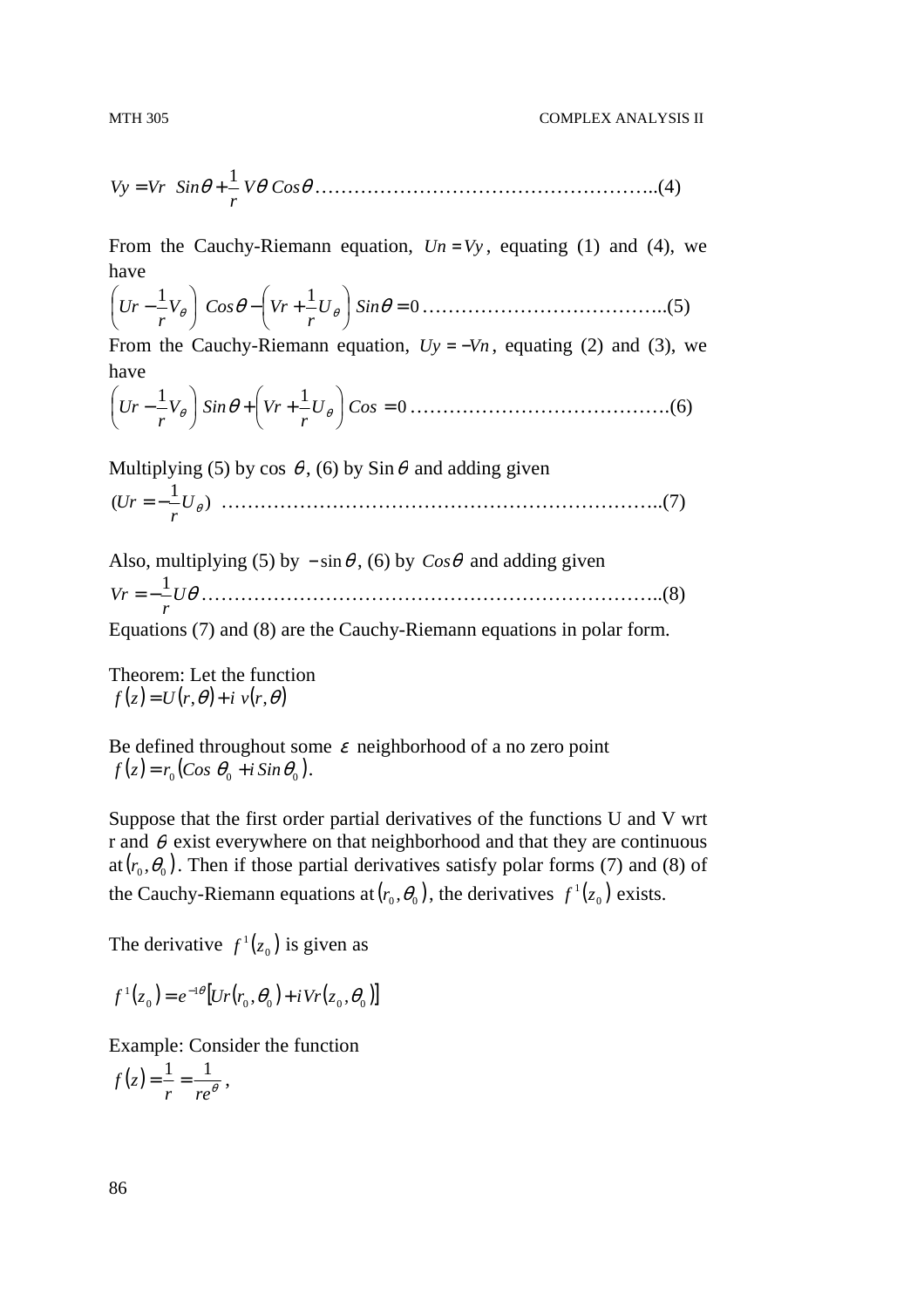$(r, \theta)$ *r*  $U(r, \theta) = \frac{Cos \theta}{m}$  and  $V(r, \theta)$ *r*  $V(r, \theta) = \frac{-S \sin \theta}{r}$  and the condition of the theorem are satisfied at any nonzero point  $z = re^{i\theta}$  in the plane. Hence the derivative of *f* exists there: and according to (9)

$$
f^{1}(z) = e^{-1\theta} \left( -\frac{Cos\theta}{r^{2}} + i\frac{Sin\theta}{r^{2}} \right) = -\frac{1}{(re^{i\theta})^{2}} = -\frac{1}{z^{2}}
$$

## **3.6 Analytic Functions**

Definition: A function  $f$  of the complex variables  $\zeta$  is analytic at a point  $z_0$  if its derivative exists not only at  $z_0$  but also at each point  $z$  in some neighborhood of  $z_0$ . A function *f* is said to be analytic in a region *R* if it is analytic at each point in  $\Re$ . The term halomorphic is also used in literature to denote analyticity.

If  $f(z) = z^2$ , then *f* is analytic everywhere. But the function  $f(z) = |z|$  is not analytic at any point since its derivative exists why at  $z = 0$  and not throughout any nbd.

An entire function is a function that is analytic at each point in the entire plane. E.g. polynomial functions.

If a function  $f$  fails to be analytic at a point  $z_0$ , buy is analytic at some point in every nbd of  $z_0$ , then  $z_0$  is called a singular point or singularity of *f* . For example, the function  $f(z) = \frac{1}{z}$ , where derivative is  $f(z) = -\frac{1}{z^2}$  is analytic at every point except  $z = 0$  hence it is not even defined. Therefore the point  $z = 0$  is a singular point.

If two functions are analytic in domain D, their sum and their product are both analytic in D. similarly, their quotient is analytic in D provided the function in the denominator does not vanish at any point in D.

## **3.7 Harmonic Functions**

A real-valued function *h* of two real variables *x* and *y* is said to be harmonic in a given domain in the *xy* plane if throughout that domain it has continuous partial derivatives of first and second order and satisfies the partial differential equation.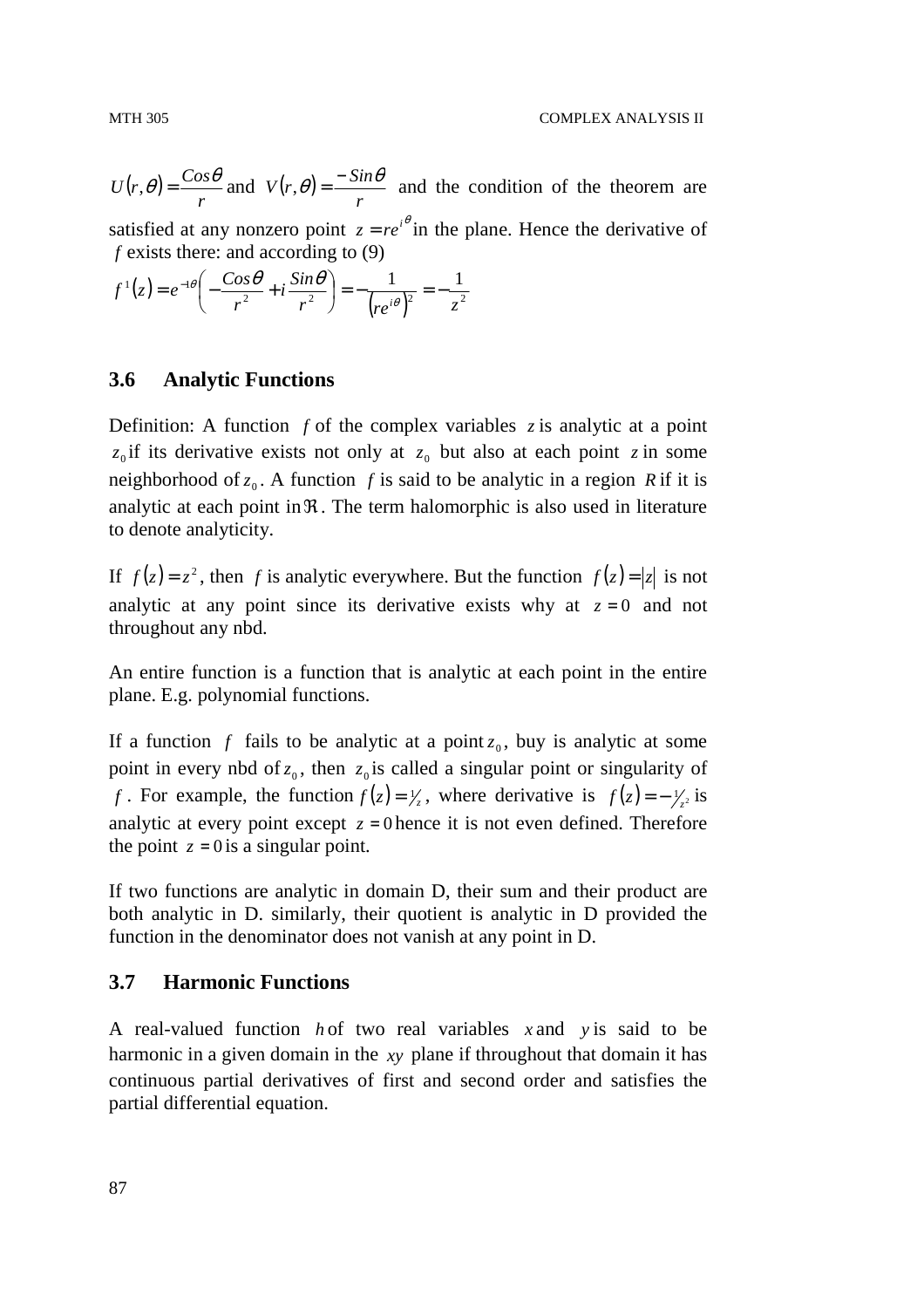*h* ( , *yx* )+ *h* ( , *yx* ) = 0 *xx yy* ………………………………………………(3.7.1)

Known as Laplace's equation If a function (*zf* ) = ( , *yxu* ) + ( , *yxvi* )……………………………………………...(3.7.2)

Is analytic in a domain D, then its component functions U and V are harmonic in D. to show this,

Since *f* is analytic in D, the first order partial derivatives of its component functions satisfy the Cauchy-Riemann equations throughout D. *Ux* = *Vy*, *Uy* = −*Vx*…………………………………………….……..(3.7.3)

Differentiating both sides of these equating with respect to  $x$ , we have *Uxy* = *Vyy Uyy* = −*Vxy*…………………………………………… (3.7.4)

The continuity of the partial derivatives ensures that  $Uyx = Uxy$  and  $Vvx = Vxv$ . It then follows from  $(3.7.4)$  and  $(3.7.5)$  that  $Uxx(n, y) + Uyy(x, y) = 0$  and  $Vxx(x, y) + Vyy(x, y) = 0$ .

Thus, if a function  $f(z) = U(x, y) + iV(x, y)$  is analytic in a domain D, its component functions U and V are harmonic in D.

## **3.8 Solved Problems**

1. Verify that the real and imaginary parts of the function  $f(z) = z^2 + 5iz + 3 = i$  satisfy Cauchy-Riemann equation and deduce the analyticity of the function.

#### **Solution**

$$
f(z) = z2 + 5i z + 3 - 1
$$
  
=  $(x + iy)2 + 5i(x + iy) + 3 = 1$   
=  $x2 - y2 - 5y + 3 + i(2xy + 5x - 1)$ 

So that

 $U(x, y) = x^2 - y^2 - 5y + 3$ ,  $V(x, y) = 2xy + 5x - 1$  $Ux(x, y) = 2x$ ,  $Uy(x, y) = -2y - 5 = -(2y + 5)$  $V_x(x, y) = 2y + 5$   $V_y(x, y) = 2x$ And since  $Ux(x, y) = Vy(x, y) = 2x$ And  $Uy(x, y) = -Vx = -(2y + 5)$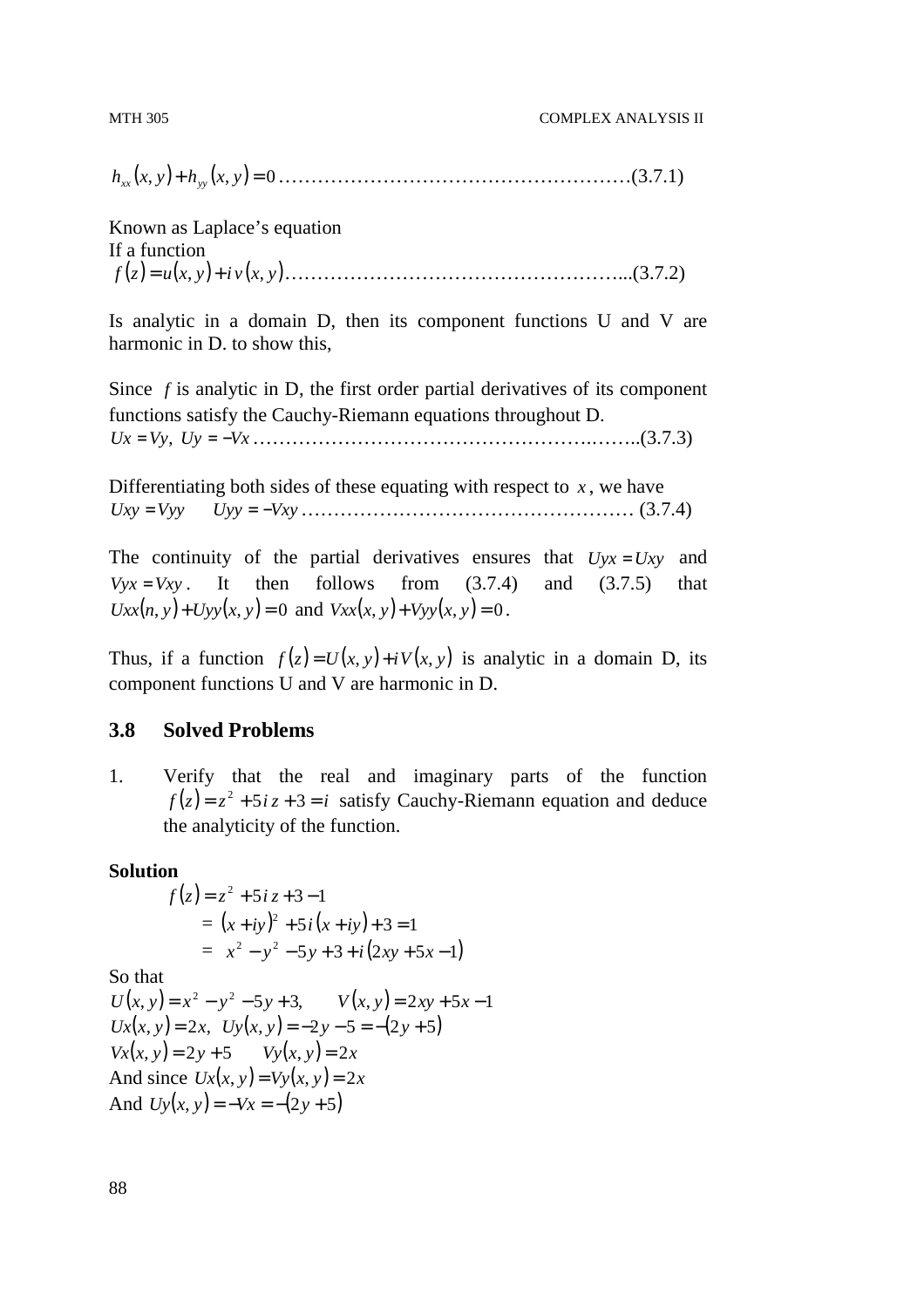The function satisfies Cauchy Riemann equation. Also, since the partial derivatives are polynomial functions which are continuous, then the function is analytic.

- 2. (a) Prove that the function  $U = 2x(1 y)$  is harmonic
	- (b) Find a function *V* such that  $f(z) = u + iv$  and express  $f(z)$  in terms of *z* .

## **Solutions**

(a) 
$$
U = 2x(1 - y)
$$
.  
\nThe function is harmonic if  $Uxx + Uyy = 0$   
\n $Ux = 2(1 - y)$ ,  $Uxx = 0$   
\n $Uy = -2x$   $Uyy = 0$   
\n $Uxx + Uyy = 0 + 0 = 0$ . Hence the function is harmonic

(b) By Cauchy-Riemann equation

Example 2: show that the function  $U(x, y) = y^3 - 3x^2y$  is harmonic and find its harmonic conjugate.

## **Solution**

$$
U(x, y) = y3 - 3x2 y
$$
  
\n
$$
Ux = -6xy, \quad Uxx = -6y
$$
  
\n
$$
Uy = 3y2 - 3x2 \quad Uyy = 6y
$$
  
\nAnd since  
\n
$$
Uxx + Uyy = -6y + 6y = 0
$$

The function  $U(x, y) = y^3 3x^2y$  is harmonic

To find the harmonic conjugate, From  $Ux(x, y) = -6xy$ , since  $Ux = Vy$ ,  $Vy(x, y) = -6xy$ 

Find x, and integrate both sides with respect to y,  $V(x, y) = -3xy^{2} + \phi(x)$ And since  $Uy = -Vx$  must hold, it follows from  $(x)$  and  $(xr)$  that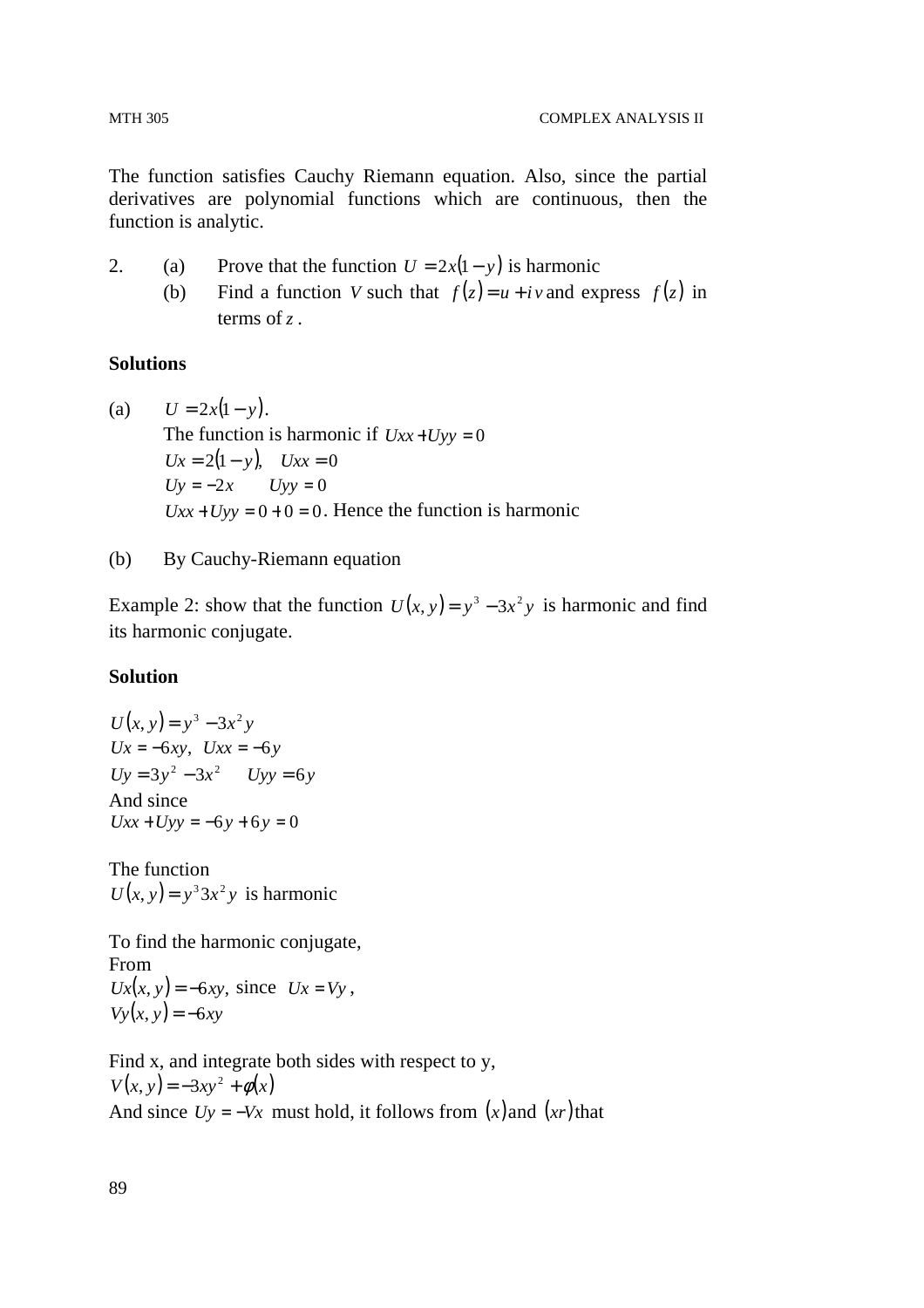$3y^2 - 3x^2 = 3y^2 + \phi^1(x)$ So that  $\phi^1(x) = 3x^2$  and  $\phi(x) = 6x + C$  $V(x, y) = -3xy^{2} + 6x + C$ . Is the harmonic conjugate of  $x/x, y$ 

The corresponding analytic function u  $f(z) = (y^3 - 3x^2y) + i(x^3 - 3xy^2 + C)$ Which is equivalent to  $f(z) = i(z^3 + 1)$ 

## **SELF ASSESSMENT EXERCISES**

- 1. Verify that the real and imaginary parts of the following functions satisfy the Cauchy-Riemann equations and thus deduce the analyticity of each function
- (a)  $f(z) = z^2 + 5iz + 3 = 1$
- (**b**)  $f(z) = ze^{-z}$ 
	- (c)  $f(z) = \sin 2z$
- 2. (a) Prove that the function  $U = 2x(1 y)$  is harmonic
	- (b) Find a function *v s. t*  $f(z) = u + iv$  is analytic
	- (c) Express  $f(z)$  in terms of z
- 3. Verify that  $C R$  equation are satisfied for the functions
	- $(a)$ *z e*
	- (b)  $\cos 2z$
	- $\text{(c)} \qquad \text{Sinh } 4z$
- 4. Determine which of the following functions are harmonic and find their conjugates.
- (a)  $3x^2y + 2x^2 y^3 2y^2$

(b) 
$$
2xy + 3xy^2 - 2y^3
$$

- (c)  $xe^x \cos y ye^x \sin y$
- (d)  $e^{-2xy} \sin(x^2 y^2)$
- 5. (a) Prove that  $\psi = In \left[ (x-1)^2 \right] + (y-2)^2$  is harmonic in every region which does not include the point (1, 2)
	- (b) Find a function  $\phi$  *s. t*  $\psi + i\psi$ . 1 analytic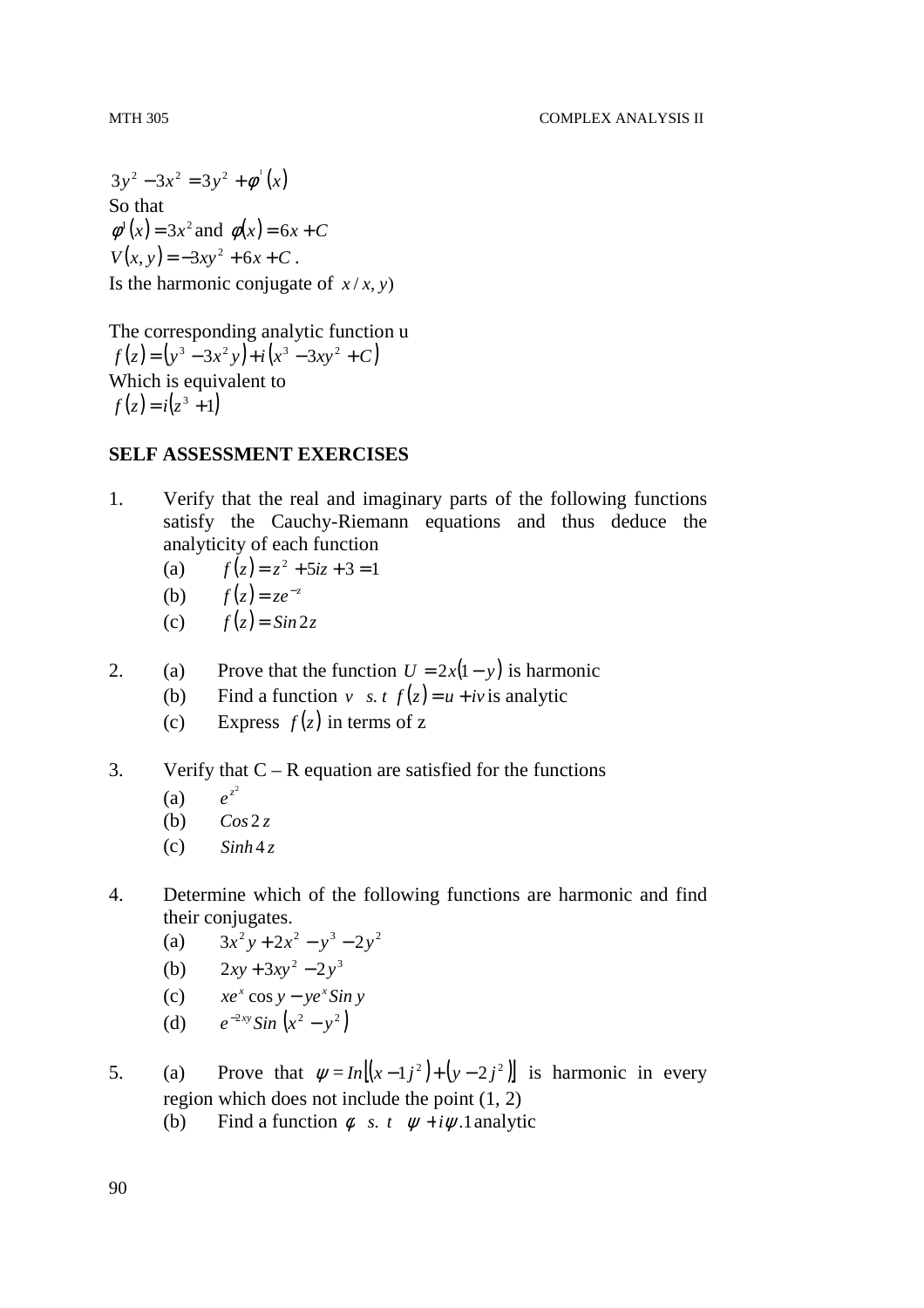#### MTH 305 COMPLEX ANALYSIS II

(c) Express  $\psi x_i \psi$  as a function of Z

6. If U and V are harmonic in a region R, prove that  $(Uy - Vx) + i$  (*Ux* + *Vy*) is analytic in R.

#### **4.0 CONCLUSION**

 This unit had been devoted to treatment of special class of function usually dealt with both in real and complex functions. You are required to master these functions so that you can be able to solve problems associated with them.

# **5.0 SUMMARY**

Recall that in this unit we considered derivatives in complex variables, we derived the Cauchy Riemann equations for determining analytic functions in complex variables, we also studied harmonic functions etc. Examples were given to illustrate each of these functions.

## **6.0 TUTOR-MARKED ASSIGNMENT**

- 1. (a) Prove that the function  $U = 2x(1 y)$  is harmonic
	- (b) Find a function *v s. t*  $f(z) = u + iv$  is analytic
	- (c) Express  $f(z)$  in terms of z

#### 2. Verify that  $C - R$  equation are satisfied for the functions

- $(a)$ *z e*
- (b)  $\cos 2z$
- $\sinh 4z$
- 3. Determine which of the following functions are harmonic and find their conjugates.

91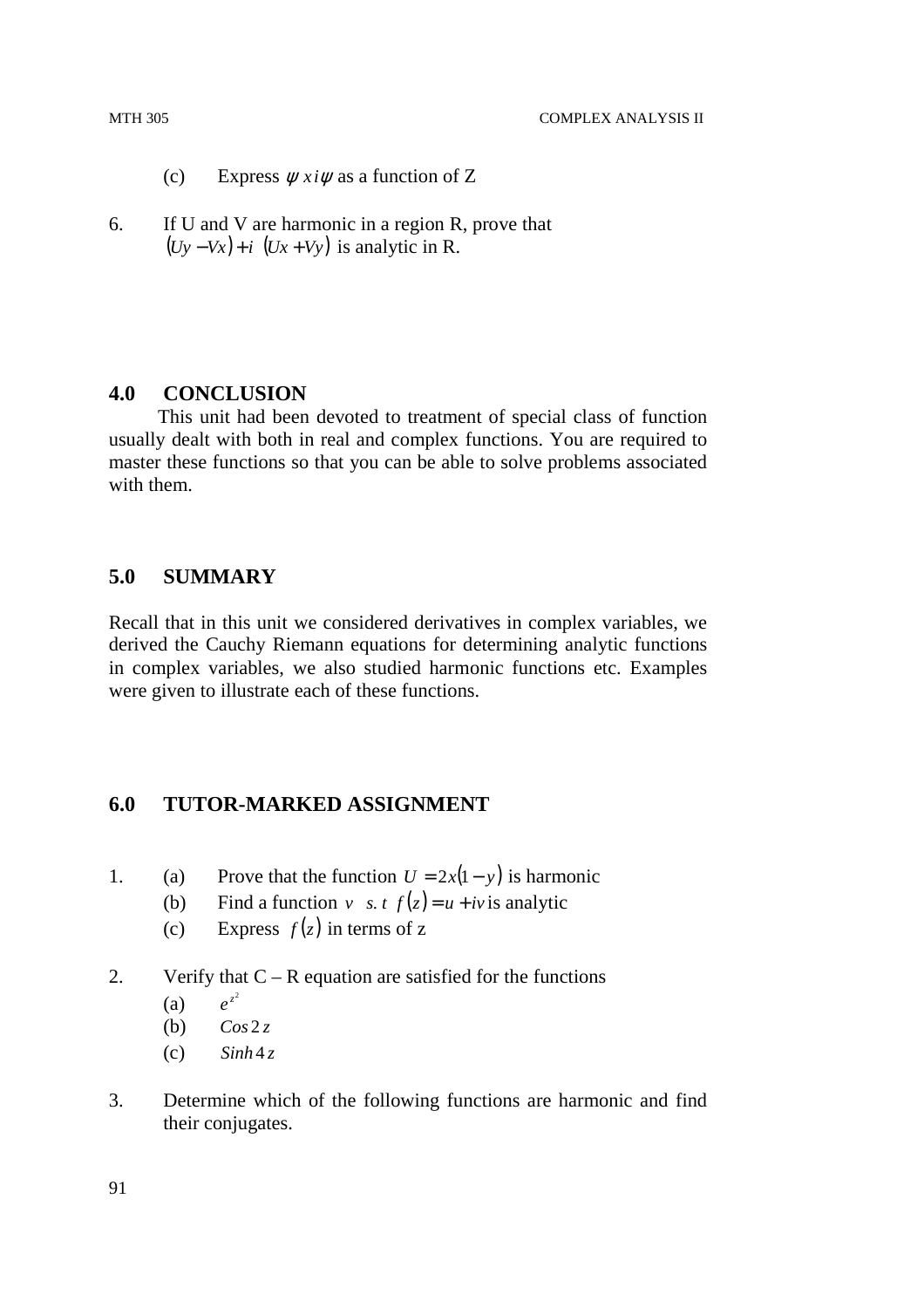- (a)  $3x^2y + 2x^2 y^3 2y^2$
- (b)  $2xy + 3xy^2 2y^3$
- (c)  $xe^x \cos y ye^x \sin y$
- (d)  $e^{-2xy} \sin(x^2 y^2)$
- 4. (a) Prove that  $\psi = In \left[ (x-1)^2 \right] + (y-2)^2$  is harmonic in every region which does not include the point (1, 2)
	- (b) Find a function  $\phi$  *s. t*  $\psi + i\psi$  1. analytic
	- (c) Express  $\psi x_i \psi$  as a function of Z
- 5. If U and V are harmonic in a region R, prove that  $(Uy - Vx) + i$  (*Ux* + *Vy*) is analytic in R

## **7.0 REFERENCES/FURTHER READINGS**

Francis B. Hildebrand (1976), Advanced Calculus for Application  $2<sup>nd</sup>$ Edition.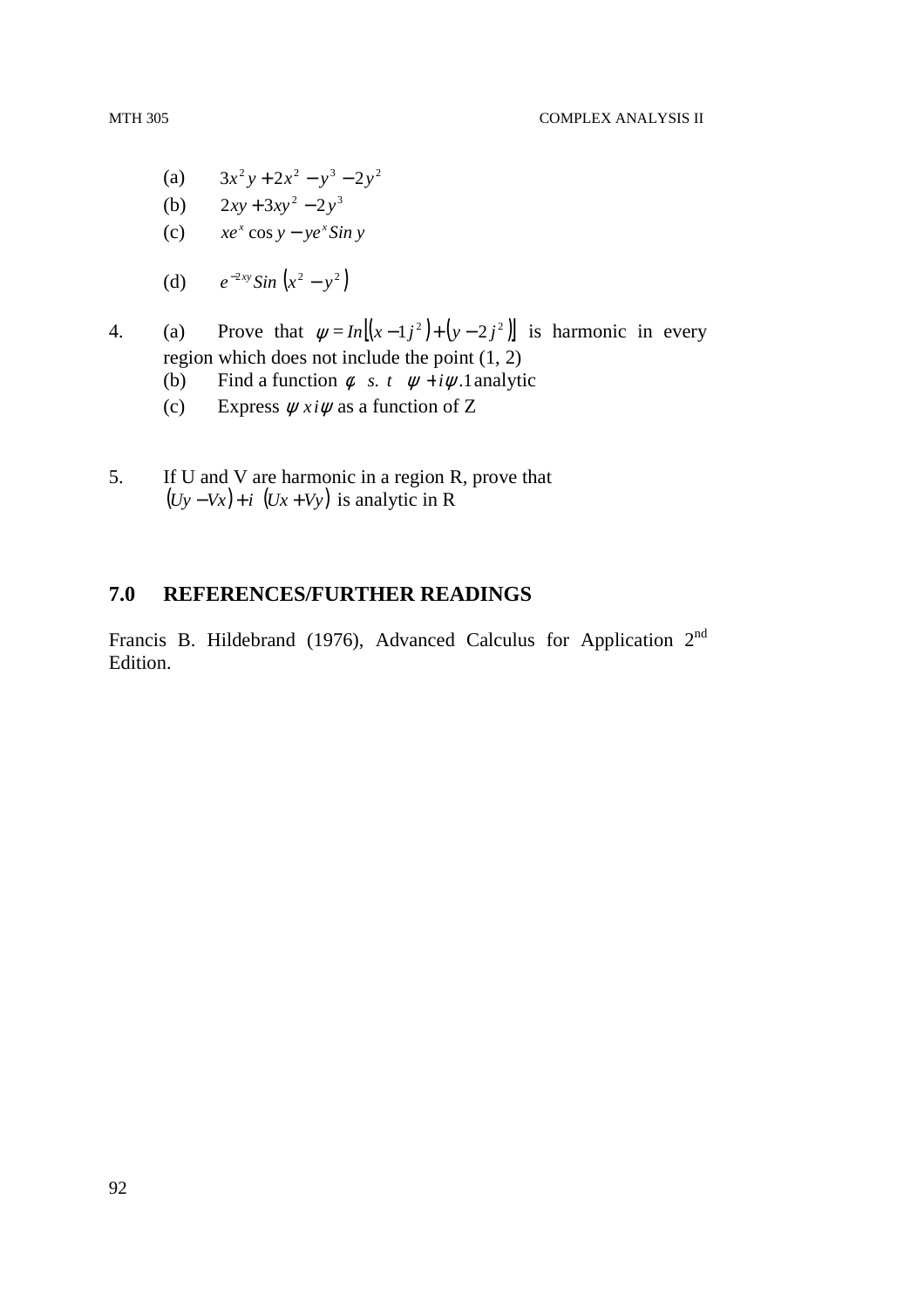# **UNIT 3 PRINCIPLES OF ANALYTIC CONTINUATION**

## **CONTENTS**

- 1.0 Introduction
- 2.0 Objectives
- 3.0 Main Content
	- 3.1 Residues and Residues Theorem
	- 3.2 Calculation of Residues
	- 3.3 Residues Theorem
- 11.0 Conclusion
- 12.0 Summary
- 13.0 Tutor-Marked Assignment
- 14.0 References/Further Readings

## **1.0 INTRODUCTION**

We shall examine in this unit principle of analytic continuation and establish conditions under which functions of complex variables will be analytic in some regions.

## **2.0 OBJECTIVES**

At the end of this unit, you should be able to:

- define residues and residues theorem
- do calculations of residues
- answer questions on residues.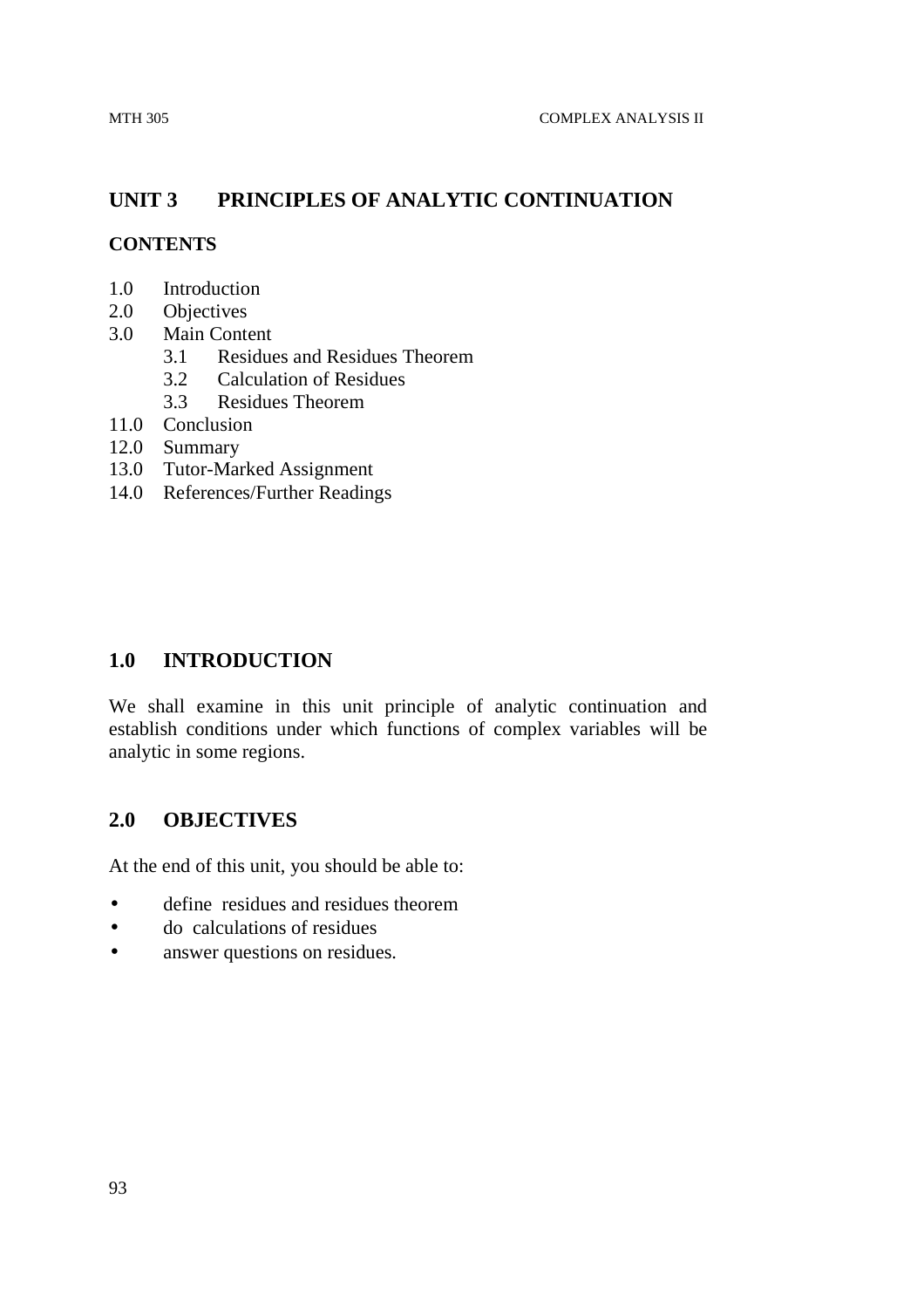#### **3.0 MAIN CONTENT**

Suppose that inside some circle of convergence  $C_1$  with centre at a  $f(z)$  is represented by a Taylor series expansion defined by:

 $f(z) = a_0 + a_1(z-a) + a_2(z-a)^2 + \dots (1)$ 

If the value of  $f(z)$  is not known, choosing a point b inside  $C_1$ , we can find the value of  $f(z)$  and its derivatives at b. from (1) and thus arrive at a new series

 $b_0 + b_1(z - b) + b_2(z - b)^2 + \dots + \dots + \dots + \dots$ Having circle of convergence  $C_2$ . If  $C_2$  extends beyond  $C_1$ , then the values of and its durations can be obtained in this extended portion. In this case, we say that  $f(z)$  has been extended analytically beyond  $C_1$  and the process is called analytic continuation or analytic extension. This process can be repeated indefinitely.

Definition: Let  $F_1(z)$  be a function of z which is analytic in a region  $R_1$ . Suppose that we can find a function  $F_2(z)$  which is analytic in a region  $R_2$ and which is such that  $F_1(z) = F_2(z)$  in the region common to  $R_1$  and  $R_2$ . Then we say that  $F_2(z)$  is an analytic continuation of  $F_1(z)$ .

#### **3.1 Residues and Residues Theorems**

Recall that a point  $z_0$  is called a singular point of the function  $f$  if  $f$  fails to be analytic at  $z_0$  but is analytic at some point in every neighborhood of  $z_0$ . A singular point  $z_0$  is said to be isolated if in addition, there is some *nbd* of  $z_0$  throughout which *f* is analytic except at the point itself.

When  $z_0$  is an isolated singular point of a function  $f$ , there is a positive number R, such that *f* is analytic at each point z for which  $0 < |z - z_0| < R_1$ consequently the function is represented by a series.

$$
f(z) = \sum_{n=0}^{\infty} a_n (z - z_0)^n + \frac{b_1}{z - z_0} + \frac{b_2}{(z - z_0)^2} + \dots + \frac{b_n}{(z - z)^n} + \dots
$$

$$
0 < |z - z_0| < R_1
$$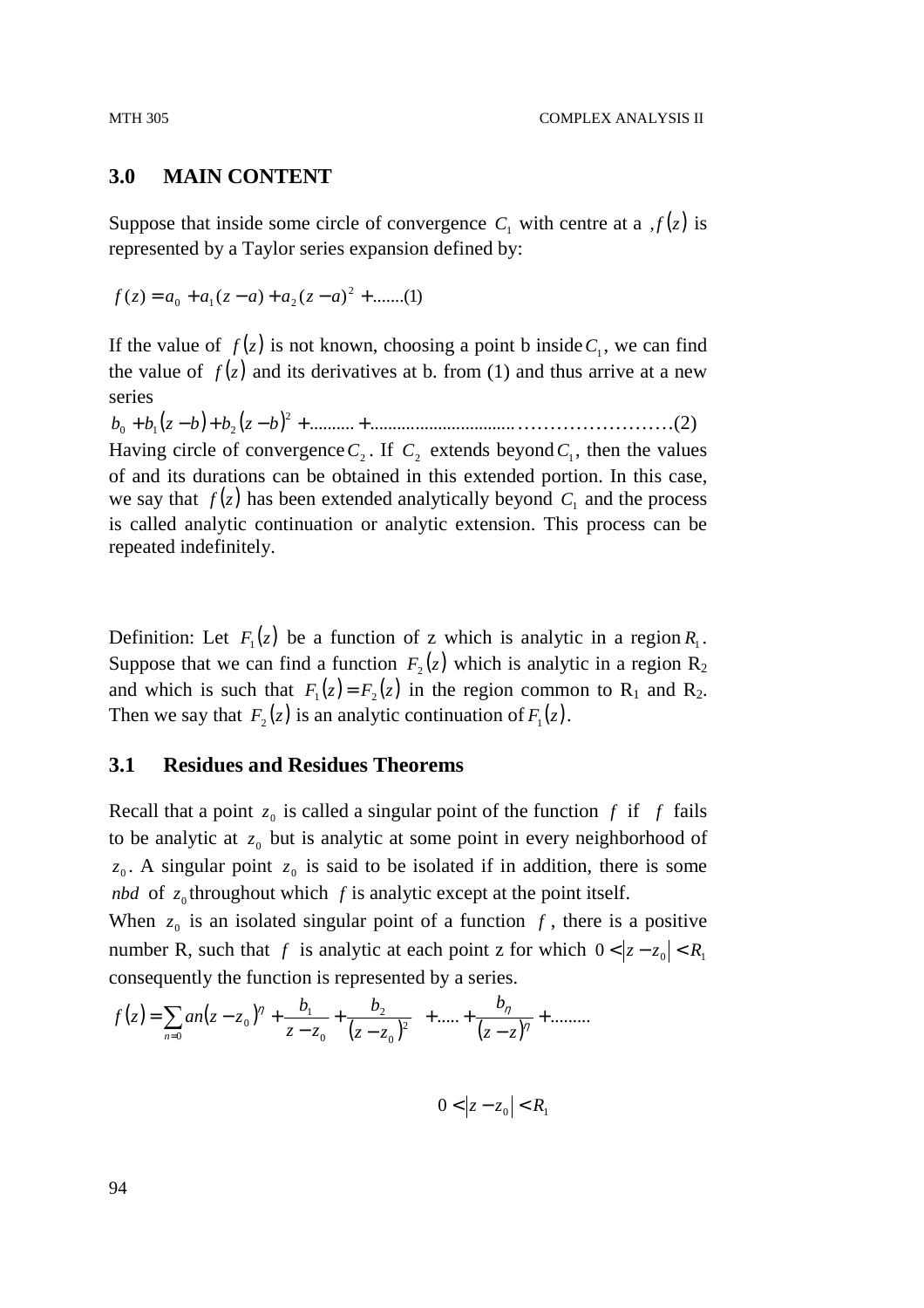Where the coefficients *a*<sup>η</sup> and *b*η have certain integral representations. In particular

$$
b_{\eta} = \frac{1}{\eta \overline{\eta} i} \int_{c} \frac{f(z)dz}{(z - z_0)^{\eta + 1}} \qquad (\eta = 1, 2 \dots \dots ) \qquad \qquad \dots (2)
$$

When C is any positively oriented simple closed contour around  $Z_0$  and lying in the domain  $0 < |z - z_n| < R$ 

When 
$$
\eta = 1
$$
, this expression for  $b_{\eta}$  can be written  $\int_{c} f(z) dz = 2\eta i b_1$  ...(3)

The complex number  $b_1$  which is the coefficient of  $\frac{1}{(z-z_0)}$ *z* − *z* in expansion

(1) called the residue of  $f$  at the isolated singular point  $z_0$ 

Equation (3) provides a powerful method for conducting certain integral around simple closed ……

#### **Example**

Consider the integral

$$
\int_c \frac{e^{-z}}{(z-1)^2} dz
$$

Is analytic within and on C except at the isolated singular point  $z = 1$ . Thus, according to equation (3), the value of integral (4) is ……times the …..of  $f$  at  $z = 1$ . To determine this residue, we recall the maclaurin series expansion.

$$
e^{z} = \sum_{n=0}^{\infty} \frac{z^{n}}{n!} \qquad (|z| < \infty)
$$

From which it follows that

$$
\frac{e^{-z}}{(z-1)^2} = \frac{e^{-1}e^{-(z-1)}}{(z-1)^2} = \sum_{n=0}^{\infty} \frac{(-1)^n (z-1)^{n-2}}{n i e} \quad (0 < |z-1| < \infty)
$$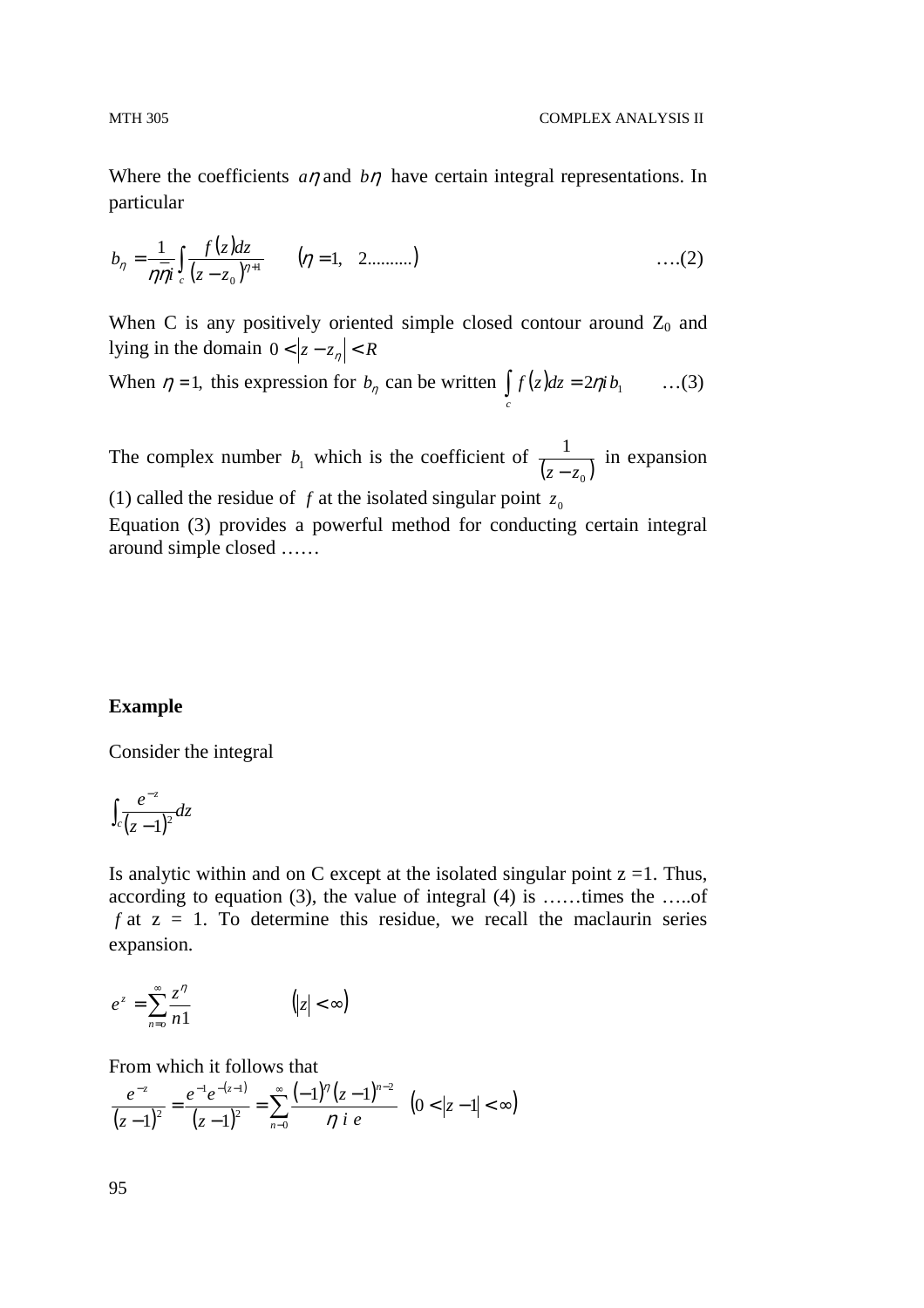In this Laurent series expansion, which can be written in the form (1), the coefficient of 1 1  $\frac{1}{z-1}$  is  $\frac{-1}{e}$ . that is, the residue of *f* at  $z = 1$  is  $\frac{-1}{e}$ . Hence  $(z-1)^2$ <sup>2</sup>  $e$  $dz = \frac{ln}{2}$ *z e c*  $\int_{-z}^{i-z}$  )n(  $\overline{1}$ <sup>2</sup> $dz =$  $\int_{c} \frac{e^{iz}}{(z-1)}$ 

#### **3.2 Calculation of Residues**

If <sup>0</sup> *z* = *z* is a pole of order K, there is a formula for *<sup>n</sup> b* given as ( ) {( ) ( ) *<sup>z</sup> <sup>z</sup> zf* } *dz d z z n b n n iii n* 1 0 0 !1 lim 1 − → − = <sup>−</sup> − ………………..(5) If <sup>η</sup> = 1 (simple pole), the result is given as ( ) ( ) *z z zf z z b* <sup>0</sup> 0 1 lim − → =

 $z \rightarrow z_0$ 

Which is a special case  $-f(5)$  with  $\eta = 1$  if one defines  $0! = 1$ .

#### **Example**

For each of the following functions, determine the poles and the residues at the poles.

(a) 2  $2z + 1$  $z - z -$ +  $z^2-z$  $\frac{z+1}{z}$  (b) 2 1  $\frac{1}{2}$ J  $\left(\frac{z+1}{z}\right)$ l ſ − + *z z*

#### **Solution**

(a)  $\frac{2z+1}{z^2-z-2} = \frac{2z+1}{(z+1)(z-2)}$ 2  $2z + 1$  $z^2 - z - 2 = (z+1)(z =\frac{2z+}{(z+1)^2}$  $-z-$ +  $z + 1)(z$ *z*  $z^2 - z$  $\frac{z+1}{z-2} = \frac{2z+1}{(z-2)(z-2)}$  ……the function has two poles at  $z = -1$  and  $z = 2$  both of under 1.

Residue at  $z = -1$ ,  $(z+1)f(z) = \frac{\lim}{z} \frac{(z+1)(2z+1)}{(z-1)(z-2)}$  $(z + 1)(z - 2)$  $1)(2z+1)$ 1  $1)f(z) = \frac{\lim}{\lim}$ 1 lim  $+1)(z +1)(2z +$  $\rightarrow$   $+1) f(z) =$  $\rightarrow$  -1<sup>(2)</sup>  $\rightarrow$  -2)  $(z+1)(z)$ *z z z*  $z+1$ *f* $(z$ *z* = 3 1 2  $2z + 1$ 1  $\frac{\lim_{z \to 0} 2z + 1}{z} =$ − + →  $-1$  z *z z*

Residue at  $z = 2$ ,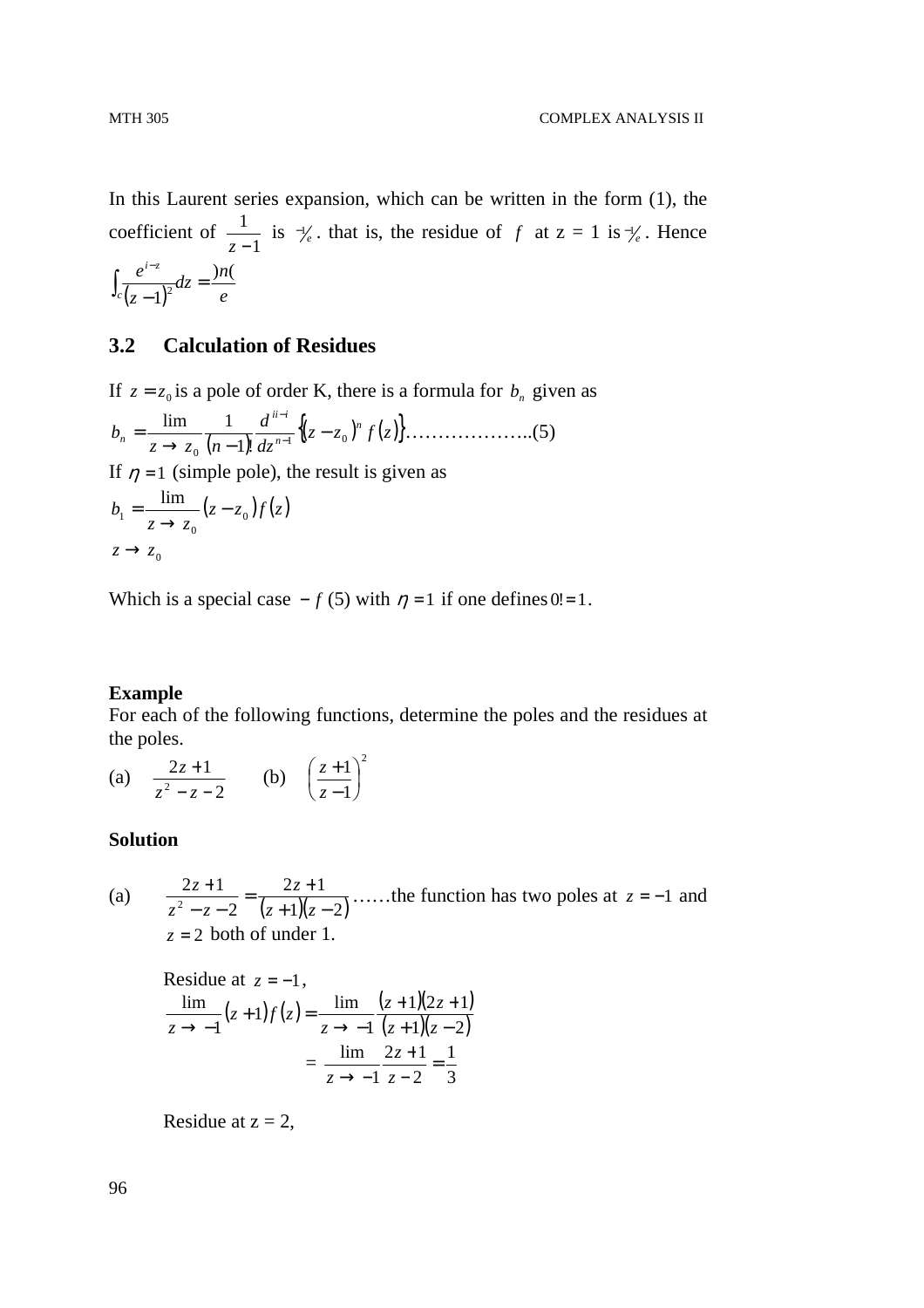$$
\frac{\lim}{z=2} \frac{(z-2)(2z+1)}{(z+1)(z-2)} = \frac{\lim}{z \to 2} \frac{2z+1}{z+1} = \frac{5}{3}
$$

(b)  $z = 1$  is a pole of order 2. Residue at  $z = 1$  is  $\{(z-1)^2(z+1)^2/(z-1)^2\}$ 1  $\frac{\lim_{z \to \infty} y}{(z-1)^2 (z+1)^2} = \frac{y}{(z-1)^2}$  $\rightarrow$  $(z-1)^{2}(z+1)^{2}/(z)$ *dz y z*  $(z+1)^2 = \frac{\text{nm}}{1}$  2(z+1) = 4. 1  $1)^2 = \frac{\text{lim}}{1}$ 1  $\frac{\lim_{z \to 0} d}{z (z+1)^2} = \frac{\lim_{z \to 0} 2(z+1)}{z+1}$  $\rightarrow$  $+1)^{2}$  =  $\rightarrow$ *z z z dz d z*

#### **3.3 Residue Theorem**

Theorem: Let C be a positively oriented simple closed contour within and on which a function f is analytic except for a finite number of singular points  $z_1, z_2,..., z_n$  interior to C. If  $B_1, B_2,..., B_n$  denote the residues of f at these points respectively, then

( ) ( ) ∫ *c* = + + + *B B B<sup>n</sup> dzzf* 2 *i* ......... <sup>π</sup> <sup>1</sup> <sup>2</sup> …………………………………….(1)

#### **Proof**

Let the singular points  $z_j$  ( $j = 1, 2, \ldots, n$ ) be centers of positively oriented circles *Cj* which are interior to C and are so small that no two of the circles have points in common.



The circles *Cj* together the simple closed contour *C* form the boundary of a closed region throughout which *f* is analytic and whose interior is a multiply connected domain. Hence, according to the extension of the Cauchy-Goursat theorem to such regions.

$$
\int_{c} f(z) dz = \int_{c_1} f(z) dz - \int_{c_2} f(z) dz - \dots + \int_{c_n} f(z) dz = 0
$$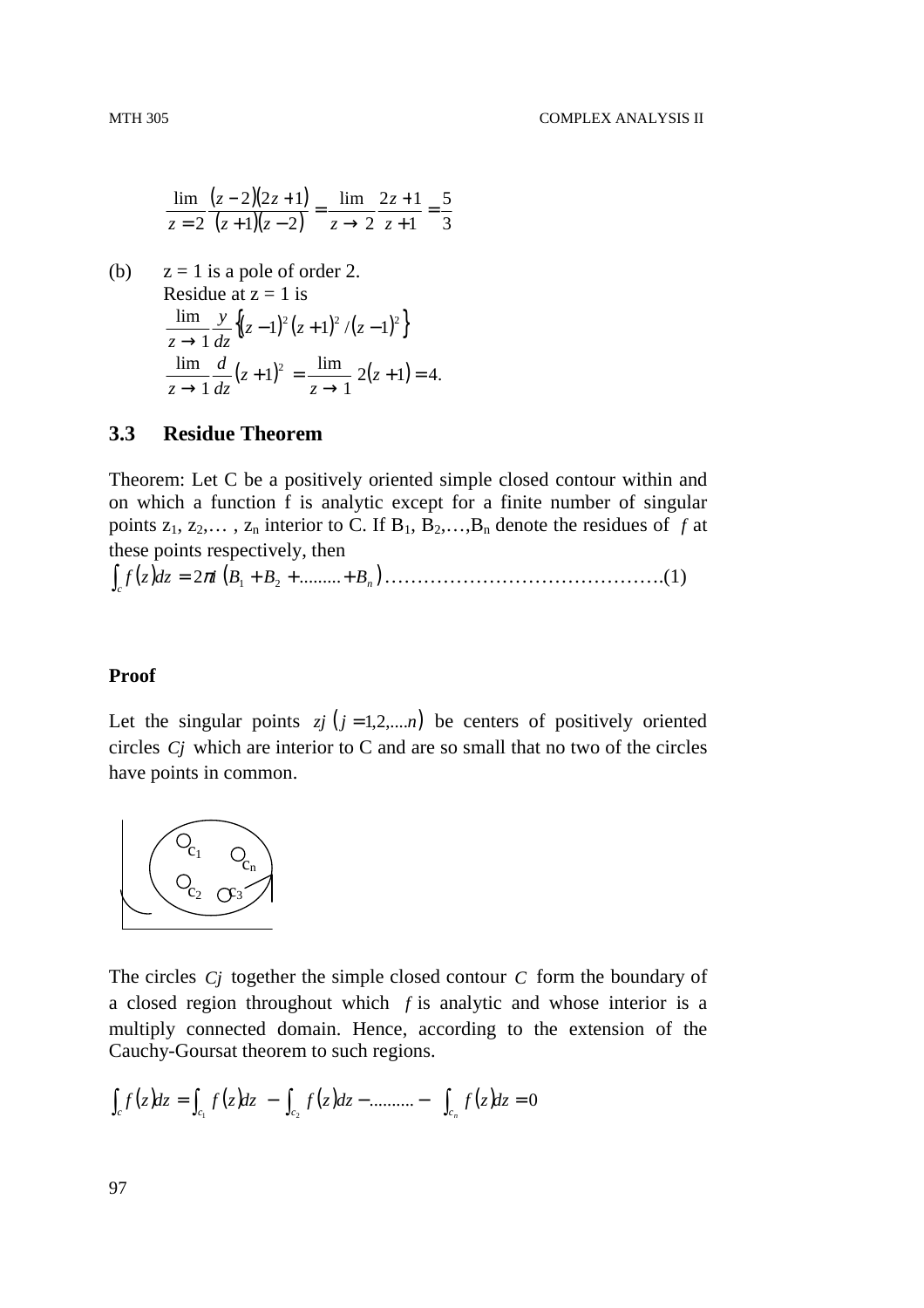This reduces to equation (1) because  $\int_{c_1} f(z) dz = 2\pi iBj$  (1, 2, ..........*n*) And the proof is complete.

Example: Let us use the theorem to evaluate

$$
\int_{c} \frac{5z-2}{z(z-1)} \ dz
$$

Where *C* is the circle  $|z| = 2$ , described counterclockwise. The integrated has the two singularities  $z = 0$  and  $z = 1$ , both of which are interior to *C*. We can find the residues  $B_1$  at  $z=0$  and  $B_2$  at  $z=1$  with the aid of the maclurin series.

$$
\frac{1}{1-z} = 1 + z + z \frac{2}{1} \dots \dots \dots \dots \quad (|z| < 1)
$$

We first write the Laurent expansion

( ) ( ) <sup>1</sup> .......... 2 5 1 5 1 1 1 5 2 <sup>2</sup> *z z z z z z zz z* − − − = − − − − = − − = <sup>3</sup> <sup>3</sup> ............................... ( ) <sup>0</sup> <sup>1</sup> 2 − − *z* < *z* < *z*

Of the integrand and conclude that  $B_1 = 2$ . Next, we observe that

$$
\frac{5z-2}{z(z-1)} = \left[\frac{5(z-1)+3}{z}\right] \left[\frac{1}{1+(z-1)}\right]
$$

$$
= \left(5+\frac{3}{z-1}\right) (1-(z-1)) + (z-1)^2 \dots
$$

When  $0 < |z-1| < 1$ . The coefficient of  $\mathcal{Y}_{(z-1)}$  in the Laurent expansion which is valid for  $0 < |z-1| < 1$  is therefore 3

Thus 
$$
B_2 = 3
$$
, and  
\n
$$
\int_{c} \frac{5z - 2}{z(z - 1)} dz = 2\pi i (B_1 + B_2) = 10 \pi
$$
.

An alternative and simple way of solving the problem is to write the integrand as the sum of its partial fractions. Then

$$
\int_{c} \frac{5z - 2}{z(z - 1)} dz = \int_{c} \frac{2}{z} dz + \int_{c} \frac{3}{z - 1} dz = 4\pi i + 6\pi i = 10\pi i
$$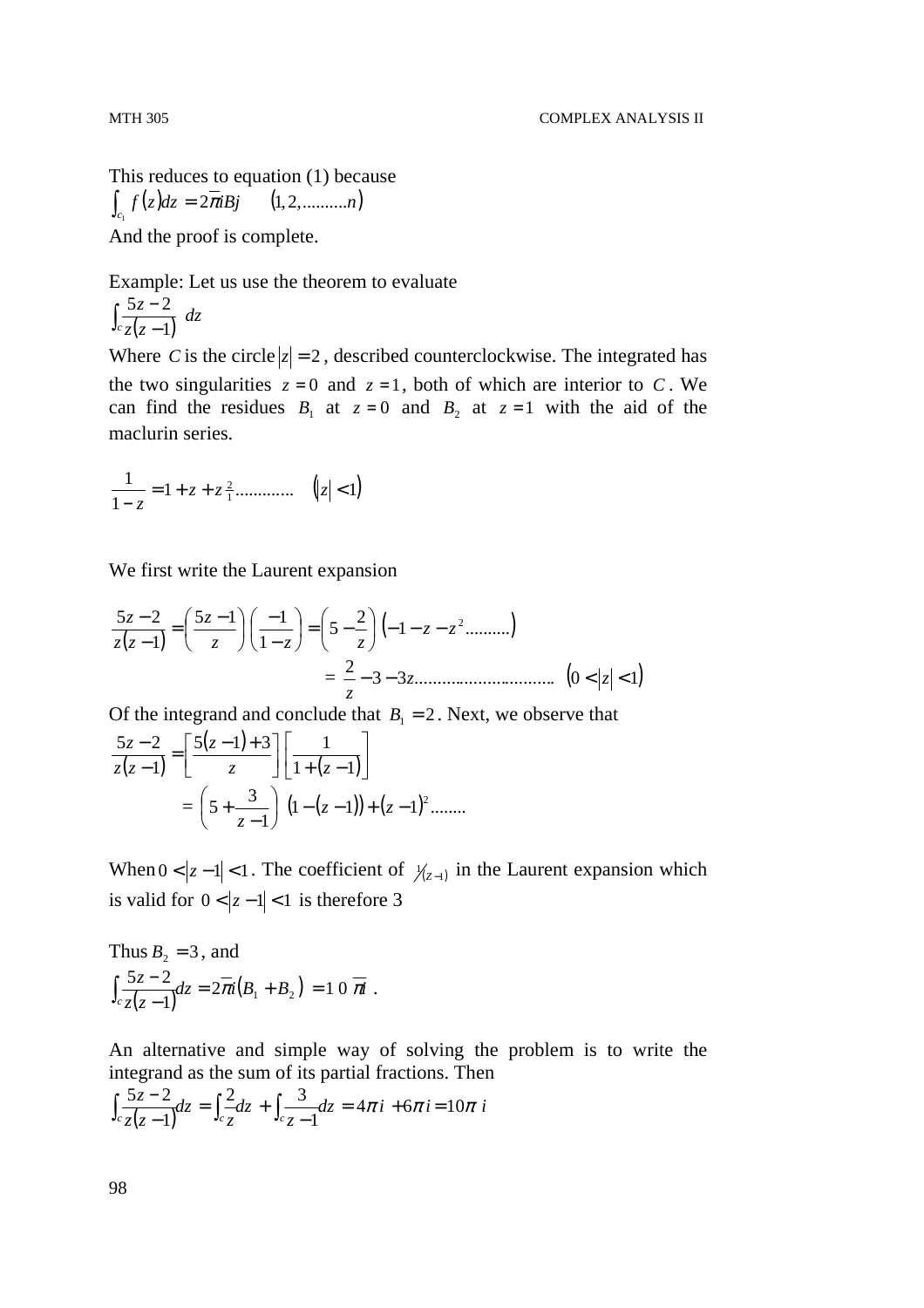## **4.0 CONCLUSION**

The residue method learnt in this units allows us to handle integration with ease. You are required to master this method very well.

## **5.0 SUMMARY**

Recall that we started this unit by defining the residue theorem which is now recalled for your understanding:

Let C be a positively oriented simple closed contour within and on which a function f is analytic except for a finite number of singular points  $z_1, z_2,...,$  $z_n$  interior to C. If  $B_1$ ,  $B_2$ ,..., $B_n$  denote the residues of *f* at these points respectively, then

 $\int_{c} f(z) dz = 2\pi i \left( B_{1} + B_{2} + \dots + B_{n} \right).$ 

This theorem form the basis for solves complex integration. You may wish to answer the following tutor-marked assignment question.

## **6.0 TUTOR-MARKED ASSIGNMENT**

1. Evaluate the integral

$$
\int_c \frac{7z-5}{z-1} dz
$$

2. Evaluate

$$
\int \frac{z+2}{z^2-5z+6} dz
$$

$$
3.\int_{c} \frac{5z-2}{z^2(z-1)}dz
$$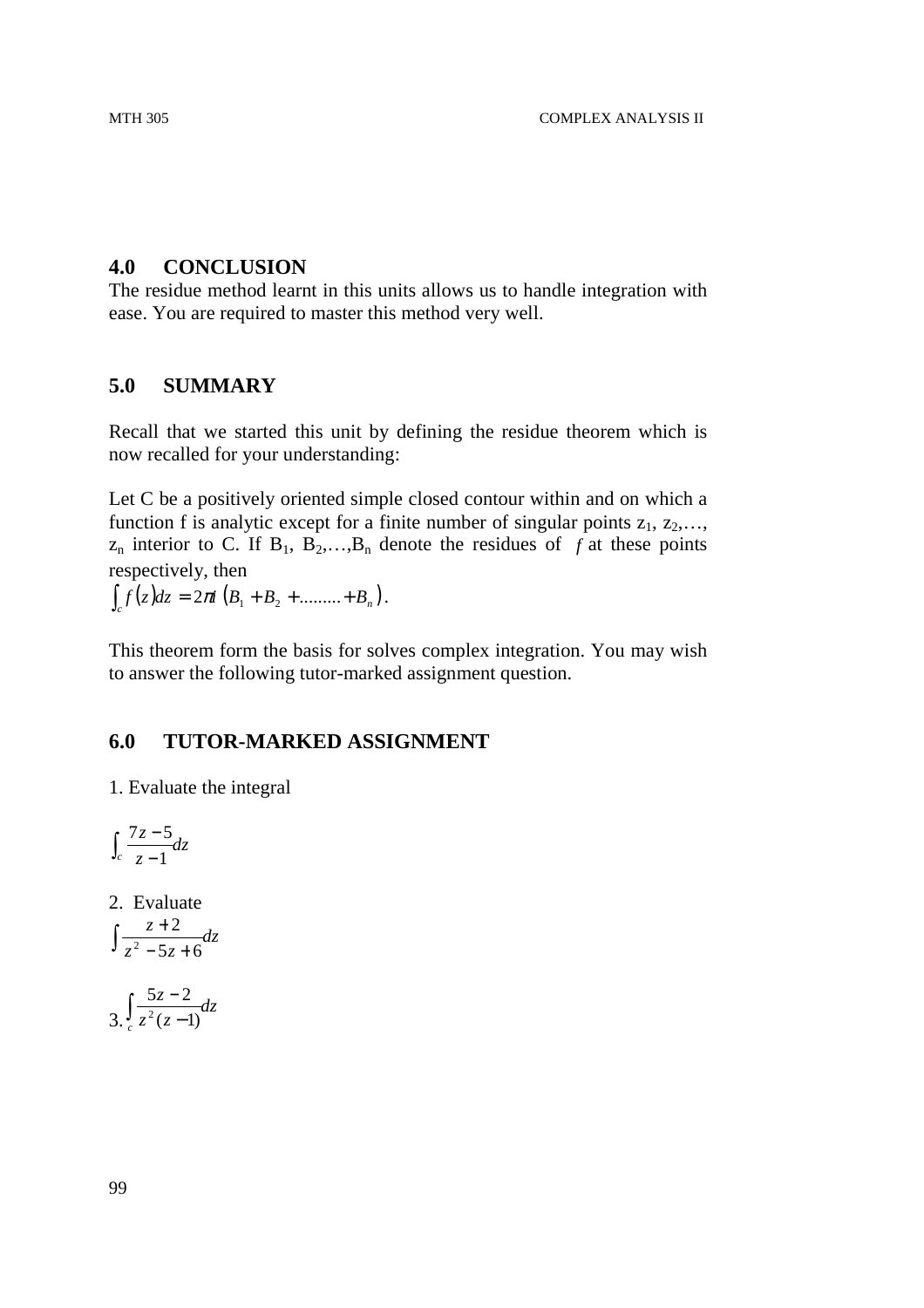# **7.0 REFERENCES/FURTHER READING**

Francis B. Hildebrand (1976), Advanced Calculus for Application  $2<sup>nd</sup>$ Edition.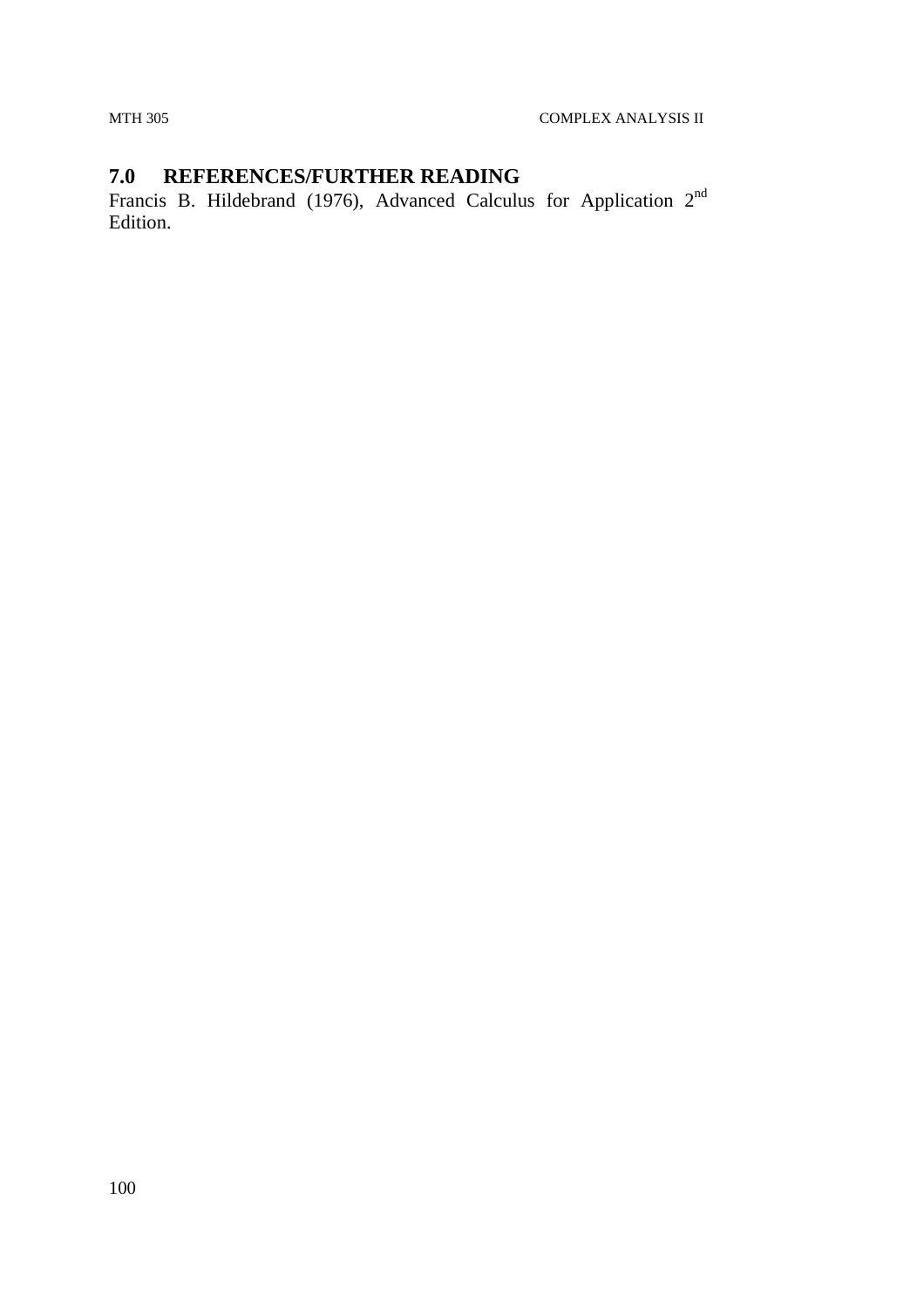# **UNIT 4 COMPLEX INTEGRATION**

## **CONTENTS**

- 8.0 Introduction
- 9.0 Objectives
- 10.0 Main Content
	- 3.1 Curves
	- 3.2 Simply and Multiply Connected Regions
		- 3.3 Complex Line Integral
	- 3.4 Cauchy- Goursat Theorem
- 11.0 Conclusion
- 12.0 Summary
- 13.0 Tutor-Marked Assignment
- 14.0 References/Further Readings

## **2.0 INTRODUCTION**

This unit will examine complex integration. The theorem on line integral, such as greens theorem will also be examined.

## **3.0 OBJECTIVES**

At the end of this unit, you should be able to:

- define integration on complex variables
- define the complex form of green's Theorem
- learn about Cauchy-Goursat theorem
- learn about Cauchy integral
- solve related problems on complex integrations.

## **3.0 MAIN CONTENT**

## **3.1 Curves**

If  $\phi(t)$  and  $\psi(t)$  are real functions of the real variable *t* assumed continuous in  $t_1 \le t \le t_2$ , the parametric equations  $Z = x + iy = \phi(t) + i \psi(t) = Z(t)$   $t, \le t \le t$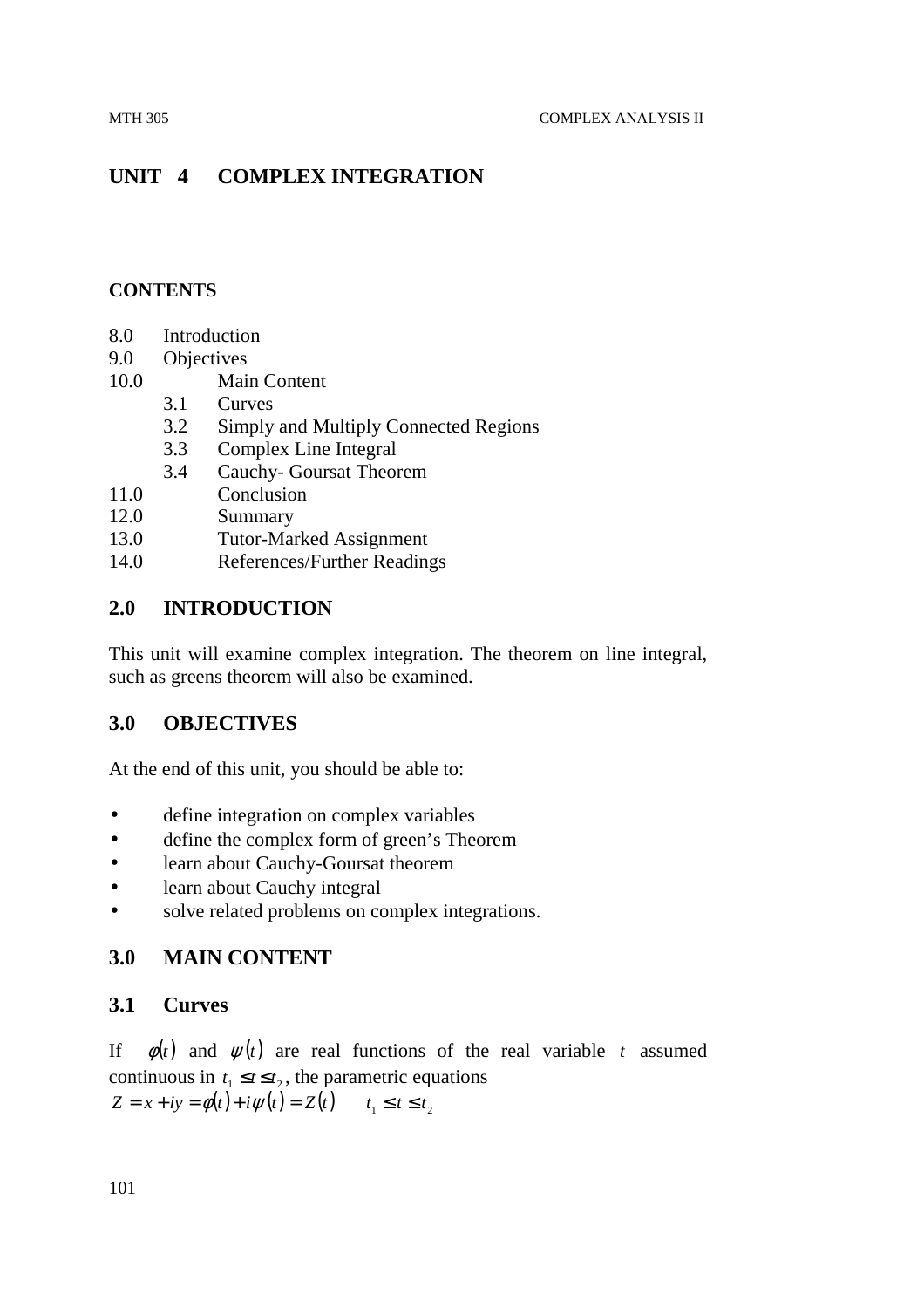Define a continuous curve or arc in the Z-plane joining points  $a = Z(t_1)$  and  $b = Z(t_2)$  as shown below



If  $t_1 \mp t_2$  while  $Z(t_1) = Z(t_2)$ , i.e.  $a = b$ , the end point is coincide and the curve is said to be closed. A close curve which does not intersect itself anywhere is called a simple closed curve.

If  $\phi(t)$  and  $\psi(t)$  have its derivations in  $t_1 \le t \le t_2$ , the curve is often called a smooth curve or arc. A curve which is composed of a finite number of smooth arcs is called a piecewise or sectionally smooth curve or sometimes a contour. For example, the boundary of a square of a piecewise smooth curve or contour.

## **3.2 Simply and Multiply Connected Regions**

A region R is called simply connected if any simple closed curve which lies in R can be shrunk to a point without leaving R. A region R which is not simply connected is called multiply-connected e.g.  $|z| < 2$ .  $\left| \langle z | z | < 2$ .

# **3.3 Complex Line Integrals**

Suppose that the equation

*z* = (*tz* ) (*a* ≤ *i* ≤ *b*)…………………………………………….. (4.1.1)

Represents a contour *C*, extending from a point  $z_1 = z(a)$  to a point  $z_2 = z(b)$ . Let the function  $f(z) = \mu(x, y) + i\nu(x, y)$  be piecewise continuous on C. If  $z(t) = \mu(t) + iy(t)$  the function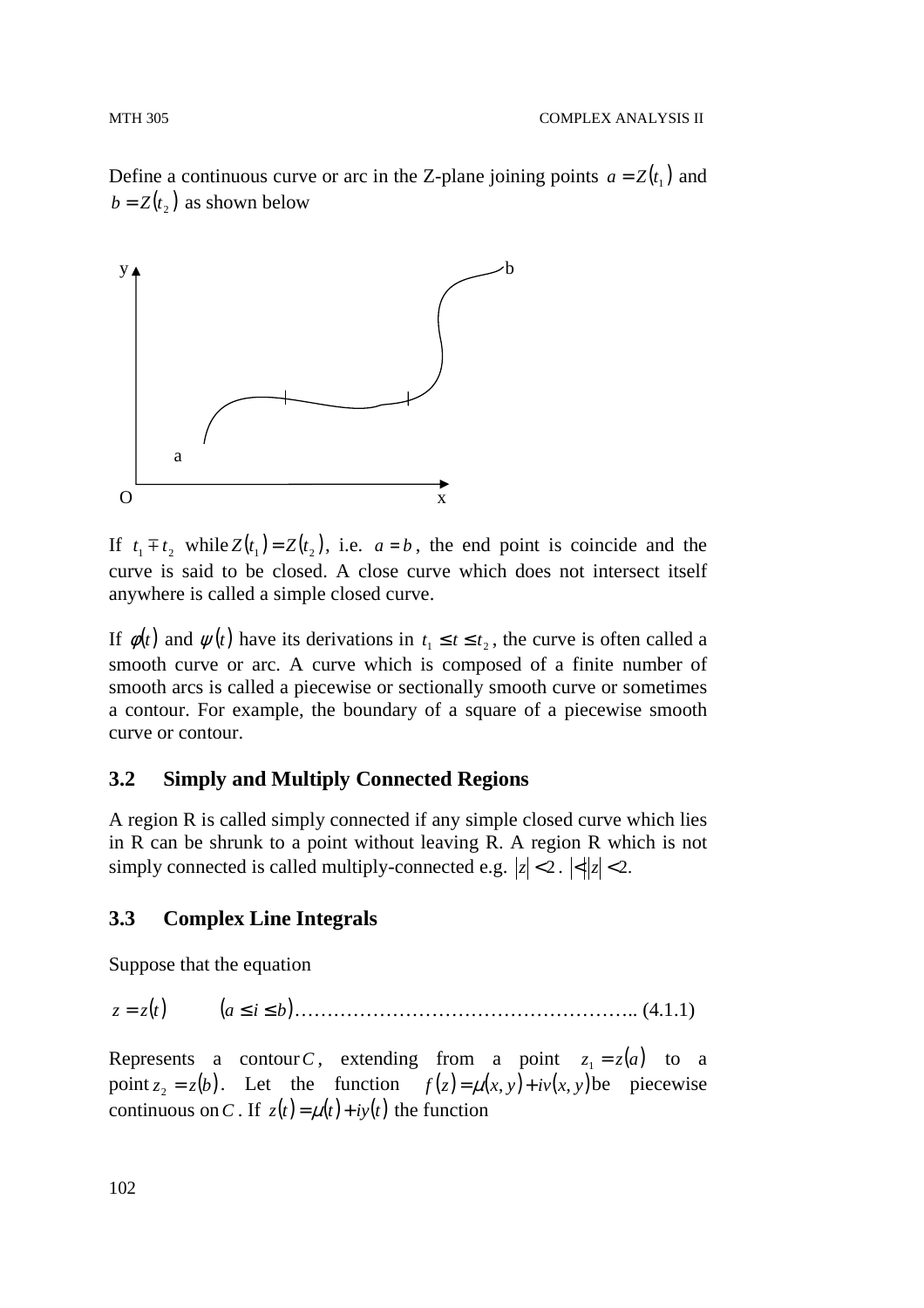$f[z(t)] = \mu[x(t), y(t)] + i v[x(t), y(t)]$  is piecewise continuous on the interval  $a \le t \le b$ . We define the line integral or contour integral, of *f* along *C* as follows:

( ) ( ) *dzzf* [ ] *tz* ( )*dttz b c a* 1 ∫ ∫ = ………………………………………….. (4.1.2)

Note that since *C* is a contour,  $z(t)$  is also piecewise continuous on the integral  $a \le t \le b$ , and so the existence of integral (4.1.2) is ensured.

The integral on the right-hand side in equation (4.1.2) is the product of the complex-valued functions.

$$
\mu[x(t), y(t)] + i \nu [n(t), y(t)], \quad n^{1}(t) + y^{1}(t).
$$
  
Of the real variable *t*. Thus  

$$
\int_{c} f(z) dz = \int_{a}^{b} (\mu x^{1} - vy^{1}) dt + i \int_{a}^{b} (vn^{1} + uy^{1}) dt
$$
................. (4.1.3)

In terms of line integrals of real-valued functions of two real variables, then

$$
\int_{c} f(z) dz = \int_{c} \mu dx - v dy + i \int v du + u dy \dots \dots \dots \dots \dots \dots \dots \dots \dots \dots \dots \dots \tag{4.1.4}
$$

Example: Find the value of the integral

 $I_1 = \int_{c_1}^{} z^2 dz$ 2 1

Where  $C_1$  is the line segment from  $z = 0$  to  $z = 2 + i$ 

## **Proof**

Points of  $C_1$  lie on the line  $y = x/2$  or  $x = 2y$ . If the coordinate y is used as the parameter, a parametric equation for  $C_1$   $\mu$  $z = 2y + i y$  (0 ≤ *y* ≤ 1)

Also, in  $C_1$  the integral  $z^2$  becomes  $z^{2} = (2y + iy)^{2} = 3y^{2} + i4y^{2}$ 

Therefore,

$$
I_1 = \int_0^1 (3y^2 + i4y^2) (2+i) dy
$$
  
=  $(3+4i) (2+i) \int_0^1 y^2 dy = \frac{2}{3} + \frac{11}{3} i$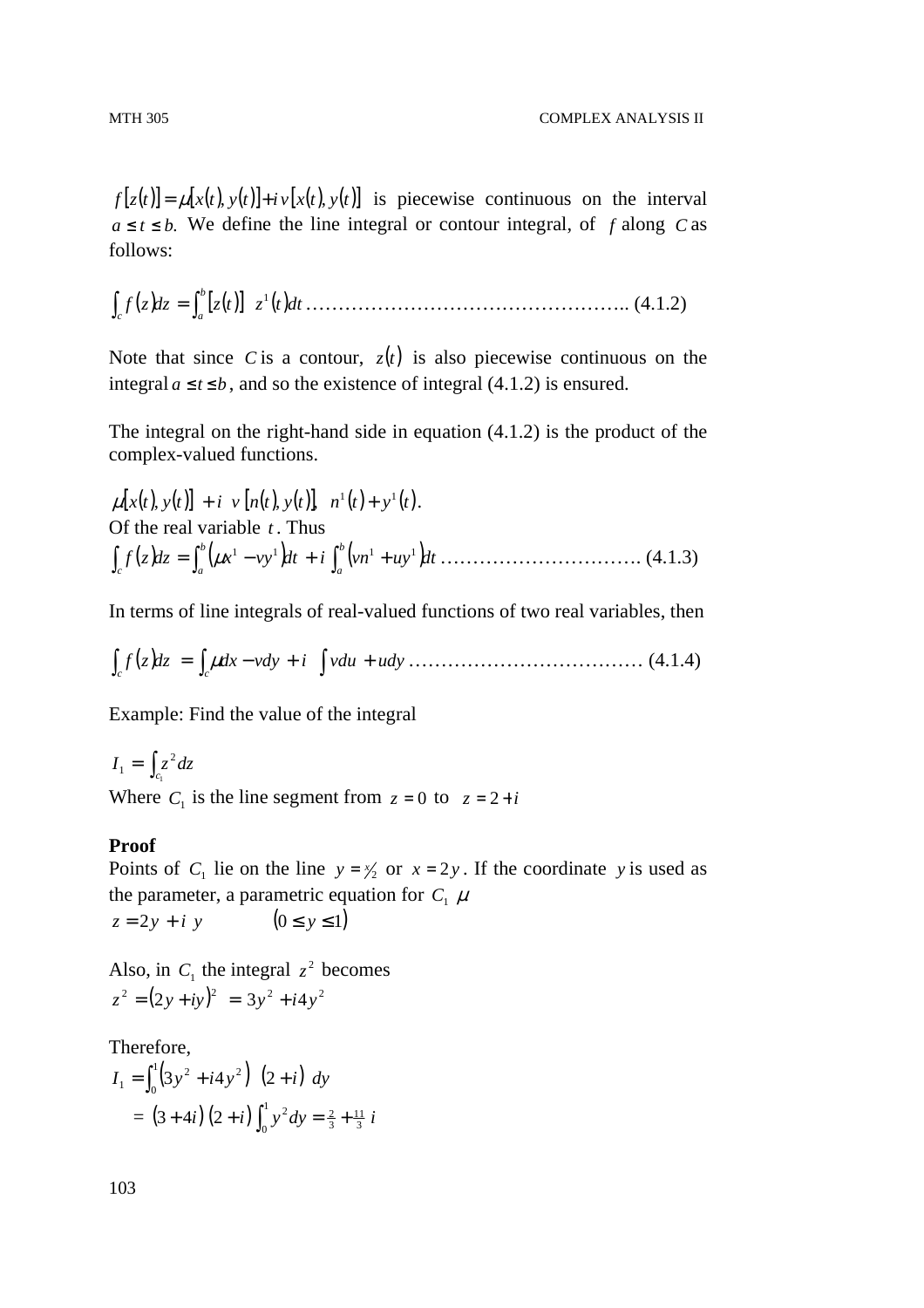**Example:** Let  $C_2$  denote the contour  $0AB$  shown below



Evaluate  $I_2 = \int_{c_2} z^2 dz$ 2 2

**Solution**  
\n
$$
I_2 = \int_{c_2} z^2 dz = \int_{0A} z^2 dz + \int_{AB} z^2 dz
$$

The parametric equation for path 0A is  $z = n + i0(1 \le x \le 2)$  and for the path AB one can write  $Z = 2 + iy(0 \le y \le 1)$ .

Hence  
\n
$$
I_2 = \int_0^2 x^2 dx + \int_0^1 (2+iy)^2 i dy.
$$
\n
$$
= \int_0^2 x^2 dx + 2 \left[ \int_0^1 (4-y^2) dy + 4i \int_0^1 y dy \right]
$$
\n
$$
= \frac{2}{3} + \frac{11}{3} i
$$

Green's Theorem in the plane

Let  $P(x, y)$  and  $Q(x, y)$  be its and have its partial derivatives in a region *R* and on its bounding *C* . Green's theorem states that  $\oint_c P dx + Q dy = \int_R \int (Q_x - P_y) dxdy$ 

The theorem is valid for both simple and multiple connected regions.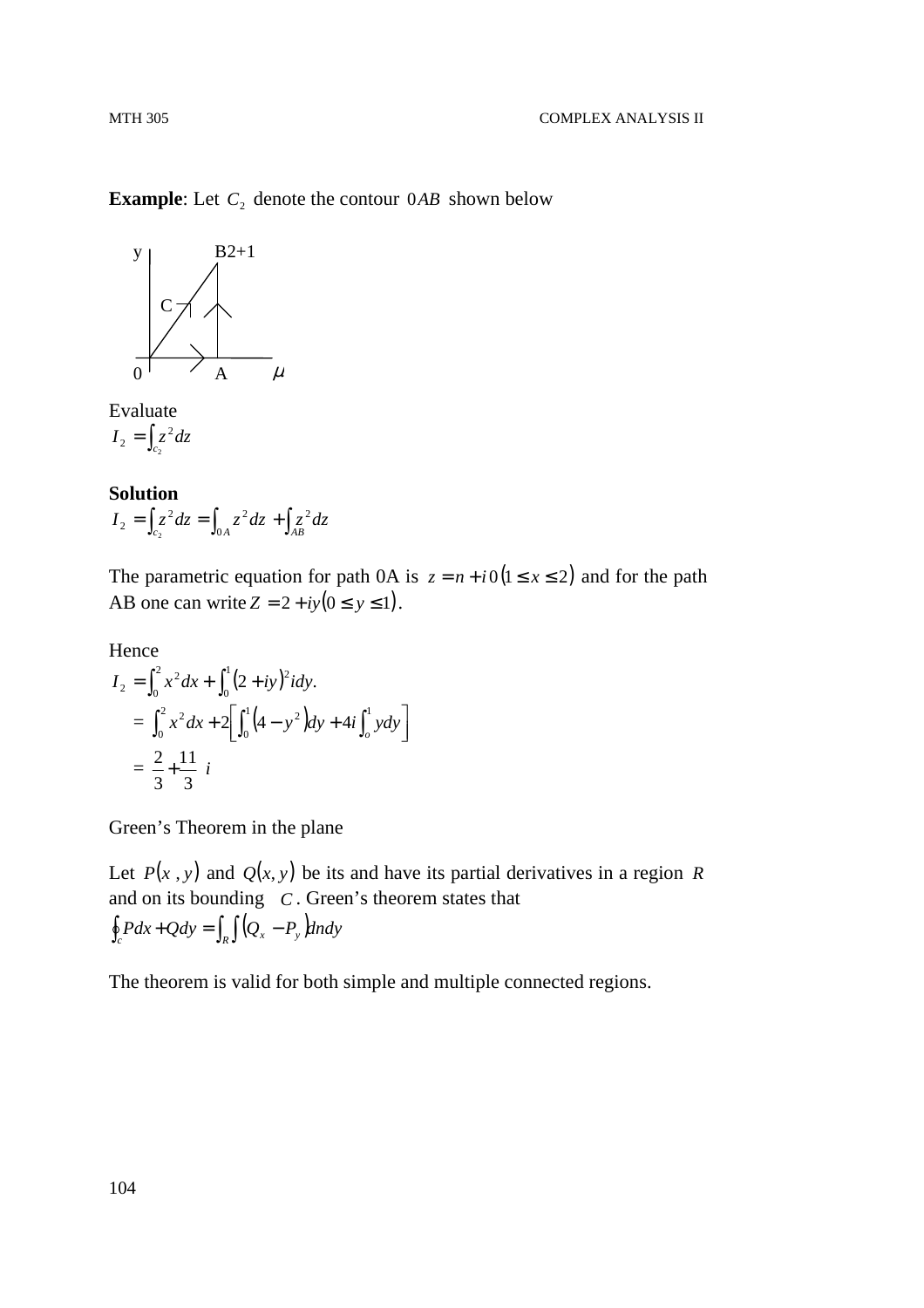# **3.4 Complex Form of Green's Theorem**

Let  $F(z, \overline{z})$  be its and have its derivations in a region *R* and on its bounding *C*, where  $z = x + iy$ ,  $\overline{z} = x - iy$  are complex conjugate coordinates. The Green's theorem can be written in the complex form as

 $\int z, z \, dz = 2i \, \iint \frac{dx}{z} \, dA$ *z*  $\oint_c F(z, \overline{z}) dz = 2i \iint \frac{\partial F}{\partial \overline{z}} dA$  where *dA* represents the element of area *dndy* 

# **Proof**

Let  $F(z, z) = P(x) + iQ(x, y)$ . Then using Green's theorem, we have

$$
\oint_c F(z_1 \overline{z}) dz = \oint_c (P + iQ)(x, y) dz = \oint_c P dn-, Qdy + i \oint_c Q dn + P dy
$$
\n
$$
= -\oiint_R \left( \frac{\partial Q}{\partial x} + \frac{\partial P}{\partial y} \right) dxdy + i \oiint_R \left( \frac{\partial P}{\partial x} - \frac{\partial Q}{\partial y} \right) dxdy
$$
\n
$$
= i \iint_R \left[ \left( \frac{\partial P}{\partial x} - \frac{\partial Q}{\partial y} \right) + i \left( \frac{\partial P}{\partial y} + \frac{\partial Q}{\partial x} \right) \right] dx dy
$$
\n
$$
= 2i \iint_R \frac{\partial F}{\partial \overline{Z}} dndy
$$

Example: Evaluate the integral

 $I = \int \overline{z} dz$ 

Where

- (i) The path of integration *C* is the upper half of the circle  $|z| = 1$  from *z* = −1 to *z* = 1.
- (ii) Same points but along the lower semi circle*C* .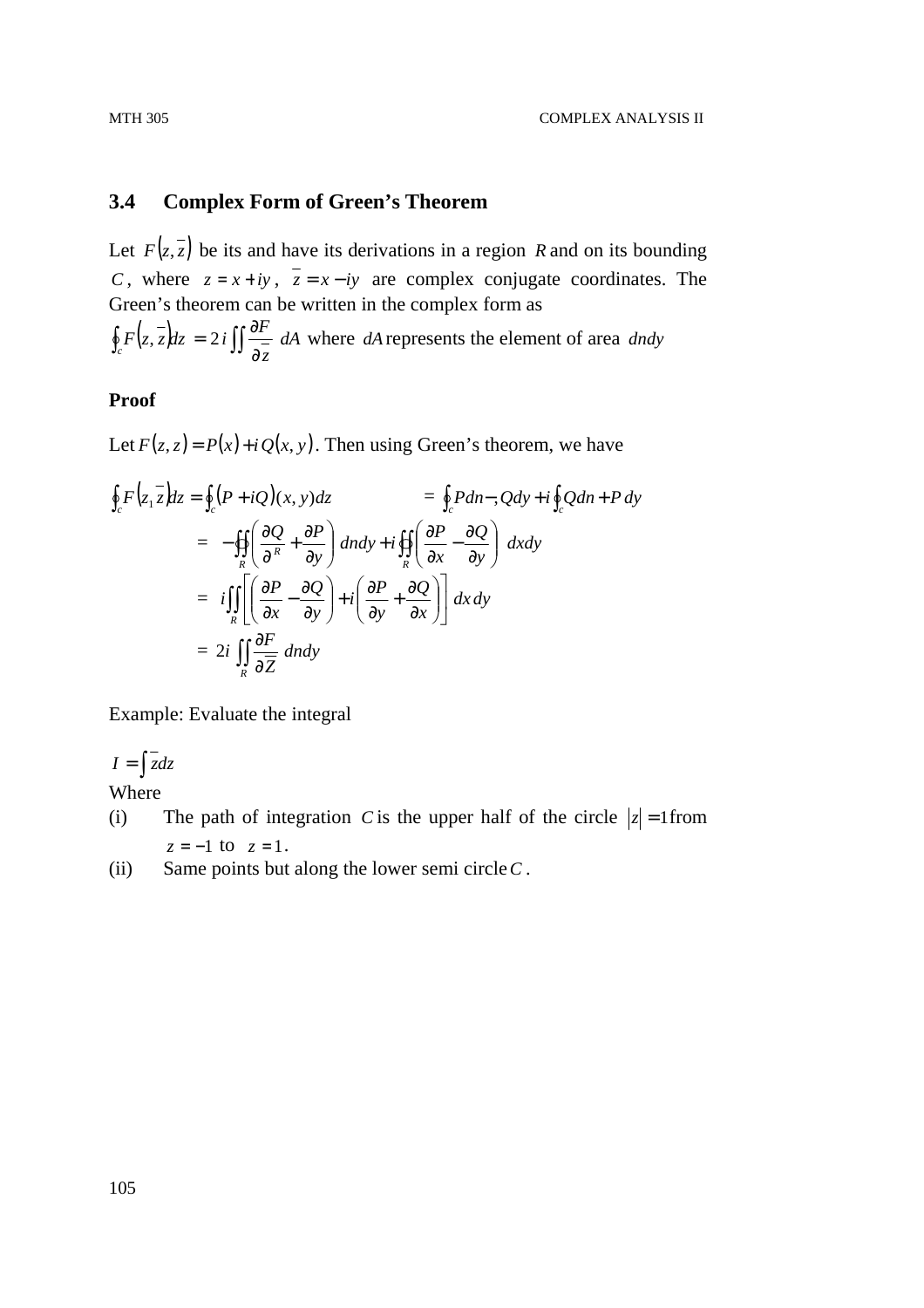### **Solution**

(i) The parametric representation  $z = e^{i\alpha}$  ( $0 \le \notin \le i$ ) and since  $d(e^{i\omega})/d \notin = ie^{i\epsilon}$  $I = \int z dz = -\int e^{-i\theta} i e^{i\theta} d\theta = -\pi i$  $=\int_c z dz = -\int e^{-i\epsilon} i e^{i\epsilon} d0 = -\pi$ ∧  $\int_{c}$  zdz =  $-\int e^{-i\vec{\epsilon}} i e^{i\vec{\epsilon}} d0$  $\boldsymbol{0}$ y -1  $1^{\circ}$ 

(ii) 
$$
I = \int \overline{z} dz = \int_{\overline{\wedge}}^{2\pi} e^{-1}2 i e^{i\theta} d\phi = \pi i
$$

Example: Evaluate  $\int \overline{z} dz$  from  $z = 0$  to  $z = 4 + 2i$  along the curve *C* given by (a)  $z = t^2 + it$  (b) the line from  $z = 0$  and  $z = 2i$  and then the line from  $z = 2i$ to  $z = 4 + 2i$ 

# **Solution**

(a) The given integral equal,  
\n
$$
\int_c (n - iy)(dn + idy) = \int_c ndk + ydy + i \int_c ndy - ydn
$$

The parametric equations of *C* are  $n = t^2$ ,  $y = t$  from  $t = 0$  to  $t = 2$ Then the line integral equal

$$
\int_{t=0}^{2} (t^2)(2t dt) + (t)(dt) + i \int_{t=0}^{2} (t^2)(dt) - (t)(dt - dt)
$$
  
= 
$$
\int_{0}^{2} (2t^3 + t) dt + i \int_{0}^{2} (-t^2) dt = 10 - \frac{8i}{3}
$$

(b) 
$$
\int_{c} (x - iy)(dx + idy) = \int_{c} xdx + ydy + i\int_{c} ndy - ydx
$$
  
The line from  $Z = 0$  to  $Z = 2i$  is the same as (0,0) to (0,2) for which  $x = 0$ ,  $dn = 0$  and the line integral equals.  

$$
\int_{y=0}^{4} (Q)(0) + ydy + i\int_{y=0}^{2} (0)dy - y(0) = \int_{y=0}^{2} ydy = 2.
$$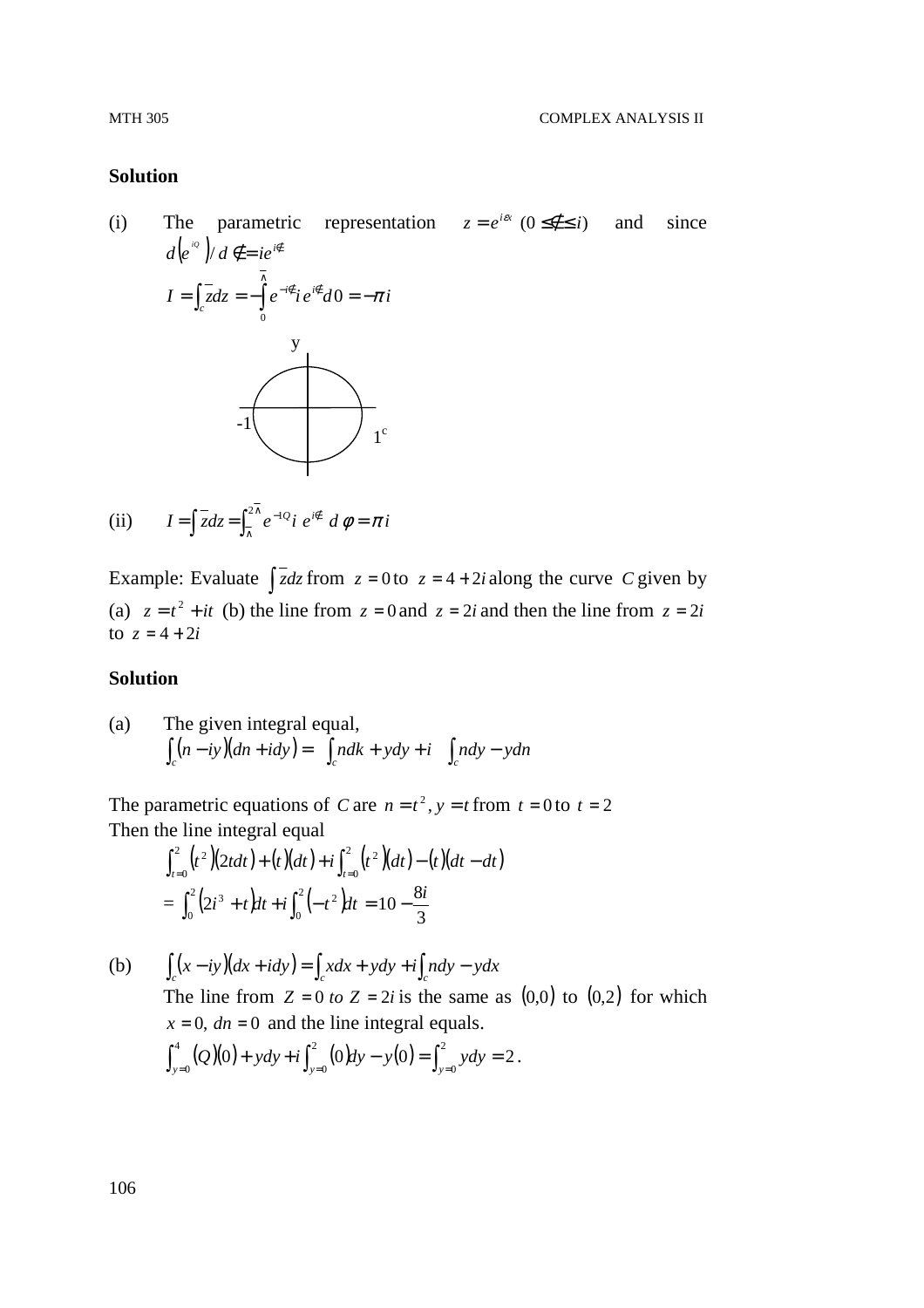The line from  $z = 2i$  to  $z = 4 + 2i$  is the same as the line from  $(0,2)$ to  $(4,2)$  for which  $y = 2, dy = 0$  and the line integral equals *i i*  $xdx + 2 \cdot 0 + i \int_{x=0}^{4} n \cdot 0 - 2dn = \int_{0}^{4} x dx + i \int_{0}^{4} \frac{-2x dx}{8i} = 8 - 8$ 8  $\int_{1}^{4} x dx + 2 \cdot 0 + i \int_{1}^{4} n \cdot 0 - 2 dn = \int_{1}^{4} x dx + i \int_{1}^{4} \frac{-2}{2}$ 0 4  $\mathbf{0}$ 4 0 4  $\int_0^4 x dx + 2 \cdot 0 + i \int_{x=0}^4 n \cdot 0 - 2 dn = \int_0^4 x dx + i \int_0^4 \frac{-2x dx}{8i} = 8 -$ Then the requires value =  $2 + (8 - 8i) = 10$ .

# **3.4 Cauchy-Goursat Theorem**

Suppose that two real-valued function  $P(n, y)$  and  $Q(n, y)$  together with their partial derivatives of the first order, are continuous throughout a closed region *R* consisting of points interior to and on a simple closed contour *C* in the *ny* plane. By Green's theorem, for line integrals,

 $\int_{c} Pdn + Qdy = \iint_{R} (\phi_x - P_y) dn dy.$ 

Consider a function  $f(z) = u(x, y) + i v(x, y)$ 

Which is analytic throughout such a region *R* in the *ny* , or *Z* , plane, the line integral of *f* along *C* can be written

 $\int_{c} f(z)dz = \int_{c} ndn - vdy + i \int_{c} vdx + udy$  …………………………………………(1)

Since  $f$  is its in  $R$ , the functions  $u$  and  $v$  are also its theorem  $i$  and if the derivative  $f^1$  of f is its in R, so are the first order partial derivatives of u and  $v$ . By Green's theorem, (1) could be written as

$$
\int_{c} f(z) dz = \iint_{R} \left( -v_{x} - u_{y} \right) dxdy + i \iint_{R} \left( u_{x} - v_{y} \right) dndy \dots \dots \dots \dots \dots \dots \dots \dots \dots \tag{2}
$$

But in view of the Cauchy-Goursat equations  $U_x = V_y, U_y = -V_x$ 

The integrals of these two double integral are zero throughout *R* . So

Theorem: If *f* is analytic in *R* and  $f^1$  is continuous then,  $\int_c f(z)dz = 0$ . This is known as Cauchy theorem.

Goursat proved that the condition of continuity of  $f<sup>1</sup>$  in the above Cauchy theorem can be omitted.

Theorem: (Cauchy-Goursat theorem)

If a function *f* is analytic at all points interior to and in a simple closed contour *C* , then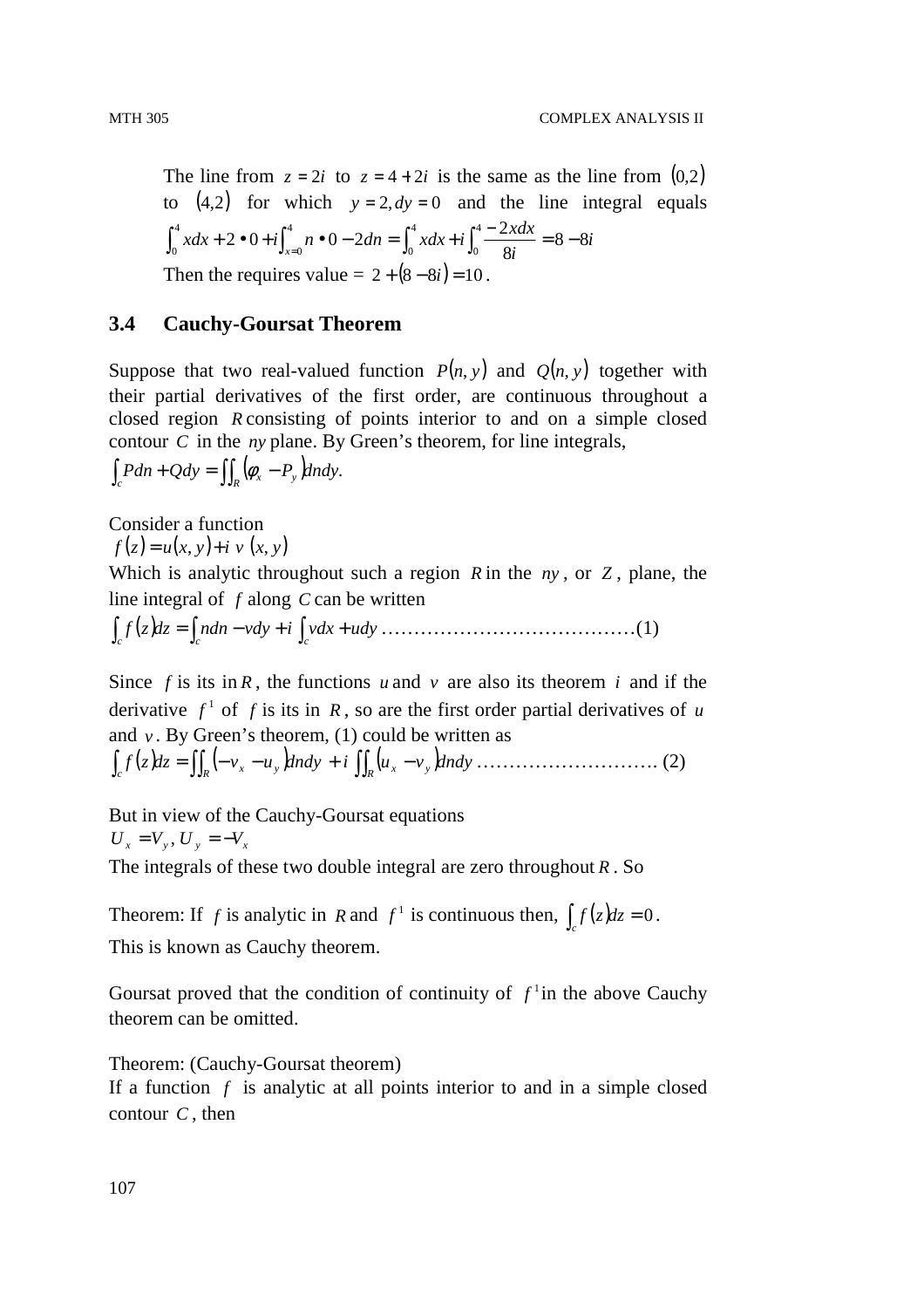$\int_{c} f(z) dz = 0$ .

Cauchy-Goursat theorem can also be modified for the …… *B* of a multiply connected domain.

Theorem: Let *C* be a simple closed contour and let *Cj*  $(j = 1, 2, \ldots, n)$  be a finite number of simple closed contours inside *C* such that the regions interior to each *Cj* have no points in common. Let *R* be the closed region consisting of all points within and on *C* except for points interior to each *Cj* . Let *B* and all the contours oriented boundary of *R* consisting of *C* and all the contours*Cj* , described in a direction such that the interior points of *R* lie to the left of *B*. Then, if *f* is analytic throughout  $R_1$ .



As a consequence of Cauchy's theorem, we have the following

Theorem: If  $f(z)$  is analytic in a simply-connected region *R*, then  $\int_a^b f(z)dz$ is independent of the path in *R* joining any two points a and b in R.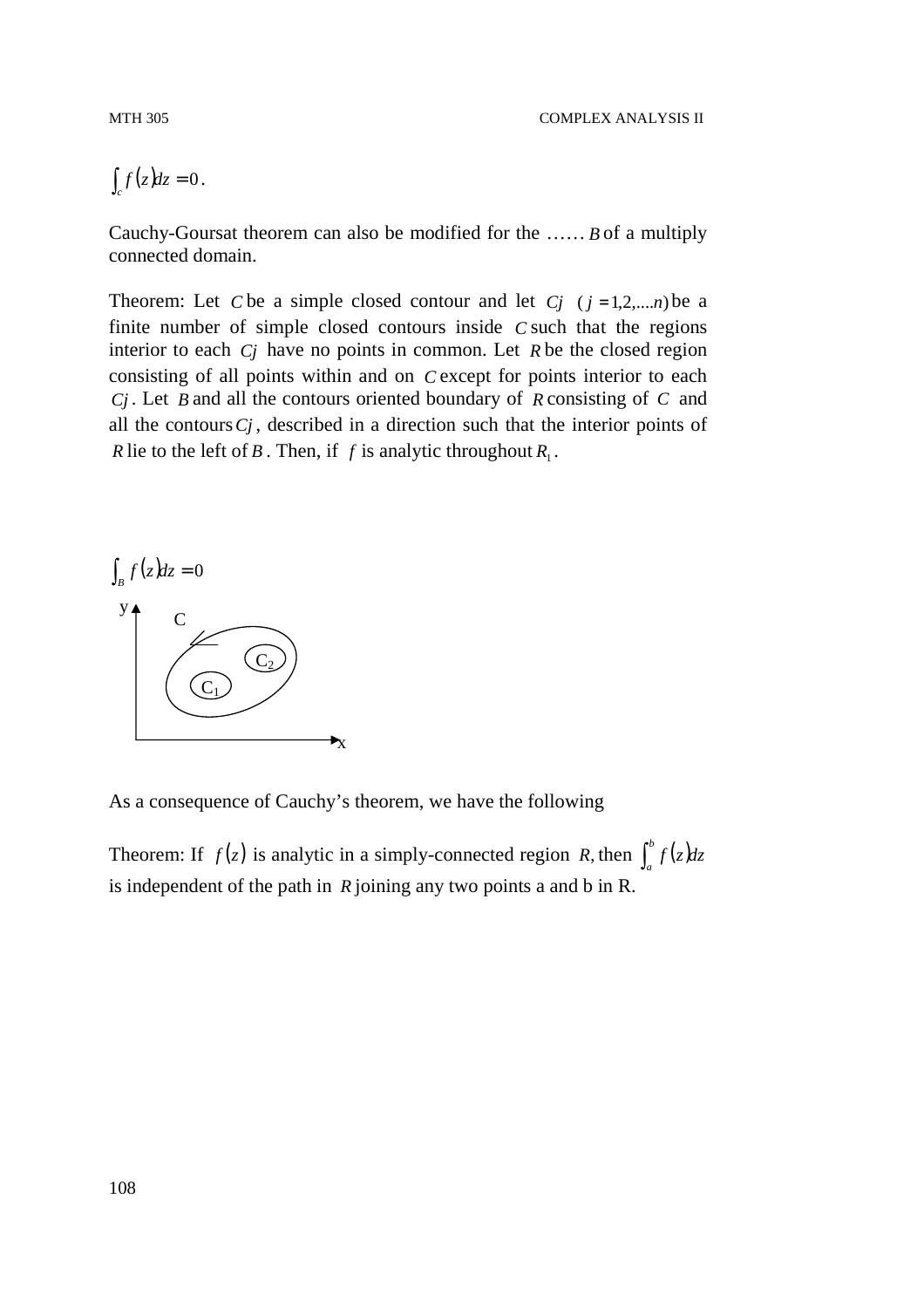# **Proof**

Consider the figure below



By Cauchy's theorem  $\int f(z) dz = 0$ *ADBCA* Or  $\int f(z) dz + \int f(z) dz = 0$ *ADB BEA*

Hence

$$
\int_{ADB} f(z)dz = -\int_{BEA} f(z)dz = \int_{AEB} f(z)dz
$$

Thus

$$
\int_{C_1} f(z)dz = \int_{C_2} f(z)dz = \int_a^b f(z)dz
$$
\nThis yields the required result.

This yields the required result.

Example: If *C* is the curve  $y = x^3 - 3x^2 + 4x - 1$  joining the points (1, 1) and (2, 3), show that  $\int_{c}^{c} (12z^2 - 4iz) dz$  is independent of the path joining (1, 1) and (2, 3)

#### **Solution:**

$$
A(1, 1) \rightarrow B(2, 1) \rightarrow C(2, 3)
$$

Along A (1, 1) to B (2, 1),  $y = 1$ ,  $dy = 0$ . So that  $z = x4i$  and  $dz = dx$ . Then  $\left\{ 12(x4i)^2 - 4i(x+i) \right\} dx = 20 + 30i$ *x*  $(12(x4i)^2 - 4i(x+i))dx = 20 + 30$ 2 1  $\int \frac{1}{2}(x4i)^2 - 4i(x+i)dx = 20 +$ −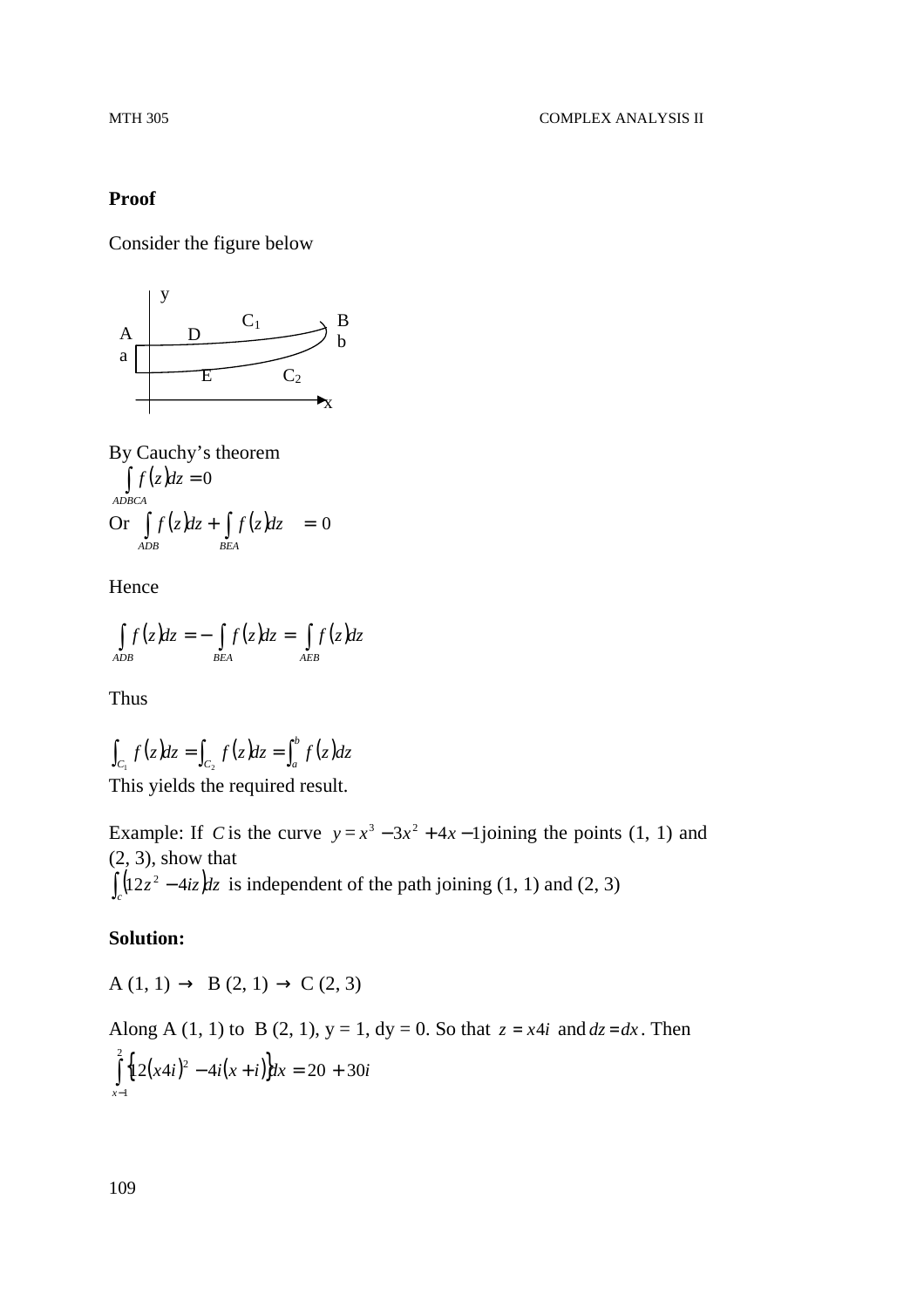Along B (2, 1) to C (2, 3),  $x = 2$ ,  $dx = 0$  so that  $z = 2 + iy$  and  $dz = idy$ . Then  $\left\{ \frac{12(2+iy)^2 - 4i(2+iy)}{dy} = -176 + 8i \right\}$ *y*  $(12(2+iy)^2-4i(2+iy))dy = -176+8$ 3 1  $\int \left\{ 12(2+iy)^2 - 4i(2+iy) \right\} dy = -176 +$ =  $y = 1$ 

So that  $\int_{c}^{c} (12z^2 - 41z) dz = 20 + 30i - 176 + 8i = -156 + 38i$ 

The given integral equals  $(12z^2 - 4iz)dz = (4z^3 - 2iz^2)\big|^{2+3i} = -156 + 38i$ *i i*  $\int_{i}^{3i} (12z^2 - 4iz) dz = (4z^3 - 2iz^2) \int_{1+i}^{2+3i} = -156 + 38$ 1  $^{2+3}$ 1  $\int_{1+i}^{2+3i} (12z^2 - 4iz) dz = (4z^3 - 2iz^2) \int_{1+i}^{2+3i} = -156 +$ + + +

# **Morera's Theorem**

Let  $f(z)$  be continuous in a simply connected region *R* and suppose that  $\oint_c f^1(z) dz = 0$ Around every simple closed curve *C* in *R*. Then  $f(z)$  is analytic in *R*.

This theorem is called the converse of Cauchy's theorem and it can be extended to multiply-connected regions.

# **Indefinite Integrals (Anti-derivatives)**

Let  $f(z)$  be a function which is continuous throughout a domain *D*, and suppose that there is an analytic function *F* such that  $F^1(z) = f(z)$  at each point in *D*. The function *F* is said to be an anti-derivative of *f* in the domain *D* .

# **Cauchy Integral Formula**

Theorem: Let *f* be analytic everywhere within and in a simple closed contour *C* taken in the positive sense. If  $Z_0$  is any point interior to *C*, then

$$
f(z_0) = \frac{1}{2\pi i} \int_c \frac{f(z)dz}{Z - z_0}
$$

This formula is called the Cauchy integral formula. It says that that if a function  $f$  is to be analytic within and on a simple closed contour  $C$ , then the values of *f* interior to *C* are completely determined by the values of *f* in *C* .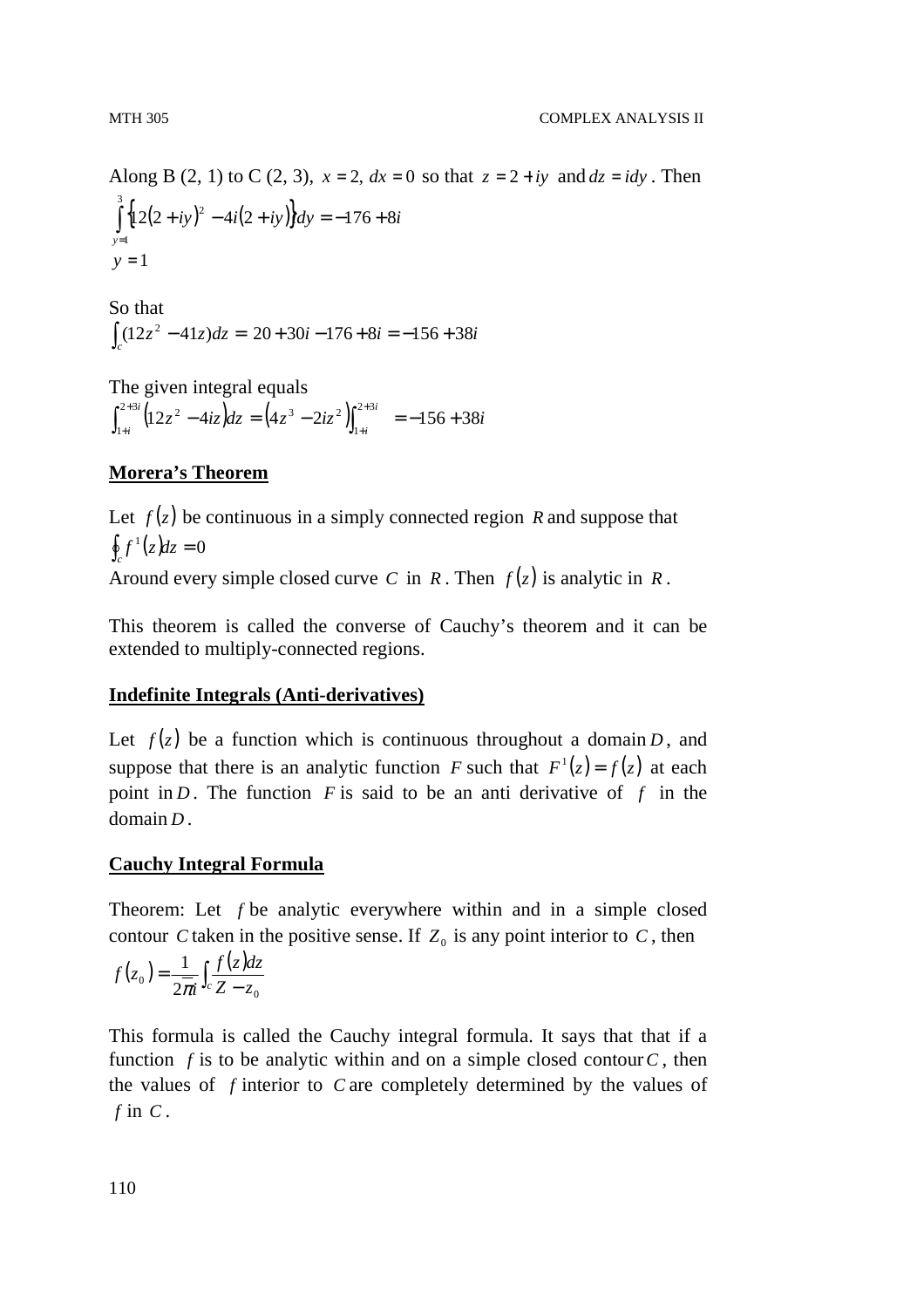When the Cauchy integral formula is written as  $\frac{(a)dz}{z} = 2\overline{\pi} i f(z_0)$ 0  $2\pi i\ f(z)$  $Z - z$  $f(a)dz$  $\frac{f(u)dx}{f(x-z)} = 2\pi$ − ∫ ……………………………………………..(4)

It can be used to evaluate certain integrals along.

#### Simple closed contours

Example: Let *C* be the positively oriented circle  $|z| =$  since the function  $f(z) = \frac{2}{9-z^2}$  is analytic within and in *C* and the point  $Z_0 = -i$  is interior to *C* , then by Cauchy Integral formula

$$
\int_{c} \frac{z dz}{\left(9 - z^2\right)\left(z + i\right)} = \int_{c} \frac{z/\left(9 - z^2\right)}{z - \left(-i\right)} = 2\pi c \left(\frac{-i}{10}\right) = \frac{\pi}{\delta}
$$

#### **Proof**

Since *f* is its at  $Z_0$ , there corresponds to any positive number  $\varepsilon$ , however small, a positive number  $\delta$  such that

( )− ( ) < <sup>ε</sup> <sup>0</sup> *zf zf* whenever *z* − *z*<sup>0</sup> = <sup>ρ</sup> …………………………………(1)

Observe that the function  $f(z)$ <sub> $(z-z_0)$ </sub> is analytic at all points within and in *C* except at the point  $z_0$ . Hence, by Cauchy-Goursat theorem for multiply connected domain, it's integral around the oriented boundary of the region between  $C$  and  $C_0$  has value zero.



That is  $\int_{c} \frac{f(z)dz}{Z - Z_0} = \int_{C_0} \frac{f(z)}{Z - Z}$ =  $c Z - Z_0$  **J**C<sub>0</sub></sub>  $Z - Z_0$  $f(z)dz$ *Z Z*  $f(z)dz$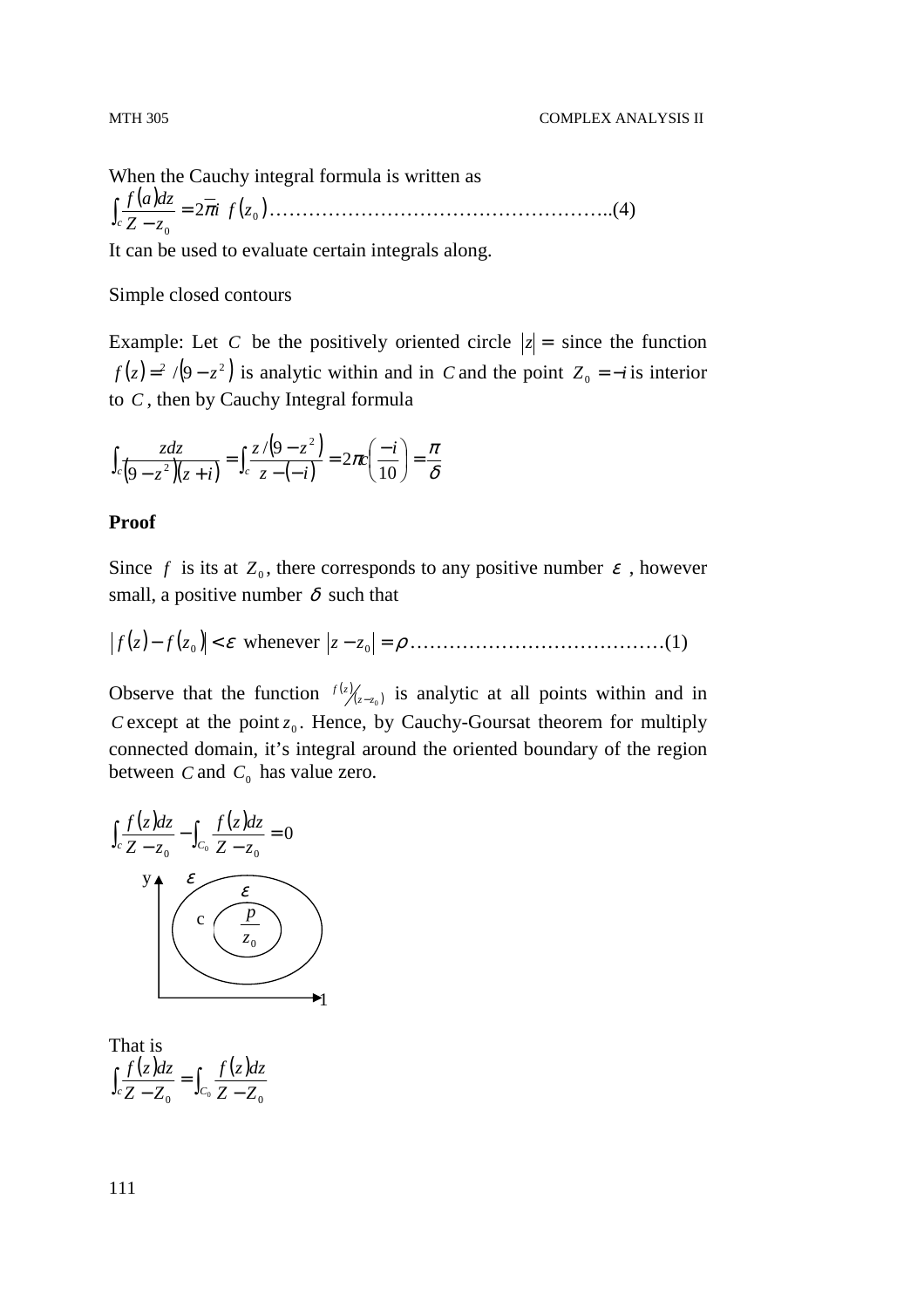This allows us to write

( ) ( ) ( ) ( ) *dz Z Z zf zf Z Z dz zf Z Z dzzf* ∫*<sup>C</sup>* ∫*<sup>C</sup>* ∫*<sup>C</sup>* <sup>−</sup> − = − − − <sup>0</sup> <sup>0</sup> 0 0 0 0 0 …………………………(2)

*i Z Z dz*  $c_0 \frac{a_2}{Z - Z_0} = 2\pi$ =  $\int_{C_0} \frac{a}{Z - a}$ 

And so equation (Z) becomes

( ) ( ) ( ) ( ) *dz Z Z zf zf zfi Z Z dzzf* ∫*<sup>C</sup>* ∫*<sup>C</sup>* <sup>−</sup> − − = − <sup>0</sup> 0 0 0 0 2<sup>π</sup> ……………………………….(3)

By (1) and noting that the length of  $C_0$  is  $2 \land \rho$ , by properties of integrals

$$
\left|\int_{C_0}\frac{f(z)-f(z_0)}{Z-Z_0}dz\right|<\frac{\mathcal{E}}{\rho}2\pi\rho=2\pi\mathcal{E}
$$

In view of (3) then

$$
\left|\int_C \frac{f(z)dz}{Z-Z_0} - 2\pi i f(z_0)\right| < 2\overline{\pi}\varepsilon.
$$

Since the left hand side of this inequality is a non negative constant which is less than an arbitrary small positive number, it must be equal to zero. Hence, equation for it valid and the theorem is proved.

Cauchy's integral formula can also be extended to a multiply connected region. With the understanding that  $f^{(\nu)}$ *z*  $f^{(\nu)}$  denotes  $f(z)$  and that  $0! = 1$ , we can use mathematical induction to verify that

$$
f^{(n)}(z_0) = \frac{n!}{2\pi i} \int_C \frac{f(z)dz}{(Z - Z_0)^{n+1}} (n = \nu, 1, 2.)
$$

When  $n = 0$ , this is just the Cauchy integral formula stated earlier.

Example: Find the value of  $\oint_{C} \frac{\sin^2 Z}{(Z - \overline{\gamma_6})^3} dz$  $\oint_C \frac{Sin^6Z}{(Z-\overline{\gamma}_6)^3}$ 6 6 Where *C* is a circle  $|z| = 1$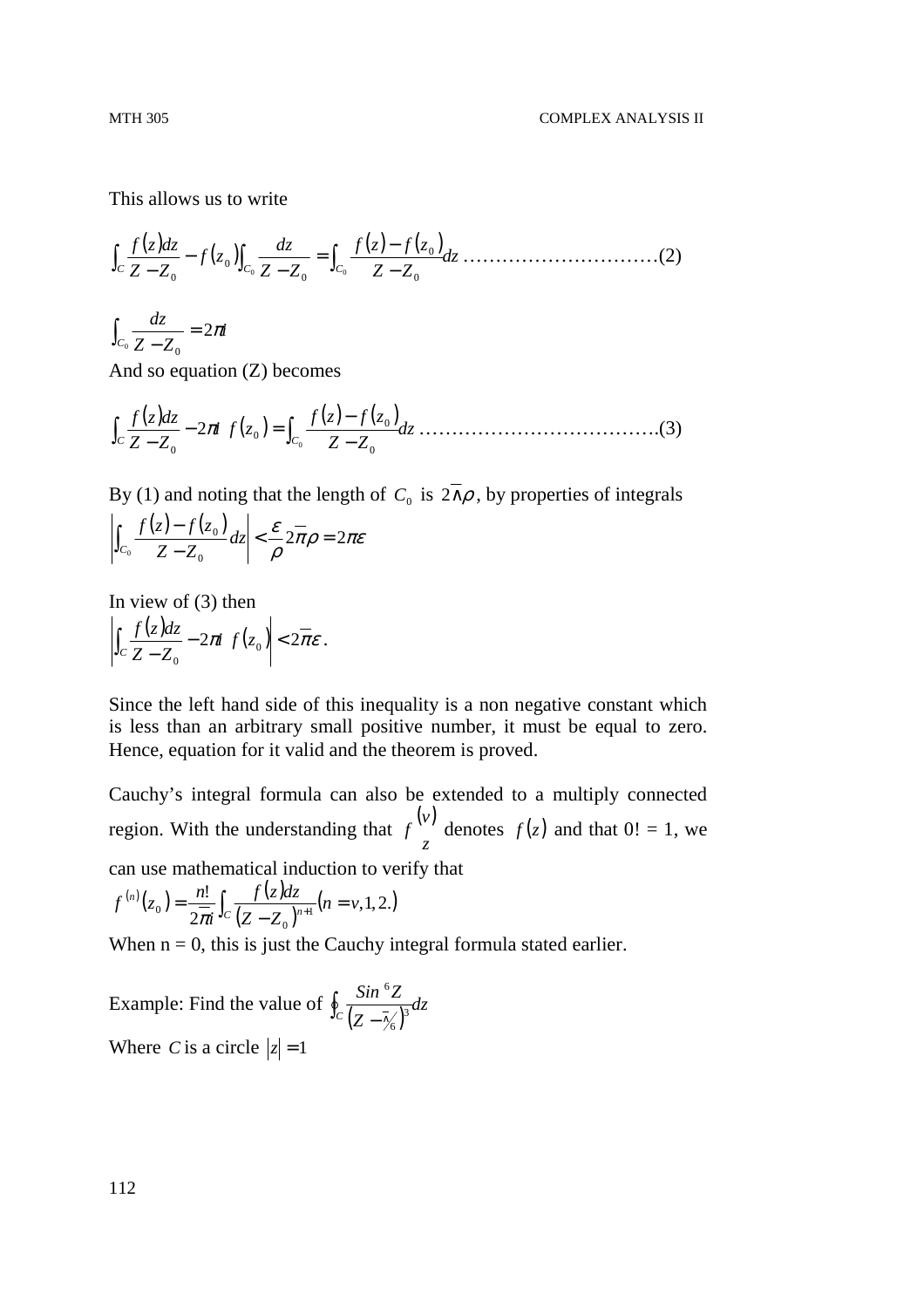#### **Solution:**

$$
\int_C \frac{\sin^6 z}{(Z - \pi/6)^3} dz = \frac{2\pi i \ f^2 (\sin^6 \pi/6)}{2^1}
$$
  
=  $\frac{6x2\pi i}{2} [5 \sin^4 \pi/6 \cos^2 \pi/6 - \sin^6 \pi/6]$   
=  $2 \frac{1\pi}{16}$ 

#### **Other Important Theorems**

#### 1. **Cauchy's inequality**:

If  $f(z)$  is analytic inside and on a circle *C* of radius *r* and centre at  $z \neq a$ , then  $|f^{(n)}(a)| \leq \frac{M \cdot n!}{n!} n = 0, 1, 2, \dots$ *r*  $f^{(n)}(a) \leq \frac{M \cdot n}{n}$ 

Where M is a constant such that  $|f(z)| < M$  on *C*, i.e. M is an upper bound of  $|f(z)|$  on C.

# 2. **Lowville's Theorem:**

Suppose that for all Z in the entire complex plane, (i)  $f(z)$  is analytic and (ii)  $f(z)$  is bounded, i.e.  $|f(z)| < M$  for some constant M, then  $f(z)$  must be a constant

# 3. Fun**damental Theorem of Algebra:**

Every polynomial  $P(z) = a_0 + a_1 z + a_2 z^2 + a_n z^n = 0$  with degree  $\pi \geq 1$ , and  $a_n \neq 0$  has at least one root.

#### 4. **Maximum Modulus Theorem:**

If  $f(z)$  is analytic inside and on a simple closed curve *C* and is not identically equal to a constant, then the maximum values of  $|f(z)|$ occurs on *C* .

#### **SELF ASSESSMENT EXERCISES**

1. Evaluate  $\int_{(0,1)}^{(2,5)} (3x + y) dx$  $\int_{(0,1)}^{(2,5)} (3x + y) dx + (xy - x) dy$  $\int_{(0,1)}^{(2,0)} (3x + y) dx + (xy - x) dy$  along

- (a) the curve  $y = x^2 + 1$ 
	- (b) the straight line joining  $(0, 1)$  and  $(2, 5)$
	- (c) the straight line from  $(0, 1)$  to  $(0, 5)$  and then  $(0, 5)$  to  $(2, 5)$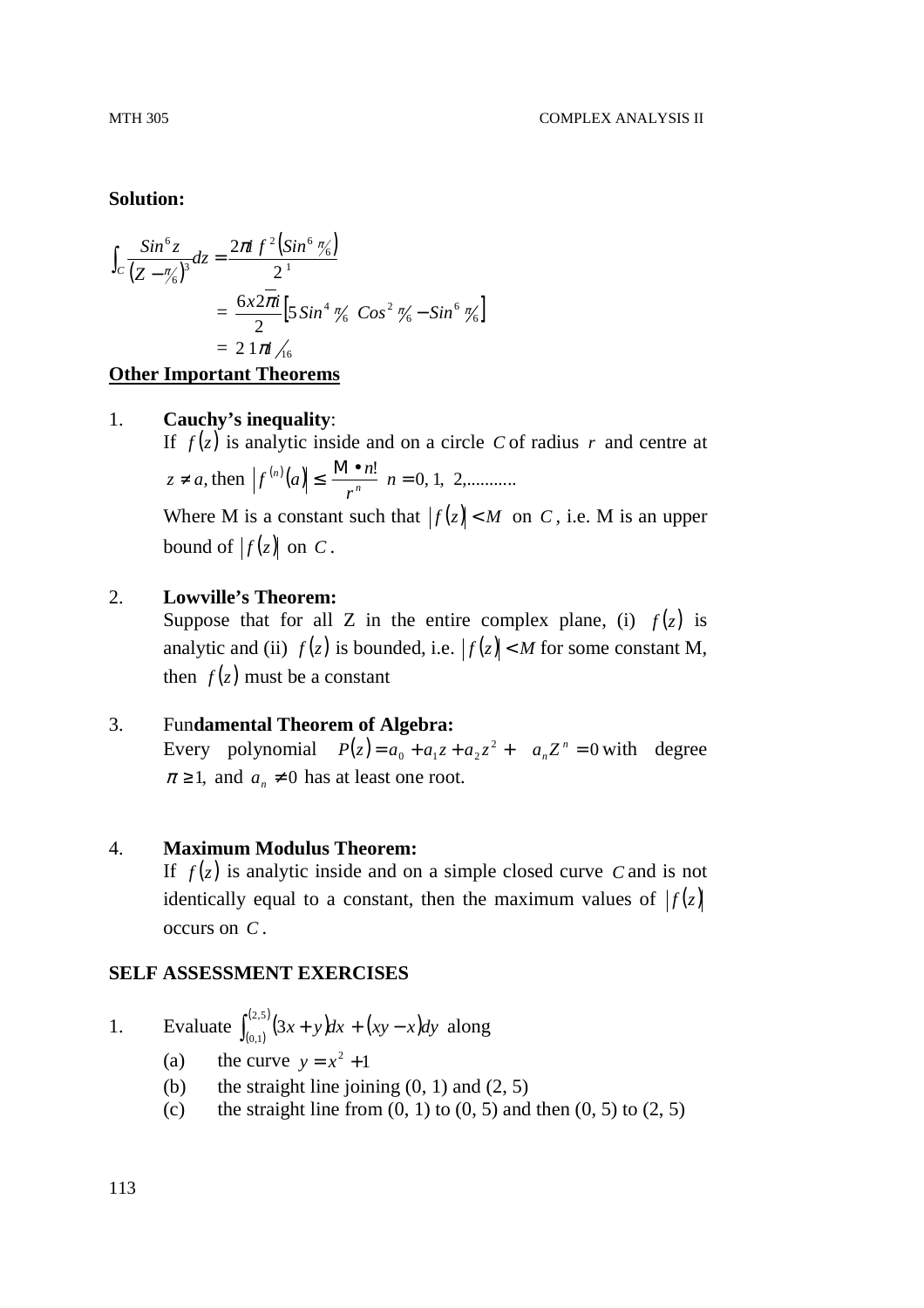- 2. Evaluate  $\int_C (x^2 iy^2) dz$
- (a) along the parabola......  $y = 4n^2$  from (1,4) to (2, 16)
	- (b) straight line from  $(1, 1)$  to  $(1, 8)$  and then from  $(1, 8)$  to  $(2, 8)$ .
- 3. Evaluate  $\int_{-2+i}^{2-i} (3xy + iy^2) dz$  $\int_{-2+i}^{2-i} (3xy +$ 2  $3xy + iy^2$
- (a) along the curve  $x = 2t 2i y = 1 + t t^2$ 
	- (b) along the straight line joining  $x = -2 + i$  and  $z = 2 i$
- 4. Evaluate

(a) 
$$
\oint_C \frac{\sin \pi Z^2 + \cos \pi Z^2}{(Z-1)(Z-2)} dz
$$
, where *C* is the circle  $|Z| = 3$ .  
\n(b) 
$$
\oint_C \frac{e^{2z}}{(Z+1)^4} dz
$$
 where *C* is the circle  $|Z| = 3$ 

5. Evaluate  $\oint_{c} \frac{3\pi i}{7} dz$ *Z*  $\oint_C \frac{\sin 3z}{Z + \frac{\pi}{2}}$  $\frac{\partial z}{\partial x}$  *dz* if *C* is the circle  $|Z| = 5$ 

# **4.0 CONCLUSION**

The materials in this unit must be learnt properly because they will keep on re occurring as progress in the study of mathematics at higher level.

# **5.0 SUMMARY**

We recap what we have learnt in this unit as follows:

You learnt about Cauchy-Goursat equations, Moreras Theorem and applied it to indefinite integrals. We also consider Cauchy integral Formula

We considered some solved examples to illustrate the theory we have learnt in this unit. You may which to answer the following tutor-marked assignment